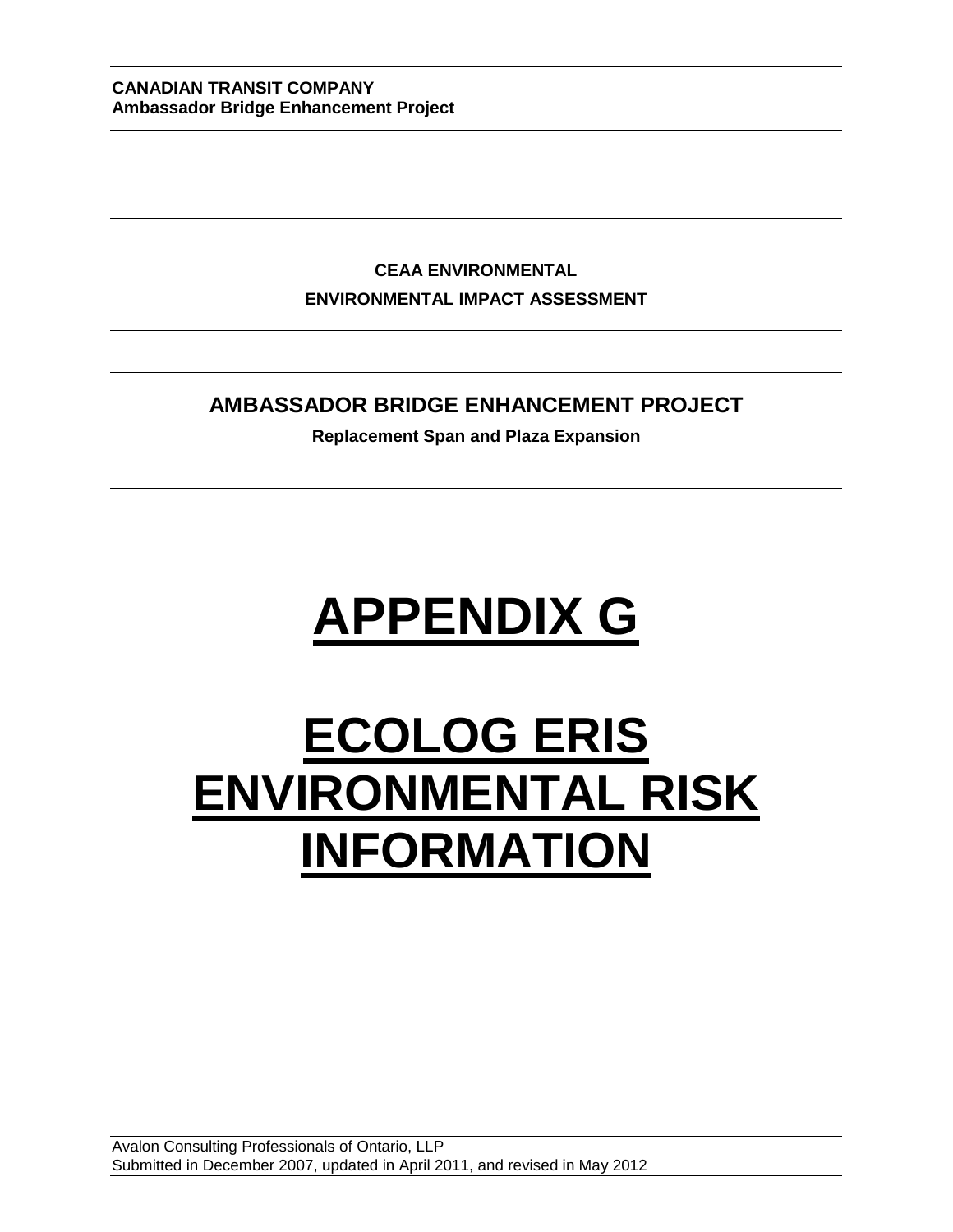## **Canada's Primary Environmental Risk Information Service**

| Project Site:           | Ambasssador Bridge<br>Huron Church Road<br>Windsor, ON                                                      |
|-------------------------|-------------------------------------------------------------------------------------------------------------|
| Client:                 | Anna Peterfreund<br><b>American Consulting Professionals</b><br>206 W. Hawthorne Street<br>Dalton, GA 30720 |
| <b>ERIS Project No:</b> | 20101215078                                                                                                 |
| Report Type:            | Custom Report - .25km Search Radius                                                                         |
| Prepared By:            | Matt Thompson<br>mthompson@eris.ca                                                                          |
| Date:                   | 03, 2011<br>January                                                                                         |

DISCLAIMER AND COPYRIGHT NOTICE

**DATABASE** 

**REPORTS** 

The information contained in this report has been produced by EcoLog ERIS Ltd. using various sources of information, including information provided by Federal and Provincial government departments. Although EcoLog ERIS Ltd. has endeavoured to present you with information that is accurate, EcoLog ERIS Ltd. disclaims, except as set out below, any and all liability for any errors, omissions, or inaccuracies in such information and data, whether attributable to inadvertence or otherwise, and for any consequences arising therefrom. Liability on the part of EcoLog ERIS Ltd. is limited to the monetary value paid for this report. The report applies only to the address specified on the cover of this report, and any alterations or deviation from this description will require a new report. This report and the data contained herein does not purport to be and does not constitute a guarantee of the accuracy of the information contained herein and does not constitute a legal opinion nor medical advice. This report is solely intended to be used to focus further investigation and is not intended to replace a full Phase 1 Environmental Site Assessment. No page of this report should be used without this cover page, this disclaimer and the project property identifier.

The contents of this Service are protected by copyright. Copyright in the Service is owned by EcoLog ERIS Ltd. Copyright in data obtained from private sources is owned by EcoLog ERIS Ltd. or its licensors. The Service and its contents may not be copied or reproduced in whole or in any substantial part without prior written consent of EcoLog ERIS Ltd.

12 Concorde Place, Suite 800 Toronto, Ontario M3C 4J2 416-510-5204 · Fax: 416-510-5133 Toll Free: 1-866-517-5204 · www.eris.ca · info@eris.ca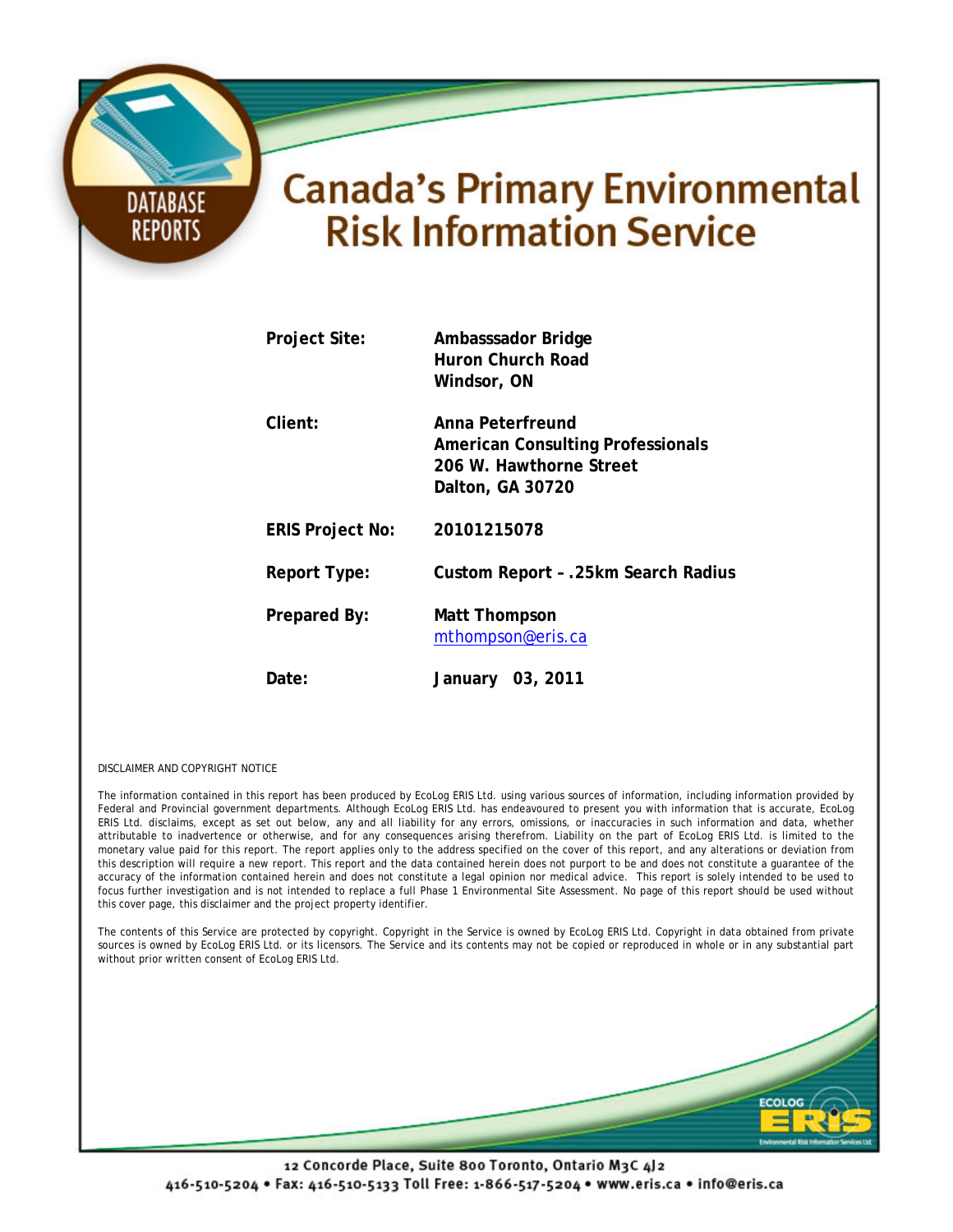## **Table of Contents**

| Order Number: | 20101215078                          |
|---------------|--------------------------------------|
| Site Name:    | Ambasssador Bridge                   |
| Site Address: | Huron Church Road Windsor, ON        |
| Report Type:  | Custom Report, 0.25 km Search Radius |

|                                                                                                                                                                                                                                                                                                                                                                                                                                                                                                                                                                                                                                                                                                                                                                                                                                | <b>Section</b> |
|--------------------------------------------------------------------------------------------------------------------------------------------------------------------------------------------------------------------------------------------------------------------------------------------------------------------------------------------------------------------------------------------------------------------------------------------------------------------------------------------------------------------------------------------------------------------------------------------------------------------------------------------------------------------------------------------------------------------------------------------------------------------------------------------------------------------------------|----------------|
| <b>Report Summary</b>                                                                                                                                                                                                                                                                                                                                                                                                                                                                                                                                                                                                                                                                                                                                                                                                          |                |
| This outlines the number of records from each database that fall on the site, and within various distances from<br>the site.                                                                                                                                                                                                                                                                                                                                                                                                                                                                                                                                                                                                                                                                                                   |                |
| Site Diagram                                                                                                                                                                                                                                                                                                                                                                                                                                                                                                                                                                                                                                                                                                                                                                                                                   | ii.            |
| The records that were found within a specified distance from the project property (the primary search radius) have<br>been plotted on a diagram to provide you with a visual representation of the information available. Sites will be<br>plotted on the diagram if there is sufficient information from the database source to determine accurate geographic<br>coordinates. Each plotted site is marked with an acronym identifying the database in which the record was found<br>(i.e., WDS for Waste Disposal Sites). These are referred to as "Map Keys". A variety of problems are inherent when<br>attempting to associate various government or private source records with locations. EcoLog ERIS has attempted to<br>make the best fit possible between the available data and their positions on the site diagram. |                |
| <b>Site Profile</b>                                                                                                                                                                                                                                                                                                                                                                                                                                                                                                                                                                                                                                                                                                                                                                                                            | Ϊij            |
| This table describes the records that relate directly to the property that is being researched.                                                                                                                                                                                                                                                                                                                                                                                                                                                                                                                                                                                                                                                                                                                                |                |
| <b>Detail Report</b>                                                                                                                                                                                                                                                                                                                                                                                                                                                                                                                                                                                                                                                                                                                                                                                                           | iv             |
| This section represents information, by database, for the records found within the primary search radius. Listed at<br>the end of each database are the sites that could not be plotted on the locator diagram because of insufficient<br>address information. These records will not have map keys. They have been included because they may be found to<br>be relevant during a more detailed investigation.                                                                                                                                                                                                                                                                                                                                                                                                                 |                |
| <b>Borehole</b>                                                                                                                                                                                                                                                                                                                                                                                                                                                                                                                                                                                                                                                                                                                                                                                                                | Page<br>1      |
| <b>Certificates of Approval</b>                                                                                                                                                                                                                                                                                                                                                                                                                                                                                                                                                                                                                                                                                                                                                                                                | 62             |
| <b>Compliance and Convictions</b>                                                                                                                                                                                                                                                                                                                                                                                                                                                                                                                                                                                                                                                                                                                                                                                              | 67             |
| <b>Environmental Registry</b>                                                                                                                                                                                                                                                                                                                                                                                                                                                                                                                                                                                                                                                                                                                                                                                                  | 68             |
| <b>ERIS Historical Searches</b>                                                                                                                                                                                                                                                                                                                                                                                                                                                                                                                                                                                                                                                                                                                                                                                                | 69             |
| <b>Fuel Storage Tank</b>                                                                                                                                                                                                                                                                                                                                                                                                                                                                                                                                                                                                                                                                                                                                                                                                       | 70             |
| <b>Ontario Regulation 347 Waste Generators Summary</b>                                                                                                                                                                                                                                                                                                                                                                                                                                                                                                                                                                                                                                                                                                                                                                         | 72             |
| National Analysis of Trends in Emergencies System (NATES)                                                                                                                                                                                                                                                                                                                                                                                                                                                                                                                                                                                                                                                                                                                                                                      | 82             |
| Non-Compliance Reports                                                                                                                                                                                                                                                                                                                                                                                                                                                                                                                                                                                                                                                                                                                                                                                                         | 83             |
| National Environmental Emergencies System (NEES)                                                                                                                                                                                                                                                                                                                                                                                                                                                                                                                                                                                                                                                                                                                                                                               | 84             |
| National PCB Inventory                                                                                                                                                                                                                                                                                                                                                                                                                                                                                                                                                                                                                                                                                                                                                                                                         | 89             |
| Inventory of PCB Storage Sites                                                                                                                                                                                                                                                                                                                                                                                                                                                                                                                                                                                                                                                                                                                                                                                                 | 90             |
| <b>Private and Retail Fuel Storage Tanks</b>                                                                                                                                                                                                                                                                                                                                                                                                                                                                                                                                                                                                                                                                                                                                                                                   | 92             |
| <b>Ontario Regulation 347 Waste Receivers Summary</b>                                                                                                                                                                                                                                                                                                                                                                                                                                                                                                                                                                                                                                                                                                                                                                          | 93             |
| <b>Retail Fuel Storage Tanks</b>                                                                                                                                                                                                                                                                                                                                                                                                                                                                                                                                                                                                                                                                                                                                                                                               | 94             |
| <b>Scott's Manufacturing Directory</b>                                                                                                                                                                                                                                                                                                                                                                                                                                                                                                                                                                                                                                                                                                                                                                                         | 95             |
| <b>Ontario Spills</b>                                                                                                                                                                                                                                                                                                                                                                                                                                                                                                                                                                                                                                                                                                                                                                                                          | 96             |
|                                                                                                                                                                                                                                                                                                                                                                                                                                                                                                                                                                                                                                                                                                                                                                                                                                |                |

Appendix: Database Descriptions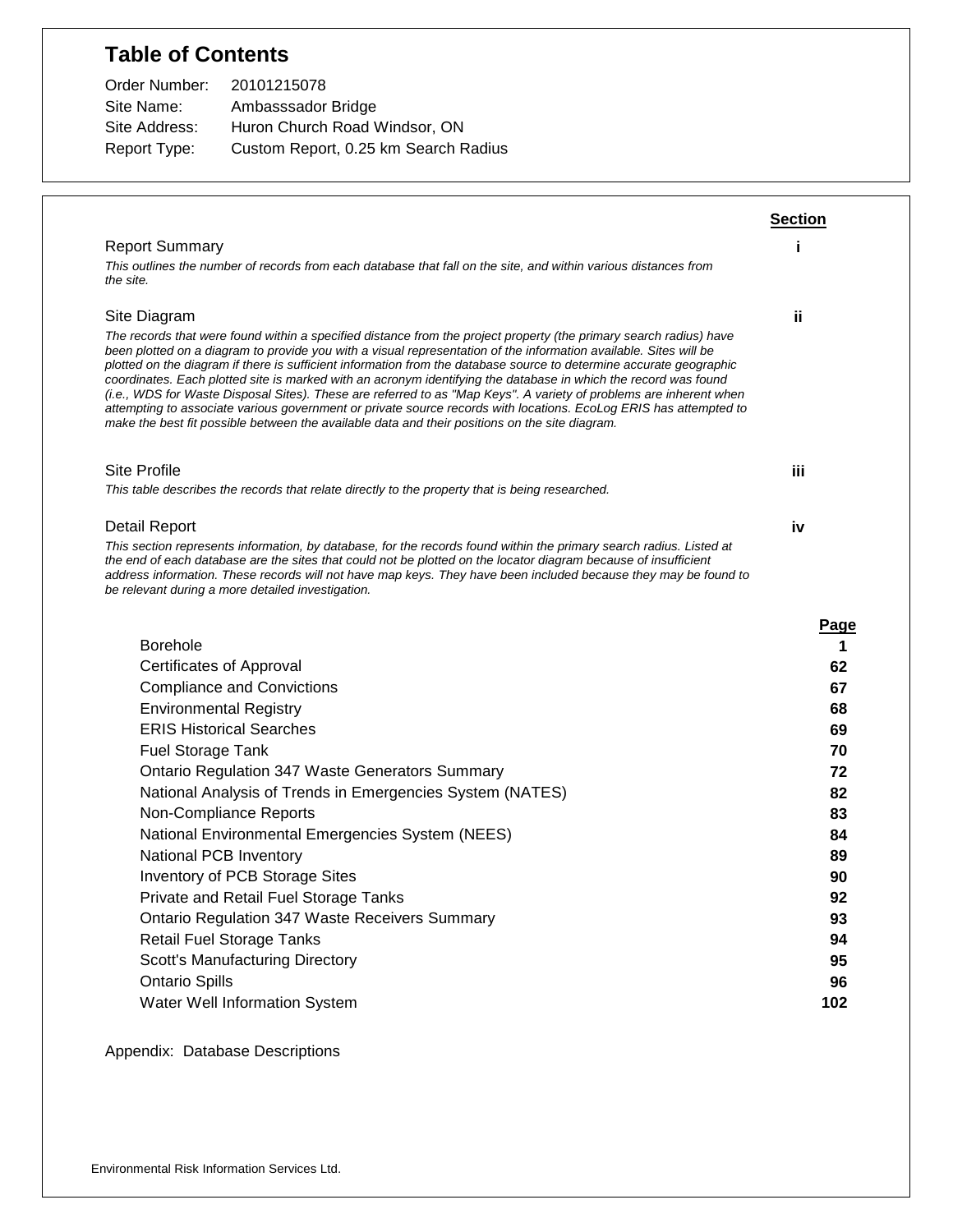## **Report Summary**

| Order Number: 20101215078 |                                      |
|---------------------------|--------------------------------------|
| Site Name:                | Ambasssador Bridge                   |
| Site Address:             | Huron Church Road Windsor, ON        |
| Report Type:              | Custom Report, 0.25 km Search Radius |

| Database    |                                                           | Selected | On-site | Within 0.25 | 0.25km to 0.25km | Total    |
|-------------|-----------------------------------------------------------|----------|---------|-------------|------------------|----------|
| AAGR        | Abandoned Aggregate Inventory                             | Υ        | 0       | 0           | 0                | 0        |
| AGR         | Aggregate Inventory                                       | Y        | 0       | 0           | 0                | $\Omega$ |
| AMIS        | Abandoned Mine Information System                         | Y        | 0       | 0           | 0                | 0        |
| <b>ANDR</b> | Anderson's Waste Disposal Sites                           | Y        | 0       | 0           | 0                | 0        |
| <b>AUWR</b> | Automobile Wrecking & Supplies                            | Y        | 0       | 0           | 0                | 0        |
| <b>BORE</b> | Borehole                                                  | Y        | 26      | 61          | 0                | 61       |
| CA          | Certificates of Approval                                  | Y        | 0       | 4           | 0                | 4        |
| <b>CFOT</b> | <b>Commercial Fuel Oil Tanks</b>                          | Y        | 0       | 0           | 0                | 0        |
| <b>CHEM</b> | <b>Chemical Register</b>                                  | Y        | 0       | 0           | 0                | 0        |
| COAL        | <b>Coal Gasification Plants</b>                           | Υ        | 0       | 0           | 0                | 0        |
| <b>CONV</b> | <b>Compliance and Convictions</b>                         | Y        | 0       | 0           | 0                | 0        |
| <b>DRL</b>  | <b>Drill Hole Database</b>                                | Υ        | 0       | 0           | 0                | 0        |
| <b>EBR</b>  | <b>Environmental Registry</b>                             | Y        | 0       | 1           | 0                |          |
| EEM         | <b>Environmental Effects Monitoring</b>                   | Υ        | 0       | 0           | 0                | 0        |
| EHS         | <b>ERIS Historical Searches</b>                           | Y        | 0       | 8           | 0                | 8        |
| <b>EIIS</b> | Environmental Issues Information System                   | Υ        | 0       | 0           | 0                | 0        |
| <b>FCON</b> | <b>Federal Convictions</b>                                | Y        | 0       | 0           | 0                | 0        |
| <b>FCS</b>  | Contaminated Sites on Federal Land                        | Y        | 0       | 0           | 0                | 0        |
| <b>FOFT</b> | Fisheries & Oceans Fuel Storage Tanks                     | Y        | 0       | 0           | 0                | 0        |
| <b>FST</b>  | Fuel Storage Tank                                         | Y        | 0       | 8           | 0                | 8        |
| <b>GEN</b>  | Ontario Regulation 347 Waste Generators Summary           | Y        | 21      | 55          | 0                | 55       |
| <b>IAFT</b> | Indian & Northern Affairs Fuel Tanks                      | Y        | 0       | 0           | 0                | 0        |
| <b>MINE</b> | Canadian Mine Locations                                   | Y        | 0       | 0           | 0                | 0        |
| <b>MNR</b>  | <b>Mineral Occurrences</b>                                | Y        | 0       | 0           | 0                | 0        |
| <b>NATE</b> | National Analysis of Trends in Emergencies System (NATES) | Y        | 0       | 0           | 0                | 0        |
| <b>NCPL</b> | Non-Compliance Reports                                    | Υ        | 0       | 0           | 0                | $\Omega$ |
| <b>NDFT</b> | National Defence & Canadian Forces Fuel Storage Tanks     | Y        | 0       | 0           | 0                | 0        |
| <b>NDSP</b> | National Defence & Canadian Forces Spills                 | Υ        | 0       | 0           | 0                | O        |
| <b>NDWD</b> | National Defence & Canadian Forces Waste Disposal Sites   | Y        | 0       | 0           | 0                | 0        |
| <b>NEES</b> | National Environmental Emergencies System (NEES)          |          | U       | $\Omega$    | $\Omega$         |          |
| <b>NPCB</b> | National PCB Inventory                                    | Y        | 0       | 5           | 0                | 5        |
| <b>NPRI</b> | National Pollutant Release Inventory                      | Y        | 0       | 0           | 0                | o        |
| <b>OGW</b>  | Oil and Gas Wells                                         | Y        | 0       | 0           | 0                | $\Omega$ |
| <b>OOGW</b> | Ontario Oil and Gas Wells                                 | Y        | 0       | 0           | 0                | $\Omega$ |
| OPCB        | Inventory of PCB Storage Sites                            | Y        | 0       | 6           | 0                | 6        |
| PAP         | Canadian Pulp and Paper                                   | Y        | 0       | 0           | 0                | 0        |
| <b>PCFT</b> | Parks Canada Fuel Storage Tanks                           | Y        | 0       | 0           | 0                |          |
| <b>PES</b>  | Pesticide Register                                        |          | 0       | 0           | 0                | $\Omega$ |
| <b>PRT</b>  | Private and Retail Fuel Storage Tanks                     |          | 0       | 3           | 0                | 3        |
| <b>REC</b>  | Ontario Regulation 347 Waste Receivers Summary            | Y        | 0       | 1           | 0                |          |
| <b>RSC</b>  | Record of Site Condition                                  | Y        | 0       | 0           | 0                |          |
| <b>RST</b>  | Retail Fuel Storage Tanks                                 | Y        | 0       | 1           | 0                | 1        |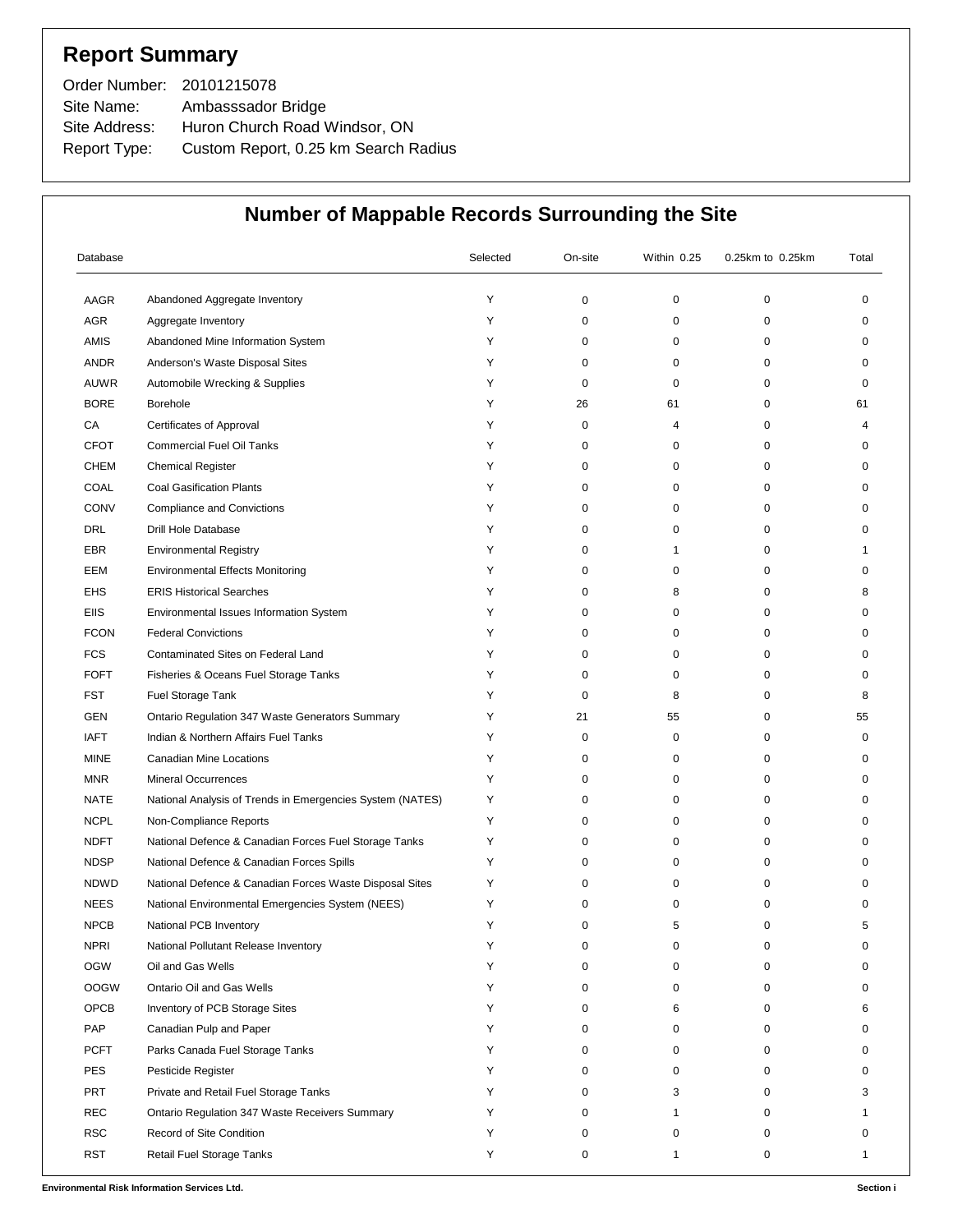## **Report Summary**

| Order Number: 20101215078 |                                      |
|---------------------------|--------------------------------------|
| Site Name:                | Ambasssador Bridge                   |
| Site Address:             | Huron Church Road Windsor, ON        |
| Report Type:              | Custom Report, 0.25 km Search Radius |

| Database    |                                                               | Selected     | On-site | Within 0.25 | 0.25km to 0.25km | Total |
|-------------|---------------------------------------------------------------|--------------|---------|-------------|------------------|-------|
| <b>SCT</b>  | Scott's Manufacturing Directory                               |              |         |             | ი                |       |
| <b>SPL</b>  | <b>Ontario Spills</b>                                         |              |         | 6           |                  |       |
| <b>SRDS</b> | Wastewater Discharger Registration Database                   |              |         | $\Omega$    |                  |       |
| <b>TANK</b> | Anderson's Storage Tanks                                      |              |         | $\Omega$    | ი                |       |
| <b>TCFT</b> | <b>Transport Canada Fuel Storage Tanks</b>                    |              |         | $\Omega$    | 0                |       |
| <b>WDS</b>  | Waste Disposal Sites - MOE CA Inventory                       |              |         | $\Omega$    | 0                |       |
| WDSH        | Waste Disposal Sites - MOE 1991 Historical Approval Inventory |              | 0       | $\Omega$    |                  |       |
| <b>WWIS</b> | Water Well Information System                                 |              |         |             | 0                |       |
|             |                                                               | <b>TOTAL</b> | 50      | 165         |                  | 165   |

The databases chosen by the client as per the submitted order form are denoted in the 'Selected' column in the above table. Counts have been provided outside the primary buffer area for cursory examination only. These records have not been examined or verified, therefore, they are subject to change.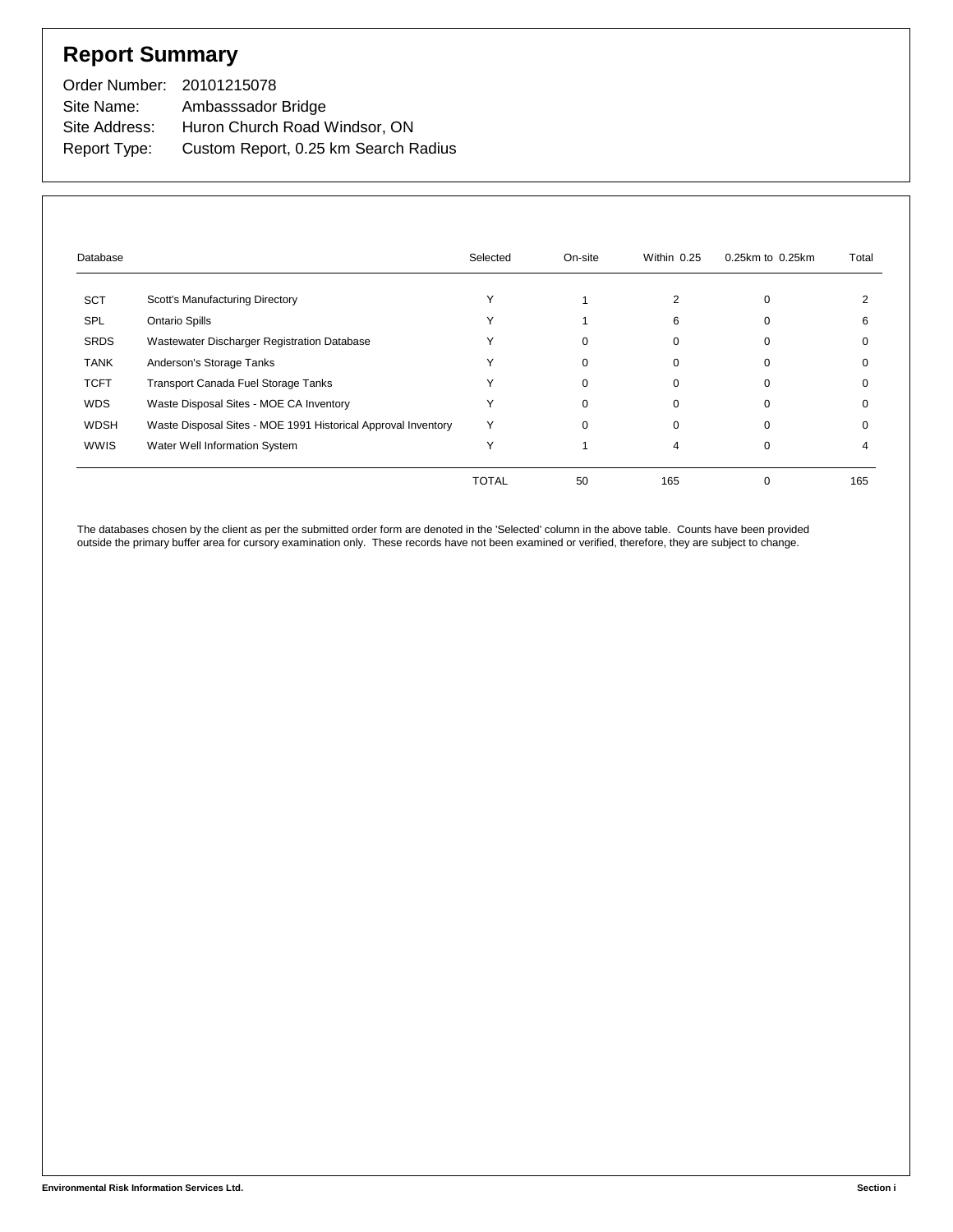





*This diagram is to be used solely for relative street location purposes. It may not accurately portray street or site positions.*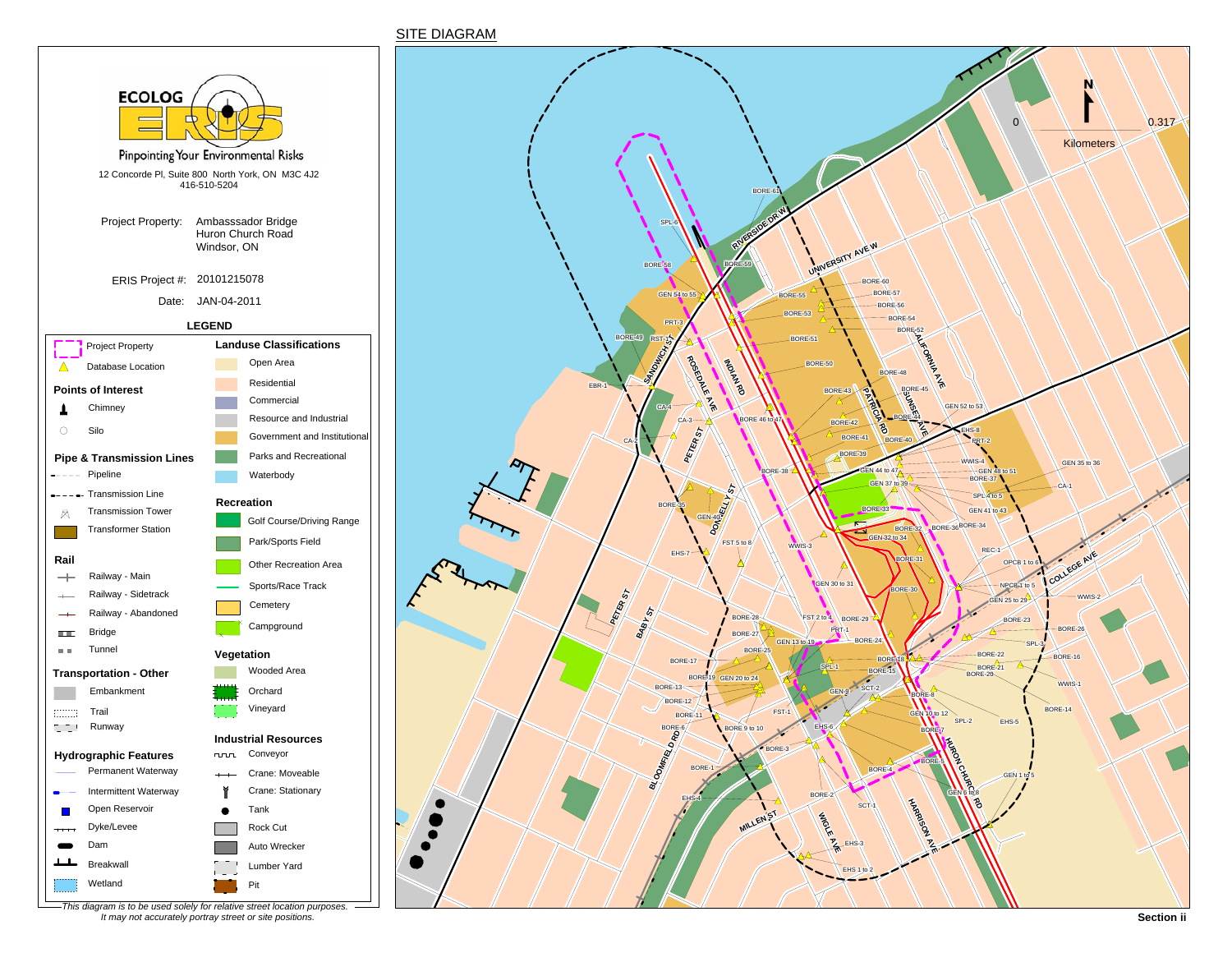## **Site Report**

| Order Number: 20101215078            |
|--------------------------------------|
| Ambasssador Bridge                   |
| Huron Church Road Windsor, ON        |
| Custom Report, 0.25 km Search Radius |
|                                      |

**FOR COMPLETE INFORMATION, REFER TO DETAIL REPORT**

| <b>Ontario Spills</b> |                                                        |                                          |                     |                    |
|-----------------------|--------------------------------------------------------|------------------------------------------|---------------------|--------------------|
| Map Key               | <b>Company Name</b>                                    | <b>Address</b>                           | City                | <b>Postal Code</b> |
| SPL-6                 |                                                        | AMBASSADOR BRIDGE, NEAR CANADA CUSTOMS \ | <b>WINDSOR CITY</b> |                    |
|                       | <b>Ontario Regulation 347 Waste Generators Summary</b> |                                          |                     |                    |
| Map Key               | <b>Company Name</b>                                    | <b>Address</b>                           | City                | <b>Postal Code</b> |
| GEN-6                 | Ambassador Duty Free Warehouse                         | 2950 Millen Street                       | Windsor             | <b>N9C 4J8</b>     |
| GEN-7                 | ARBOR DOMINION LIMITED<br>02-200                       |                                          | <b>WINDSOR</b>      | <b>N9C 4J8</b>     |
|                       |                                                        | 2950 MILLEN AVENUE                       |                     |                    |
| GEN-8                 | <b>ARBOR DOMINION LIMITED</b>                          |                                          | <b>WINDSOR</b>      | <b>N9C 4J8</b>     |
|                       |                                                        | 2950 MILLEN AVENUE                       |                     |                    |
| GEN-9                 | <b>BONDY CARTAGE LTD</b>                               | 2970 COLLEGE AVE.                        | <b>WINDSOR</b>      | <b>N9C 1S5</b>     |
|                       |                                                        | P.O. BOX 420                             |                     |                    |
| <b>GEN-10</b>         | BINDER TOOL AND MOLD INC                               | 2930 COLLEGE AVE.                        | <b>WINDSOR</b>      | <b>N9C 1S5</b>     |
| <b>GEN-11</b>         | BINDER TOOL AND MOLD INC<br>05-021                     | 2930 COLLEGE AVE.                        | <b>WINDSOR</b>      | <b>N9C 1S5</b>     |
| <b>GEN-12</b>         | BINDER TOOL AND MOLD INC.                              | 2930 COLLEGE AVENUE                      | <b>WINDSOR</b>      | <b>N9C 1S5</b>     |
| <b>GEN-30</b>         | ROCKWELL INTERNATIONAL OF CANADA<br>LTD.               | 721 HURON CHURCH RD.                     | <b>WINDSOR</b>      | <b>N9C 2K1</b>     |
| <b>GEN-31</b>         | ROCKWELL INTERNATIONAL OF CANADA L                     | 721 HURON CHURCH RD.                     | <b>WINDSOR</b>      | <b>N9C 2K1</b>     |
| <b>GEN-32</b>         | GVT. OF CANADA - CUSTOMS & EXCISE                      | 780 HURON CHURCH ROAD                    | <b>WINDSOR</b>      | <b>N9C 2K2</b>     |
| <b>GEN-33</b>         | GVT. OF (OUT OF BUSINESS)& EXCISE                      | 780 HURON CHURCH ROAD                    | <b>WINDSOR</b>      | <b>N9C 2K2</b>     |
| <b>GEN-34</b>         | GVT. OF CANADA-CUSTOMS & EXCISE                        | 780 HURON CHURCH ROAD                    | <b>WINDSOR</b>      | <b>N9C 2K2</b>     |
| <b>GEN-37</b>         | <b>CANADIAN TRANSIT COMPANY</b>                        | 712 HURON CHURCH ROAD                    | <b>WINDSOR</b>      | <b>N9C 2K2</b>     |
| <b>GEN-38</b>         | <b>CANADIAN TRANSIT COMPANY</b><br>07-288              | 712 HURON CHURCH ROAD                    | <b>WINDSOR</b>      | <b>N9C 2K2</b>     |
| <b>GEN-39</b>         | <b>CANADIAN TRANSIT COMPANY</b>                        | 712 HURON CHURCH ROAD                    | <b>WINDSOR</b>      | <b>N9C 2K2</b>     |
| <b>GEN-44</b>         | CLAYTON ENVIRONMENTAL CNSLTNS. LTD                     |                                          | <b>WINDSOR</b>      | <b>N9C 2J9</b>     |
|                       |                                                        | 400 HURON CHURCH ROAD                    |                     |                    |
| <b>GEN-45</b>         | <b>CLAYTON ENVIRONMENTAL CNSLTNS, LTD</b>              | 400 HURON CHURCH ROAD                    | <b>WINDSOR</b>      | <b>N9C 2J9</b>     |
| <b>GEN-46</b>         | CLAYTON ENVIRONMENTAL CNSLTNS.                         |                                          | <b>WINDSOR</b>      | <b>N9C 2J9</b>     |
|                       | LTD10-269                                              | 400 HURON CHURCH ROAD                    |                     |                    |
| <b>GEN-47</b>         | <b>CLAYTON ENVIRONMENTAL CONSULTANTS</b><br>LTD.       | 400 HURON CHURCH ROAD                    | <b>WINDSOR</b>      | <b>N9C 2J9</b>     |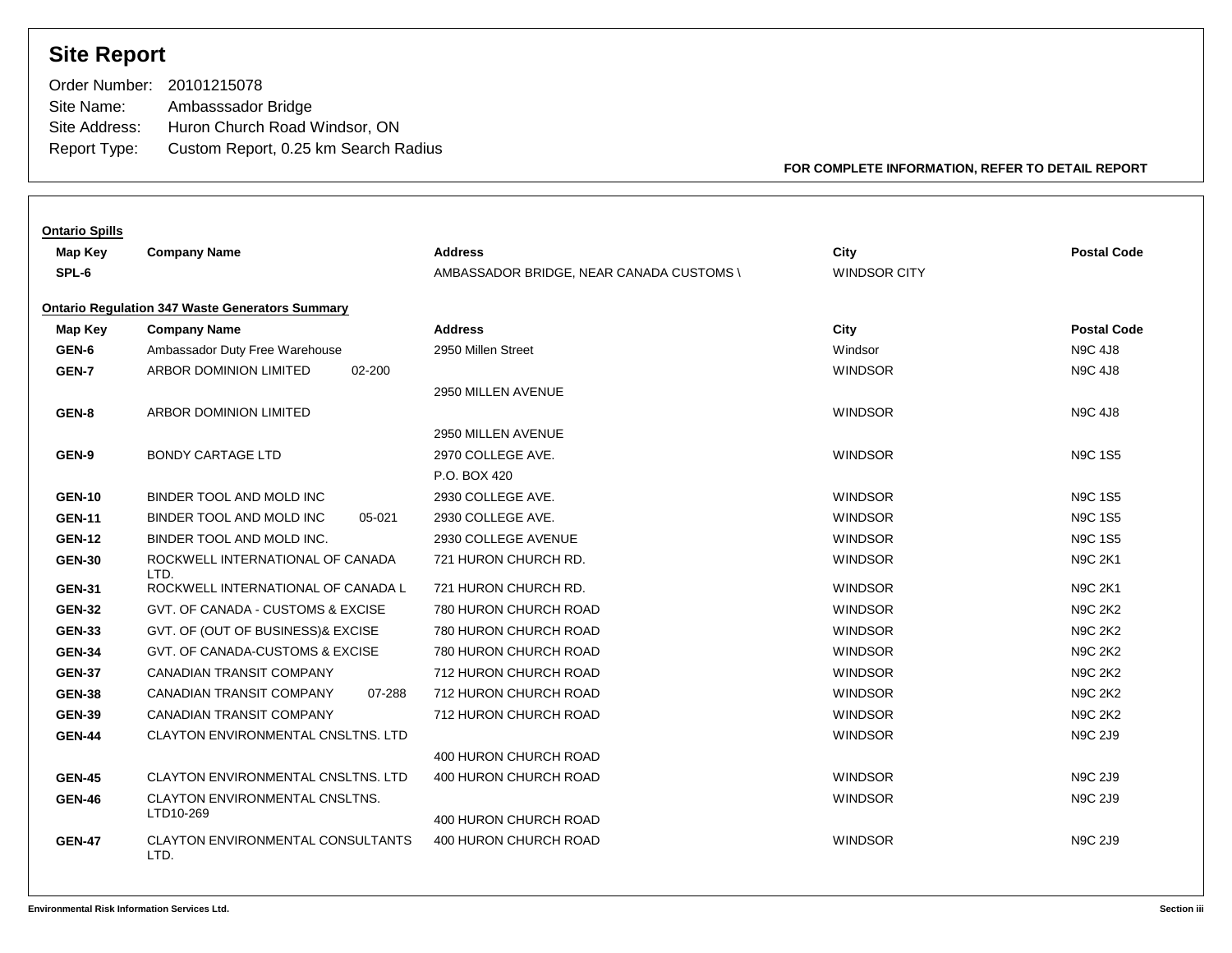## **Site Report**

| Order Number: 20101215078            |
|--------------------------------------|
| Ambasssador Bridge                   |
| Huron Church Road Windsor, ON        |
| Custom Report, 0.25 km Search Radius |
|                                      |

**FOR COMPLETE INFORMATION, REFER TO DETAIL REPORT**

| <b>Map Key</b>                       | <b>Company Name</b>                      | <b>Address</b>            | City           | <b>Postal Code</b> |
|--------------------------------------|------------------------------------------|---------------------------|----------------|--------------------|
| <b>GEN-54</b>                        | The Religious Hospitallers of Hotel-Dieu | VILLA MARIA               | <b>WINDSOR</b> |                    |
|                                      |                                          | 2856 RIVERSIDE DRIVE WEST |                |                    |
| <b>GEN-55</b>                        | HOPITAL HOTEL DIEU GRACE HOSPITAL        | <b>VILLA MARIA</b>        | <b>WINDSOR</b> | <b>N9C 1A2</b>     |
|                                      |                                          | 2856 RIVERSIDE DRIVE WEST |                |                    |
| <b>Water Well Information System</b> |                                          |                           |                |                    |
| Map Key                              | <b>Company Name</b>                      | <b>Address</b>            | City           | <b>Postal Code</b> |
| WWIS-3                               |                                          |                           | <b>WINDSOR</b> |                    |
|                                      | <b>Scott's Manufacturing Directory</b>   |                           |                |                    |
| Map Key                              | <b>Company Name</b>                      | <b>Address</b>            | City           | <b>Postal Code</b> |
| SCT-2                                | Applications 3D                          | 2970 College Ave          | Windsor        | <b>N9C 1S5</b>     |
|                                      |                                          | Suite 214                 |                |                    |
| <b>Borehole</b>                      |                                          |                           |                |                    |
| <b>Map Key</b>                       | <b>Company Name</b>                      | <b>Address</b>            | City           | <b>Postal Code</b> |
| BORE-4                               |                                          |                           |                |                    |
| BORE-5                               |                                          |                           |                |                    |
| <b>BORE-7</b>                        |                                          |                           |                |                    |
| BORE-8                               |                                          |                           |                |                    |
| <b>BORE-15</b>                       |                                          |                           |                |                    |
| <b>BORE-18</b>                       |                                          |                           |                |                    |
| <b>BORE-20</b>                       |                                          |                           |                |                    |
| <b>BORE-21</b>                       |                                          |                           |                |                    |
| <b>BORE-22</b>                       |                                          |                           |                |                    |
| <b>BORE-24</b>                       |                                          |                           |                |                    |
| <b>BORE-29</b>                       |                                          |                           |                |                    |
| <b>BORE-30</b>                       |                                          |                           |                |                    |
| <b>BORE-31</b>                       |                                          |                           |                |                    |
| <b>BORE-38</b>                       |                                          |                           |                |                    |
| <b>BORE-39</b>                       |                                          |                           |                |                    |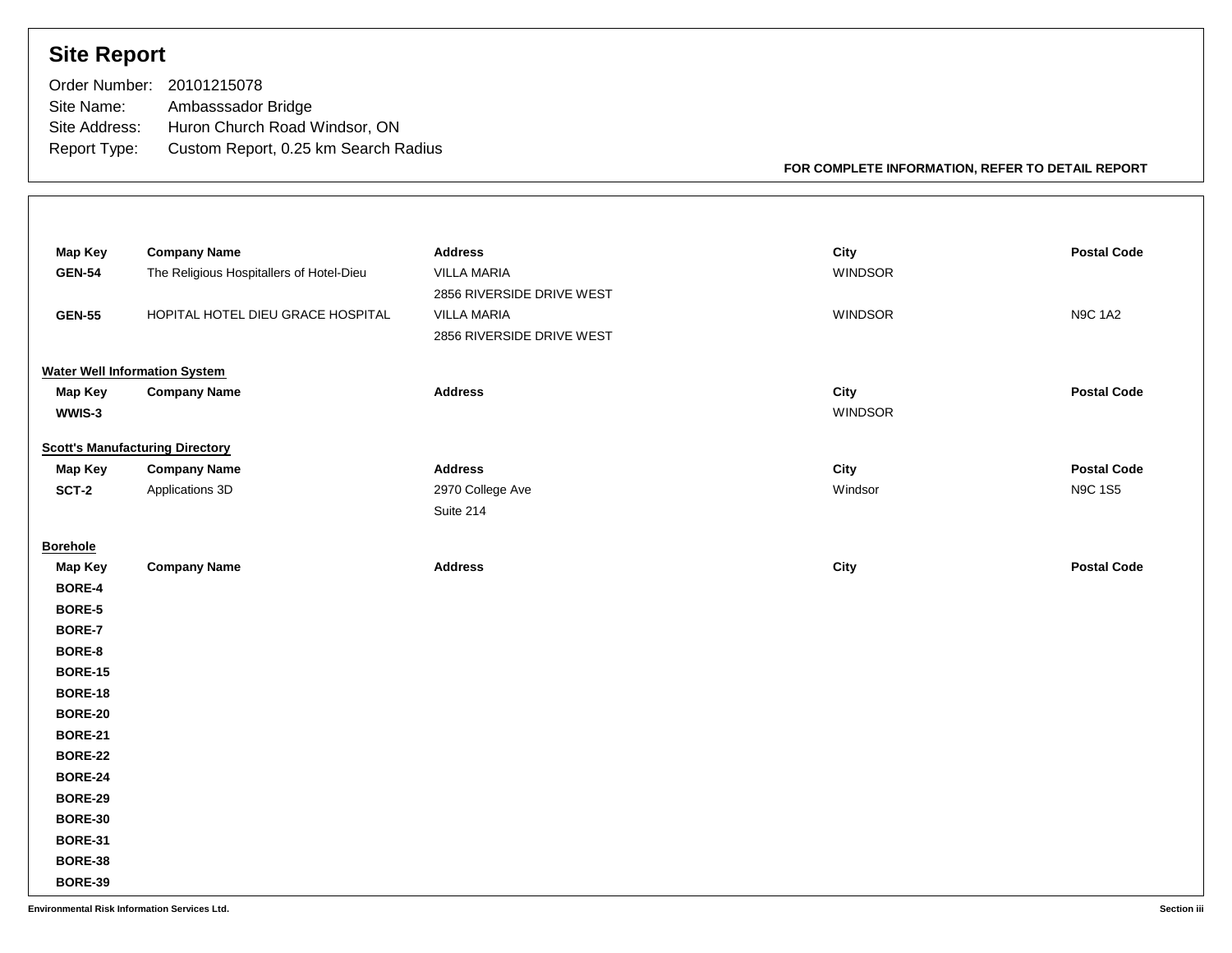## **Site Report**

| Order Number: 20101215078 |                                      |
|---------------------------|--------------------------------------|
| Site Name:                | Ambasssador Bridge                   |
| Site Address:             | Huron Church Road Windsor, ON        |
| Report Type:              | Custom Report, 0.25 km Search Radius |

**FOR COMPLETE INFORMATION, REFER TO DETAIL REPORT**

| Map Key        | <b>Company Name</b> | <b>Address</b> | City | <b>Postal Code</b> |
|----------------|---------------------|----------------|------|--------------------|
| <b>BORE-41</b> |                     |                |      |                    |
| <b>BORE-42</b> |                     |                |      |                    |
| <b>BORE-43</b> |                     |                |      |                    |
| <b>BORE-46</b> |                     |                |      |                    |
| <b>BORE-47</b> |                     |                |      |                    |
| <b>BORE-50</b> |                     |                |      |                    |
| <b>BORE-51</b> |                     |                |      |                    |
| <b>BORE-53</b> |                     |                |      |                    |
| <b>BORE-55</b> |                     |                |      |                    |
| <b>BORE-58</b> |                     |                |      |                    |
| <b>BORE-59</b> |                     |                |      |                    |
|                |                     |                |      |                    |
|                |                     |                |      |                    |
|                |                     |                |      |                    |
|                |                     |                |      |                    |
|                |                     |                |      |                    |
|                |                     |                |      |                    |
|                |                     |                |      |                    |
|                |                     |                |      |                    |
|                |                     |                |      |                    |
|                |                     |                |      |                    |
|                |                     |                |      |                    |
|                |                     |                |      |                    |
|                |                     |                |      |                    |
|                |                     |                |      |                    |
|                |                     |                |      |                    |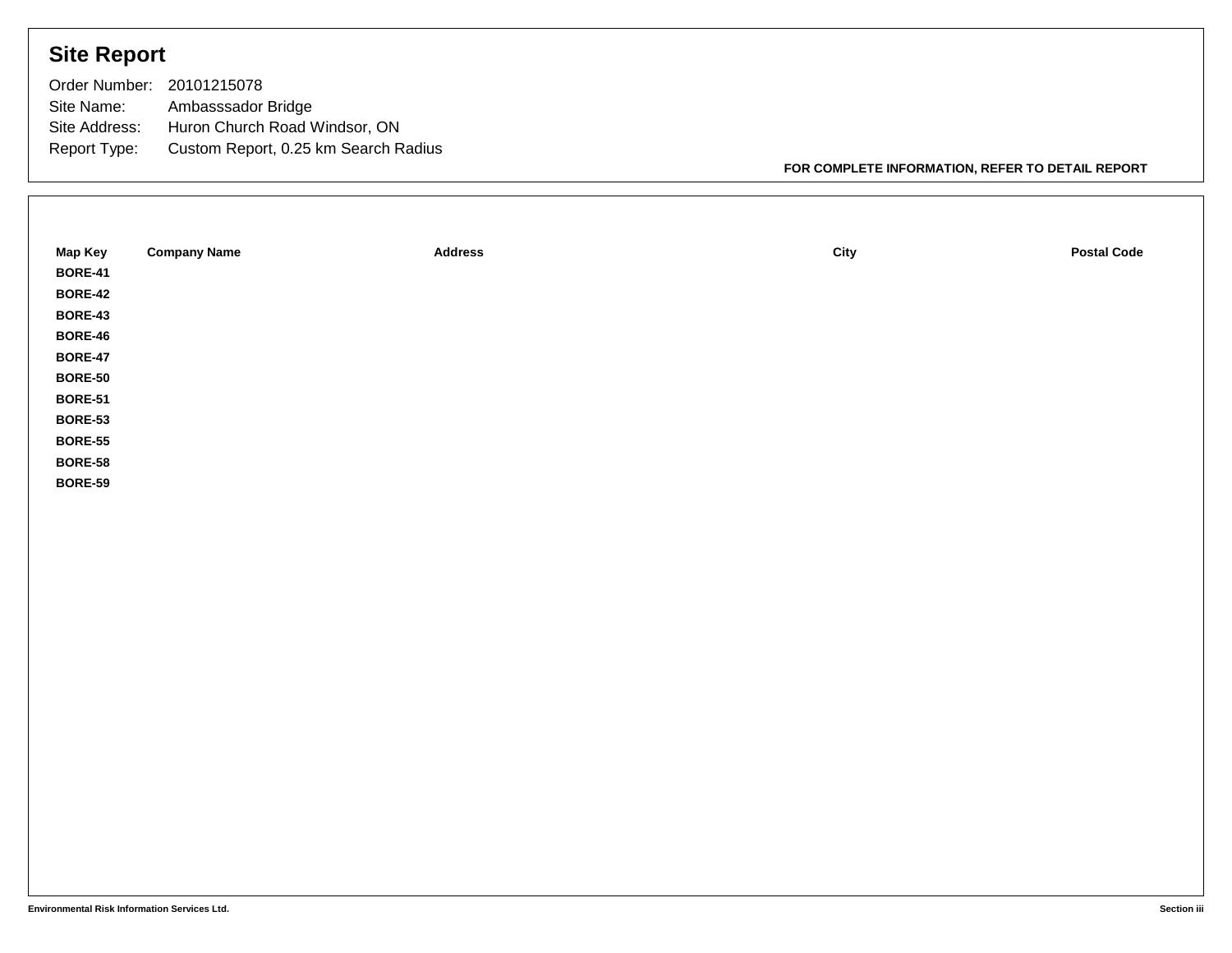### **Detail Report**

| Order Number: 20101215078 |                                      |
|---------------------------|--------------------------------------|
| Site Name:                | Ambasssador Bridge                   |
| Site Address:             | Huron Church Road Windsor ON         |
| Report Type:              | Custom Report, 0.25 km Search Radius |

Borehole Certificates of Approval Compliance and Convictions Environmental Registry ERIS Historical Searches Fuel Storage Tank Ontario Regulation 347 Waste Generators Summary National Analysis of Trends in Emergencies System (NATES) Non-Compliance Reports National Environmental Emergencies System (NEES) National PCB Inventory Inventory of PCB Storage Sites Private and Retail Fuel Storage Tanks Ontario Regulation 347 Waste Receivers Summary Retail Fuel Storage Tanks Scott's Manufacturing Directory Ontario Spills Water Well Information System **If information is required for sites located beyond the selected address, please contact your ERIS representative.**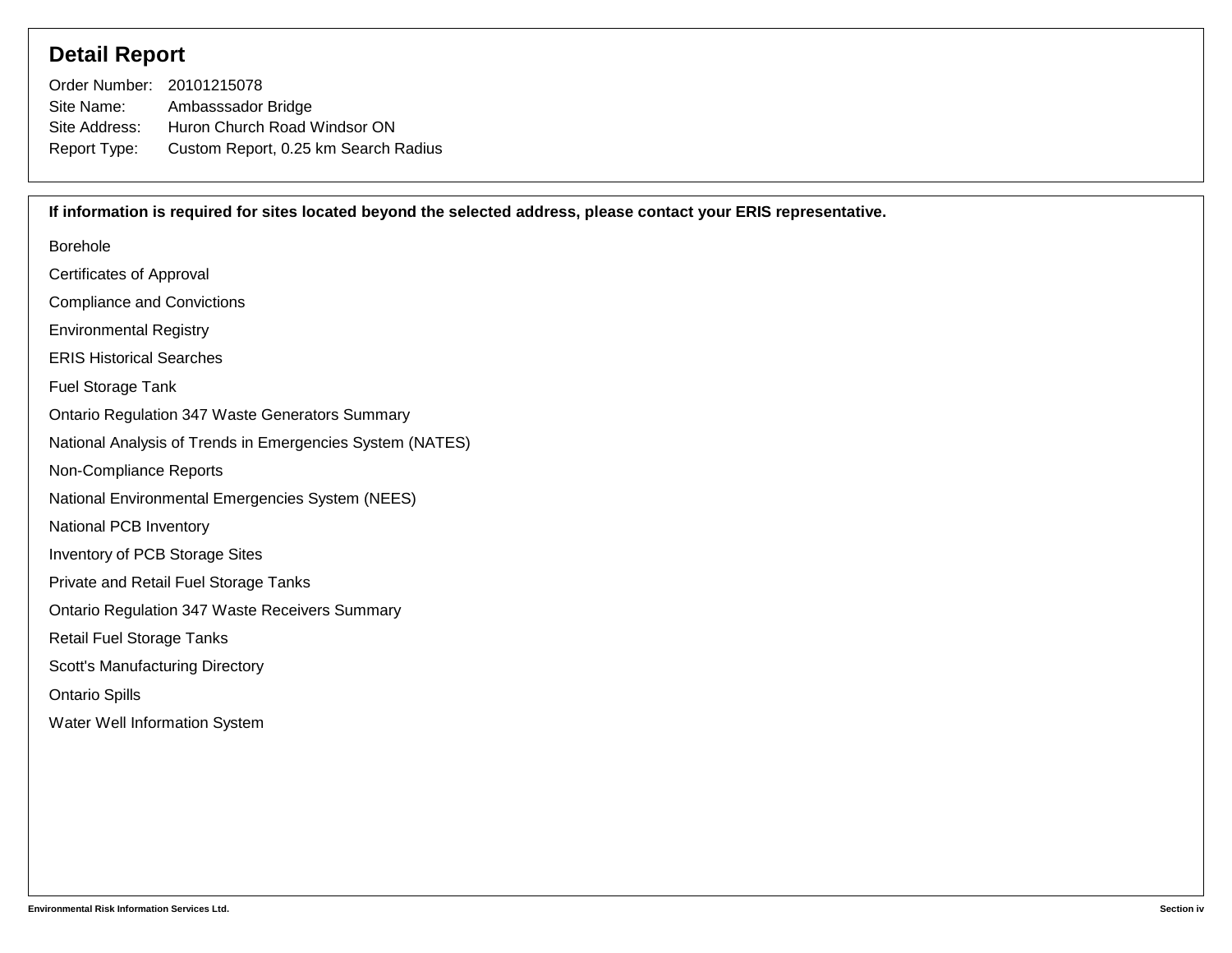| Map Key       | Company | <b>Address</b> | <b>Borehole ID</b>                                                                                                                                                                                                                                                                                                                                                                                                                        | <b>Type</b>                                                                  | <b>Use</b>                            |                        |                                                                                                           |
|---------------|---------|----------------|-------------------------------------------------------------------------------------------------------------------------------------------------------------------------------------------------------------------------------------------------------------------------------------------------------------------------------------------------------------------------------------------------------------------------------------------|------------------------------------------------------------------------------|---------------------------------------|------------------------|-----------------------------------------------------------------------------------------------------------|
| <b>BORE-1</b> |         |                | 620843                                                                                                                                                                                                                                                                                                                                                                                                                                    | Borehole                                                                     | Geotechnical/Geological Investigation |                        |                                                                                                           |
|               |         |                | Status:<br>Drill Method: Power auger<br>UTM Zone: 17<br>Easting: 329353.000<br>Northing: 4684756.000<br><b>Location Accuracy:</b><br>Elev. Reliability Note:<br>Total Depth(m): 9.400000<br><b>Primary Name:</b><br>Township:<br><b>Concession:</b><br>Lot:<br><b>Municipality</b><br><b>Completion Date:</b><br><b>Static Water Level:</b><br>Primary Water Use: Not Used<br><b>Secondary Water Use:</b><br><b>Location Description:</b> | Orig. Ground Elevation(m): 179.199997<br>DEM Ground Elevation(m): 179.800003 |                                       |                        |                                                                                                           |
|               |         |                | Geology<br><b>Stratum ID</b>                                                                                                                                                                                                                                                                                                                                                                                                              |                                                                              | Top Depth(m)                          | <b>Bottom Depth(m)</b> | <b>Stratum Desc</b>                                                                                       |
|               |         |                | 218418820                                                                                                                                                                                                                                                                                                                                                                                                                                 |                                                                              | 0.600000                              | 3                      | CLAY, SILT, GRAVEL.<br>GREEN, GLACIAL, VERY<br>SOFT, MASSIVE, AGE<br>GLACIAL.                             |
|               |         |                | 218418821                                                                                                                                                                                                                                                                                                                                                                                                                                 |                                                                              | 3                                     | 9.400000               | CLAY, SILT, SAND<br>MEDIUM, GRAVEL.<br>GREEN, GLACIAL, STIFF, SEA<br>MS, AGE GLACIAL.<br>019<br>013020021 |
|               |         |                | 218418819                                                                                                                                                                                                                                                                                                                                                                                                                                 |                                                                              | $\mathbf 0$                           | 0.600000               | SOIL, SAND, ORGANIC.<br>BROWN,LOOSE.                                                                      |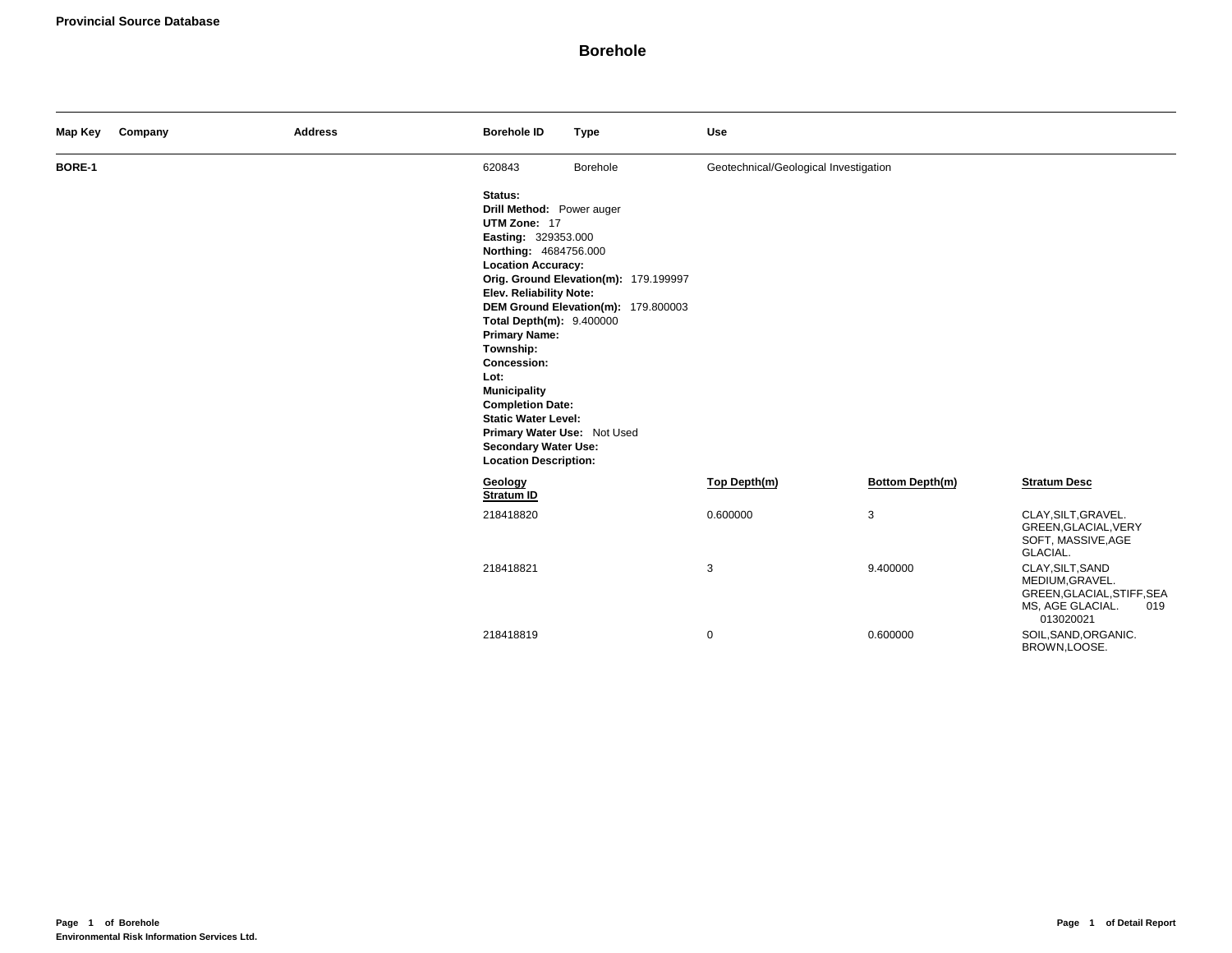| Map Key | Company | <b>Address</b> | <b>Borehole ID</b>                                                                                                                                                                                                                                                                                                                                                                                                                                                                                                        | <b>Type</b> | <b>Use</b>                            |                        |                                                            |     |
|---------|---------|----------------|---------------------------------------------------------------------------------------------------------------------------------------------------------------------------------------------------------------------------------------------------------------------------------------------------------------------------------------------------------------------------------------------------------------------------------------------------------------------------------------------------------------------------|-------------|---------------------------------------|------------------------|------------------------------------------------------------|-----|
| BORE-2  |         |                | 620849                                                                                                                                                                                                                                                                                                                                                                                                                                                                                                                    | Borehole    | Geotechnical/Geological Investigation |                        |                                                            |     |
|         |         |                | Status:<br>Drill Method: Power auger<br>UTM Zone: 17<br>Easting: 329513.000<br>Northing: 4684812.000<br><b>Location Accuracy:</b><br>Orig. Ground Elevation(m): 179.800003<br>Elev. Reliability Note:<br>DEM Ground Elevation(m): 179.899994<br>Total Depth(m): 2.700000<br><b>Primary Name:</b><br>Township:<br><b>Concession:</b><br>Lot:<br><b>Municipality</b><br><b>Completion Date:</b><br><b>Static Water Level:</b><br>Primary Water Use: Not Used<br><b>Secondary Water Use:</b><br><b>Location Description:</b> |             |                                       |                        |                                                            |     |
|         |         |                | Geology<br>Stratum ID                                                                                                                                                                                                                                                                                                                                                                                                                                                                                                     |             | Top Depth(m)                          | <b>Bottom Depth(m)</b> | <b>Stratum Desc</b>                                        |     |
|         |         |                | 218418840                                                                                                                                                                                                                                                                                                                                                                                                                                                                                                                 |             | 1.400000                              | 2.700000               | CLAY, SAND.<br>BROWN, GLACIO-<br>LACUSTRINE, STIFF.<br>020 | 015 |
|         |         |                | 218418839                                                                                                                                                                                                                                                                                                                                                                                                                                                                                                                 |             | $\mathbf 0$                           | 1.400000               | 0000005400045014UM,<br>FILL, SILT, CLAY, SAND. GREE<br>N.  |     |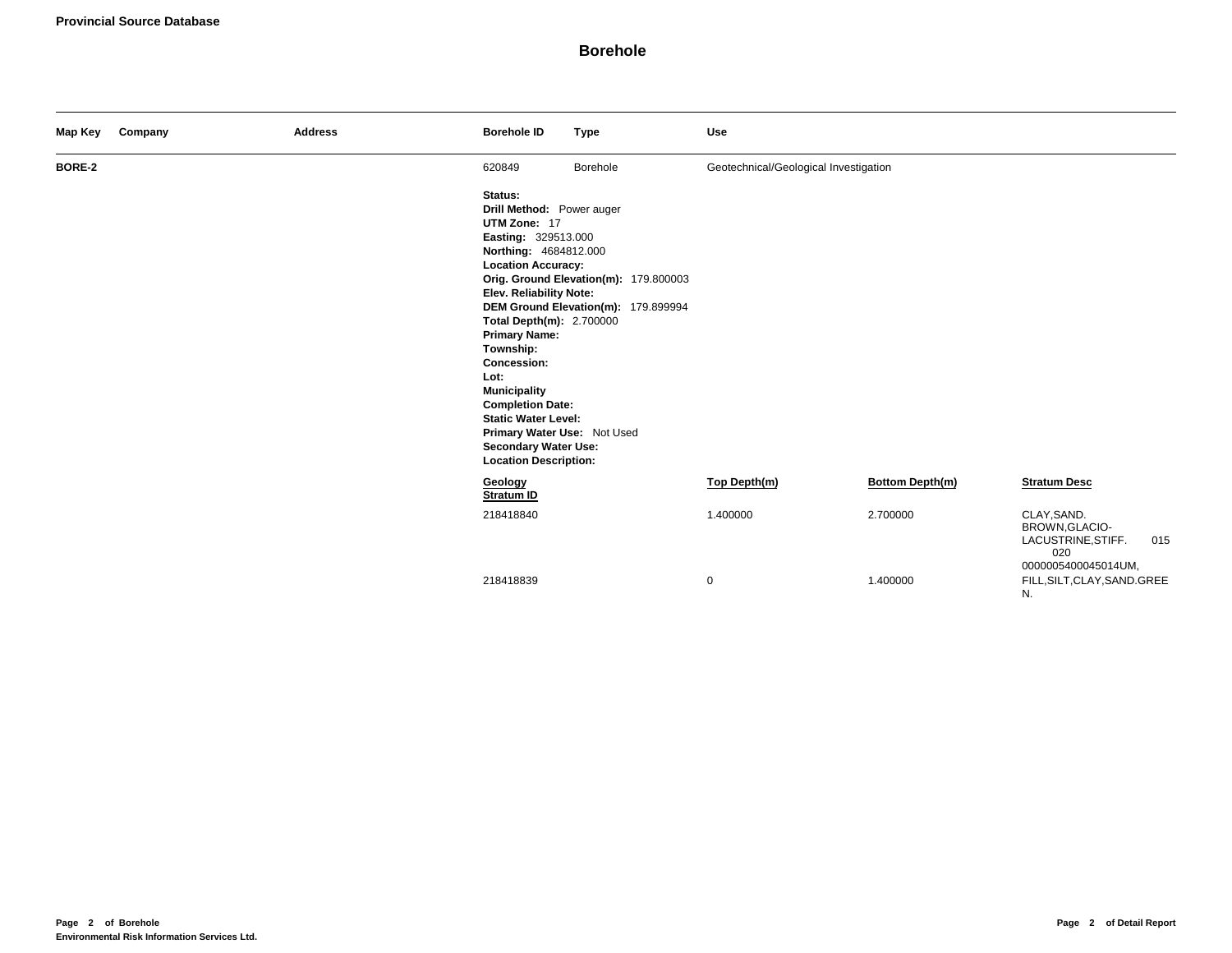| Map Key | Company | <b>Address</b> | <b>Borehole ID</b>                                                                                                                                                                                                                                                                                                                                                                                                                         | <b>Type</b>                                                                  | Use                                   |                        |                                                                                                           |
|---------|---------|----------------|--------------------------------------------------------------------------------------------------------------------------------------------------------------------------------------------------------------------------------------------------------------------------------------------------------------------------------------------------------------------------------------------------------------------------------------------|------------------------------------------------------------------------------|---------------------------------------|------------------------|-----------------------------------------------------------------------------------------------------------|
| BORE-3  |         |                | 620848                                                                                                                                                                                                                                                                                                                                                                                                                                     | Borehole                                                                     | Geotechnical/Geological Investigation |                        |                                                                                                           |
|         |         |                | Status:<br>Drill Method: Power auger<br>UTM Zone: 17<br>Easting: 329493.000<br>Northing: 4684827.000<br><b>Location Accuracy:</b><br><b>Elev. Reliability Note:</b><br>Total Depth(m): 15.700000<br><b>Primary Name:</b><br>Township:<br>Concession:<br>Lot:<br><b>Municipality</b><br><b>Completion Date:</b><br><b>Static Water Level:</b><br>Primary Water Use: Not Used<br><b>Secondary Water Use:</b><br><b>Location Description:</b> | Orig. Ground Elevation(m): 179.199997<br>DEM Ground Elevation(m): 179.699997 |                                       |                        |                                                                                                           |
|         |         |                | Geology<br><b>Stratum ID</b>                                                                                                                                                                                                                                                                                                                                                                                                               |                                                                              | Top Depth(m)                          | <b>Bottom Depth(m)</b> | <b>Stratum Desc</b>                                                                                       |
|         |         |                | 218418836                                                                                                                                                                                                                                                                                                                                                                                                                                  |                                                                              | $\mathbf 0$                           | 0.600000               | SOIL, SAND, ORGANIC.<br>BROWN.                                                                            |
|         |         |                | 218418837                                                                                                                                                                                                                                                                                                                                                                                                                                  |                                                                              | 0.600000                              | 2.900000               | CLAY, SILT, SAND, GRAVEL.<br>GREEN, GLACIAL, VERY<br>SOFT, MASSIVE, AGE<br>GLACIAL.                       |
|         |         |                | 218418838                                                                                                                                                                                                                                                                                                                                                                                                                                  |                                                                              | 2.900000                              | 15.700000              | CLAY, SILT, SAND<br>MEDIUM, GRAVEL.<br>GREEN, GLACIAL, STIFF, SEA<br>MS, AGE GLACIAL.<br>014<br>013019025 |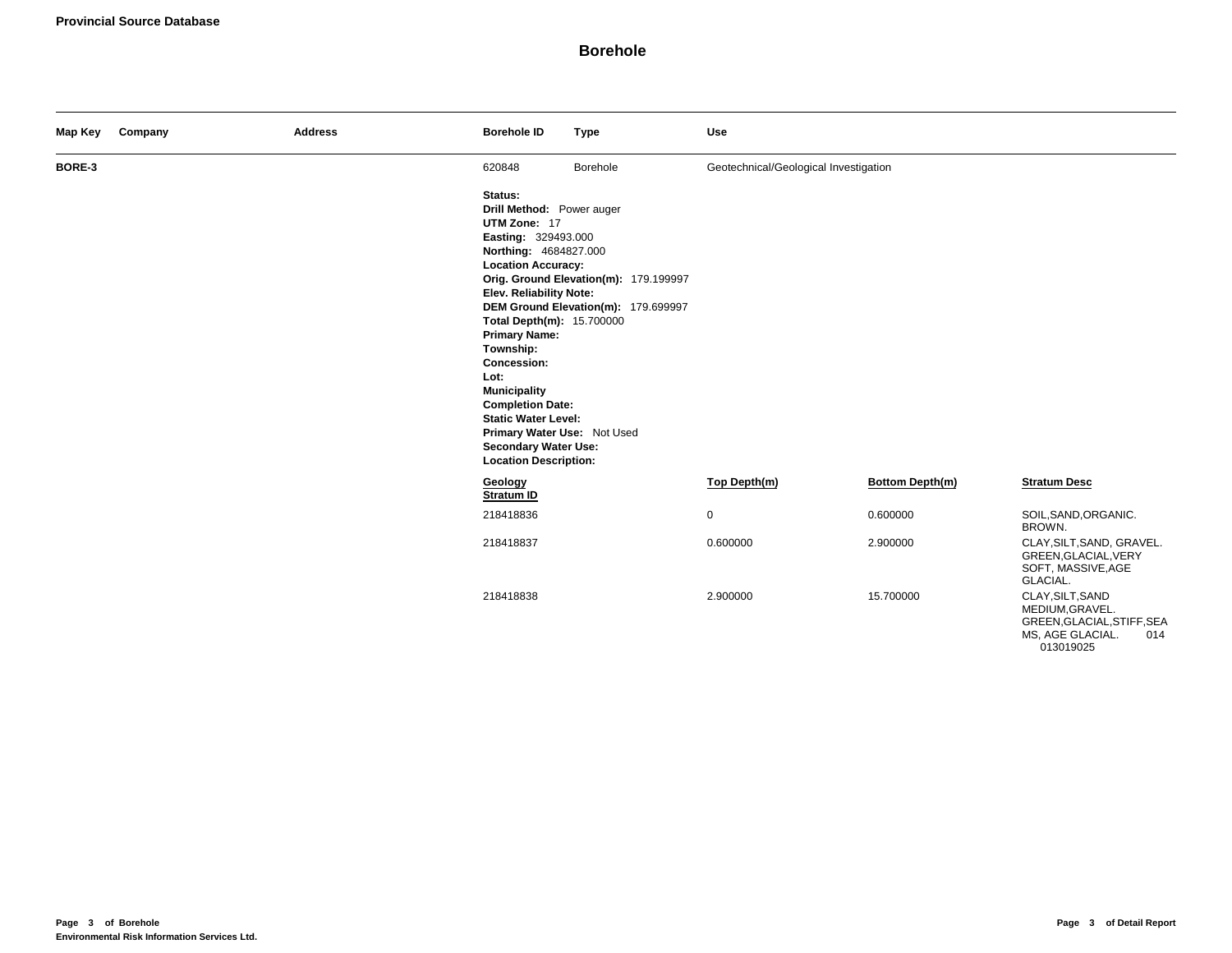| Map Key       | Company | <b>Address</b> | <b>Borehole ID</b>                                                                                                                                                                                                                                                                                                                                                                                                                        | <b>Type</b>                                                                  | <b>Use</b>                            |                        |                                                               |
|---------------|---------|----------------|-------------------------------------------------------------------------------------------------------------------------------------------------------------------------------------------------------------------------------------------------------------------------------------------------------------------------------------------------------------------------------------------------------------------------------------------|------------------------------------------------------------------------------|---------------------------------------|------------------------|---------------------------------------------------------------|
| <b>BORE-4</b> |         |                | 620851                                                                                                                                                                                                                                                                                                                                                                                                                                    | Borehole                                                                     | Geotechnical/Geological Investigation |                        |                                                               |
|               |         |                | Status:<br>Drill Method: Power auger<br>UTM Zone: 17<br>Easting: 329553.000<br>Northing: 4684842.000<br><b>Location Accuracy:</b><br>Elev. Reliability Note:<br><b>Total Depth(m): 2.700000</b><br><b>Primary Name:</b><br>Township:<br>Concession:<br>Lot:<br><b>Municipality</b><br><b>Completion Date:</b><br><b>Static Water Level:</b><br>Primary Water Use: Not Used<br><b>Secondary Water Use:</b><br><b>Location Description:</b> | Orig. Ground Elevation(m): 179.800003<br>DEM Ground Elevation(m): 179.899994 |                                       |                        |                                                               |
|               |         |                | Geology<br><b>Stratum ID</b>                                                                                                                                                                                                                                                                                                                                                                                                              |                                                                              | Top Depth(m)                          | <b>Bottom Depth(m)</b> | <b>Stratum Desc</b>                                           |
|               |         |                | 218418845                                                                                                                                                                                                                                                                                                                                                                                                                                 |                                                                              | 0                                     | 1.700000               | FILL, SAND, GRAVEL.<br>BROWN, DENSE.                          |
|               |         |                | 218418846                                                                                                                                                                                                                                                                                                                                                                                                                                 |                                                                              | 1.700000                              | 2.700000               | SILT, SAND.<br>BROWN, FLUVIAL, COMPACT<br>, AGE POST-GLACIAL. |

0000004000055006SILT,G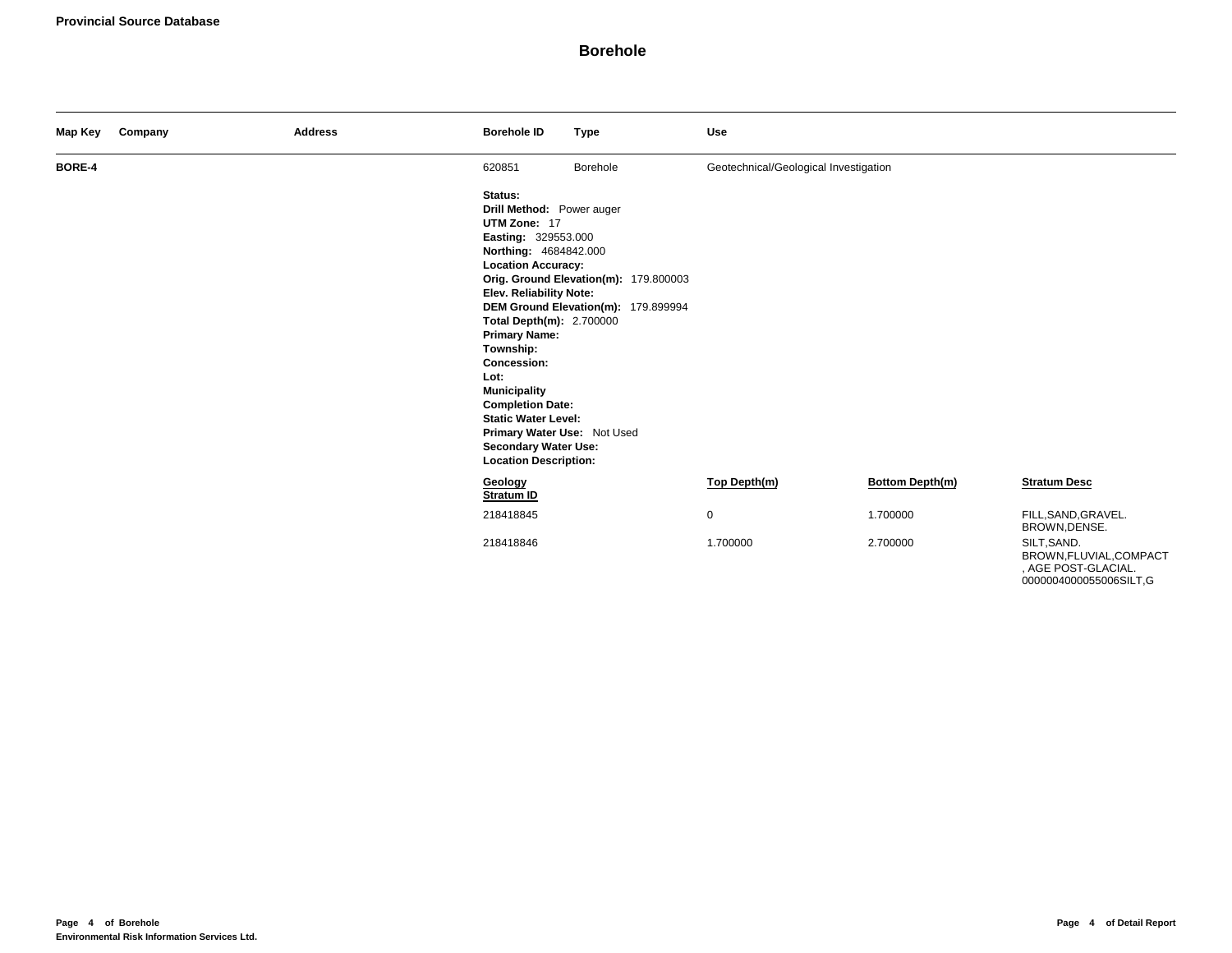| Map Key | Company | <b>Address</b> | <b>Borehole ID</b>                                                                                                                                                                                                                                                                                                                                                                                                                        | <b>Type</b>                                                                  | Use                                   |                 |                                                      |
|---------|---------|----------------|-------------------------------------------------------------------------------------------------------------------------------------------------------------------------------------------------------------------------------------------------------------------------------------------------------------------------------------------------------------------------------------------------------------------------------------------|------------------------------------------------------------------------------|---------------------------------------|-----------------|------------------------------------------------------|
| BORE-5  |         |                | 620853                                                                                                                                                                                                                                                                                                                                                                                                                                    | Borehole                                                                     | Geotechnical/Geological Investigation |                 |                                                      |
|         |         |                | Status:<br>Drill Method: Power auger<br>UTM Zone: 17<br>Easting: 329593.000<br>Northing: 4684872.000<br><b>Location Accuracy:</b><br>Elev. Reliability Note:<br>Total Depth(m): 2.700000<br><b>Primary Name:</b><br>Township:<br><b>Concession:</b><br>Lot:<br><b>Municipality</b><br><b>Completion Date:</b><br><b>Static Water Level:</b><br>Primary Water Use: Not Used<br><b>Secondary Water Use:</b><br><b>Location Description:</b> | Orig. Ground Elevation(m): 179.800003<br>DEM Ground Elevation(m): 179.899994 |                                       |                 |                                                      |
|         |         |                | Geology<br>Stratum ID                                                                                                                                                                                                                                                                                                                                                                                                                     |                                                                              | Top Depth(m)                          | Bottom Depth(m) | <b>Stratum Desc</b>                                  |
|         |         |                | 218418851                                                                                                                                                                                                                                                                                                                                                                                                                                 |                                                                              | 0                                     | $\mathbf{1}$    | FILL, CLAY, SAND. BROWN.                             |
|         |         |                | 218418852                                                                                                                                                                                                                                                                                                                                                                                                                                 |                                                                              | $\mathbf{1}$                          | 2.700000        | CLAY, SILT.<br>GREEN, GLACIAL, HARD,<br>AGE GLACIAL. |

0000003800032055WN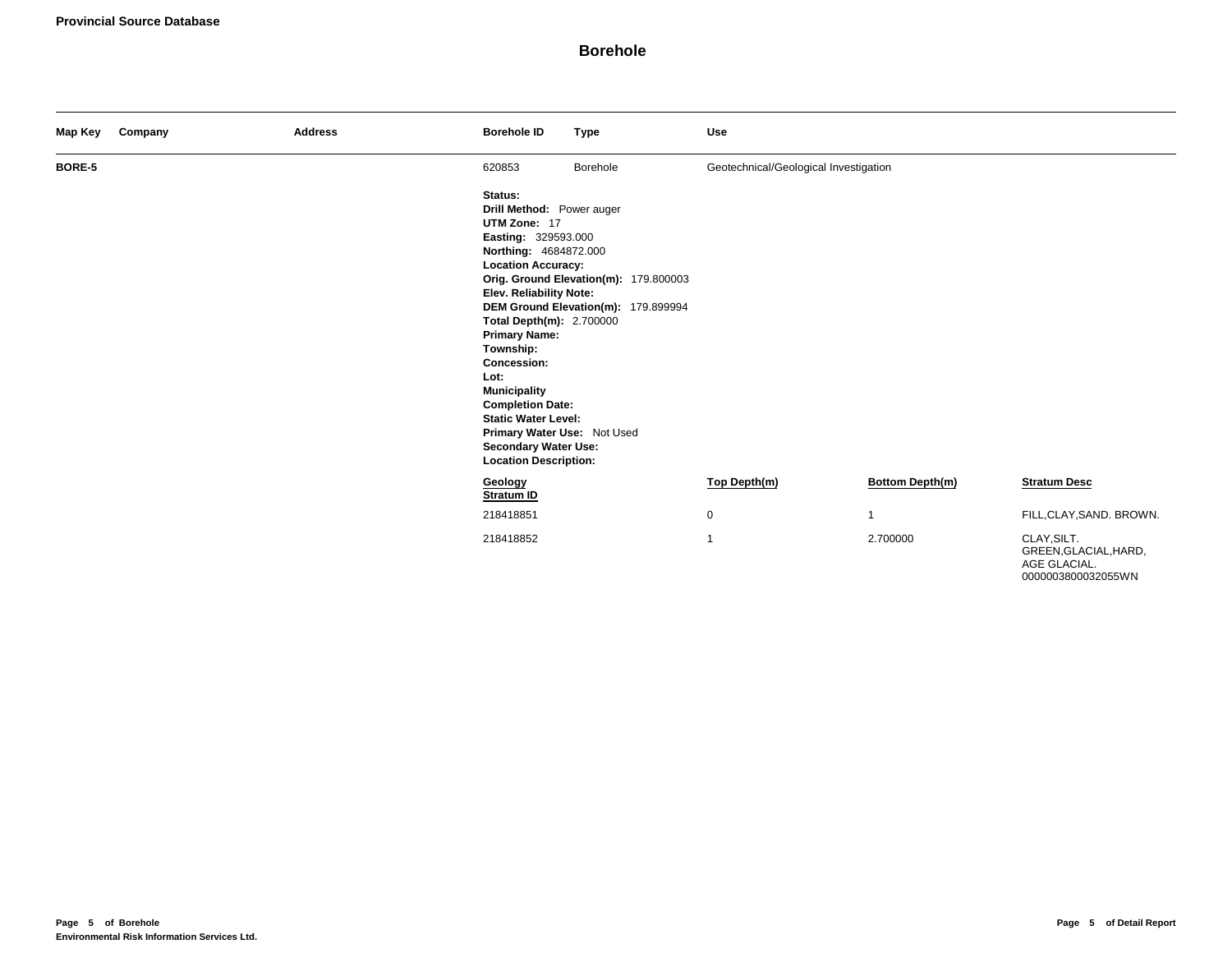| Map Key | Company | <b>Address</b> | <b>Borehole ID</b>                                                                                                                                                                                                                                                                                                                                                                                                                 | <b>Type</b>                                                           | Use                                   |                        |                                                                                                                 |
|---------|---------|----------------|------------------------------------------------------------------------------------------------------------------------------------------------------------------------------------------------------------------------------------------------------------------------------------------------------------------------------------------------------------------------------------------------------------------------------------|-----------------------------------------------------------------------|---------------------------------------|------------------------|-----------------------------------------------------------------------------------------------------------------|
| BORE-6  |         |                | 620841                                                                                                                                                                                                                                                                                                                                                                                                                             | Borehole                                                              | Geotechnical/Geological Investigation |                        |                                                                                                                 |
|         |         |                | Status:<br>Drill Method: Power auger<br>UTM Zone: 17<br>Easting: 329233.000<br>Northing: 4684902.000<br><b>Location Accuracy:</b><br>Elev. Reliability Note:<br>Total Depth(m): 7.900000<br><b>Primary Name:</b><br>Township:<br>Concession:<br>Lot:<br><b>Municipality</b><br><b>Completion Date:</b><br><b>Static Water Level:</b><br>Primary Water Use: Not Used<br><b>Secondary Water Use:</b><br><b>Location Description:</b> | Orig. Ground Elevation(m): 179<br>DEM Ground Elevation(m): 179.899994 |                                       |                        |                                                                                                                 |
|         |         |                | Geology<br><b>Stratum ID</b>                                                                                                                                                                                                                                                                                                                                                                                                       |                                                                       | Top Depth(m)                          | <b>Bottom Depth(m)</b> | <b>Stratum Desc</b>                                                                                             |
|         |         |                | 218418813                                                                                                                                                                                                                                                                                                                                                                                                                          |                                                                       | $\mathbf 0$                           | 0.600000               | SOIL, SAND, ORGANIC.<br>BROWN,LOOSE.                                                                            |
|         |         |                | 218418814                                                                                                                                                                                                                                                                                                                                                                                                                          |                                                                       | 0.600000                              | 2.700000               | CLAY, SILT, GRAVEL.<br>GREEN, GLACIAL, VERY<br>SOFT, MASSIVE, AGE<br>GLACIAL.                                   |
|         |         |                | 218418815                                                                                                                                                                                                                                                                                                                                                                                                                          |                                                                       | 2.700000                              | 7.900000               | CLAY, SILT, SILT, SAND. GREE<br>N, GLACIAL, STIFF, MASSIVE,<br>AGE GLACIAL.<br>013018026000200250009001<br>1020 |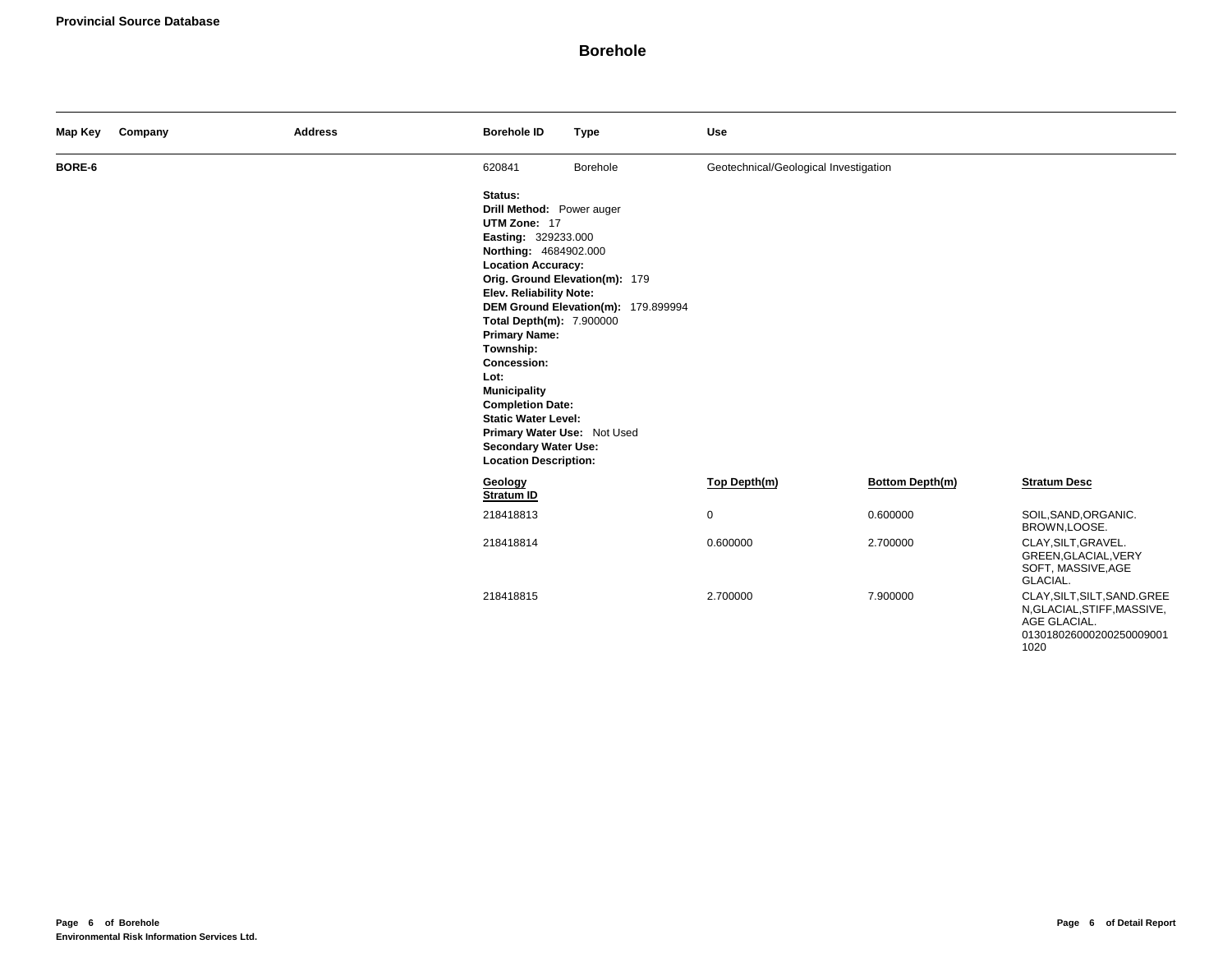| Map Key | Company | <b>Address</b> | <b>Borehole ID</b>                                                                                                                                                                                                                                                                                                                                                                                                                        | <b>Type</b>                                                                  | Use                                   |                 |                                                             |
|---------|---------|----------------|-------------------------------------------------------------------------------------------------------------------------------------------------------------------------------------------------------------------------------------------------------------------------------------------------------------------------------------------------------------------------------------------------------------------------------------------|------------------------------------------------------------------------------|---------------------------------------|-----------------|-------------------------------------------------------------|
| BORE-7  |         |                | 620854                                                                                                                                                                                                                                                                                                                                                                                                                                    | Borehole                                                                     | Geotechnical/Geological Investigation |                 |                                                             |
|         |         |                | Status:<br>Drill Method: Power auger<br>UTM Zone: 17<br>Easting: 329653.000<br>Northing: 4684907.000<br><b>Location Accuracy:</b><br>Elev. Reliability Note:<br>Total Depth(m): 2.700000<br><b>Primary Name:</b><br>Township:<br><b>Concession:</b><br>Lot:<br><b>Municipality</b><br><b>Completion Date:</b><br><b>Static Water Level:</b><br>Primary Water Use: Not Used<br><b>Secondary Water Use:</b><br><b>Location Description:</b> | Orig. Ground Elevation(m): 179.800003<br>DEM Ground Elevation(m): 179.899994 |                                       |                 |                                                             |
|         |         |                | Geology<br><b>Stratum ID</b>                                                                                                                                                                                                                                                                                                                                                                                                              |                                                                              | Top Depth(m)                          | Bottom Depth(m) | <b>Stratum Desc</b>                                         |
|         |         |                | 218418853                                                                                                                                                                                                                                                                                                                                                                                                                                 |                                                                              | $\mathbf 0$                           | 0.700000        | FILL, SILT. BLACK.                                          |
|         |         |                | 218418854                                                                                                                                                                                                                                                                                                                                                                                                                                 |                                                                              | 0.700000                              | 2.700000        | CLAY, SILT.<br>GREEN, GLACIAL, HARD,<br>AGE GLACIAL.<br>019 |

0000006300023048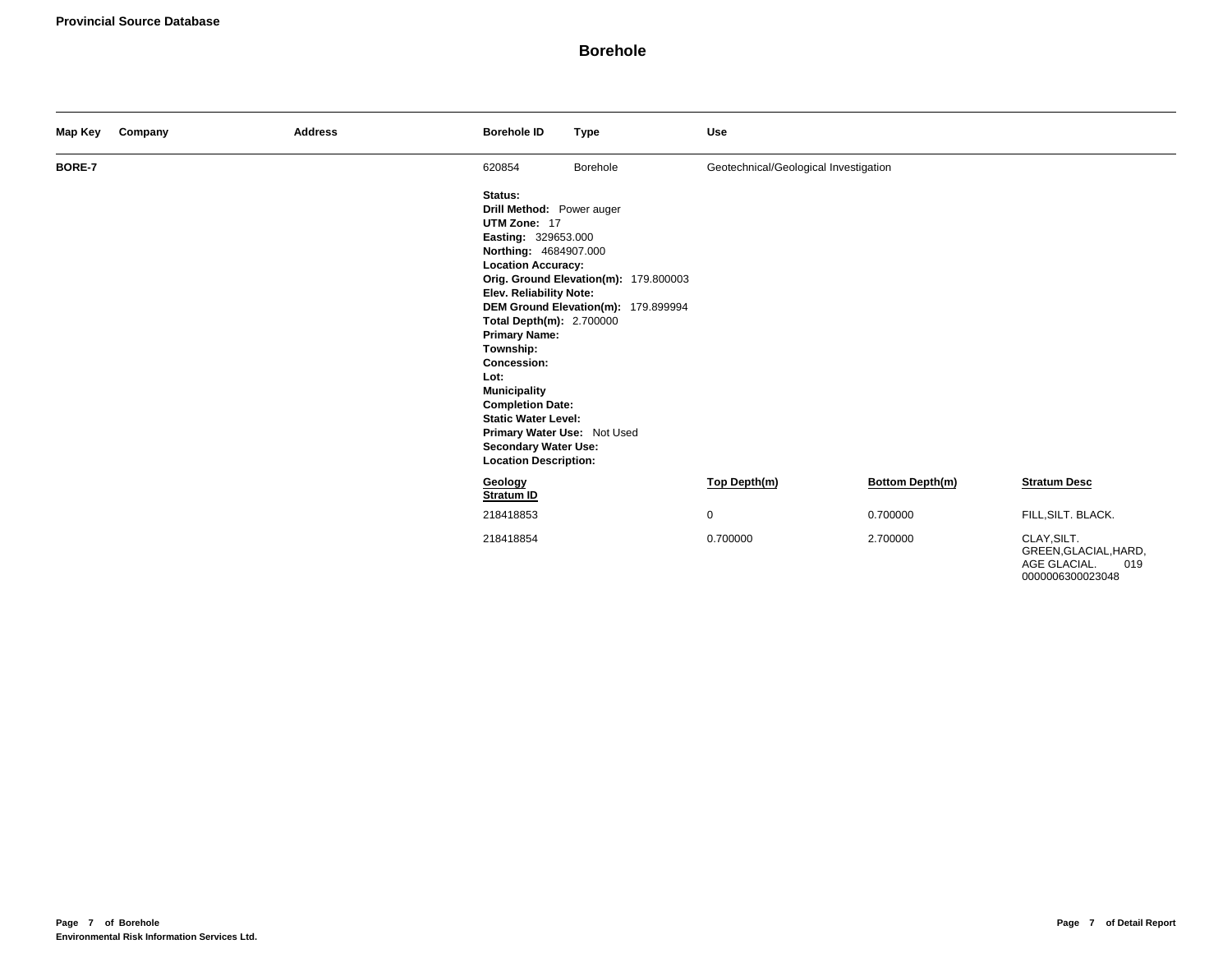| Map Key | Company | <b>Address</b> | <b>Borehole ID</b>                                                                                                                                                                                                                                                                                                                                                                                                                        | <b>Type</b>                                                                  | Use                                   |                 |                                                     |
|---------|---------|----------------|-------------------------------------------------------------------------------------------------------------------------------------------------------------------------------------------------------------------------------------------------------------------------------------------------------------------------------------------------------------------------------------------------------------------------------------------|------------------------------------------------------------------------------|---------------------------------------|-----------------|-----------------------------------------------------|
| BORE-8  |         |                | 620855                                                                                                                                                                                                                                                                                                                                                                                                                                    | Borehole                                                                     | Geotechnical/Geological Investigation |                 |                                                     |
|         |         |                | Status:<br>Drill Method: Power auger<br>UTM Zone: 17<br>Easting: 329693.000<br>Northing: 4684942.000<br><b>Location Accuracy:</b><br>Elev. Reliability Note:<br>Total Depth(m): 2.700000<br><b>Primary Name:</b><br>Township:<br><b>Concession:</b><br>Lot:<br><b>Municipality</b><br><b>Completion Date:</b><br><b>Static Water Level:</b><br>Primary Water Use: Not Used<br><b>Secondary Water Use:</b><br><b>Location Description:</b> | Orig. Ground Elevation(m): 179.800003<br>DEM Ground Elevation(m): 179.500000 |                                       |                 |                                                     |
|         |         |                | Geology<br><b>Stratum ID</b>                                                                                                                                                                                                                                                                                                                                                                                                              |                                                                              | Top Depth(m)                          | Bottom Depth(m) | <b>Stratum Desc</b>                                 |
|         |         |                | 218418855                                                                                                                                                                                                                                                                                                                                                                                                                                 |                                                                              | $\mathbf 0$                           | 0.600000        | FILL, CLAY, SILT.                                   |
|         |         |                | 218418856                                                                                                                                                                                                                                                                                                                                                                                                                                 |                                                                              | 0.600000                              | 2.700000        | CLAY, SILT.<br>GREEN, GLACIAL, VERY<br>SOFT.<br>024 |

0000004500020028000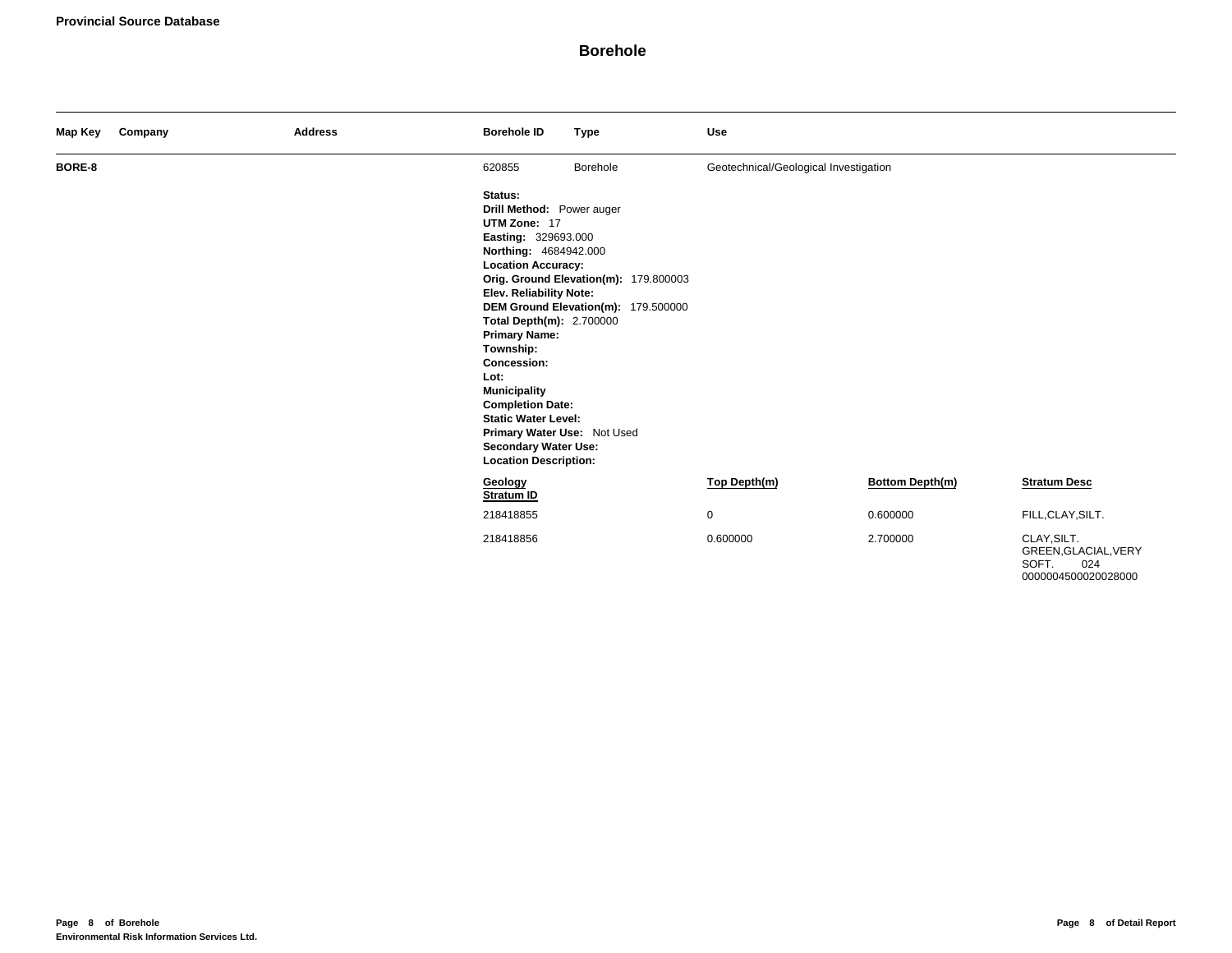| Map Key | Company | <b>Address</b> | <b>Borehole ID</b>                                                                                                                                                                                                                                                                                                                                                                                                                                                                                          | <b>Type</b> | <b>Use</b>                            |                        |                                                                      |
|---------|---------|----------------|-------------------------------------------------------------------------------------------------------------------------------------------------------------------------------------------------------------------------------------------------------------------------------------------------------------------------------------------------------------------------------------------------------------------------------------------------------------------------------------------------------------|-------------|---------------------------------------|------------------------|----------------------------------------------------------------------|
| BORE-9  |         |                | 620844                                                                                                                                                                                                                                                                                                                                                                                                                                                                                                      | Borehole    | Geotechnical/Geological Investigation |                        |                                                                      |
|         |         |                | Status:<br>Drill Method: Power auger<br>UTM Zone: 17<br>Easting: 329353.000<br>Northing: 4684962.000<br><b>Location Accuracy:</b><br>Orig. Ground Elevation(m): 179.800003<br>Elev. Reliability Note:<br>DEM Ground Elevation(m): 180<br>Total Depth(m): 4.900000<br><b>Primary Name:</b><br>Township:<br>Concession:<br>Lot:<br><b>Municipality</b><br><b>Completion Date:</b><br><b>Static Water Level:</b><br>Primary Water Use: Not Used<br><b>Secondary Water Use:</b><br><b>Location Description:</b> |             |                                       |                        |                                                                      |
|         |         |                | Geology<br>Stratum ID                                                                                                                                                                                                                                                                                                                                                                                                                                                                                       |             | Top Depth(m)                          | <b>Bottom Depth(m)</b> | <b>Stratum Desc</b>                                                  |
|         |         |                | 218418822                                                                                                                                                                                                                                                                                                                                                                                                                                                                                                   |             | $\mathbf 0$                           | 3                      | FILL. LOOSE.                                                         |
|         |         |                | 218418823                                                                                                                                                                                                                                                                                                                                                                                                                                                                                                   |             | 3                                     | 4.600000               | CLAY, FILL. BROWN, HARD.                                             |
|         |         |                | 218418824                                                                                                                                                                                                                                                                                                                                                                                                                                                                                                   |             | 4.600000                              | 4.900000               | CLAY, GRAVEL.<br>BROWN, HARD.<br>000000070010003300150031l<br>AL. CL |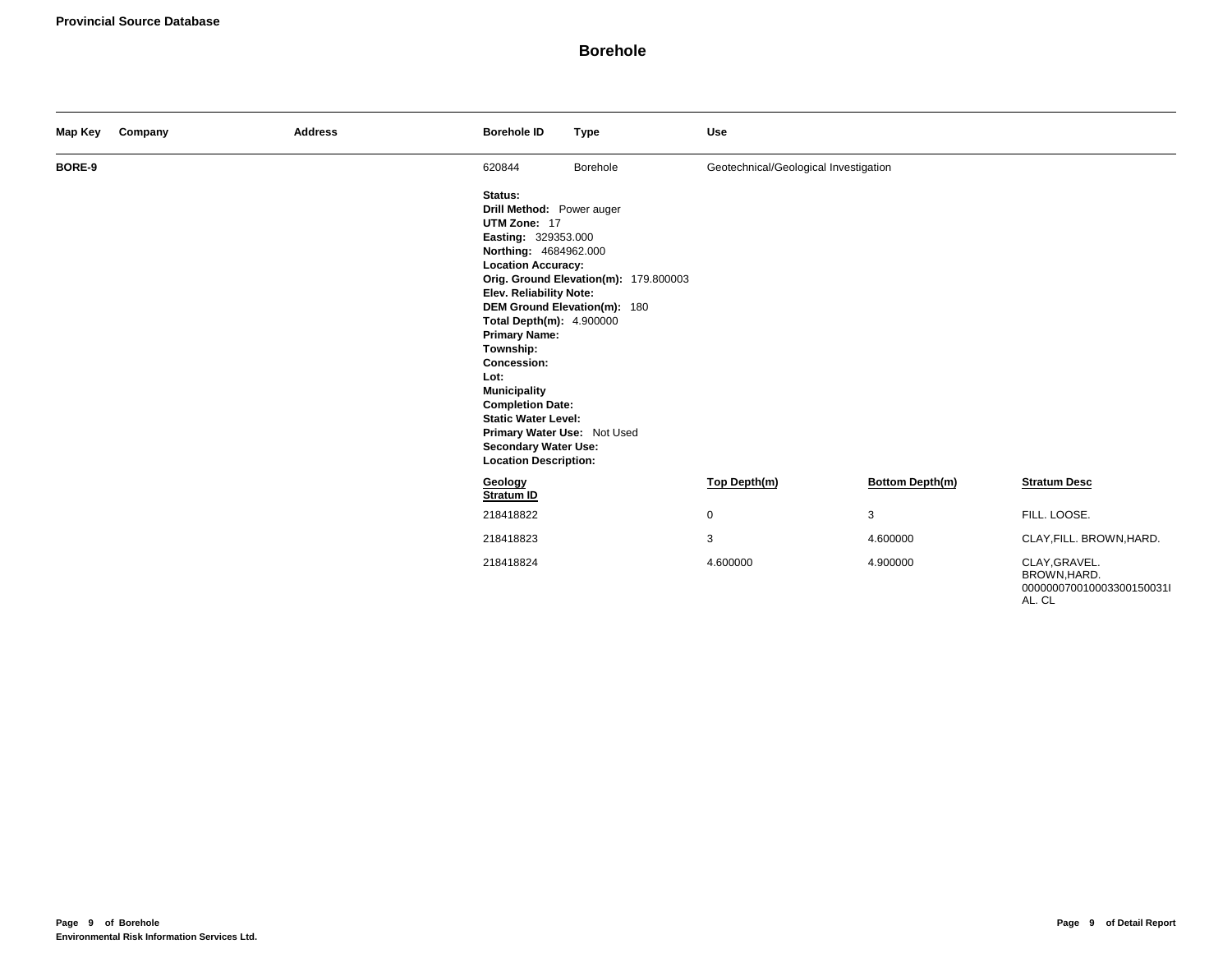| Map Key        | Company | <b>Address</b> | <b>Borehole ID</b>                                                                                                                                                                                                                                                                                                                                                                                                                                                                                                  | <b>Type</b> | <b>Use</b>                            |                        |                                                                       |
|----------------|---------|----------------|---------------------------------------------------------------------------------------------------------------------------------------------------------------------------------------------------------------------------------------------------------------------------------------------------------------------------------------------------------------------------------------------------------------------------------------------------------------------------------------------------------------------|-------------|---------------------------------------|------------------------|-----------------------------------------------------------------------|
| <b>BORE-10</b> |         |                | 620845                                                                                                                                                                                                                                                                                                                                                                                                                                                                                                              | Borehole    | Geotechnical/Geological Investigation |                        |                                                                       |
|                |         |                | Status:<br>Drill Method: Power auger<br>UTM Zone: 17<br>Easting: 329358.000<br>Northing: 4684972.000<br><b>Location Accuracy:</b><br>Orig. Ground Elevation(m): 179.800003<br>Elev. Reliability Note:<br>DEM Ground Elevation(m): 180<br>Total Depth(m): 13.700000<br><b>Primary Name:</b><br>Township:<br><b>Concession:</b><br>Lot:<br><b>Municipality</b><br><b>Completion Date:</b><br><b>Static Water Level:</b><br>Primary Water Use: Not Used<br><b>Secondary Water Use:</b><br><b>Location Description:</b> |             |                                       |                        |                                                                       |
|                |         |                | Geology<br>Stratum ID                                                                                                                                                                                                                                                                                                                                                                                                                                                                                               |             | Top Depth(m)                          | <b>Bottom Depth(m)</b> | <b>Stratum Desc</b>                                                   |
|                |         |                | 218418825                                                                                                                                                                                                                                                                                                                                                                                                                                                                                                           |             | $\mathbf 0$                           | 3                      | FILL. VERY SOFT.                                                      |
|                |         |                | 218418826                                                                                                                                                                                                                                                                                                                                                                                                                                                                                                           |             | 3                                     | 6.100000               | CLAY, GRAVEL.<br>BROWN, VERY SOFT.                                    |
|                |         |                | 218418827                                                                                                                                                                                                                                                                                                                                                                                                                                                                                                           |             | 6.100000                              | 9.100000               | CLAY, GRAVEL.<br>GREEN, STIFF.                                        |
|                |         |                | 218418828                                                                                                                                                                                                                                                                                                                                                                                                                                                                                                           |             | 9.100000                              | 13.700000              | CLAY, GRAVEL.<br>GREEN, FIRM.<br>000000210010002400200014<br>00300007 |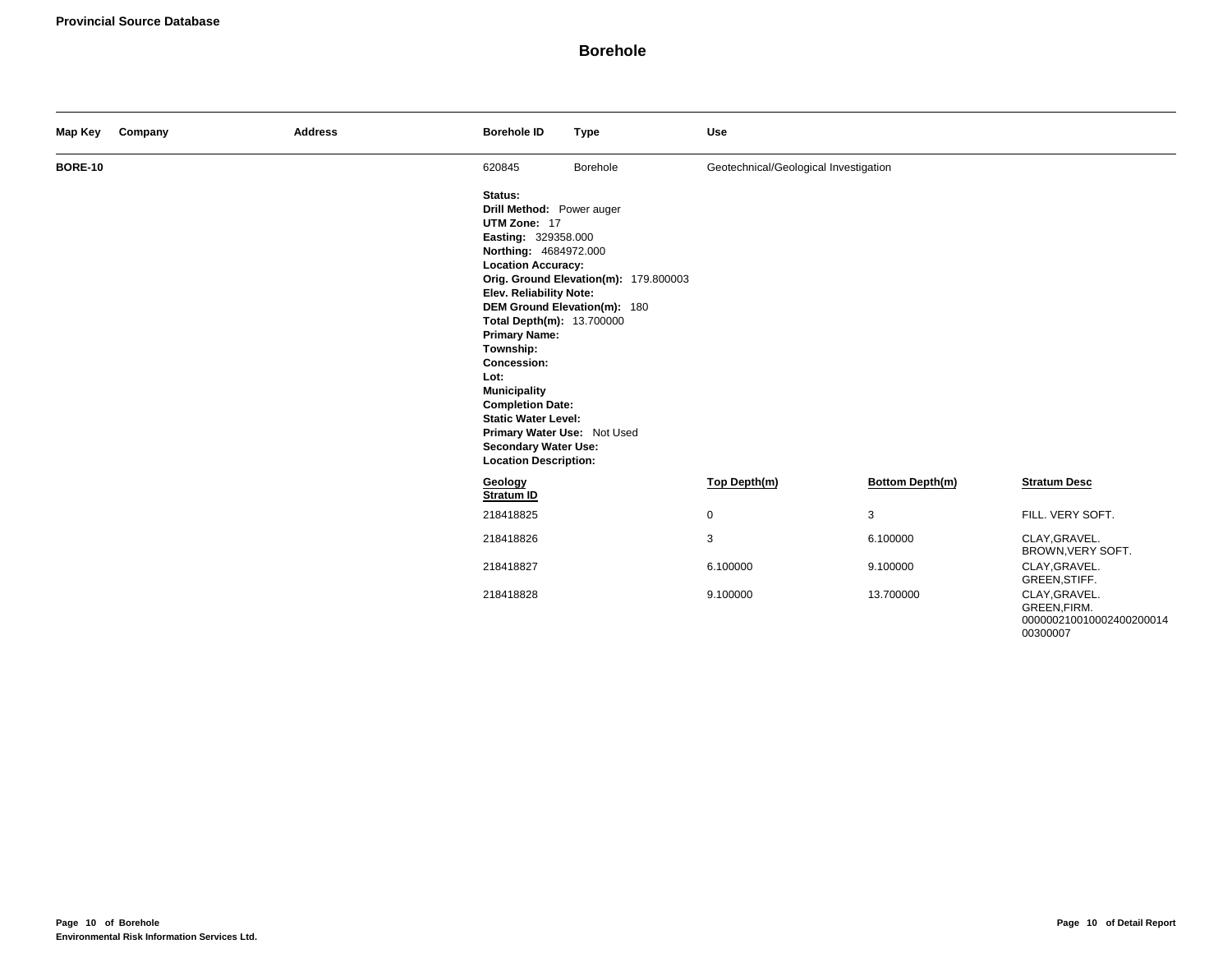| Map Key        | Company | <b>Address</b> | <b>Borehole ID</b>                                                                                                                                                                                                                                                                                                                                                                                                                 | <b>Type</b>                                                           | Use                                   |                        |                                                           |
|----------------|---------|----------------|------------------------------------------------------------------------------------------------------------------------------------------------------------------------------------------------------------------------------------------------------------------------------------------------------------------------------------------------------------------------------------------------------------------------------------|-----------------------------------------------------------------------|---------------------------------------|------------------------|-----------------------------------------------------------|
| <b>BORE-11</b> |         |                | 620847                                                                                                                                                                                                                                                                                                                                                                                                                             | Borehole                                                              | Geotechnical/Geological Investigation |                        |                                                           |
|                |         |                | Status:<br>Drill Method: Power auger<br>UTM Zone: 17<br>Easting: 329363.000<br>Northing: 4684972.000<br><b>Location Accuracy:</b><br>Elev. Reliability Note:<br>Total Depth(m): 4.900000<br><b>Primary Name:</b><br>Township:<br>Concession:<br>Lot:<br><b>Municipality</b><br><b>Completion Date:</b><br><b>Static Water Level:</b><br>Primary Water Use: Not Used<br><b>Secondary Water Use:</b><br><b>Location Description:</b> | Orig. Ground Elevation(m): 179.800003<br>DEM Ground Elevation(m): 180 |                                       |                        |                                                           |
|                |         |                | Geology<br>Stratum ID                                                                                                                                                                                                                                                                                                                                                                                                              |                                                                       | Top Depth(m)                          | <b>Bottom Depth(m)</b> | <b>Stratum Desc</b>                                       |
|                |         |                | 218418833                                                                                                                                                                                                                                                                                                                                                                                                                          |                                                                       | $\mathbf 0$                           | 1.500000               | FILL.                                                     |
|                |         |                | 218418834                                                                                                                                                                                                                                                                                                                                                                                                                          |                                                                       | 1.500000                              | 3                      | CLAY, FILL. STIFF.                                        |
|                |         |                | 218418835                                                                                                                                                                                                                                                                                                                                                                                                                          |                                                                       | 3                                     | 4.900000               | CLAY, GRAVEL.<br>BROWN, HARD.<br>0005001100100034RD. CLAY |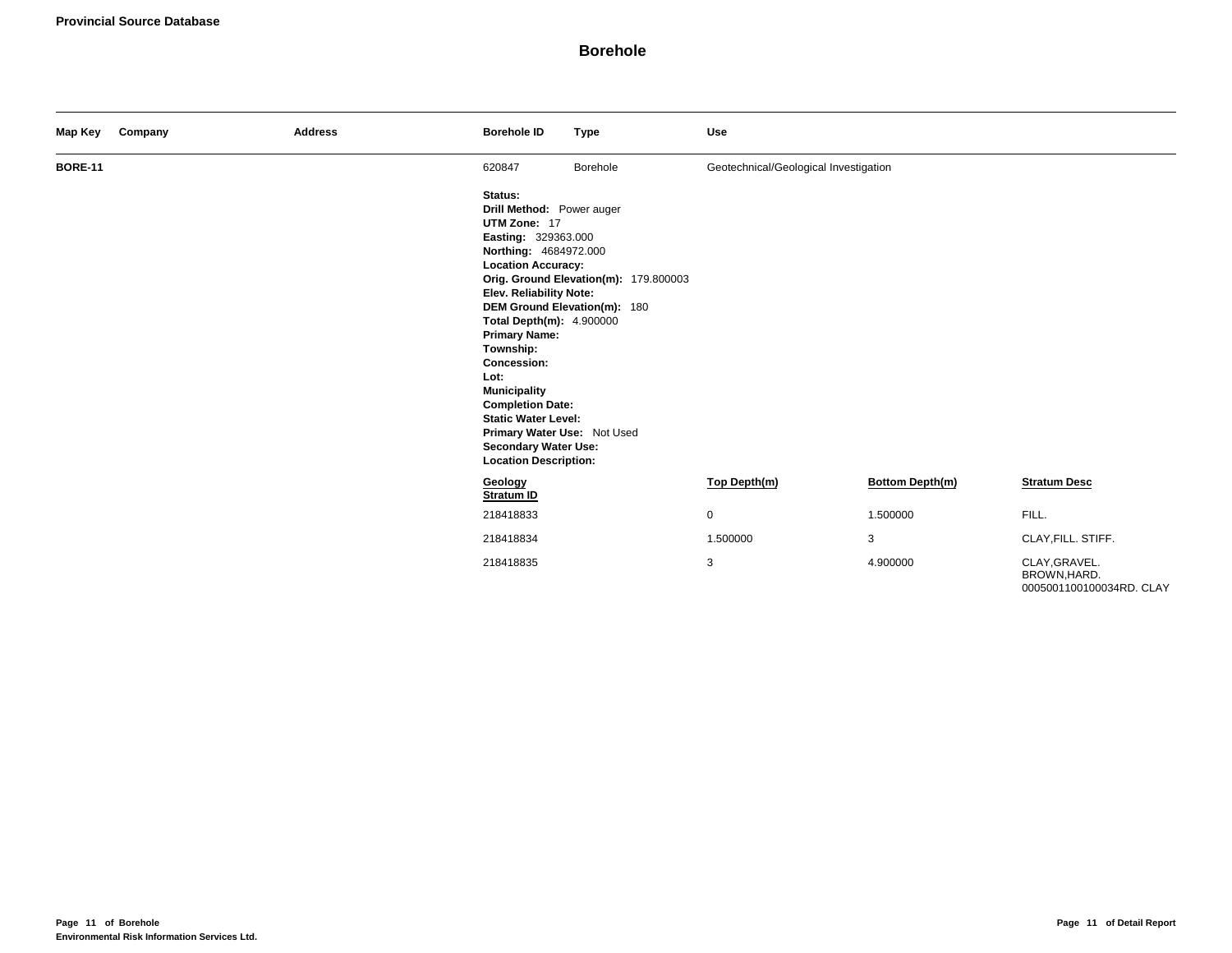| Map Key        | Company | <b>Address</b> | <b>Borehole ID</b>                                                                                                                                                                                                                                                                                                                                                                                                                        | <b>Type</b>                                                                  | <b>Use</b>                            |                        |                                                                          |
|----------------|---------|----------------|-------------------------------------------------------------------------------------------------------------------------------------------------------------------------------------------------------------------------------------------------------------------------------------------------------------------------------------------------------------------------------------------------------------------------------------------|------------------------------------------------------------------------------|---------------------------------------|------------------------|--------------------------------------------------------------------------|
| <b>BORE-12</b> |         |                | 620842                                                                                                                                                                                                                                                                                                                                                                                                                                    | Borehole                                                                     | Geotechnical/Geological Investigation |                        |                                                                          |
|                |         |                | Status:<br>Drill Method: Power auger<br>UTM Zone: 17<br>Easting: 329348.000<br>Northing: 4684982.000<br><b>Location Accuracy:</b><br>Elev. Reliability Note:<br>Total Depth(m): 6.400000<br><b>Primary Name:</b><br>Township:<br><b>Concession:</b><br>Lot:<br><b>Municipality</b><br><b>Completion Date:</b><br><b>Static Water Level:</b><br>Primary Water Use: Not Used<br><b>Secondary Water Use:</b><br><b>Location Description:</b> | Orig. Ground Elevation(m): 179.800003<br>DEM Ground Elevation(m): 180.100006 |                                       |                        |                                                                          |
|                |         |                | Geology<br>Stratum ID                                                                                                                                                                                                                                                                                                                                                                                                                     |                                                                              | Top Depth(m)                          | <b>Bottom Depth(m)</b> | <b>Stratum Desc</b>                                                      |
|                |         |                | 218418816                                                                                                                                                                                                                                                                                                                                                                                                                                 |                                                                              | $\mathbf 0$                           | 3                      | FILL. LOOSE.                                                             |
|                |         |                | 218418817                                                                                                                                                                                                                                                                                                                                                                                                                                 |                                                                              | 3                                     | 6.100000               | CLAY, GRAVEL.<br>BROWN, HARD.                                            |
|                |         |                | 218418818                                                                                                                                                                                                                                                                                                                                                                                                                                 |                                                                              | 6.100000                              | 6.400000               | CLAY, GRAVEL.<br>GREEN, STIFF.<br>000000070010003400200021.<br><b>CL</b> |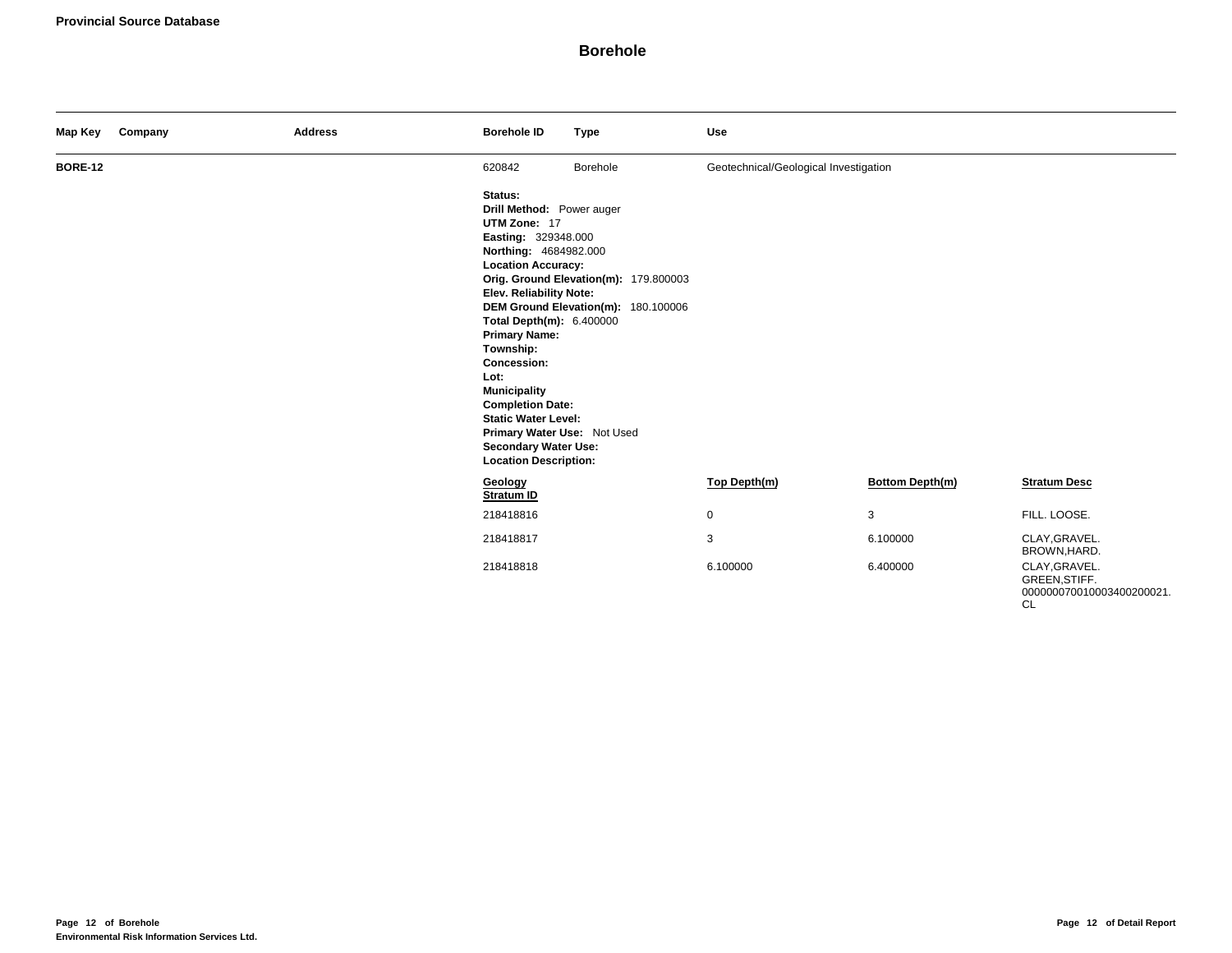| Map Key        | Company | <b>Address</b> | <b>Borehole ID</b>                                                                                                                                                                                                                                                                                                                                                                                                                        | <b>Type</b>                                                                  | <b>Use</b>                            |                        |                                                                            |
|----------------|---------|----------------|-------------------------------------------------------------------------------------------------------------------------------------------------------------------------------------------------------------------------------------------------------------------------------------------------------------------------------------------------------------------------------------------------------------------------------------------|------------------------------------------------------------------------------|---------------------------------------|------------------------|----------------------------------------------------------------------------|
| <b>BORE-13</b> |         |                | 620846                                                                                                                                                                                                                                                                                                                                                                                                                                    | Borehole                                                                     | Geotechnical/Geological Investigation |                        |                                                                            |
|                |         |                | Status:<br>Drill Method: Power auger<br>UTM Zone: 17<br>Easting: 329358.000<br>Northing: 4684987.000<br><b>Location Accuracy:</b><br>Elev. Reliability Note:<br>Total Depth(m): 7.600000<br><b>Primary Name:</b><br>Township:<br><b>Concession:</b><br>Lot:<br><b>Municipality</b><br><b>Completion Date:</b><br><b>Static Water Level:</b><br>Primary Water Use: Not Used<br><b>Secondary Water Use:</b><br><b>Location Description:</b> | Orig. Ground Elevation(m): 179.800003<br>DEM Ground Elevation(m): 180.100006 |                                       |                        |                                                                            |
|                |         |                | Geology<br>Stratum ID                                                                                                                                                                                                                                                                                                                                                                                                                     |                                                                              | Top Depth(m)                          | <b>Bottom Depth(m)</b> | <b>Stratum Desc</b>                                                        |
|                |         |                | 218418829                                                                                                                                                                                                                                                                                                                                                                                                                                 |                                                                              | $\mathbf 0$                           | 3                      | FILL. LOOSE.                                                               |
|                |         |                | 218418830                                                                                                                                                                                                                                                                                                                                                                                                                                 |                                                                              | 3                                     | 4.600000               | CLAY, SAND, GRAVEL.<br>BROWN, VERY SOFT.                                   |
|                |         |                | 218418831                                                                                                                                                                                                                                                                                                                                                                                                                                 |                                                                              | 4.600000                              | 6.100000               | CLAY, GRAVEL.<br>BROWN, HARD.                                              |
|                |         |                | 218418832                                                                                                                                                                                                                                                                                                                                                                                                                                 |                                                                              | 6.100000                              | 7.600000               | CLAY, GRAVEL.<br>GREEN, VERY SOFT.<br>000000080010002100150035<br>00200024 |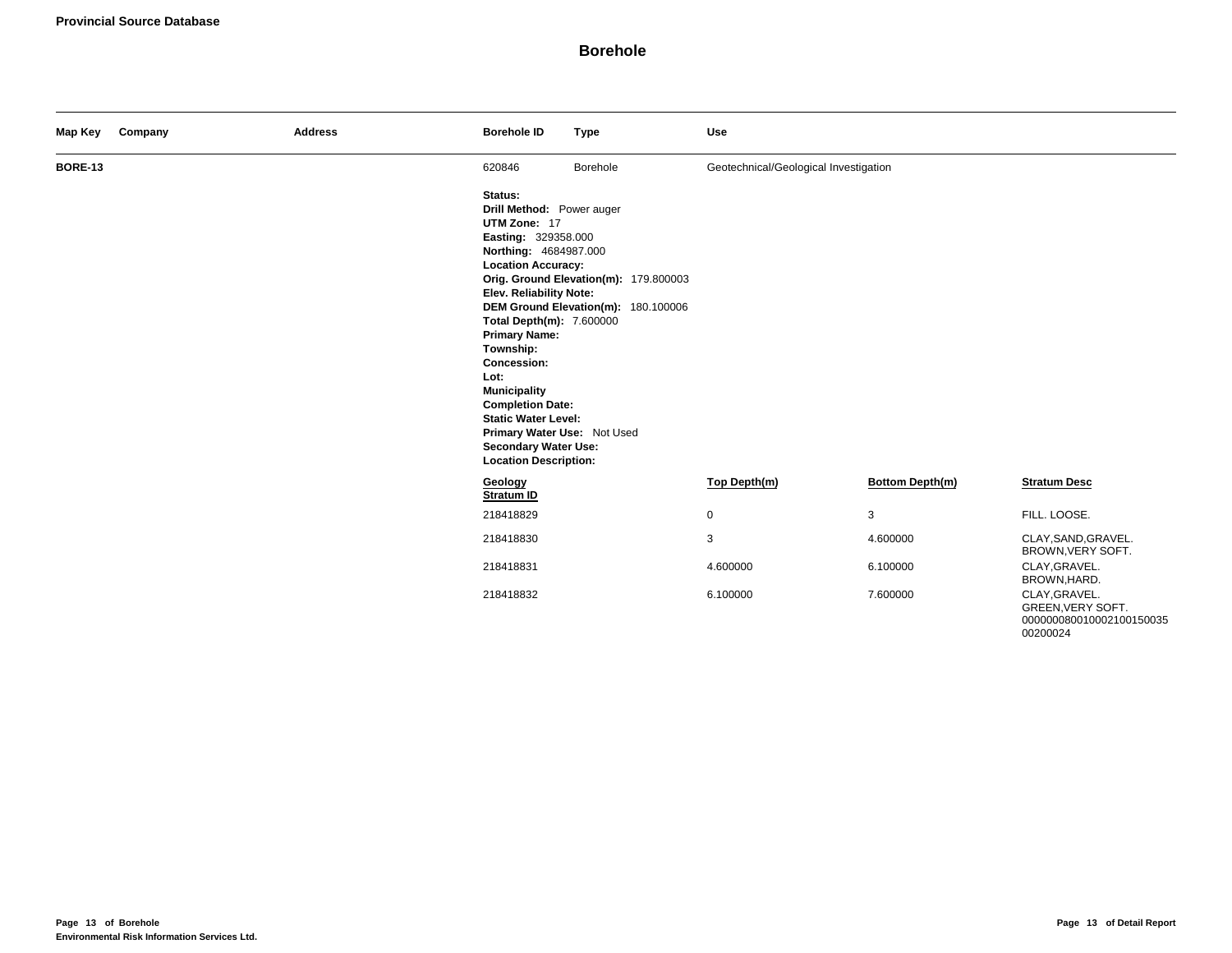| Map Key        | Company | <b>Address</b> | <b>Borehole ID</b>                                                                                                                                                                                                                                                                                                                                                                                                                  | <b>Type</b>                                                                  | Use                                   |                 |                                                                                            |
|----------------|---------|----------------|-------------------------------------------------------------------------------------------------------------------------------------------------------------------------------------------------------------------------------------------------------------------------------------------------------------------------------------------------------------------------------------------------------------------------------------|------------------------------------------------------------------------------|---------------------------------------|-----------------|--------------------------------------------------------------------------------------------|
| <b>BORE-14</b> |         |                | 620178                                                                                                                                                                                                                                                                                                                                                                                                                              | Borehole                                                                     | Geotechnical/Geological Investigation |                 |                                                                                            |
|                |         |                | Status:<br>Drill Method: Power auger<br>UTM Zone: 17<br>Easting: 330013.000<br>Northing: 4685005.000<br><b>Location Accuracy:</b><br>Elev. Reliability Note:<br>Total Depth(m): 23.500000<br><b>Primary Name:</b><br>Township:<br>Concession:<br>Lot:<br><b>Municipality</b><br><b>Completion Date:</b><br><b>Static Water Level:</b><br>Primary Water Use: Not Used<br><b>Secondary Water Use:</b><br><b>Location Description:</b> | Orig. Ground Elevation(m): 178.899994<br>DEM Ground Elevation(m): 179.600006 |                                       |                 |                                                                                            |
|                |         |                | Geology<br><b>Stratum ID</b>                                                                                                                                                                                                                                                                                                                                                                                                        |                                                                              | Top Depth(m)                          | Bottom Depth(m) | <b>Stratum Desc</b>                                                                        |
|                |         |                | 218416453                                                                                                                                                                                                                                                                                                                                                                                                                           |                                                                              | $\mathsf 0$                           | 0.300000        | SOIL.                                                                                      |
|                |         |                | 218416454                                                                                                                                                                                                                                                                                                                                                                                                                           |                                                                              | 0.300000                              | 4.300000        | CLAY, SAND, SILT, GRAVEL.<br>BROWN, GLACIAL, VERY<br>SOFT, AGE GLACIAL.                    |
|                |         |                | 218416455                                                                                                                                                                                                                                                                                                                                                                                                                           |                                                                              | 4.300000                              | 14              | CLAY, SAND, SILT, GRAVEL.<br>GREEN, GLACIAL, FIRM, LEN<br>SES, AGE GLACIAL.                |
|                |         |                | 218416456                                                                                                                                                                                                                                                                                                                                                                                                                           |                                                                              | 14                                    | 22.299999       | CLAY, SAND, SILT.<br>GREEN, GLACIAL, FIRM, SEA<br>MS, AGE GLACIAL.                         |
|                |         |                | 218416457                                                                                                                                                                                                                                                                                                                                                                                                                           |                                                                              | 22.299999                             | 23.500000       | SILT, SAND.<br>GREEN, GLACIAL, HARD, SEA<br>MS, AGE GLACIAL.<br>015<br>013019026 019029044 |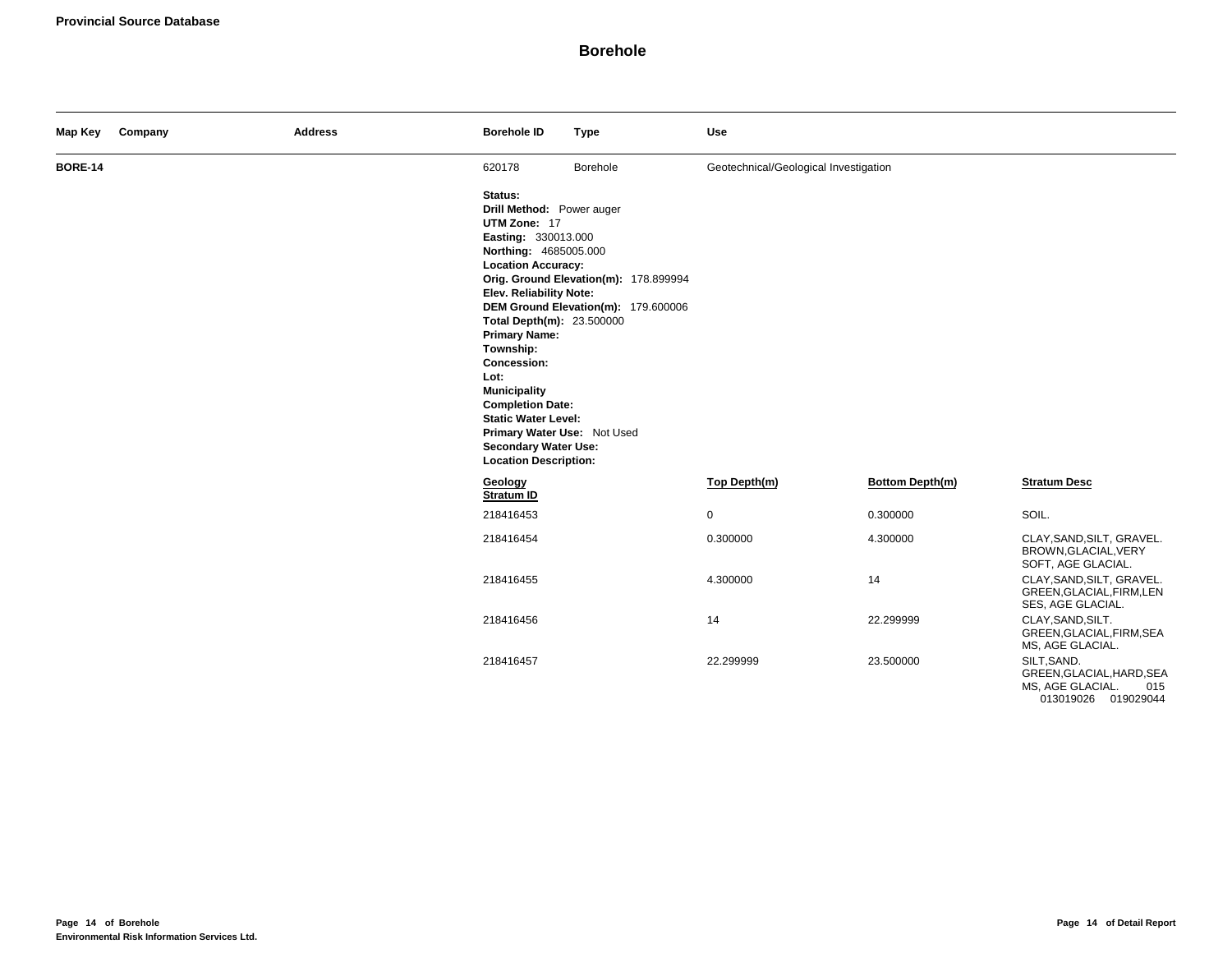| Map Key        | Company | <b>Address</b> | <b>Borehole ID</b>                                                                                                                                                                                                                                                                                                                                                                                                                         | <b>Type</b>                                                           | <b>Use</b>                            |                 |                                                                                                           |
|----------------|---------|----------------|--------------------------------------------------------------------------------------------------------------------------------------------------------------------------------------------------------------------------------------------------------------------------------------------------------------------------------------------------------------------------------------------------------------------------------------------|-----------------------------------------------------------------------|---------------------------------------|-----------------|-----------------------------------------------------------------------------------------------------------|
| <b>BORE-15</b> |         |                | 620850                                                                                                                                                                                                                                                                                                                                                                                                                                     | Borehole                                                              | Geotechnical/Geological Investigation |                 |                                                                                                           |
|                |         |                | Status:<br>Drill Method: Power auger<br>UTM Zone: 17<br>Easting: 329543.000<br>Northing: 4685022.000<br><b>Location Accuracy:</b><br>Elev. Reliability Note:<br>Total Depth(m): 18.700001<br><b>Primary Name:</b><br>Township:<br><b>Concession:</b><br>Lot:<br><b>Municipality</b><br><b>Completion Date:</b><br><b>Static Water Level:</b><br>Primary Water Use: Not Used<br><b>Secondary Water Use:</b><br><b>Location Description:</b> | Orig. Ground Elevation(m): 179.800003<br>DEM Ground Elevation(m): 180 |                                       |                 |                                                                                                           |
|                |         |                | Geology<br>Stratum ID                                                                                                                                                                                                                                                                                                                                                                                                                      |                                                                       | Top Depth(m)                          | Bottom Depth(m) | <b>Stratum Desc</b>                                                                                       |
|                |         |                | 218418841                                                                                                                                                                                                                                                                                                                                                                                                                                  |                                                                       | 0                                     | 1.800000        | CLAY, SILT, ORGANIC.<br>GREEN, FIRM.                                                                      |
|                |         |                | 218418842                                                                                                                                                                                                                                                                                                                                                                                                                                  |                                                                       | 1.800000                              | 4.600000        | CLAY, SILT, GRAVEL.<br>BROWN, GLACIO-<br>LACUSTRINE, VERY<br>SOFT, AGE GLACIAL.                           |
|                |         |                | 218418843                                                                                                                                                                                                                                                                                                                                                                                                                                  |                                                                       | 4.600000                              | 18              | CLAY, SILT, GRAVEL.<br>GREEN, GLACIO-<br>LACUSTRINE, FIRM, AGE<br>GLACIAL.                                |
|                |         |                | 218418844                                                                                                                                                                                                                                                                                                                                                                                                                                  |                                                                       | 18                                    | 18.700001       | CLAY, SILT. GREEN, GLACIO-<br>LACUSTRINE, HARD,<br>VARVED, AGE GLACIAL.<br>014015027<br>01401802600000008 |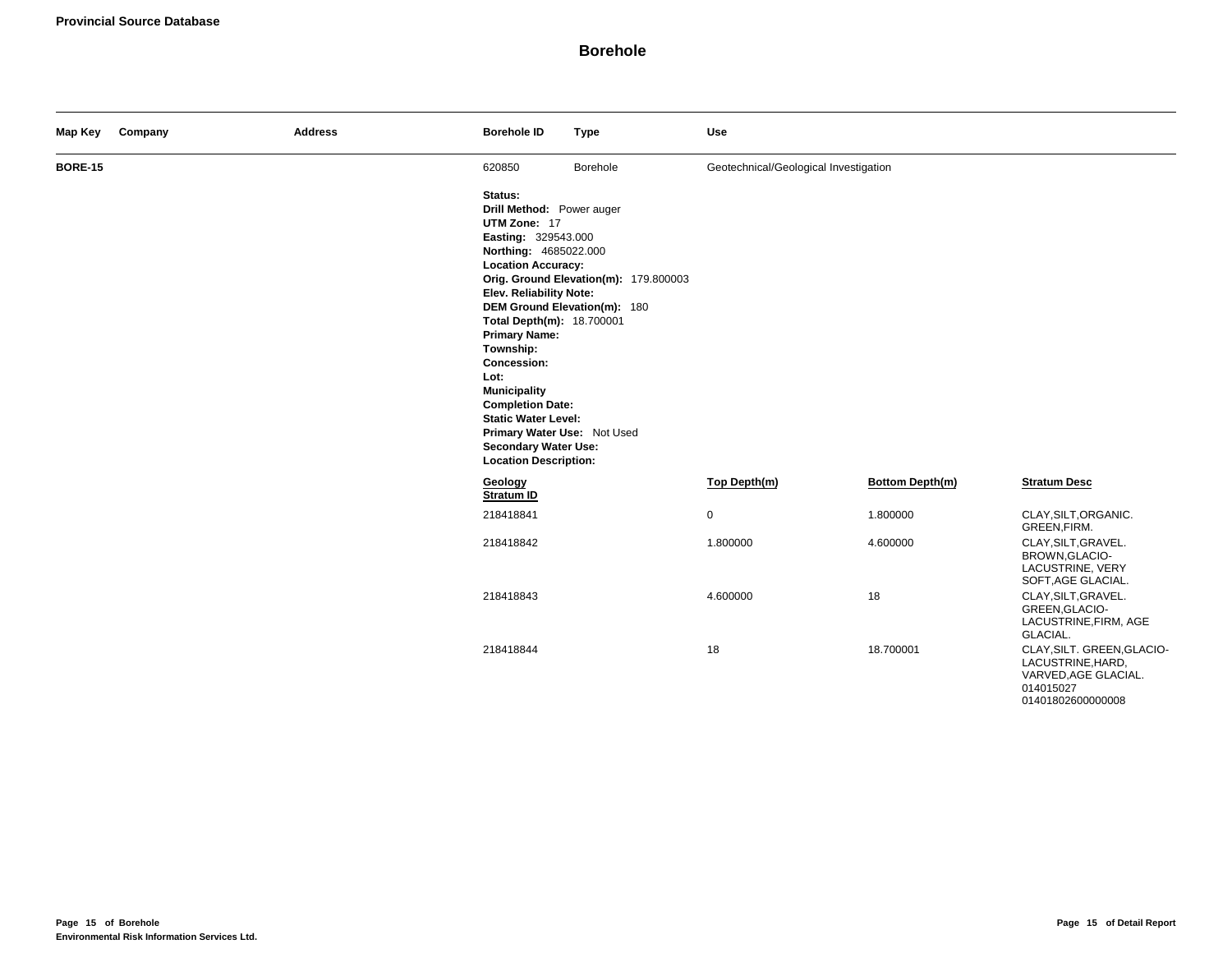| Map Key        | Company | <b>Address</b> | <b>Borehole ID</b>                                                                                                                                                                                                                                                                                                                                                                                                                  | <b>Type</b>                                                                  | <b>Use</b>                            |                 |                                                                                                                    |
|----------------|---------|----------------|-------------------------------------------------------------------------------------------------------------------------------------------------------------------------------------------------------------------------------------------------------------------------------------------------------------------------------------------------------------------------------------------------------------------------------------|------------------------------------------------------------------------------|---------------------------------------|-----------------|--------------------------------------------------------------------------------------------------------------------|
| <b>BORE-16</b> |         |                | 620181                                                                                                                                                                                                                                                                                                                                                                                                                              | Borehole                                                                     | Geotechnical/Geological Investigation |                 |                                                                                                                    |
|                |         |                | Status:<br>Drill Method: Power auger<br>UTM Zone: 17<br>Easting: 330033.000<br>Northing: 4685032.000<br><b>Location Accuracy:</b><br>Elev. Reliability Note:<br>Total Depth(m): 16.500000<br><b>Primary Name:</b><br>Township:<br>Concession:<br>Lot:<br><b>Municipality</b><br><b>Completion Date:</b><br><b>Static Water Level:</b><br>Primary Water Use: Not Used<br><b>Secondary Water Use:</b><br><b>Location Description:</b> | Orig. Ground Elevation(m): 178.899994<br>DEM Ground Elevation(m): 179.600006 |                                       |                 |                                                                                                                    |
|                |         |                | Geology<br><b>Stratum ID</b>                                                                                                                                                                                                                                                                                                                                                                                                        |                                                                              | Top Depth(m)                          | Bottom Depth(m) | <b>Stratum Desc</b>                                                                                                |
|                |         |                | 218416466                                                                                                                                                                                                                                                                                                                                                                                                                           |                                                                              | $\mathsf{O}$                          | 0.700000        | SAND, SILT, GRAVEL.<br>BLACK.                                                                                      |
|                |         |                | 218416467                                                                                                                                                                                                                                                                                                                                                                                                                           |                                                                              | 0.700000                              | 4.100000        | CLAY(26), SAND(40),<br>SILT(34).<br>BROWN, GLACIAL, VERY<br>SOFT, MASSIVE, AGE<br>GLACIAL.                         |
|                |         |                | 218416468                                                                                                                                                                                                                                                                                                                                                                                                                           |                                                                              | 4.100000                              | 13.300000       | CLAY(24), SAND(40),<br>SILT(30).<br>GREEN, GLACIAL, FIRM, MAS<br>SIVE, AGE GLACIAL.                                |
|                |         |                | 218416469                                                                                                                                                                                                                                                                                                                                                                                                                           |                                                                              | 13.300000                             | 16.500000       | CLAY(66), SILT(17),<br>SAND(10), GRAVEL.<br>GREEN, GLACIO-<br>LACUSTRINE, FIRM,<br>LAYERED, AGE GLACIAL.<br>015015 |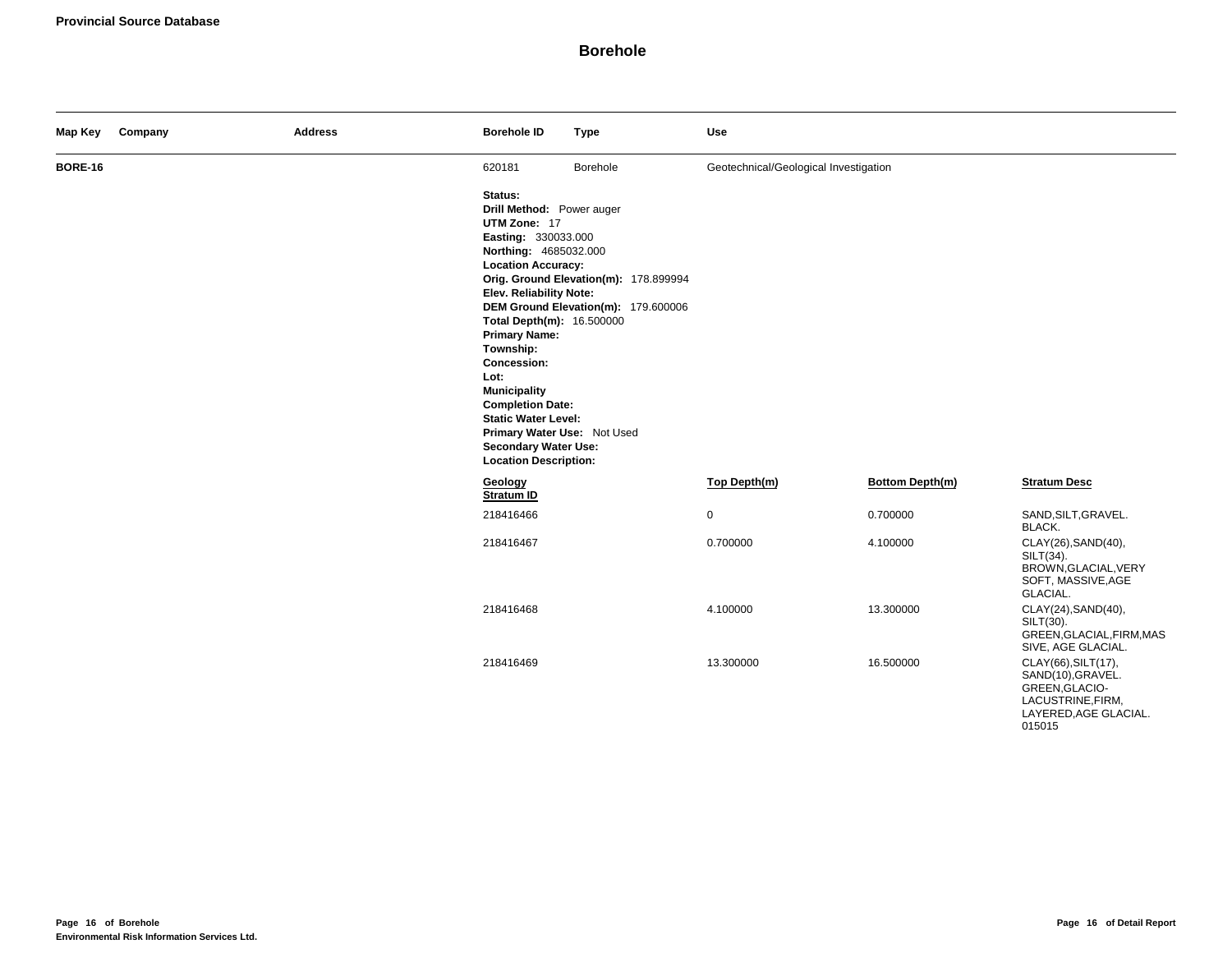| Map Key        | Company | <b>Address</b> | <b>Borehole ID</b>                                                                                                                                                                                                                                                                                                                                                                                                                  | <b>Type</b>                                                                  | <b>Use</b>                            |                 |                                                                                            |
|----------------|---------|----------------|-------------------------------------------------------------------------------------------------------------------------------------------------------------------------------------------------------------------------------------------------------------------------------------------------------------------------------------------------------------------------------------------------------------------------------------|------------------------------------------------------------------------------|---------------------------------------|-----------------|--------------------------------------------------------------------------------------------|
| <b>BORE-17</b> |         |                | 620710                                                                                                                                                                                                                                                                                                                                                                                                                              | Borehole                                                                     | Geotechnical/Geological Investigation |                 |                                                                                            |
|                |         |                | Status:<br>Drill Method: Power auger<br>UTM Zone: 17<br>Easting: 329293.000<br>Northing: 4685057.000<br><b>Location Accuracy:</b><br>Elev. Reliability Note:<br>Total Depth(m): 18.700001<br><b>Primary Name:</b><br>Township:<br>Concession:<br>Lot:<br><b>Municipality</b><br><b>Completion Date:</b><br><b>Static Water Level:</b><br>Primary Water Use: Not Used<br><b>Secondary Water Use:</b><br><b>Location Description:</b> | Orig. Ground Elevation(m): 179.800003<br>DEM Ground Elevation(m): 181.300003 |                                       |                 |                                                                                            |
|                |         |                | Geology<br>Stratum ID                                                                                                                                                                                                                                                                                                                                                                                                               |                                                                              | Top Depth(m)                          | Bottom Depth(m) | <b>Stratum Desc</b>                                                                        |
|                |         |                | 218418262                                                                                                                                                                                                                                                                                                                                                                                                                           |                                                                              | $\mathbf 0$                           | 1.200000        | FILL. LOOSE.                                                                               |
|                |         |                | 218418263                                                                                                                                                                                                                                                                                                                                                                                                                           |                                                                              | 1.200000                              | 3.600000        | CLAY, SILT, SAND.<br>BROWN, GLACIAL, HARD, MA<br>SSIVE, AGE GLACIAL.                       |
|                |         |                | 218418264                                                                                                                                                                                                                                                                                                                                                                                                                           |                                                                              | 3.600000                              | 18.700001       | CLAY, SILT, SAND.<br>GREEN, GLACIAL, STIFF, LAY<br>ERED, AGE GLACIAL.<br>020<br>014<br>018 |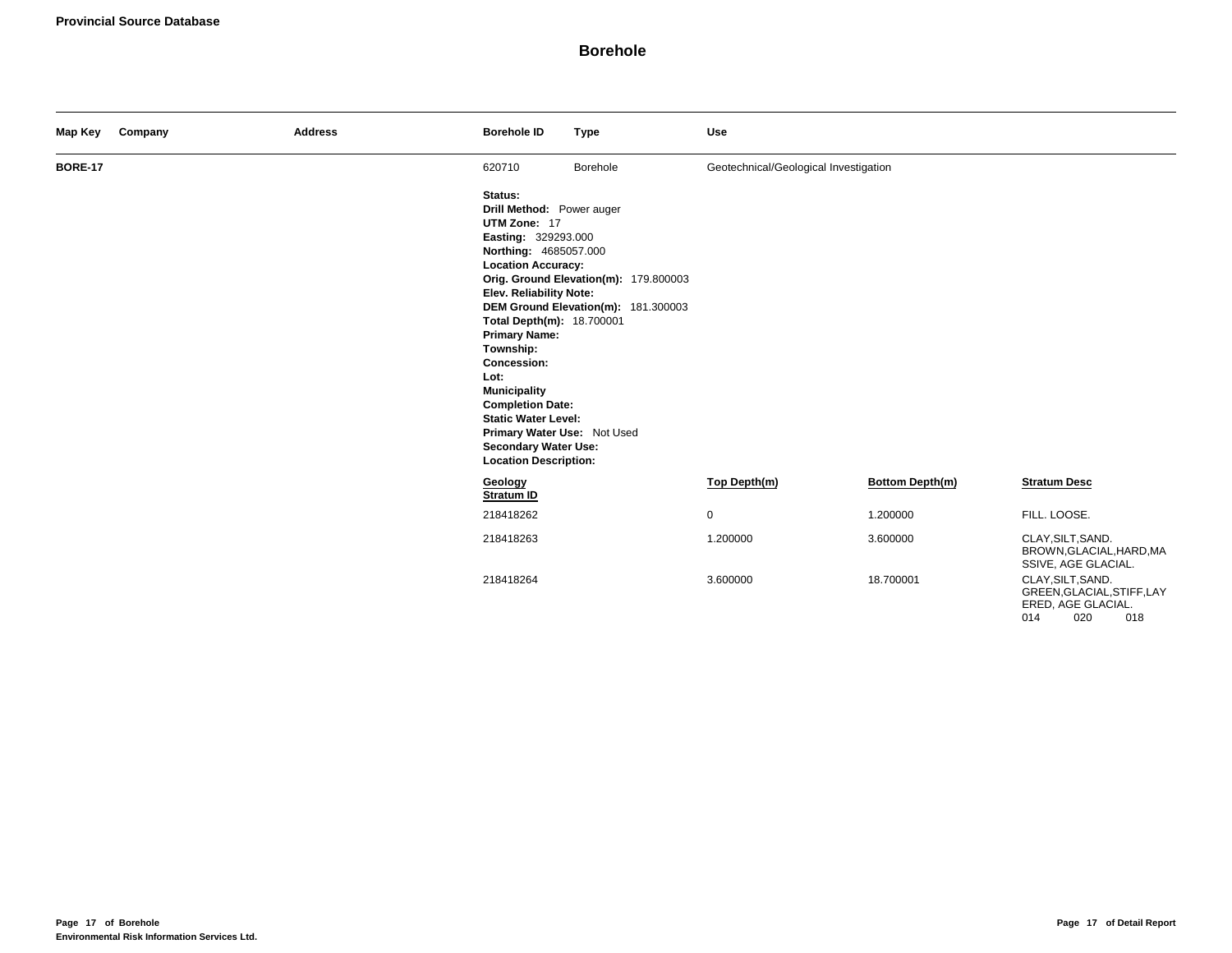| Map Key        | Company | <b>Address</b> | <b>Borehole ID</b>                                                                                                                                                                                                                                                                                                                                                                                                                        | <b>Type</b>                                                                  | <b>Use</b>                            |                 |                                                                                                       |
|----------------|---------|----------------|-------------------------------------------------------------------------------------------------------------------------------------------------------------------------------------------------------------------------------------------------------------------------------------------------------------------------------------------------------------------------------------------------------------------------------------------|------------------------------------------------------------------------------|---------------------------------------|-----------------|-------------------------------------------------------------------------------------------------------|
| <b>BORE-18</b> |         |                | 620852                                                                                                                                                                                                                                                                                                                                                                                                                                    | Borehole                                                                     | Geotechnical/Geological Investigation |                 |                                                                                                       |
|                |         |                | Status:<br>Drill Method: Power auger<br>UTM Zone: 17<br>Easting: 329558.000<br>Northing: 4685052.000<br><b>Location Accuracy:</b><br>Elev. Reliability Note:<br>Total Depth(m): 9.900000<br><b>Primary Name:</b><br>Township:<br><b>Concession:</b><br>Lot:<br><b>Municipality</b><br><b>Completion Date:</b><br><b>Static Water Level:</b><br>Primary Water Use: Not Used<br><b>Secondary Water Use:</b><br><b>Location Description:</b> | Orig. Ground Elevation(m): 179.800003<br>DEM Ground Elevation(m): 180.100006 |                                       |                 |                                                                                                       |
|                |         |                | Geology<br>Stratum ID                                                                                                                                                                                                                                                                                                                                                                                                                     |                                                                              | Top Depth(m)                          | Bottom Depth(m) | <b>Stratum Desc</b>                                                                                   |
|                |         |                | 218418847                                                                                                                                                                                                                                                                                                                                                                                                                                 |                                                                              | $\mathbf 0$                           | 1.700000        | FILL. COMPACT.                                                                                        |
|                |         |                | 218418848                                                                                                                                                                                                                                                                                                                                                                                                                                 |                                                                              | 1.700000                              | 2.600000        | CLAY, SILT.<br>BROWN, GLACIO-<br>LACUSTRINE, FIRM, AGE<br>GLACIAL.                                    |
|                |         |                | 218418849                                                                                                                                                                                                                                                                                                                                                                                                                                 |                                                                              | 2.600000                              | 3               | SAND, GRAVEL.<br>BROWN, GLACIAL, DENSE,<br>AGE GLACIAL.                                               |
|                |         |                | 218418850                                                                                                                                                                                                                                                                                                                                                                                                                                 |                                                                              | 3                                     | 9.900000        | CLAY, SILT, GRAVEL.<br>GREEN, GLACIO-<br>LACUSTRINE, STIFF, AGE<br>GLACIAL.<br>025<br>017<br>00000015 |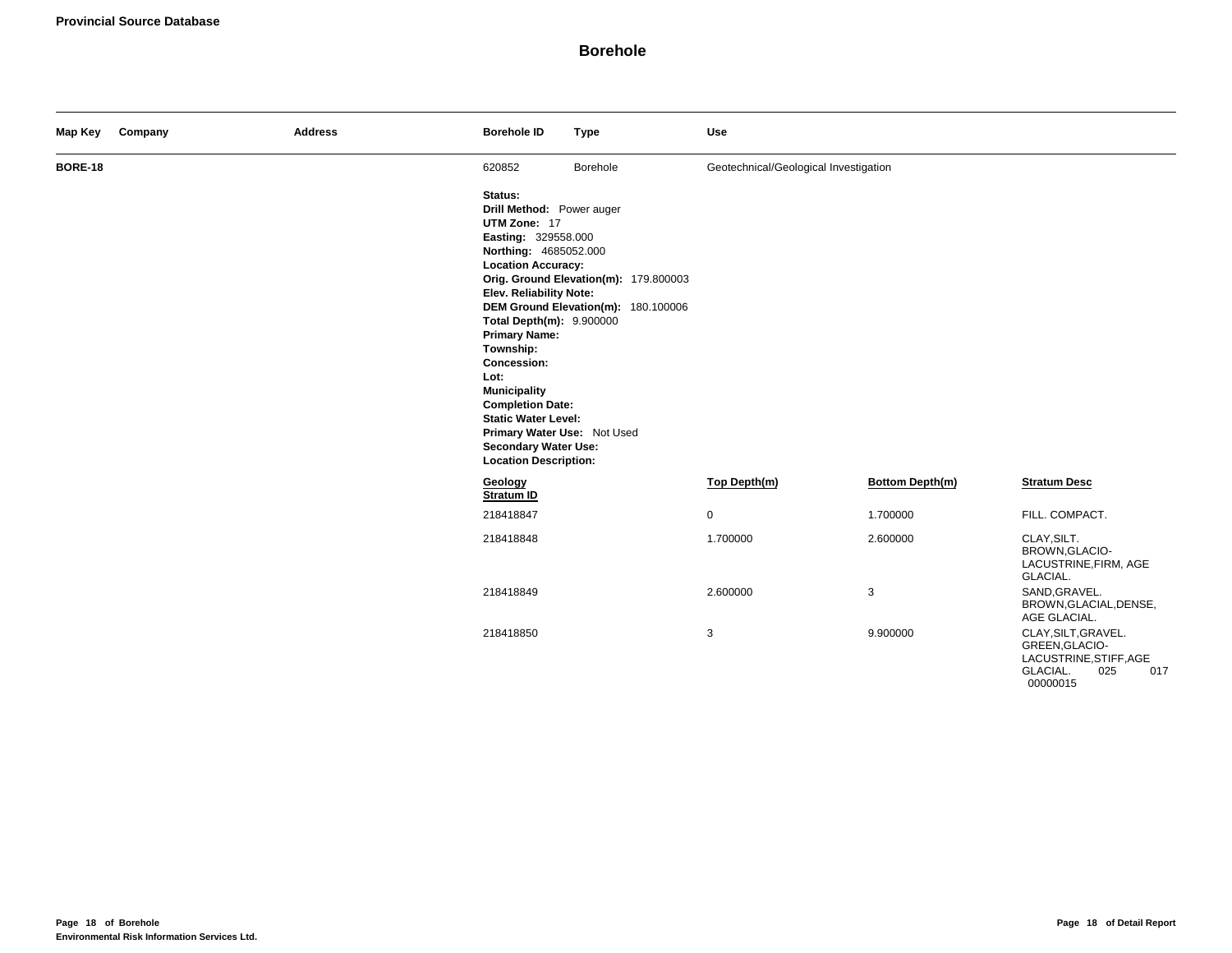| Map Key        | Company | <b>Address</b> | <b>Borehole ID</b>                                                                                                                                                                                                                                                                                                                                                                                                                 | <b>Type</b>                                                                  | <b>Use</b>                            |                 |                                                                                            |
|----------------|---------|----------------|------------------------------------------------------------------------------------------------------------------------------------------------------------------------------------------------------------------------------------------------------------------------------------------------------------------------------------------------------------------------------------------------------------------------------------|------------------------------------------------------------------------------|---------------------------------------|-----------------|--------------------------------------------------------------------------------------------|
| <b>BORE-19</b> |         |                | 620709                                                                                                                                                                                                                                                                                                                                                                                                                             | Borehole                                                                     | Geotechnical/Geological Investigation |                 |                                                                                            |
|                |         |                | Status:<br>Drill Method: Power auger<br>UTM Zone: 17<br>Easting: 329353.000<br>Northing: 4685062.000<br><b>Location Accuracy:</b><br>Elev. Reliability Note:<br>Total Depth(m): 6.600000<br><b>Primary Name:</b><br>Township:<br>Concession:<br>Lot:<br><b>Municipality</b><br><b>Completion Date:</b><br><b>Static Water Level:</b><br>Primary Water Use: Not Used<br><b>Secondary Water Use:</b><br><b>Location Description:</b> | Orig. Ground Elevation(m): 179.800003<br>DEM Ground Elevation(m): 180.399994 |                                       |                 |                                                                                            |
|                |         |                | Geology<br>Stratum ID                                                                                                                                                                                                                                                                                                                                                                                                              |                                                                              | Top Depth(m)                          | Bottom Depth(m) | <b>Stratum Desc</b>                                                                        |
|                |         |                | 218418257                                                                                                                                                                                                                                                                                                                                                                                                                          |                                                                              | 0                                     | 0.900000        | SOIL. BLACK.                                                                               |
|                |         |                | 218418258                                                                                                                                                                                                                                                                                                                                                                                                                          |                                                                              | 0.900000                              | 1.800000        | SILT, SAND.<br>BROWN, GLACIAL, COMPAC<br>T, MASSIVE, AGE GLACIAL.                          |
|                |         |                | 218418259                                                                                                                                                                                                                                                                                                                                                                                                                          |                                                                              | 1.800000                              | 2.700000        | CLAY, SILT, SAND.<br>GREEN, GLACIAL, HARD, SEA<br>MS, AGE GLACIAL.                         |
|                |         |                | 218418260                                                                                                                                                                                                                                                                                                                                                                                                                          |                                                                              | 2.700000                              | 4               | CLAY, SILT.<br>GREEN, GLACIAL, VERY<br>SOFT, MASSIVE, AGE<br>GLACIAL.                      |
|                |         |                | 218418261                                                                                                                                                                                                                                                                                                                                                                                                                          |                                                                              | 4                                     | 6.600000        | CLAY, SILT, SAND.<br>GREEN, GLACIAL, STIFF, MAS<br>SIVE, AGE GLACIAL.<br>015<br>012<br>014 |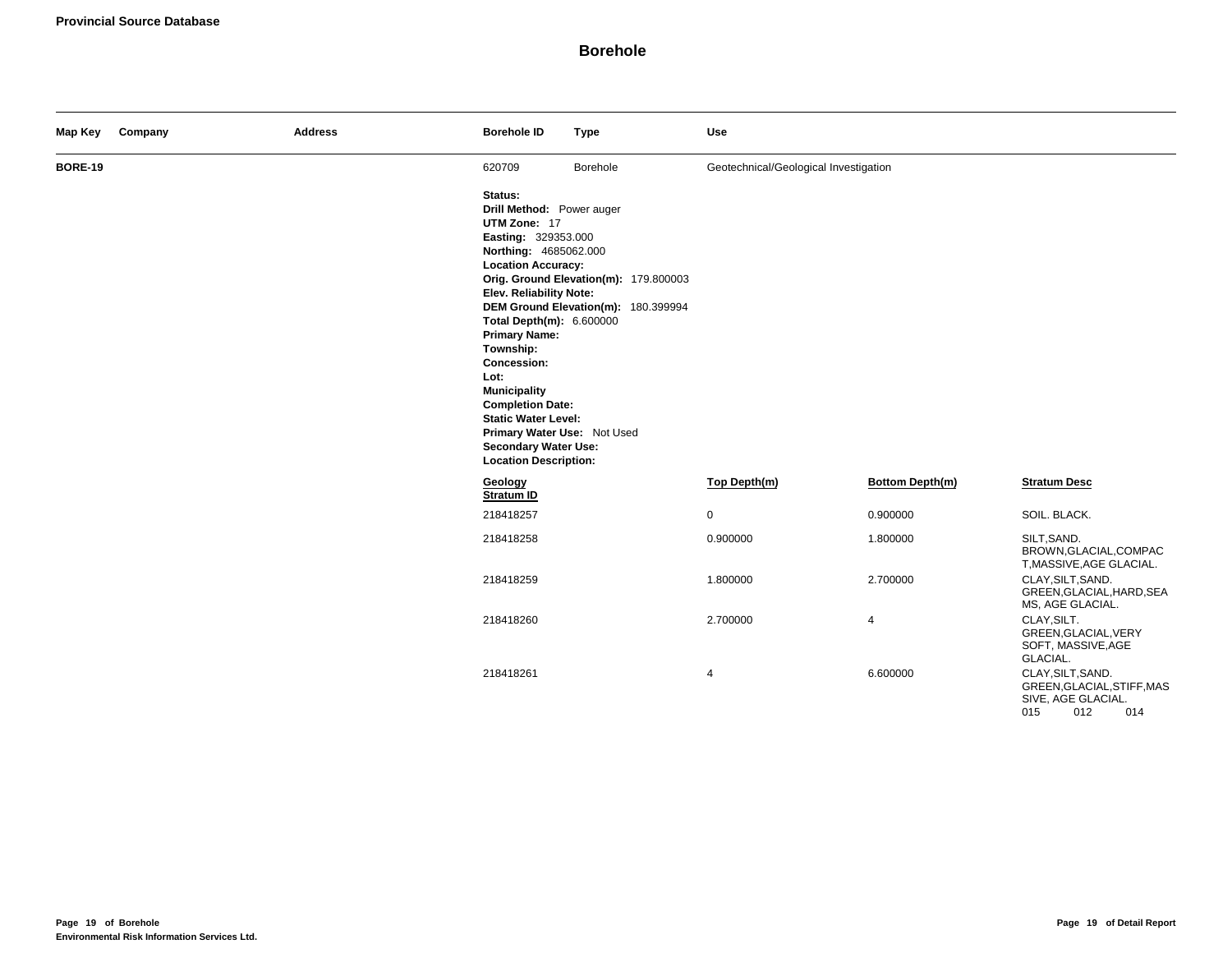| Map Key        | Company | <b>Address</b> | <b>Borehole ID</b>                                                                                                                                                                                                                                                                                                                                                                                                                  | <b>Type</b>                                                           | <b>Use</b>                            |                 |                                                                                                        |
|----------------|---------|----------------|-------------------------------------------------------------------------------------------------------------------------------------------------------------------------------------------------------------------------------------------------------------------------------------------------------------------------------------------------------------------------------------------------------------------------------------|-----------------------------------------------------------------------|---------------------------------------|-----------------|--------------------------------------------------------------------------------------------------------|
| <b>BORE-20</b> |         |                | 620945                                                                                                                                                                                                                                                                                                                                                                                                                              | Borehole                                                              | Geotechnical/Geological Investigation |                 |                                                                                                        |
|                |         |                | Status:<br>Drill Method: Power auger<br>UTM Zone: 17<br>Easting: 329773.000<br>Northing: 4685052.000<br><b>Location Accuracy:</b><br>Elev. Reliability Note:<br>Total Depth(m): 12.500000<br><b>Primary Name:</b><br>Township:<br>Concession:<br>Lot:<br><b>Municipality</b><br><b>Completion Date:</b><br><b>Static Water Level:</b><br>Primary Water Use: Not Used<br><b>Secondary Water Use:</b><br><b>Location Description:</b> | Orig. Ground Elevation(m): 179.800003<br>DEM Ground Elevation(m): 180 |                                       |                 |                                                                                                        |
|                |         |                | Geology<br>Stratum ID                                                                                                                                                                                                                                                                                                                                                                                                               |                                                                       | Top Depth(m)                          | Bottom Depth(m) | <b>Stratum Desc</b>                                                                                    |
|                |         |                | 218419192                                                                                                                                                                                                                                                                                                                                                                                                                           |                                                                       | $\mathsf{O}$                          | 0.600000        | STONES.                                                                                                |
|                |         |                | 218419193                                                                                                                                                                                                                                                                                                                                                                                                                           |                                                                       | 0.600000                              | 1.200000        | SILT, SAND, CLAY.<br>BLACK, GLACIO-<br>LACUSTRINE, FIRM, AGE<br>POST-GLACIAL.                          |
|                |         |                | 218419194                                                                                                                                                                                                                                                                                                                                                                                                                           |                                                                       | 1.200000                              | 3.400000        | SILT, CLAY.<br>BROWN, GLACIO-<br>LACUSTRINE, VERY<br>SOFT, AGE POST-GLACIAL.                           |
|                |         |                | 218419195                                                                                                                                                                                                                                                                                                                                                                                                                           |                                                                       | 3.400000                              | 12.500000       | CLAY, SILT. GREEN, GLACIO-<br>LACUSTRINE, SOFT, AGE<br>POST-GLACIAL.<br>000200060004001900110002<br>GL |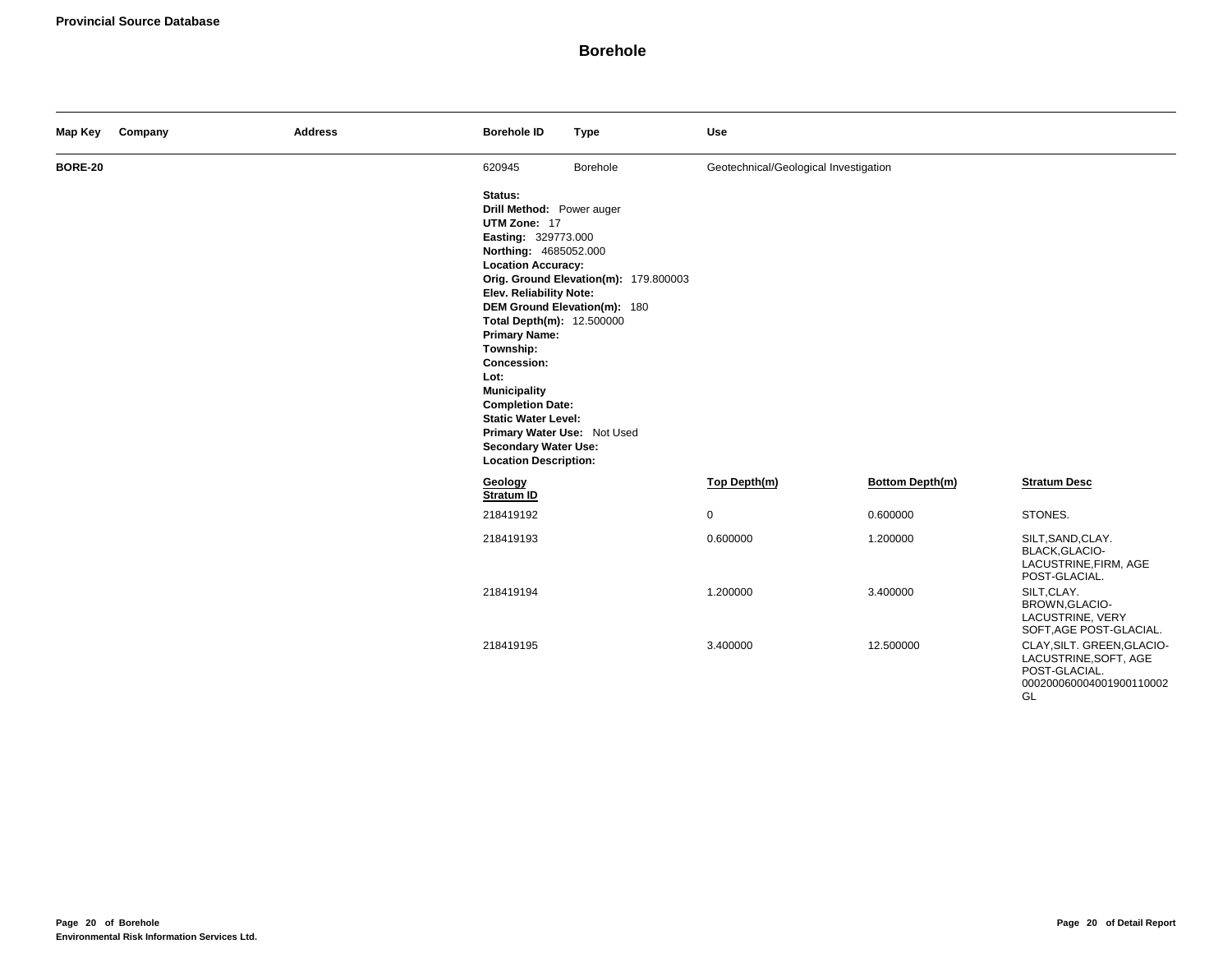| Map Key        | Company | <b>Address</b> | <b>Borehole ID</b>                                                                                                                                                                                                                                                                                                                                                                                                                 | <b>Type</b>                                                                  | <b>Use</b>                            |                 |                                                                                                        |
|----------------|---------|----------------|------------------------------------------------------------------------------------------------------------------------------------------------------------------------------------------------------------------------------------------------------------------------------------------------------------------------------------------------------------------------------------------------------------------------------------|------------------------------------------------------------------------------|---------------------------------------|-----------------|--------------------------------------------------------------------------------------------------------|
| <b>BORE-21</b> |         |                | 620946                                                                                                                                                                                                                                                                                                                                                                                                                             | Borehole                                                                     | Geotechnical/Geological Investigation |                 |                                                                                                        |
|                |         |                | Status:<br>Drill Method: Power auger<br>UTM Zone: 17<br>Easting: 329793.000<br>Northing: 4685052.000<br><b>Location Accuracy:</b><br>Elev. Reliability Note:<br>Total Depth(m): 9.400000<br><b>Primary Name:</b><br>Township:<br>Concession:<br>Lot:<br><b>Municipality</b><br><b>Completion Date:</b><br><b>Static Water Level:</b><br>Primary Water Use: Not Used<br><b>Secondary Water Use:</b><br><b>Location Description:</b> | Orig. Ground Elevation(m): 179.800003<br>DEM Ground Elevation(m): 179.800003 |                                       |                 |                                                                                                        |
|                |         |                | Geology<br>Stratum ID                                                                                                                                                                                                                                                                                                                                                                                                              |                                                                              | Top Depth(m)                          | Bottom Depth(m) | <b>Stratum Desc</b>                                                                                    |
|                |         |                | 218419196                                                                                                                                                                                                                                                                                                                                                                                                                          |                                                                              | 0                                     | 0.600000        | STONES.                                                                                                |
|                |         |                | 218419197                                                                                                                                                                                                                                                                                                                                                                                                                          |                                                                              | 0.600000                              | 2.100000        | SILT, SAND, CLAY.<br>BLACK, GLACIO-<br>LACUSTRINE, FIRM, AGE<br>GLACIAL.                               |
|                |         |                | 218419198                                                                                                                                                                                                                                                                                                                                                                                                                          |                                                                              | 2.100000                              | 3.800000        | SILT, CLAY.<br>BROWN, GLACIO-<br>LACUSTRINE, VERY<br>SOFT, AGE GLACIAL.                                |
|                |         |                | 218419199                                                                                                                                                                                                                                                                                                                                                                                                                          |                                                                              | 3.800000                              | 9.400000        | CLAY, SILT. GREEN, GLACIO-<br>LACUSTRINE, SOFT, AGE<br>GLACIAL.<br>000200070007001800125002<br>4001900 |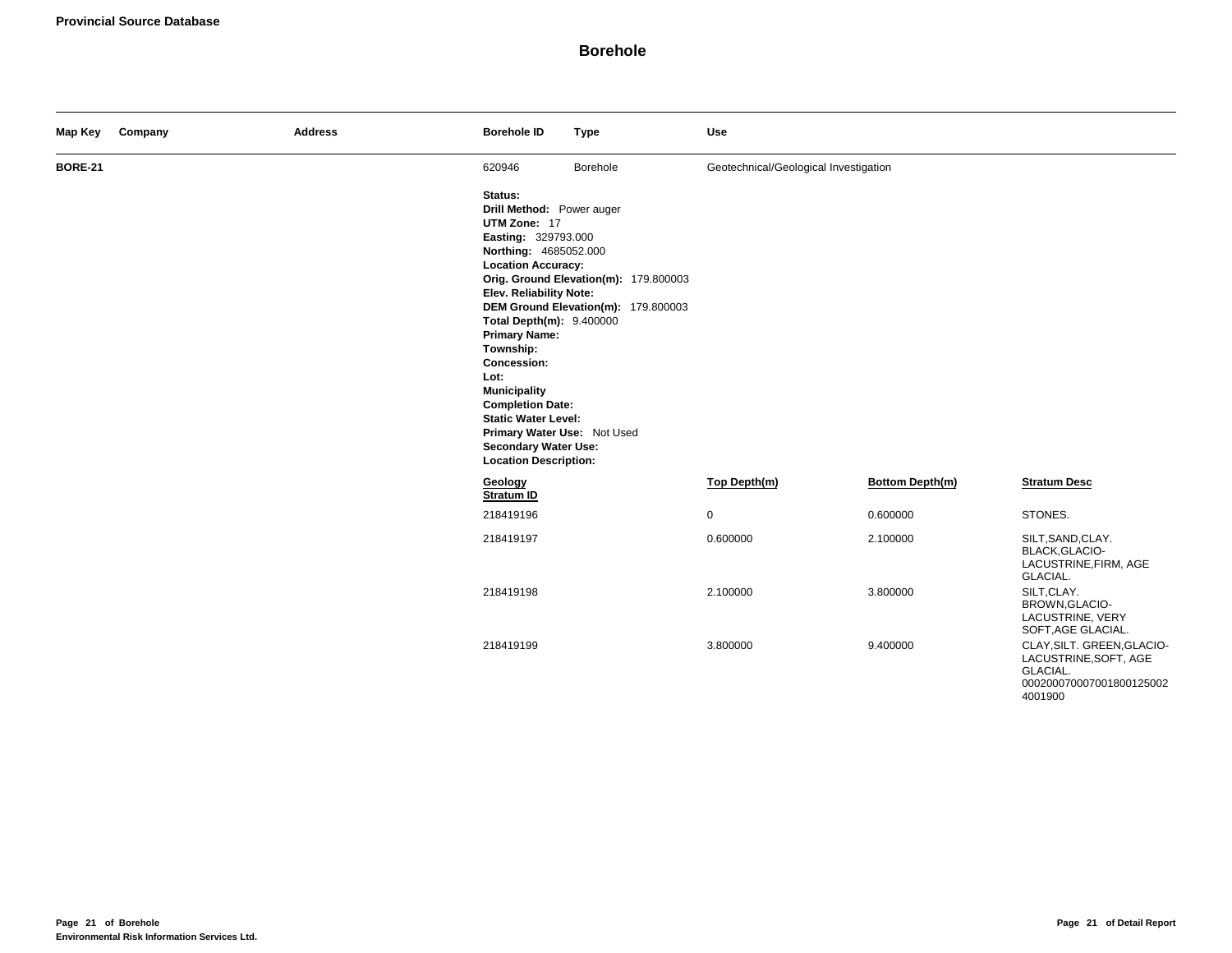| Map Key        | Company | <b>Address</b> | <b>Borehole ID</b>                                                                                                                                                                                                                                                                                                                                                                                                                                | <b>Type</b>                                                                  | Use                                   |                       |                                                                                                                                                                                                       |
|----------------|---------|----------------|---------------------------------------------------------------------------------------------------------------------------------------------------------------------------------------------------------------------------------------------------------------------------------------------------------------------------------------------------------------------------------------------------------------------------------------------------|------------------------------------------------------------------------------|---------------------------------------|-----------------------|-------------------------------------------------------------------------------------------------------------------------------------------------------------------------------------------------------|
| <b>BORE-22</b> |         |                | 620948                                                                                                                                                                                                                                                                                                                                                                                                                                            | Borehole                                                                     | Geotechnical/Geological Investigation |                       |                                                                                                                                                                                                       |
|                |         |                | Status:<br>Drill Method: Power auger<br>UTM Zone: 17<br><b>Easting: 329813.000</b><br>Northing: 4685052.000<br><b>Location Accuracy:</b><br>Elev. Reliability Note:<br>Total Depth(m): 12.500000<br><b>Primary Name:</b><br>Township:<br><b>Concession:</b><br>Lot:<br><b>Municipality</b><br><b>Completion Date:</b><br><b>Static Water Level:</b><br>Primary Water Use: Not Used<br><b>Secondary Water Use:</b><br><b>Location Description:</b> | Orig. Ground Elevation(m): 179.800003<br>DEM Ground Elevation(m): 179.699997 |                                       |                       |                                                                                                                                                                                                       |
|                |         |                | Geology<br>Stratum ID                                                                                                                                                                                                                                                                                                                                                                                                                             |                                                                              | Top Depth(m)                          | Bottom Depth(m)       | <b>Stratum Desc</b>                                                                                                                                                                                   |
|                |         |                | 218419204                                                                                                                                                                                                                                                                                                                                                                                                                                         |                                                                              | 0                                     | 0.600000              | STONES.                                                                                                                                                                                               |
|                |         |                | 218419205<br>218419206                                                                                                                                                                                                                                                                                                                                                                                                                            |                                                                              | 0.600000<br>3.800000                  | 3.800000<br>12.500000 | SILT, CLAY, SAND MEDIUM<br>TO COARSE.<br>BROWN, GLACIO-<br>LACUSTRINE, VERY<br>SOFT, AGE POST-GLACIAL.<br>CLAY, SILT. GREEN, GLACIO-<br>LACUSTRINE, FIRM, AGE<br>POST-GLACIAL.<br>0002002100125007 01 |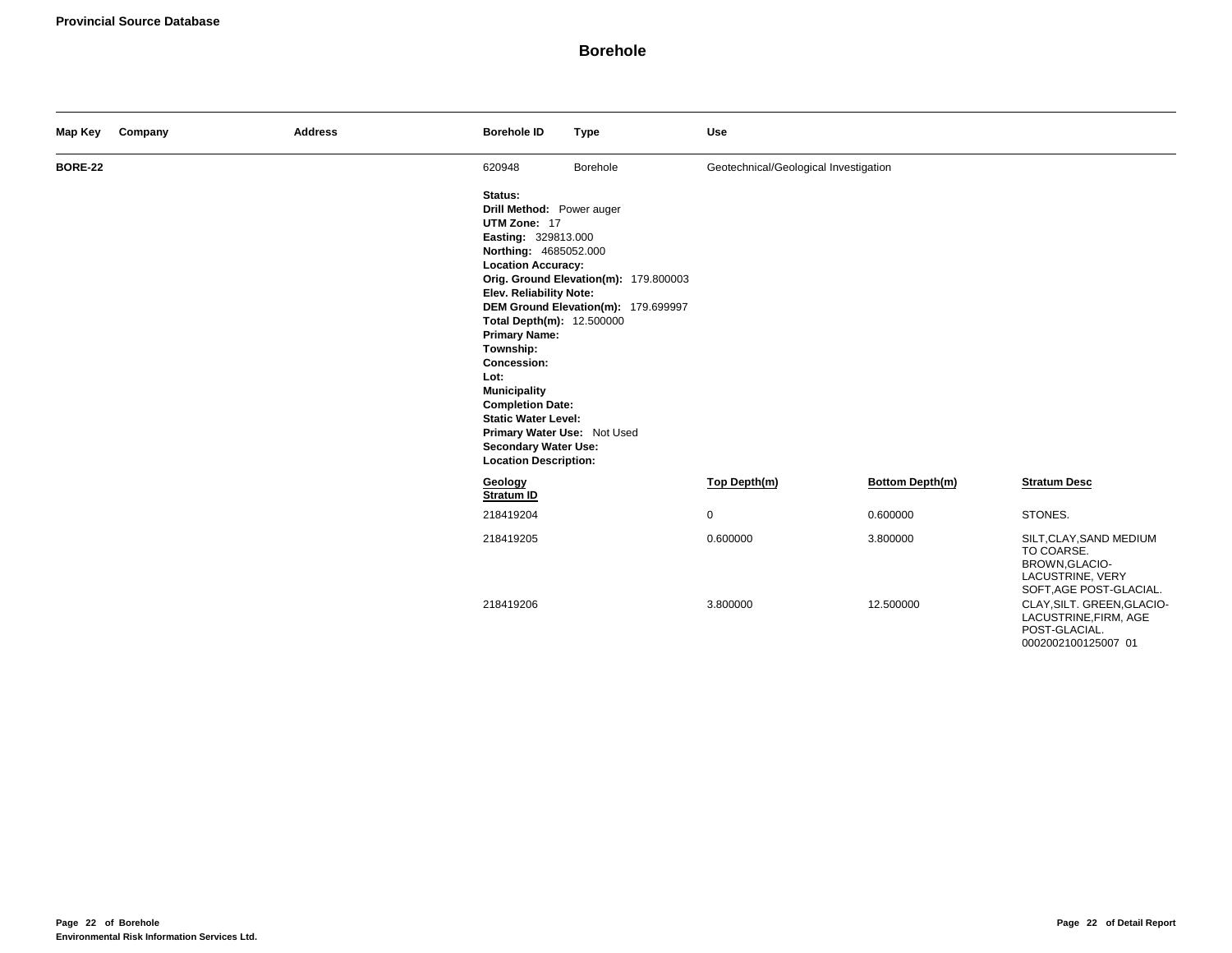| Map Key        | Company | <b>Address</b> | <b>Borehole ID</b>                                                                                                                                                                                                                                                                                                                                                                                                                                | <b>Type</b>                                                           | Use                                   |                 |                                                           |
|----------------|---------|----------------|---------------------------------------------------------------------------------------------------------------------------------------------------------------------------------------------------------------------------------------------------------------------------------------------------------------------------------------------------------------------------------------------------------------------------------------------------|-----------------------------------------------------------------------|---------------------------------------|-----------------|-----------------------------------------------------------|
| <b>BORE-23</b> |         |                | 620949                                                                                                                                                                                                                                                                                                                                                                                                                                            | Borehole                                                              | Geotechnical/Geological Investigation |                 |                                                           |
|                |         |                | Status:<br>Drill Method: Power auger<br>UTM Zone: 17<br>Easting: 329943.000<br>Northing: 4685107.000<br><b>Location Accuracy:</b><br><b>Elev. Reliability Note:</b><br>Total Depth(m): 11.400000<br><b>Primary Name:</b><br>Township:<br><b>Concession:</b><br>Lot:<br><b>Municipality</b><br><b>Completion Date:</b><br><b>Static Water Level:</b><br>Primary Water Use: Not Used<br><b>Secondary Water Use:</b><br><b>Location Description:</b> | Orig. Ground Elevation(m): 179<br>DEM Ground Elevation(m): 179.399994 |                                       |                 |                                                           |
|                |         |                | Geology<br>Stratum ID                                                                                                                                                                                                                                                                                                                                                                                                                             |                                                                       | Top Depth(m)                          | Bottom Depth(m) | <b>Stratum Desc</b>                                       |
|                |         |                | 218419207                                                                                                                                                                                                                                                                                                                                                                                                                                         |                                                                       | $\mathbf 0$                           | 1.200000        | FILL, SILT, SAND.<br>BROWN,LOOSE.                         |
|                |         |                | 218419208                                                                                                                                                                                                                                                                                                                                                                                                                                         |                                                                       | 1.200000                              | 11.400000       | CLAY, SAND. GLACIO-<br>LACUSTRINE, STIFF, AGE<br>GLACIAL. |

01301802300040010. GR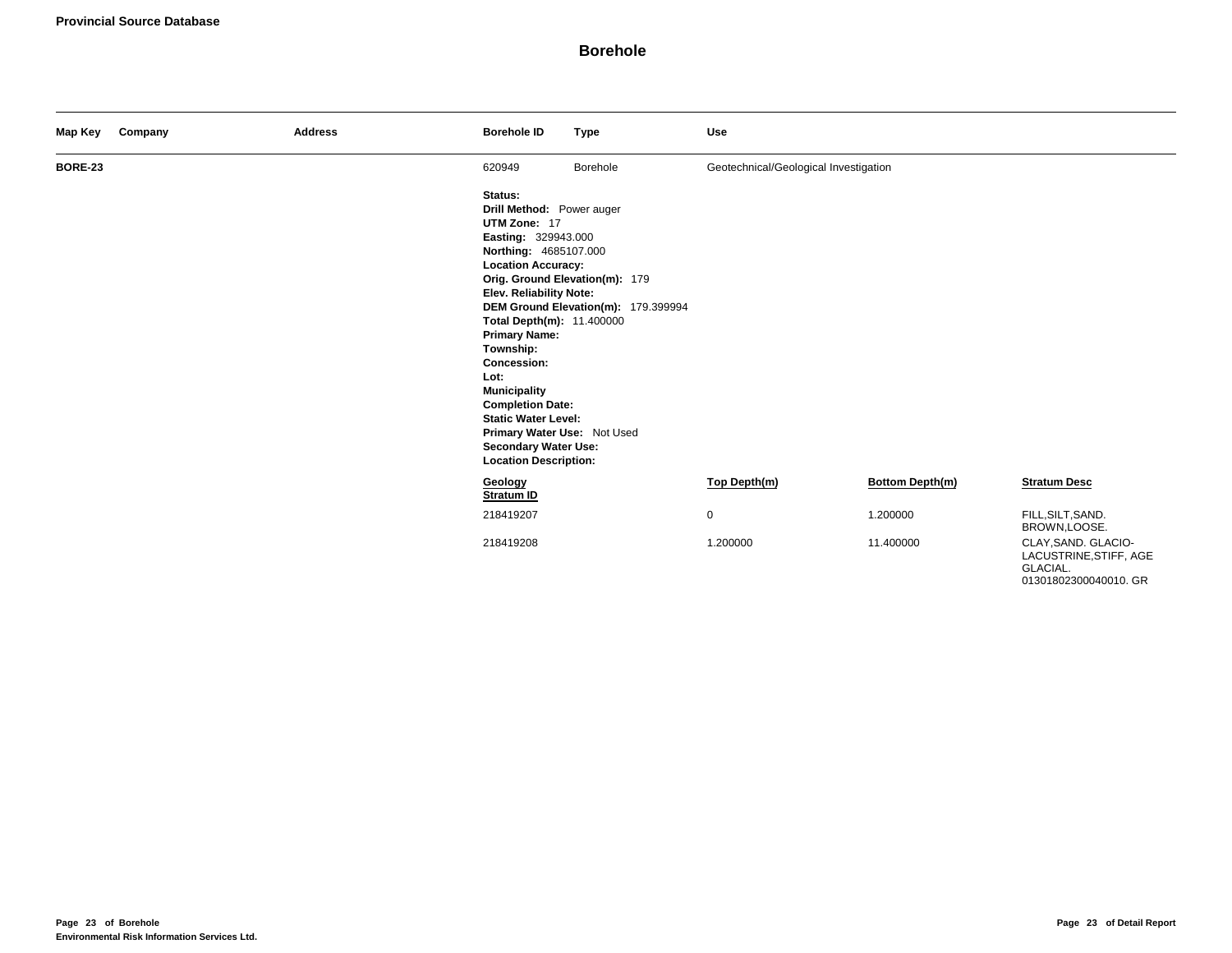| Map Key        | Company | <b>Address</b> | <b>Borehole ID</b>                                                                                                                                                                                                                                                                                                                                                                                                                 | <b>Type</b>                                                                  | Use                                   |                 |                                                                                                 |
|----------------|---------|----------------|------------------------------------------------------------------------------------------------------------------------------------------------------------------------------------------------------------------------------------------------------------------------------------------------------------------------------------------------------------------------------------------------------------------------------------|------------------------------------------------------------------------------|---------------------------------------|-----------------|-------------------------------------------------------------------------------------------------|
| <b>BORE-24</b> |         |                | 619828                                                                                                                                                                                                                                                                                                                                                                                                                             | Borehole                                                                     | Geotechnical/Geological Investigation |                 |                                                                                                 |
|                |         |                | Status:<br>Drill Method: Power auger<br>UTM Zone: 17<br>Easting: 329733.000<br>Northing: 4685122.000<br><b>Location Accuracy:</b><br>Elev. Reliability Note:<br>Total Depth(m): 5.200000<br><b>Primary Name:</b><br>Township:<br>Concession:<br>Lot:<br><b>Municipality</b><br><b>Completion Date:</b><br><b>Static Water Level:</b><br>Primary Water Use: Not Used<br><b>Secondary Water Use:</b><br><b>Location Description:</b> | Orig. Ground Elevation(m): 179.800003<br>DEM Ground Elevation(m): 179.899994 |                                       |                 |                                                                                                 |
|                |         |                | Geology<br>Stratum ID                                                                                                                                                                                                                                                                                                                                                                                                              |                                                                              | Top Depth(m)                          | Bottom Depth(m) | <b>Stratum Desc</b>                                                                             |
|                |         |                | 218415094                                                                                                                                                                                                                                                                                                                                                                                                                          |                                                                              | 0                                     | 0.500000        | FILL.                                                                                           |
|                |         |                | 218415095                                                                                                                                                                                                                                                                                                                                                                                                                          |                                                                              | 0.500000                              | 2.400000        | FILL, SAND, CLAY, SILT.COMP<br>ACT.                                                             |
|                |         |                | 218415096                                                                                                                                                                                                                                                                                                                                                                                                                          |                                                                              | 2.400000                              | 2.600000        | SAND, GRAVEL.                                                                                   |
|                |         |                | 218415097                                                                                                                                                                                                                                                                                                                                                                                                                          |                                                                              | 2.600000                              | 3.400000        | SILT, CLAY, SAND, GRAVEL.<br>BROWN, GLACIO-<br>LACUSTRINE, HARD, AGE<br>GLACIAL.                |
|                |         |                | 218415098                                                                                                                                                                                                                                                                                                                                                                                                                          |                                                                              | 3.400000                              | 5.200000        | CLAY, SILT, SAND, GRAVEL.<br>GREEN, GLACIO-<br>LACUSTRINE, STIFF, AGE<br>GLACIAL.<br>020<br>025 |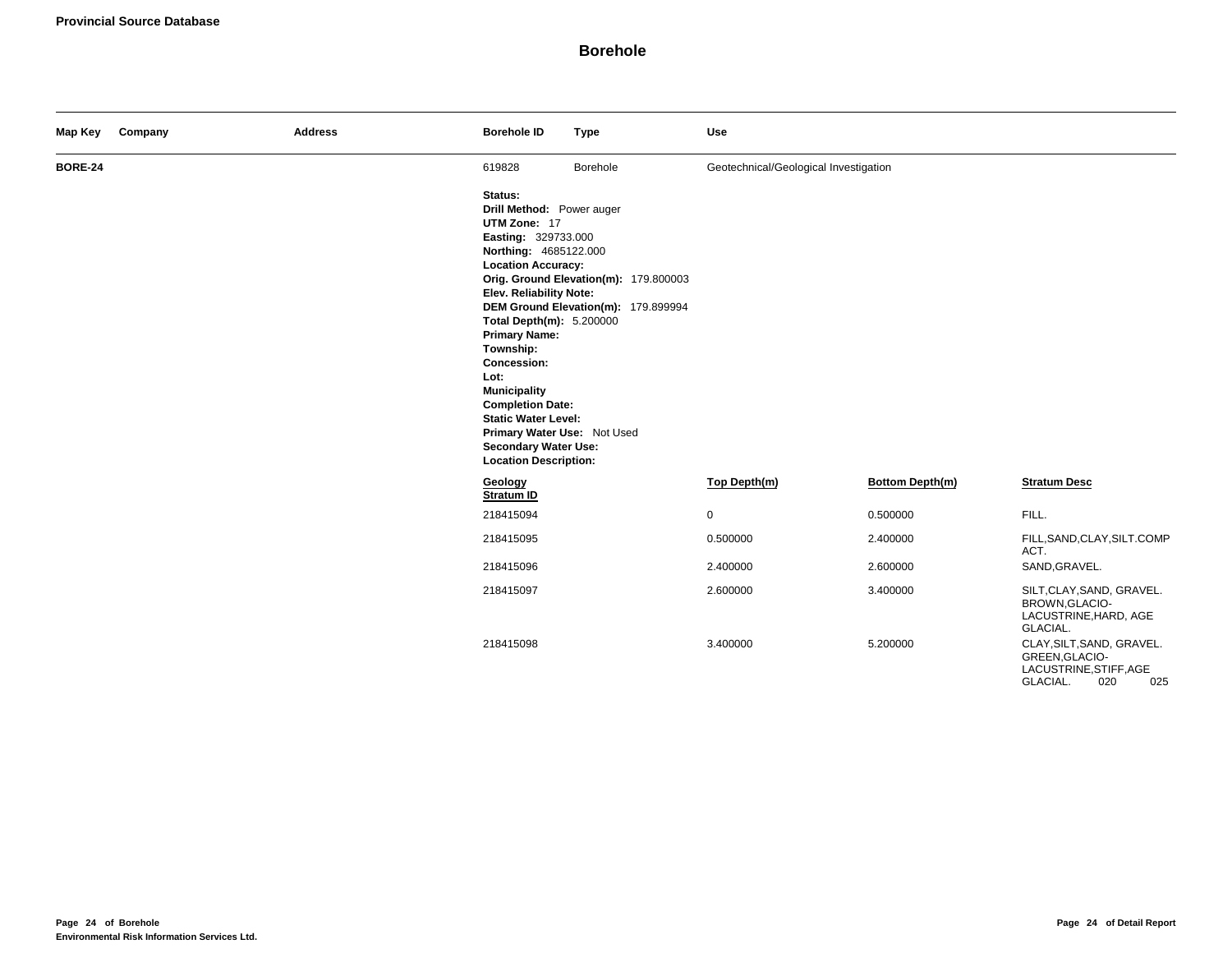| Map Key        | Company | <b>Address</b> | <b>Borehole ID</b>                                                                                                                                                                                                                                                                                                                                                                                                                 | <b>Type</b>                                                                  | Use                                   |                 |                                                                                    |
|----------------|---------|----------------|------------------------------------------------------------------------------------------------------------------------------------------------------------------------------------------------------------------------------------------------------------------------------------------------------------------------------------------------------------------------------------------------------------------------------------|------------------------------------------------------------------------------|---------------------------------------|-----------------|------------------------------------------------------------------------------------|
| <b>BORE-25</b> |         |                | 620080                                                                                                                                                                                                                                                                                                                                                                                                                             | Borehole                                                                     | Geotechnical/Geological Investigation |                 |                                                                                    |
|                |         |                | Status:<br>Drill Method: Power auger<br>UTM Zone: 17<br>Easting: 329393.000<br>Northing: 4685132.000<br><b>Location Accuracy:</b><br>Elev. Reliability Note:<br>Total Depth(m): 6.700000<br><b>Primary Name:</b><br>Township:<br>Concession:<br>Lot:<br><b>Municipality</b><br><b>Completion Date:</b><br><b>Static Water Level:</b><br>Primary Water Use: Not Used<br><b>Secondary Water Use:</b><br><b>Location Description:</b> | Orig. Ground Elevation(m): 181.399994<br>DEM Ground Elevation(m): 180.399994 |                                       |                 |                                                                                    |
|                |         |                | Geology<br>Stratum ID                                                                                                                                                                                                                                                                                                                                                                                                              |                                                                              | Top Depth(m)                          | Bottom Depth(m) | <b>Stratum Desc</b>                                                                |
|                |         |                | 218416103                                                                                                                                                                                                                                                                                                                                                                                                                          |                                                                              | $\mathbf 0$                           | 0.600000        | SOIL.                                                                              |
|                |         |                | 218416104                                                                                                                                                                                                                                                                                                                                                                                                                          |                                                                              | 0.600000                              | 1.100000        | FILL, CLAY, SILT.<br>BROWN, VERY SOFT.                                             |
|                |         |                | 218416105                                                                                                                                                                                                                                                                                                                                                                                                                          |                                                                              | 1.100000                              | $\overline{2}$  | SILT, CLAY.<br>GREEN, GLACIAL, HARD, MA<br>SSIVE, AGE GLACIAL.                     |
|                |         |                | 218416106                                                                                                                                                                                                                                                                                                                                                                                                                          |                                                                              | $\overline{c}$                        | 3.700000        | SILT, CLAY, GRAVEL.<br>BROWN, GLACIAL, HARD, MA<br>SSIVE, AGE GLACIAL.             |
|                |         |                | 218416107                                                                                                                                                                                                                                                                                                                                                                                                                          |                                                                              | 3.700000                              | 6.700000        | SILT, CLAY.<br>BROWN, GLACIAL, STIFF, SE<br>AMS, AGE GLACIAL.<br>011<br>011<br>015 |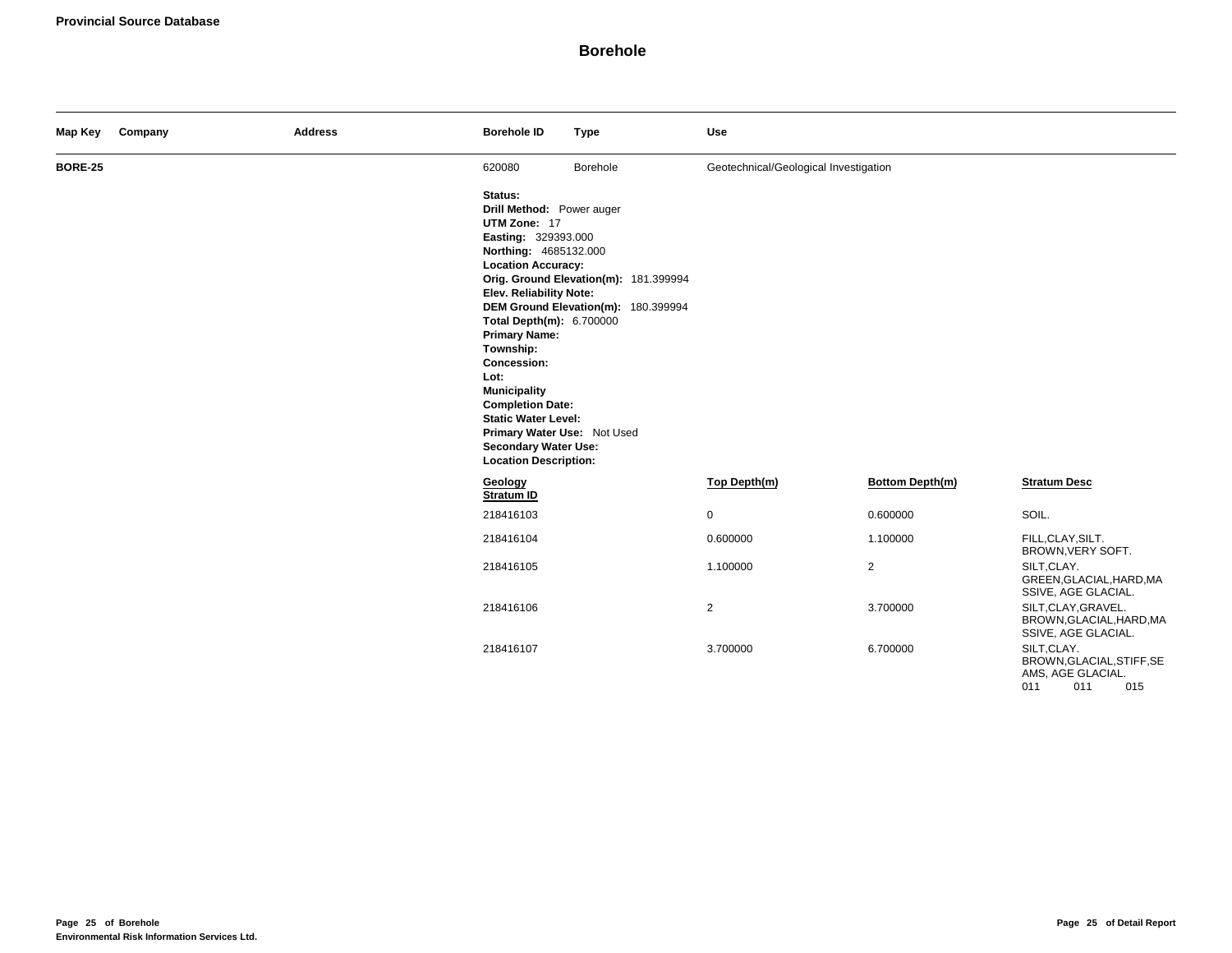| Map Key        | Company | <b>Address</b> | <b>Borehole ID</b>                                                                                                                                                                                                                                                                                                                                                                                                           | <b>Type</b>                                                                  | Use          |                 |                                                                                                 |
|----------------|---------|----------------|------------------------------------------------------------------------------------------------------------------------------------------------------------------------------------------------------------------------------------------------------------------------------------------------------------------------------------------------------------------------------------------------------------------------------|------------------------------------------------------------------------------|--------------|-----------------|-------------------------------------------------------------------------------------------------|
| <b>BORE-26</b> |         |                | 620179                                                                                                                                                                                                                                                                                                                                                                                                                       | Borehole                                                                     |              |                 |                                                                                                 |
|                |         |                | Status:<br><b>Drill Method:</b><br>UTM Zone: 17<br>Easting: 330023.000<br>Northing: 4685122.000<br><b>Location Accuracy:</b><br>Elev. Reliability Note:<br>Total Depth(m): 27.400000<br><b>Primary Name:</b><br>Township:<br>Concession:<br>Lot:<br><b>Municipality</b><br><b>Completion Date:</b><br><b>Static Water Level:</b><br><b>Primary Water Use:</b><br><b>Secondary Water Use:</b><br><b>Location Description:</b> | Orig. Ground Elevation(m): 178.899994<br>DEM Ground Elevation(m): 179.399994 |              |                 |                                                                                                 |
|                |         |                | Geology<br>Stratum ID                                                                                                                                                                                                                                                                                                                                                                                                        |                                                                              | Top Depth(m) | Bottom Depth(m) | <b>Stratum Desc</b>                                                                             |
|                |         |                | 218416458                                                                                                                                                                                                                                                                                                                                                                                                                    |                                                                              | $\mathsf 0$  | 0.500000        | SOIL, SILT. BLACK.                                                                              |
|                |         |                | 218416459                                                                                                                                                                                                                                                                                                                                                                                                                    |                                                                              | 0.500000     | 3.100000        | CLAY, SAND, GRAVEL.<br>BROWN, GLACIAL, VERY<br>SOFT, AGE GLACIAL.                               |
|                |         |                | 218416460                                                                                                                                                                                                                                                                                                                                                                                                                    |                                                                              | 3.100000     | 14.900000       | CLAY, SAND, GRAVEL, SILT.<br>GREEN, GLACIAL, FIRM, AGE<br>GLACIAL.                              |
|                |         |                | 218416461                                                                                                                                                                                                                                                                                                                                                                                                                    |                                                                              | 14.900000    | 21              | CLAY, SILT, SAND.<br>GREEN, GLACIO-<br>LACUSTRINE, FIRM,<br>SEAMS, AGE GLACIAL.                 |
|                |         |                | 218416462                                                                                                                                                                                                                                                                                                                                                                                                                    |                                                                              | 21           | 27.400000       | SAND(76)-MEDIUM, SILT(24).<br>GREEN, GLACIAL, COMPACT<br>, AGE GLACIAL.<br>015<br>018020043 015 |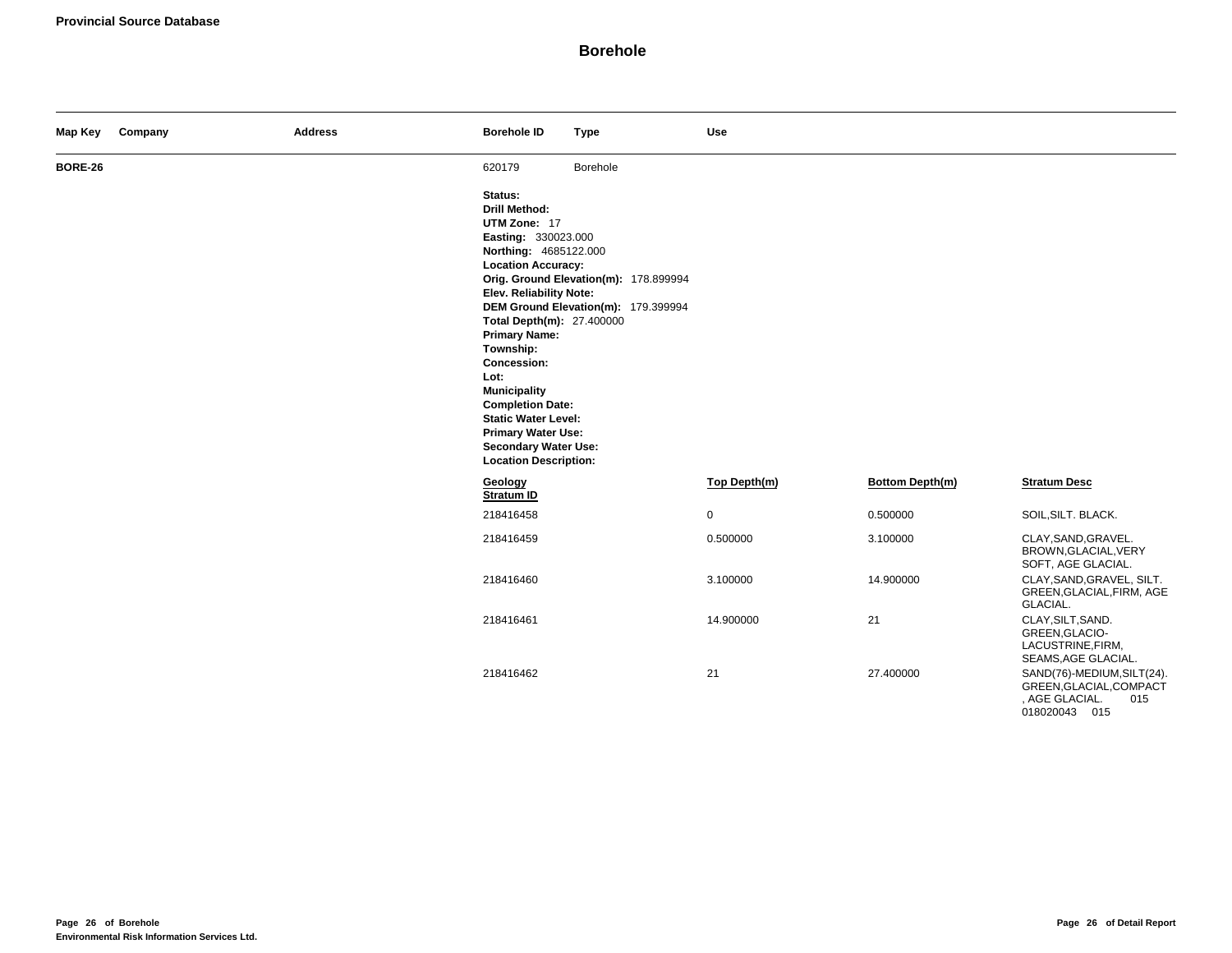| Map Key        | Company | <b>Address</b> | <b>Borehole ID</b>                                                                                                                                                                                                                                                                                                                                                                                                                  | <b>Type</b>                                                                  | Use                                   |                        |                                                                                           |
|----------------|---------|----------------|-------------------------------------------------------------------------------------------------------------------------------------------------------------------------------------------------------------------------------------------------------------------------------------------------------------------------------------------------------------------------------------------------------------------------------------|------------------------------------------------------------------------------|---------------------------------------|------------------------|-------------------------------------------------------------------------------------------|
| <b>BORE-27</b> |         |                | 620079                                                                                                                                                                                                                                                                                                                                                                                                                              | Borehole                                                                     | Geotechnical/Geological Investigation |                        |                                                                                           |
|                |         |                | Status:<br>Drill Method: Power auger<br>UTM Zone: 17<br>Easting: 329393.000<br>Northing: 4685142.000<br><b>Location Accuracy:</b><br>Elev. Reliability Note:<br>Total Depth(m): 12.200000<br><b>Primary Name:</b><br>Township:<br>Concession:<br>Lot:<br><b>Municipality</b><br><b>Completion Date:</b><br><b>Static Water Level:</b><br>Primary Water Use: Not Used<br><b>Secondary Water Use:</b><br><b>Location Description:</b> | Orig. Ground Elevation(m): 181.399994<br>DEM Ground Elevation(m): 180.500000 |                                       |                        |                                                                                           |
|                |         |                | Geology<br>Stratum ID                                                                                                                                                                                                                                                                                                                                                                                                               |                                                                              | Top Depth(m)                          | <b>Bottom Depth(m)</b> | <b>Stratum Desc</b>                                                                       |
|                |         |                | 218416099                                                                                                                                                                                                                                                                                                                                                                                                                           |                                                                              | 0.600000                              | 1.100000               | FILL, SILT, CLAY.<br>BROWN, STIFF.                                                        |
|                |         |                | 218416100                                                                                                                                                                                                                                                                                                                                                                                                                           |                                                                              | 1.100000                              | $\overline{2}$         | CLAY, SILT.<br>BROWN, GLACIO-<br>LACUSTRINE, HARD, AGE<br>GLACIAL.                        |
|                |         |                | 218416101                                                                                                                                                                                                                                                                                                                                                                                                                           |                                                                              | $\overline{2}$                        | 3.700000               | SILT, CLAY.<br>BROWN, GLACIAL, HARD, MA<br>SSIVE, AGE GLACIAL.                            |
|                |         |                | 218416102                                                                                                                                                                                                                                                                                                                                                                                                                           |                                                                              | 3.700000                              | 12.200000              | SILT, CLAY, SAND.<br>GREEN, GLACIAL, FIRM, MAS<br>SIVE, AGE GLACIAL.<br>011<br>009<br>012 |
|                |         |                | 218416098                                                                                                                                                                                                                                                                                                                                                                                                                           |                                                                              | $\mathbf 0$                           | 0.600000               | SOIL.                                                                                     |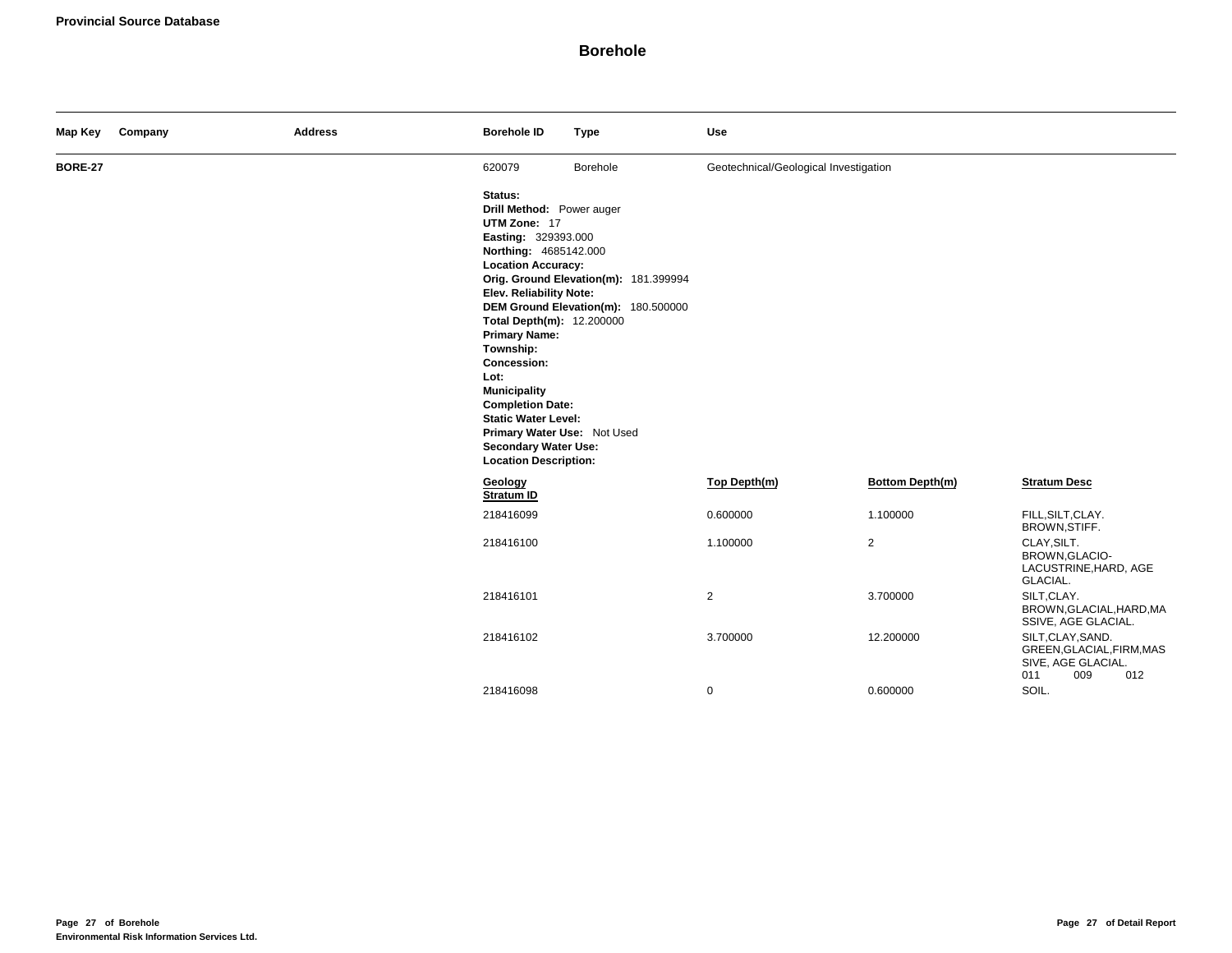| Map Key        | Company | <b>Address</b> | <b>Borehole ID</b>                                                                                                                                                                                                                                                                                                                                                                                                                 | <b>Type</b>                                                                  | <b>Use</b>                            |                        |                                                                                         |
|----------------|---------|----------------|------------------------------------------------------------------------------------------------------------------------------------------------------------------------------------------------------------------------------------------------------------------------------------------------------------------------------------------------------------------------------------------------------------------------------------|------------------------------------------------------------------------------|---------------------------------------|------------------------|-----------------------------------------------------------------------------------------|
| <b>BORE-28</b> |         |                | 620078                                                                                                                                                                                                                                                                                                                                                                                                                             | Borehole                                                                     | Geotechnical/Geological Investigation |                        |                                                                                         |
|                |         |                | Status:<br>Drill Method: Power auger<br>UTM Zone: 17<br>Easting: 329373.000<br>Northing: 4685152.000<br><b>Location Accuracy:</b><br>Elev. Reliability Note:<br>Total Depth(m): 6.400000<br><b>Primary Name:</b><br>Township:<br>Concession:<br>Lot:<br><b>Municipality</b><br><b>Completion Date:</b><br><b>Static Water Level:</b><br>Primary Water Use: Not Used<br><b>Secondary Water Use:</b><br><b>Location Description:</b> | Orig. Ground Elevation(m): 181.399994<br>DEM Ground Elevation(m): 180.500000 |                                       |                        |                                                                                         |
|                |         |                | Geology<br>Stratum ID                                                                                                                                                                                                                                                                                                                                                                                                              |                                                                              | Top Depth(m)                          | <b>Bottom Depth(m)</b> | <b>Stratum Desc</b>                                                                     |
|                |         |                | 218416094                                                                                                                                                                                                                                                                                                                                                                                                                          |                                                                              | $\mathbf 0$                           | 0.500000               | SOIL.                                                                                   |
|                |         |                | 218416095                                                                                                                                                                                                                                                                                                                                                                                                                          |                                                                              | 0.500000                              | 1.200000               | FILL, CLAY, SILT.<br>BROWN, VERY SOFT.                                                  |
|                |         |                | 218416096                                                                                                                                                                                                                                                                                                                                                                                                                          |                                                                              | 1.200000                              | 3.700000               | CLAY, SILT.<br>BROWN, GLACIAL, HARD, MA<br>SSIVE.                                       |
|                |         |                | 218416097                                                                                                                                                                                                                                                                                                                                                                                                                          |                                                                              | 3.700000                              | 6.400000               | SILT, CLAY.<br>GREEN, GLACIAL, STIFF, MAS<br>SIVE.<br>020<br>010<br>015 000150250004007 |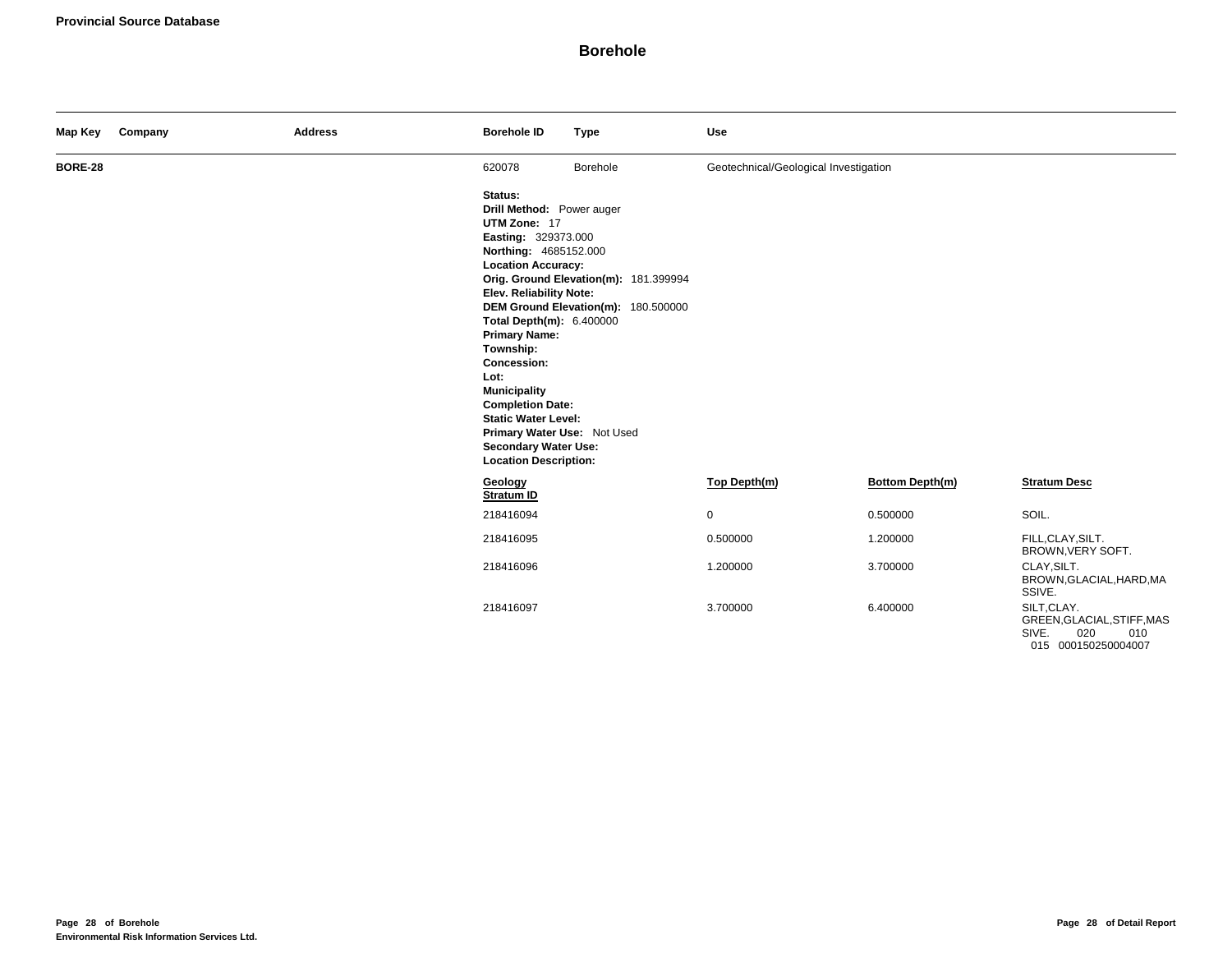| Map Key        | Company | <b>Address</b> | <b>Borehole ID</b>                                                                                                                                                                                                                                                                                                                                                                                                                  | <b>Type</b>                                                           | <b>Use</b>                            |                        |                                                   |
|----------------|---------|----------------|-------------------------------------------------------------------------------------------------------------------------------------------------------------------------------------------------------------------------------------------------------------------------------------------------------------------------------------------------------------------------------------------------------------------------------------|-----------------------------------------------------------------------|---------------------------------------|------------------------|---------------------------------------------------|
| <b>BORE-29</b> |         |                | 620856                                                                                                                                                                                                                                                                                                                                                                                                                              | Borehole                                                              | Geotechnical/Geological Investigation |                        |                                                   |
|                |         |                | Status:<br>Drill Method: Power auger<br>UTM Zone: 17<br>Easting: 329693.000<br>Northing: 4685172.000<br><b>Location Accuracy:</b><br>Elev. Reliability Note:<br>Total Depth(m): 16<br><b>Primary Name:</b><br>Township:<br><b>Concession:</b><br>Lot:<br><b>Municipality</b><br><b>Completion Date:</b><br><b>Static Water Level:</b><br>Primary Water Use: Not Used<br><b>Secondary Water Use:</b><br><b>Location Description:</b> | Orig. Ground Elevation(m): 182.800003<br>DEM Ground Elevation(m): 181 |                                       |                        |                                                   |
|                |         |                | Geology<br><b>Stratum ID</b>                                                                                                                                                                                                                                                                                                                                                                                                        |                                                                       | Top Depth(m)                          | <b>Bottom Depth(m)</b> | <b>Stratum Desc</b>                               |
|                |         |                | 218418857                                                                                                                                                                                                                                                                                                                                                                                                                           |                                                                       | $\mathbf 0$                           | 2.300000               | FILL, SILT, SAND.<br>BROWN,LOOSE.                 |
|                |         |                | 218418858                                                                                                                                                                                                                                                                                                                                                                                                                           |                                                                       | 2.300000                              | 16                     | CLAY, SAND.<br>GREEN, GLACIO-<br>LACUSTRINE, VERY |

SOFT,AGE GLACIAL. 014019025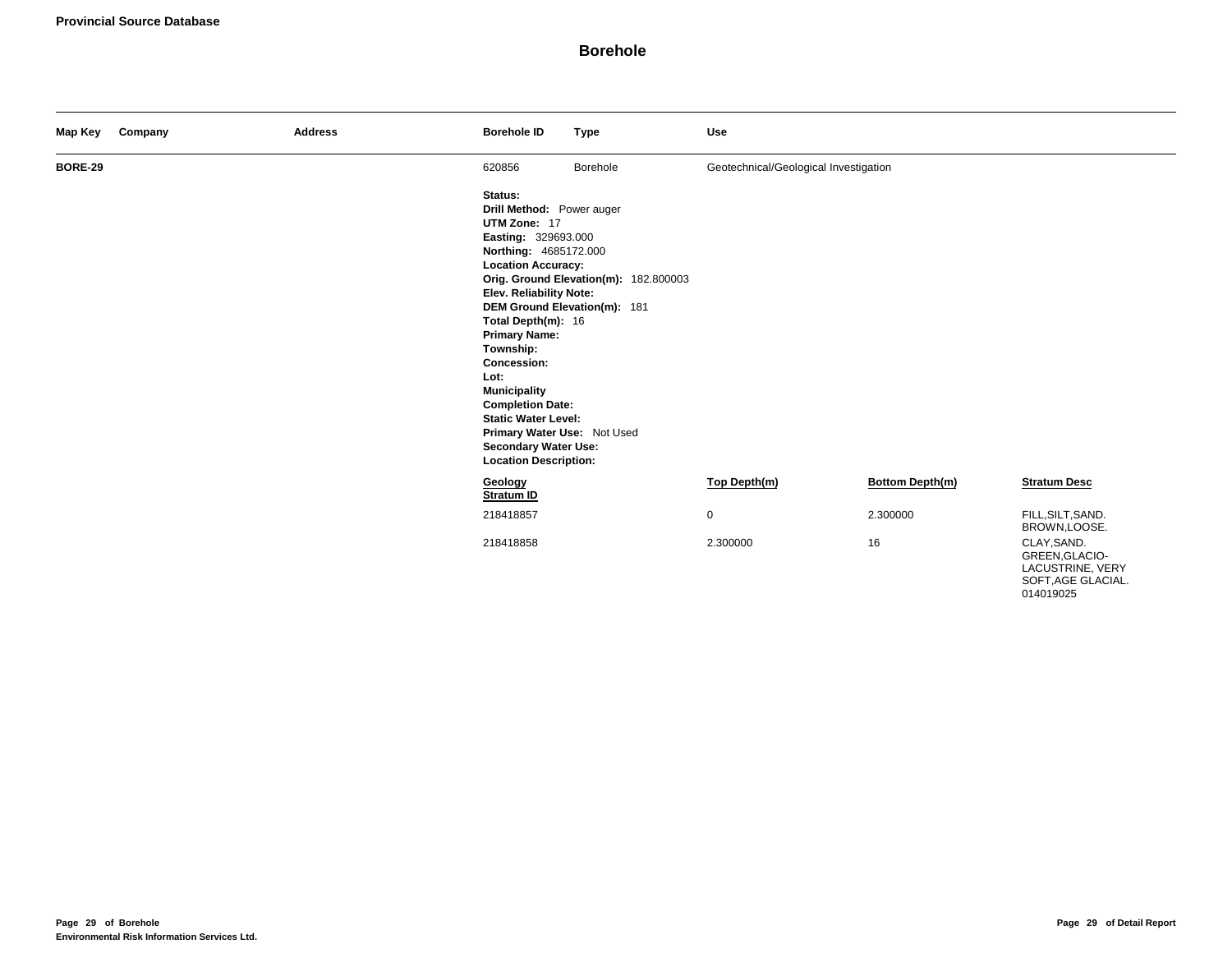| Map Key        | Company | <b>Address</b> | <b>Borehole ID</b>                                                                                                                                                                                                                                                                                                                                                                                                                 | <b>Type</b>                                                                  | <b>Use</b>                            |                        |                                                                                         |
|----------------|---------|----------------|------------------------------------------------------------------------------------------------------------------------------------------------------------------------------------------------------------------------------------------------------------------------------------------------------------------------------------------------------------------------------------------------------------------------------------|------------------------------------------------------------------------------|---------------------------------------|------------------------|-----------------------------------------------------------------------------------------|
| <b>BORE-30</b> |         |                | 620947                                                                                                                                                                                                                                                                                                                                                                                                                             | Borehole                                                                     | Geotechnical/Geological Investigation |                        |                                                                                         |
|                |         |                | Status:<br>Drill Method: Power auger<br>UTM Zone: 17<br>Easting: 329803.000<br>Northing: 4685172.000<br><b>Location Accuracy:</b><br><b>Elev. Reliability Note:</b><br>Total Depth(m): 5.600000<br><b>Primary Name:</b><br>Township:<br>Concession:<br>Lot:<br><b>Municipality</b><br><b>Completion Date:</b><br><b>Static Water Level:</b><br>Primary Water Use: Not Used<br>Secondary Water Use:<br><b>Location Description:</b> | Orig. Ground Elevation(m): 181.399994<br>DEM Ground Elevation(m): 180.100006 |                                       |                        |                                                                                         |
|                |         |                | Geology<br>Stratum ID                                                                                                                                                                                                                                                                                                                                                                                                              |                                                                              | Top Depth(m)                          | <b>Bottom Depth(m)</b> | <b>Stratum Desc</b>                                                                     |
|                |         |                | 218419200                                                                                                                                                                                                                                                                                                                                                                                                                          |                                                                              | $\mathbf 0$                           | 0.300000               | FILL.                                                                                   |
|                |         |                | 218419201                                                                                                                                                                                                                                                                                                                                                                                                                          |                                                                              | 0.300000                              | 2.900000               | FILL, SILT, CLAY, GRAVEL.<br>BROWN, STIFF.                                              |
|                |         |                | 218419202                                                                                                                                                                                                                                                                                                                                                                                                                          |                                                                              | 2.900000                              | 5.200000               | SILT, CLAY, SAND, GRAVEL.<br>BROWN, GLACIO-<br>LACUSTRINE, HARD, AGE<br>GLACIAL.        |
|                |         |                | 218419203                                                                                                                                                                                                                                                                                                                                                                                                                          |                                                                              | 5.200000                              | 5.600000               | CLAY, SILT. GREEN, GLACIO-<br>LACUSTRINE, STIFF, AGE<br>GLACIAL.<br>018<br>013<br>017 0 |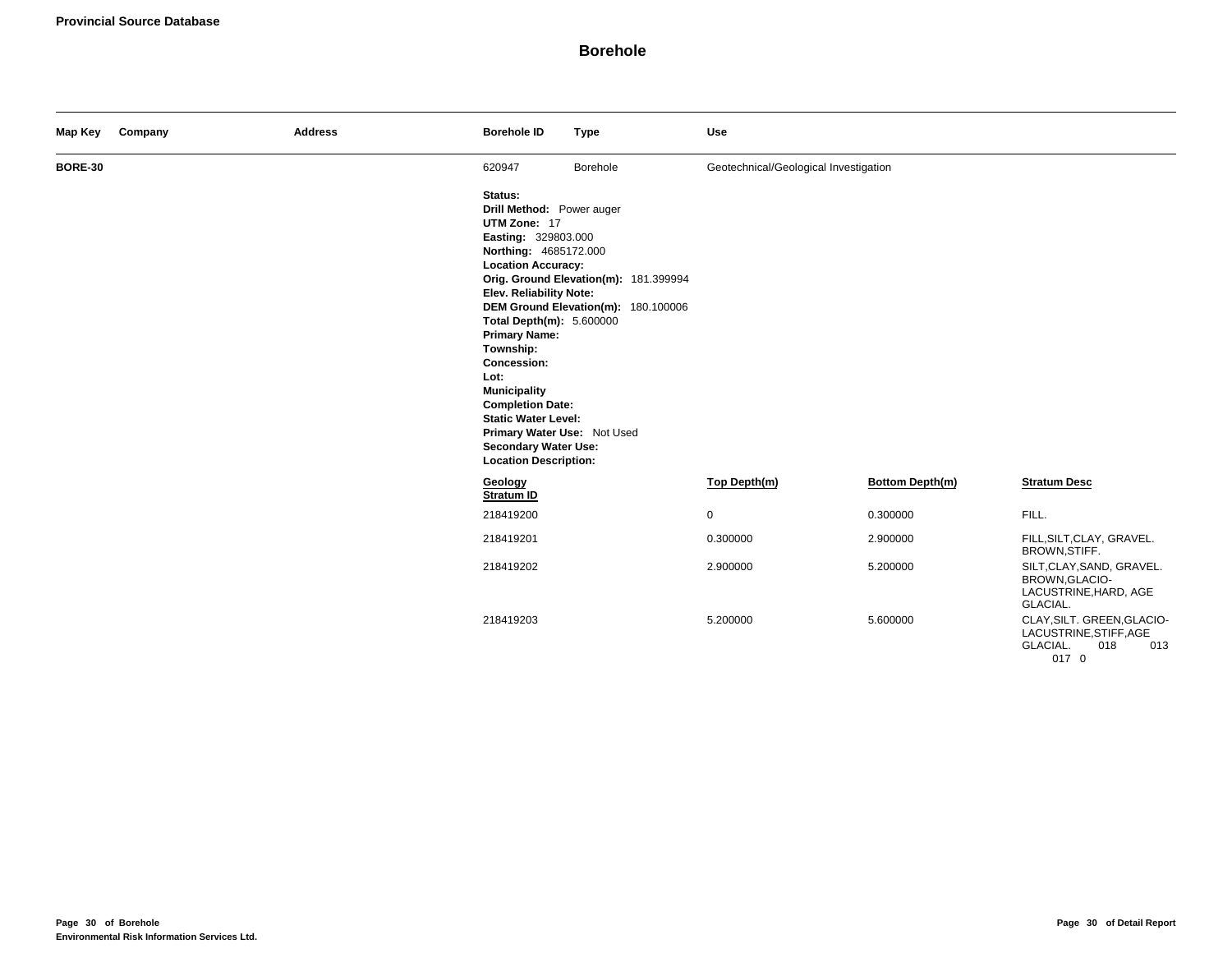| Map Key        | Company | <b>Address</b> | <b>Borehole ID</b>                                                                                                                                                                                                                                                                                                                                                                                                                 | <b>Type</b>                                                    | <b>Use</b>                            |                 |                                                                                                                |
|----------------|---------|----------------|------------------------------------------------------------------------------------------------------------------------------------------------------------------------------------------------------------------------------------------------------------------------------------------------------------------------------------------------------------------------------------------------------------------------------------|----------------------------------------------------------------|---------------------------------------|-----------------|----------------------------------------------------------------------------------------------------------------|
| <b>BORE-31</b> |         |                | 620831                                                                                                                                                                                                                                                                                                                                                                                                                             | Borehole                                                       | Geotechnical/Geological Investigation |                 |                                                                                                                |
|                |         |                | Status:<br>Drill Method: Power auger<br>UTM Zone: 17<br>Easting: 329853.000<br>Northing: 4685272.000<br><b>Location Accuracy:</b><br>Elev. Reliability Note:<br>Total Depth(m): 6.400000<br><b>Primary Name:</b><br>Township:<br>Concession:<br>Lot:<br><b>Municipality</b><br><b>Completion Date:</b><br><b>Static Water Level:</b><br>Primary Water Use: Not Used<br><b>Secondary Water Use:</b><br><b>Location Description:</b> | Orig. Ground Elevation(m): 182<br>DEM Ground Elevation(m): 182 |                                       |                 |                                                                                                                |
|                |         |                | Geology<br>Stratum ID                                                                                                                                                                                                                                                                                                                                                                                                              |                                                                | Top Depth(m)                          | Bottom Depth(m) | <b>Stratum Desc</b>                                                                                            |
|                |         |                | 218418780                                                                                                                                                                                                                                                                                                                                                                                                                          |                                                                | $\mathbf 0$                           | 0.200000        | SOIL.                                                                                                          |
|                |         |                | 218418781                                                                                                                                                                                                                                                                                                                                                                                                                          |                                                                | 0.200000                              | 4.100000        | SILT(32), CLAY(28),<br>SAND(33), GRAVEL.<br>BROWN, GLACIO-<br>LACUSTRINE, HARD, AGE<br>GLACIAL.                |
|                |         |                | 218418782                                                                                                                                                                                                                                                                                                                                                                                                                          |                                                                | 4.100000                              | 6.400000        | CLAY(30), SILT(42),<br>SAND(28), GRAVEL.<br>GREEN, GLACIO-<br>LACUSTRINE, VERY<br>SOFT, AGE GLACIAL.<br>012025 |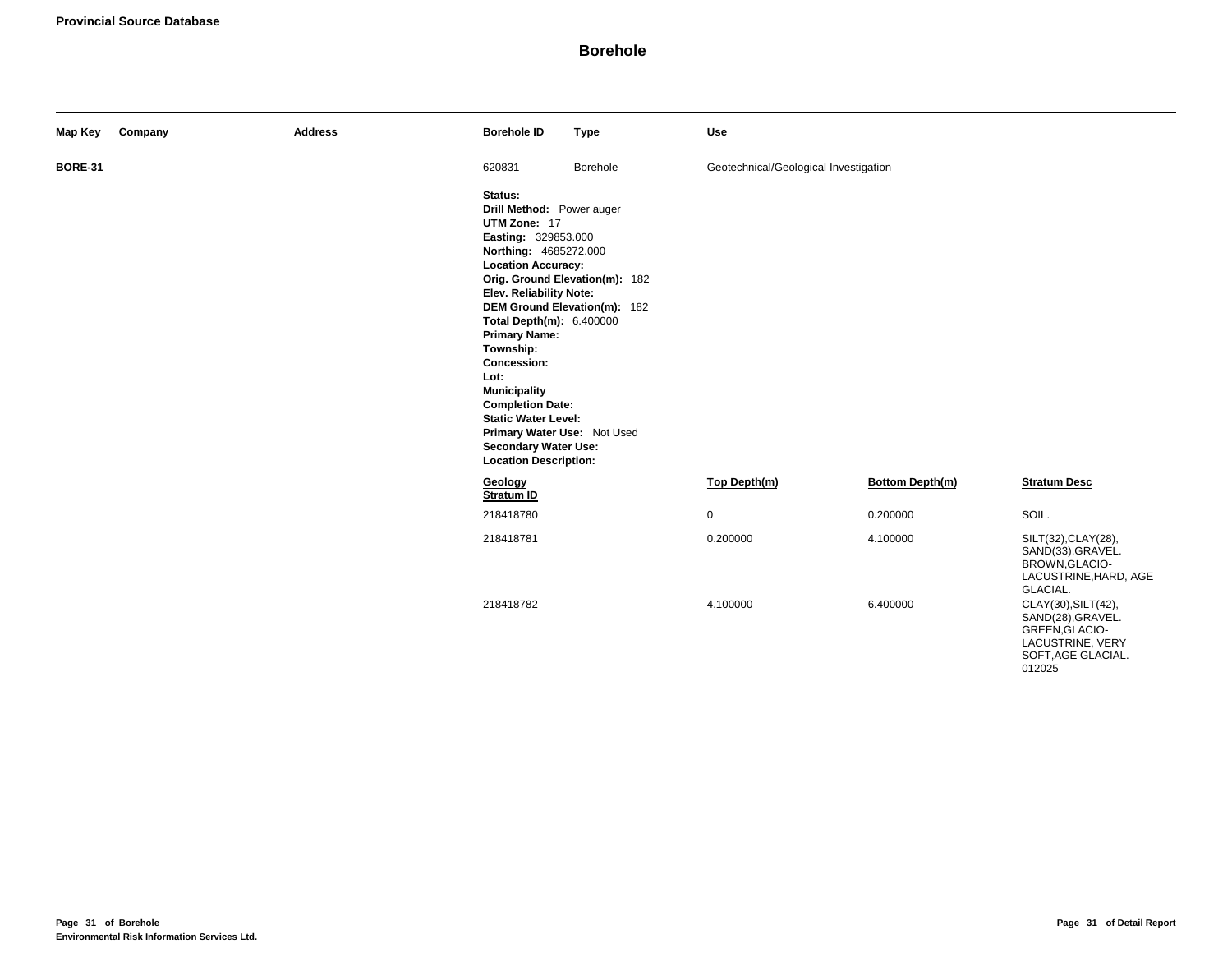| Map Key        | Company | <b>Address</b> | <b>Borehole ID</b>                                                                                                                                                                                                                                                                                                                                                                                                                 | <b>Type</b>                                                                  | <b>Use</b>                            |                 |                                                                                                         |
|----------------|---------|----------------|------------------------------------------------------------------------------------------------------------------------------------------------------------------------------------------------------------------------------------------------------------------------------------------------------------------------------------------------------------------------------------------------------------------------------------|------------------------------------------------------------------------------|---------------------------------------|-----------------|---------------------------------------------------------------------------------------------------------|
| <b>BORE-32</b> |         |                | 620830                                                                                                                                                                                                                                                                                                                                                                                                                             | Borehole                                                                     | Geotechnical/Geological Investigation |                 |                                                                                                         |
|                |         |                | Status:<br>Drill Method: Power auger<br>UTM Zone: 17<br>Easting: 329823.000<br>Northing: 4685362.000<br><b>Location Accuracy:</b><br>Elev. Reliability Note:<br>Total Depth(m): 6.400000<br><b>Primary Name:</b><br>Township:<br>Concession:<br>Lot:<br><b>Municipality</b><br><b>Completion Date:</b><br><b>Static Water Level:</b><br>Primary Water Use: Not Used<br><b>Secondary Water Use:</b><br><b>Location Description:</b> | Orig. Ground Elevation(m): 182.899994<br>DEM Ground Elevation(m): 183.300003 |                                       |                 |                                                                                                         |
|                |         |                | Geology<br><b>Stratum ID</b>                                                                                                                                                                                                                                                                                                                                                                                                       |                                                                              | Top Depth(m)                          | Bottom Depth(m) | <b>Stratum Desc</b>                                                                                     |
|                |         |                | 218418775                                                                                                                                                                                                                                                                                                                                                                                                                          |                                                                              | $\mathsf 0$                           | 0.200000        | SOIL.                                                                                                   |
|                |         |                | 218418776                                                                                                                                                                                                                                                                                                                                                                                                                          |                                                                              | 0.200000                              | 0.600000        | FILL, SILT, SAND, GRAVEL.<br>BROWN,LOOSE.                                                               |
|                |         |                | 218418777                                                                                                                                                                                                                                                                                                                                                                                                                          |                                                                              | 0.600000                              | $\overline{2}$  | FILL, SILT, CLAY, SAND. BRO<br>WN,FIRM.                                                                 |
|                |         |                | 218418778                                                                                                                                                                                                                                                                                                                                                                                                                          |                                                                              | $\overline{2}$                        | 4.100000        | SILT, CLAY, SAND, GRAVEL.<br>BROWN, GLACIO-<br>LACUSTRINE, HARD, AGE<br>GLACIAL.                        |
|                |         |                | 218418779                                                                                                                                                                                                                                                                                                                                                                                                                          |                                                                              | 4.100000                              | 6.400000        | CLAY, SILT, SAND, GRAVEL.<br>GREEN, GLACIO-<br>LACUSTRINE, VERY<br>SOFT, AGE GLACIAL.<br>0150150<br>012 |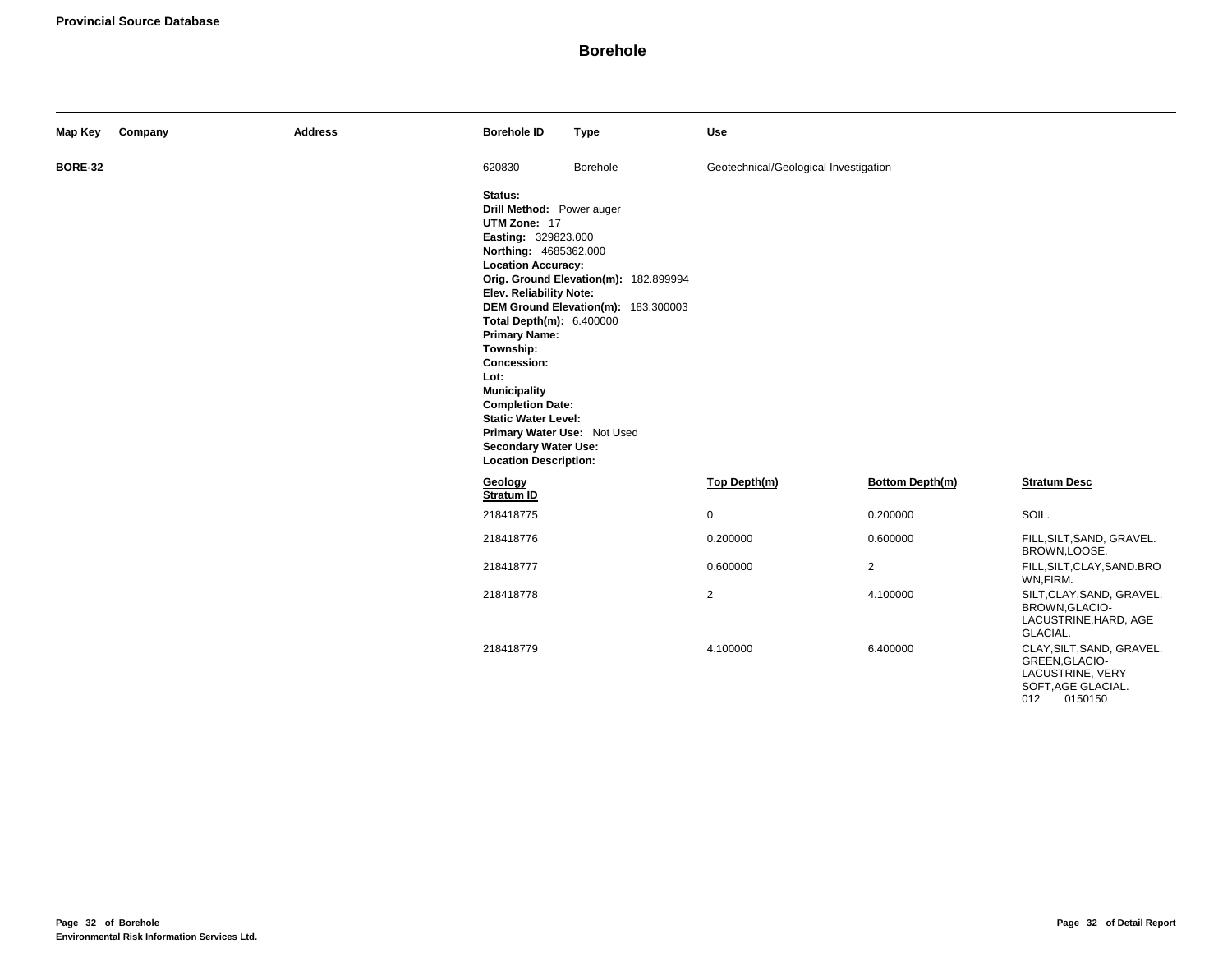| Map Key        | Company | <b>Address</b> | <b>Borehole ID</b>                                                                                                                                                                                                                                                                                                                                                                                                                               | <b>Type</b>                                                                  | <b>Use</b>                            |                 |                                                                                                |
|----------------|---------|----------------|--------------------------------------------------------------------------------------------------------------------------------------------------------------------------------------------------------------------------------------------------------------------------------------------------------------------------------------------------------------------------------------------------------------------------------------------------|------------------------------------------------------------------------------|---------------------------------------|-----------------|------------------------------------------------------------------------------------------------|
| <b>BORE-33</b> |         |                | 620825                                                                                                                                                                                                                                                                                                                                                                                                                                           | Borehole                                                                     | Geotechnical/Geological Investigation |                 |                                                                                                |
|                |         |                | Status:<br>Drill Method: Power auger<br>UTM Zone: 17<br>Easting: 329753.000<br>Northing: 4685532.000<br><b>Location Accuracy:</b><br><b>Elev. Reliability Note:</b><br>Total Depth(m): 4.100000<br><b>Primary Name:</b><br>Township:<br><b>Concession:</b><br>Lot:<br><b>Municipality</b><br><b>Completion Date:</b><br><b>Static Water Level:</b><br>Primary Water Use: Not Used<br><b>Secondary Water Use:</b><br><b>Location Description:</b> | Orig. Ground Elevation(m): 181.399994<br>DEM Ground Elevation(m): 182.199997 |                                       |                 |                                                                                                |
|                |         |                | Geology<br>Stratum ID                                                                                                                                                                                                                                                                                                                                                                                                                            |                                                                              | Top Depth(m)                          | Bottom Depth(m) | <b>Stratum Desc</b>                                                                            |
|                |         |                | 218418755                                                                                                                                                                                                                                                                                                                                                                                                                                        |                                                                              | 0                                     | 0.800000        | SOIL.                                                                                          |
|                |         |                | 218418756                                                                                                                                                                                                                                                                                                                                                                                                                                        |                                                                              | 0.800000                              | 2.900000        | CLAY, SILT, SAND, GRAVEL.<br>GREEN, GLACIO-<br>LACUSTRINE, STIFF, AGE<br>GLACIAL.              |
|                |         |                | 218418757                                                                                                                                                                                                                                                                                                                                                                                                                                        |                                                                              | 2.900000                              | 4.100000        | SILT, CLAY, SAND, GRAVEL.<br>BROWN, GLACIO-<br>LACUSTRINE, HARD, AGE<br>GLACIAL.<br>019<br>020 |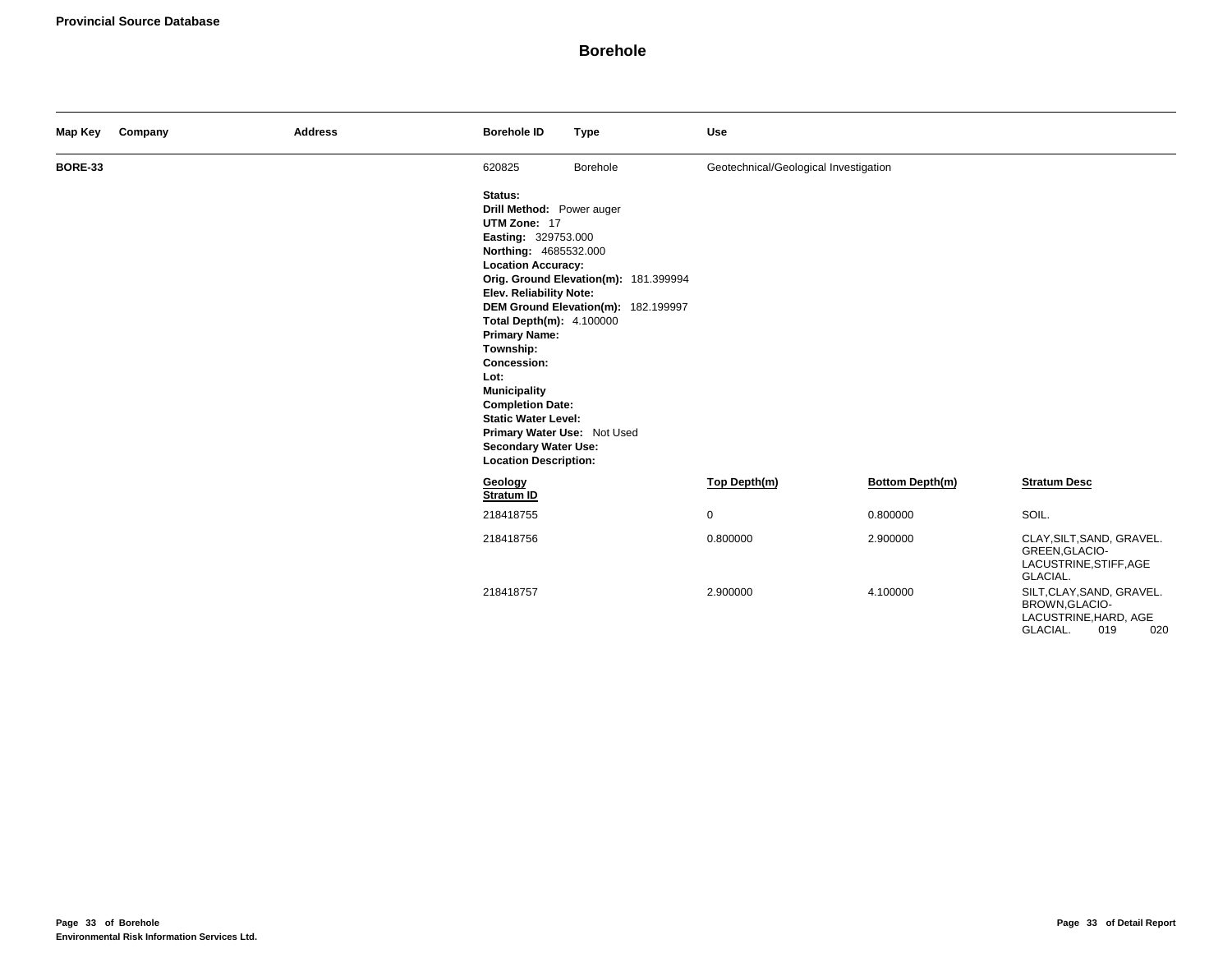| Map Key        | Company | <b>Address</b> | <b>Borehole ID</b>                                                                                                                                                                                                                                                                                                                                                                                                                  | <b>Type</b>                                                                  | <b>Use</b>                            |                        |                                                                                        |
|----------------|---------|----------------|-------------------------------------------------------------------------------------------------------------------------------------------------------------------------------------------------------------------------------------------------------------------------------------------------------------------------------------------------------------------------------------------------------------------------------------|------------------------------------------------------------------------------|---------------------------------------|------------------------|----------------------------------------------------------------------------------------|
| <b>BORE-34</b> |         |                | 620829                                                                                                                                                                                                                                                                                                                                                                                                                              | Borehole                                                                     | Geotechnical/Geological Investigation |                        |                                                                                        |
|                |         |                | Status:<br>Drill Method: Power auger<br>UTM Zone: 17<br>Easting: 329818.000<br>Northing: 4685532.000<br><b>Location Accuracy:</b><br>Elev. Reliability Note:<br>Total Depth(m): 18.299999<br><b>Primary Name:</b><br>Township:<br>Concession:<br>Lot:<br><b>Municipality</b><br><b>Completion Date:</b><br><b>Static Water Level:</b><br>Primary Water Use: Not Used<br><b>Secondary Water Use:</b><br><b>Location Description:</b> | Orig. Ground Elevation(m): 181.600006<br>DEM Ground Elevation(m): 180.399994 |                                       |                        |                                                                                        |
|                |         |                | Geology<br>Stratum ID                                                                                                                                                                                                                                                                                                                                                                                                               |                                                                              | Top Depth(m)                          | <b>Bottom Depth(m)</b> | <b>Stratum Desc</b>                                                                    |
|                |         |                | 218418770                                                                                                                                                                                                                                                                                                                                                                                                                           |                                                                              | $\mathbf 0$                           | 2.700000               | FILL, CLAY, SILT, SAND. BLAC<br>K,STIFF.                                               |
|                |         |                | 218418771                                                                                                                                                                                                                                                                                                                                                                                                                           |                                                                              | 2.700000                              | 4.300000               | CLAY.SILT.<br>BROWN, GLACIAL, HARD, SE<br>AMS, AGE GLACIAL.                            |
|                |         |                | 218418772                                                                                                                                                                                                                                                                                                                                                                                                                           |                                                                              | 4.300000                              | 16.799999              | CLAY, SILT, GRAVEL.<br>GREEN, GLACIO-<br>LACUSTRINE, FIRM, AGE<br>GLACIAL.             |
|                |         |                | 218418773                                                                                                                                                                                                                                                                                                                                                                                                                           |                                                                              | 16.799999                             | 16.900000              | CLAY.<br>GREEN, GLACIAL, HARD, MA<br>SSIVE, AGE GLACIAL.                               |
|                |         |                | 218418774                                                                                                                                                                                                                                                                                                                                                                                                                           |                                                                              | 16.900000                             | 18.299999              | SAND-MEDIUM, SILT.<br>GREEN, GLACIAL, VERY<br>DENSE, AGE GLACIAL.<br>020<br>013<br>022 |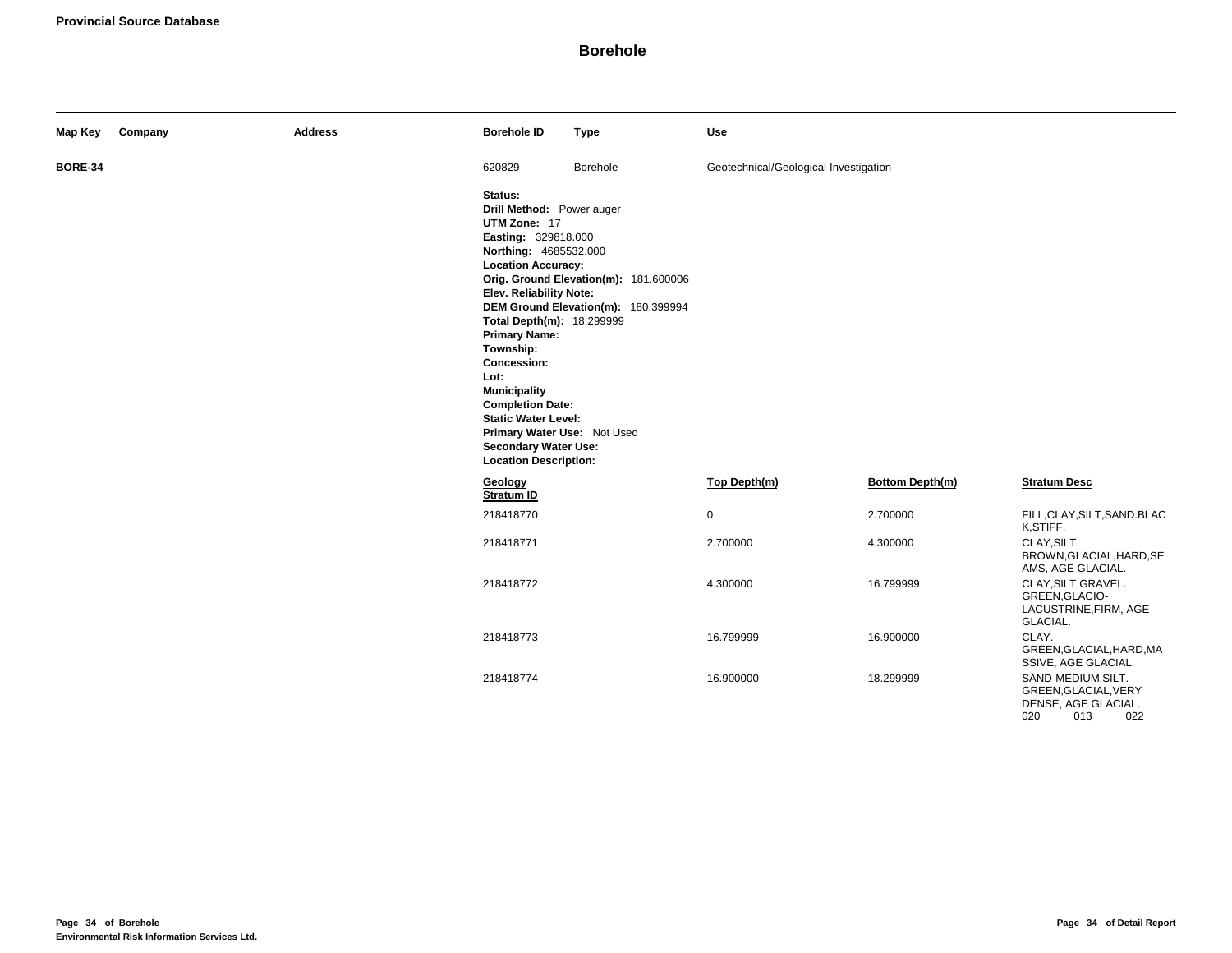| Map Key        | Company | <b>Address</b> | <b>Borehole ID</b>                                                                                                                                                                                                                                                                                                                                                                                                                  | <b>Type</b>                                                                  | <b>Use</b>                            |                        |                                                                     |
|----------------|---------|----------------|-------------------------------------------------------------------------------------------------------------------------------------------------------------------------------------------------------------------------------------------------------------------------------------------------------------------------------------------------------------------------------------------------------------------------------------|------------------------------------------------------------------------------|---------------------------------------|------------------------|---------------------------------------------------------------------|
| <b>BORE-35</b> |         |                | 620397                                                                                                                                                                                                                                                                                                                                                                                                                              | Borehole                                                                     | Geotechnical/Geological Investigation |                        |                                                                     |
|                |         |                | Status:<br>Drill Method: Power auger<br>UTM Zone: 17<br>Easting: 329173.000<br>Northing: 4685552.000<br><b>Location Accuracy:</b><br>Elev. Reliability Note:<br>Total Depth(m): 13<br><b>Primary Name:</b><br>Township:<br><b>Concession:</b><br>Lot:<br><b>Municipality</b><br><b>Completion Date:</b><br><b>Static Water Level:</b><br>Primary Water Use: Not Used<br><b>Secondary Water Use:</b><br><b>Location Description:</b> | Orig. Ground Elevation(m): 180.500000<br>DEM Ground Elevation(m): 181.399994 |                                       |                        |                                                                     |
|                |         |                | Geology<br>Stratum ID                                                                                                                                                                                                                                                                                                                                                                                                               |                                                                              | Top Depth(m)                          | <b>Bottom Depth(m)</b> | <b>Stratum Desc</b>                                                 |
|                |         |                | 218417180                                                                                                                                                                                                                                                                                                                                                                                                                           |                                                                              | $\mathbf 0$                           | 0.600000               | FILL, SILT. LOOSE.                                                  |
|                |         |                | 218417181                                                                                                                                                                                                                                                                                                                                                                                                                           |                                                                              | 0.600000                              | 2.400000               | SAND. BROWN, LOOSE.                                                 |
|                |         |                | 218417182                                                                                                                                                                                                                                                                                                                                                                                                                           |                                                                              | 2.400000                              | 13                     | CLAY, SAND.<br>GREEN, GLACIO-<br>LACUSTRINE, STIFF, AGE<br>GLACIAL. |

000200100008001000000Y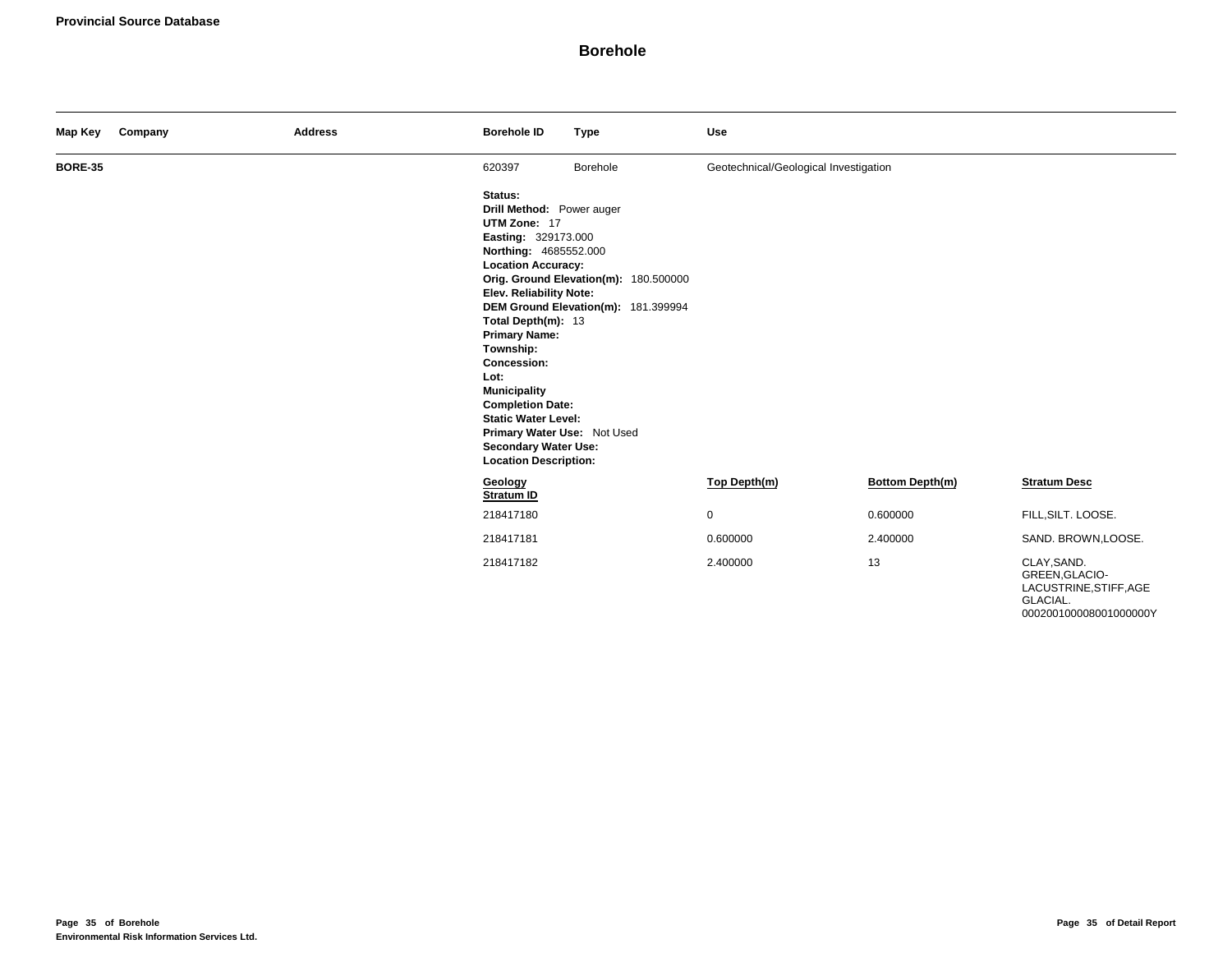| Map Key        | Company | <b>Address</b> | <b>Borehole ID</b>                                                                                                                                                                                                                                                                                                                                                                                                                                                                | <b>Type</b>                           | Use                                   |                 |                                                                                   |
|----------------|---------|----------------|-----------------------------------------------------------------------------------------------------------------------------------------------------------------------------------------------------------------------------------------------------------------------------------------------------------------------------------------------------------------------------------------------------------------------------------------------------------------------------------|---------------------------------------|---------------------------------------|-----------------|-----------------------------------------------------------------------------------|
| <b>BORE-36</b> |         |                | 620827                                                                                                                                                                                                                                                                                                                                                                                                                                                                            | Borehole                              | Geotechnical/Geological Investigation |                 |                                                                                   |
|                |         |                | Status:<br>Drill Method: Power auger<br>UTM Zone: 17<br>Easting: 329773.000<br>Northing: 4685547.000<br><b>Location Accuracy:</b><br><b>Elev. Reliability Note:</b><br>DEM Ground Elevation(m): 181<br>Total Depth(m): 18.700001<br><b>Primary Name:</b><br>Township:<br><b>Concession:</b><br>Lot:<br><b>Municipality</b><br><b>Completion Date:</b><br><b>Static Water Level:</b><br>Primary Water Use: Not Used<br><b>Secondary Water Use:</b><br><b>Location Description:</b> | Orig. Ground Elevation(m): 181.399994 |                                       |                 |                                                                                   |
|                |         |                | Geology<br><b>Stratum ID</b>                                                                                                                                                                                                                                                                                                                                                                                                                                                      |                                       | Top Depth(m)                          | Bottom Depth(m) | <b>Stratum Desc</b>                                                               |
|                |         |                | 218418762                                                                                                                                                                                                                                                                                                                                                                                                                                                                         |                                       | $\mathbf 0$                           | 2.700000        | FILL, CLAY, SILT, SAND. BLAC<br>K,STIFF.                                          |
|                |         |                | 218418763                                                                                                                                                                                                                                                                                                                                                                                                                                                                         |                                       | 2.700000                              | 4.300000        | CLAY, SILT.<br>BROWN, GLACIAL, HARD, SE<br>AMS, AGE GLACIAL.                      |
|                |         |                | 218418764                                                                                                                                                                                                                                                                                                                                                                                                                                                                         |                                       | 4.300000                              | 16.200001       | CLAY, SILT, GRAVEL.<br>GREEN, GLACIO-<br>LACUSTRINE, FIRM, AGE<br>GLACIAL.        |
|                |         |                | 218418765                                                                                                                                                                                                                                                                                                                                                                                                                                                                         |                                       | 16.200001                             | 18.700001       | SAND-MEDIUM, SILT.<br>GREEN, GLACIAL, DENSE,<br>AGE GLACIAL.<br>019<br>017<br>020 |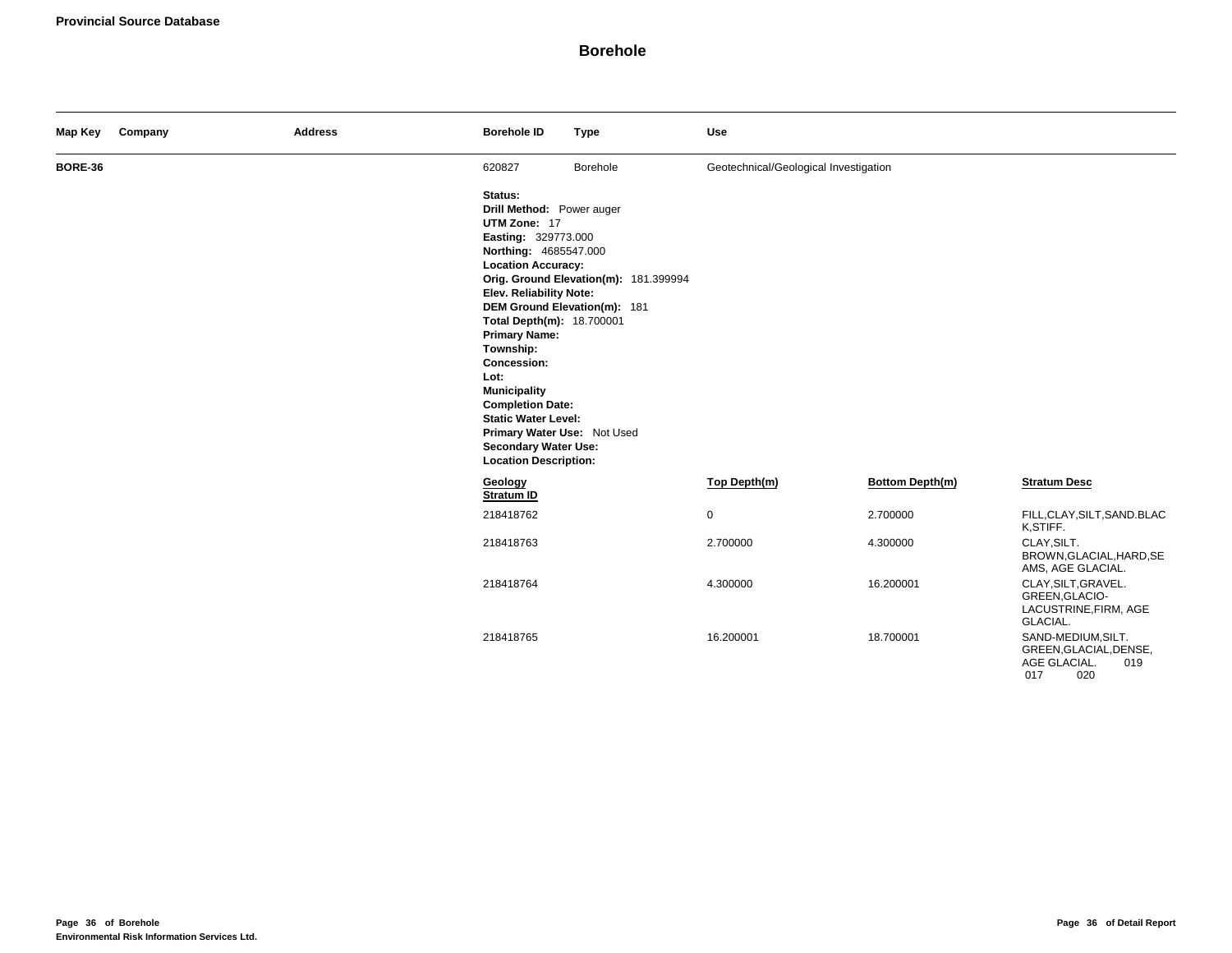| Map Key        | Company | <b>Address</b> | <b>Borehole ID</b>                                                                                                                                                                                                                                                                                                                                                                                                                  | <b>Type</b>                                                                  | Use                                   |                        |                                                                                   |
|----------------|---------|----------------|-------------------------------------------------------------------------------------------------------------------------------------------------------------------------------------------------------------------------------------------------------------------------------------------------------------------------------------------------------------------------------------------------------------------------------------|------------------------------------------------------------------------------|---------------------------------------|------------------------|-----------------------------------------------------------------------------------|
| <b>BORE-37</b> |         |                | 620828                                                                                                                                                                                                                                                                                                                                                                                                                              | Borehole                                                                     | Geotechnical/Geological Investigation |                        |                                                                                   |
|                |         |                | Status:<br>Drill Method: Power auger<br>UTM Zone: 17<br>Easting: 329798.000<br>Northing: 4685562.000<br><b>Location Accuracy:</b><br>Elev. Reliability Note:<br>Total Depth(m): 18.700001<br><b>Primary Name:</b><br>Township:<br>Concession:<br>Lot:<br><b>Municipality</b><br><b>Completion Date:</b><br><b>Static Water Level:</b><br>Primary Water Use: Not Used<br><b>Secondary Water Use:</b><br><b>Location Description:</b> | Orig. Ground Elevation(m): 181.500000<br>DEM Ground Elevation(m): 180.399994 |                                       |                        |                                                                                   |
|                |         |                | Geology<br><b>Stratum ID</b>                                                                                                                                                                                                                                                                                                                                                                                                        |                                                                              | Top Depth(m)                          | <b>Bottom Depth(m)</b> | <b>Stratum Desc</b>                                                               |
|                |         |                | 218418766                                                                                                                                                                                                                                                                                                                                                                                                                           |                                                                              | $\mathbf 0$                           | 2.400000               | FILL, CLAY, SILT, SAND. BLAC<br>K,STIFF.                                          |
|                |         |                | 218418767                                                                                                                                                                                                                                                                                                                                                                                                                           |                                                                              | 2.400000                              | 4.300000               | CLAY, SILT.<br>BROWN, GLACIAL, HARD, SE<br>AMS, AGE GLACIAL.                      |
|                |         |                | 218418768                                                                                                                                                                                                                                                                                                                                                                                                                           |                                                                              | 4.300000                              | 16.500000              | CLAY, SILT, GRAVEL.<br>GREEN, GLACIO-<br>LACUSTRINE, SOFT, AGE<br>GLACIAL.        |
|                |         |                | 218418769                                                                                                                                                                                                                                                                                                                                                                                                                           |                                                                              | 16.500000                             | 18.700001              | SAND-MEDIUM, SILT.<br>GREEN, GLACIAL, DENSE,<br>AGE GLACIAL.<br>022<br>015<br>025 |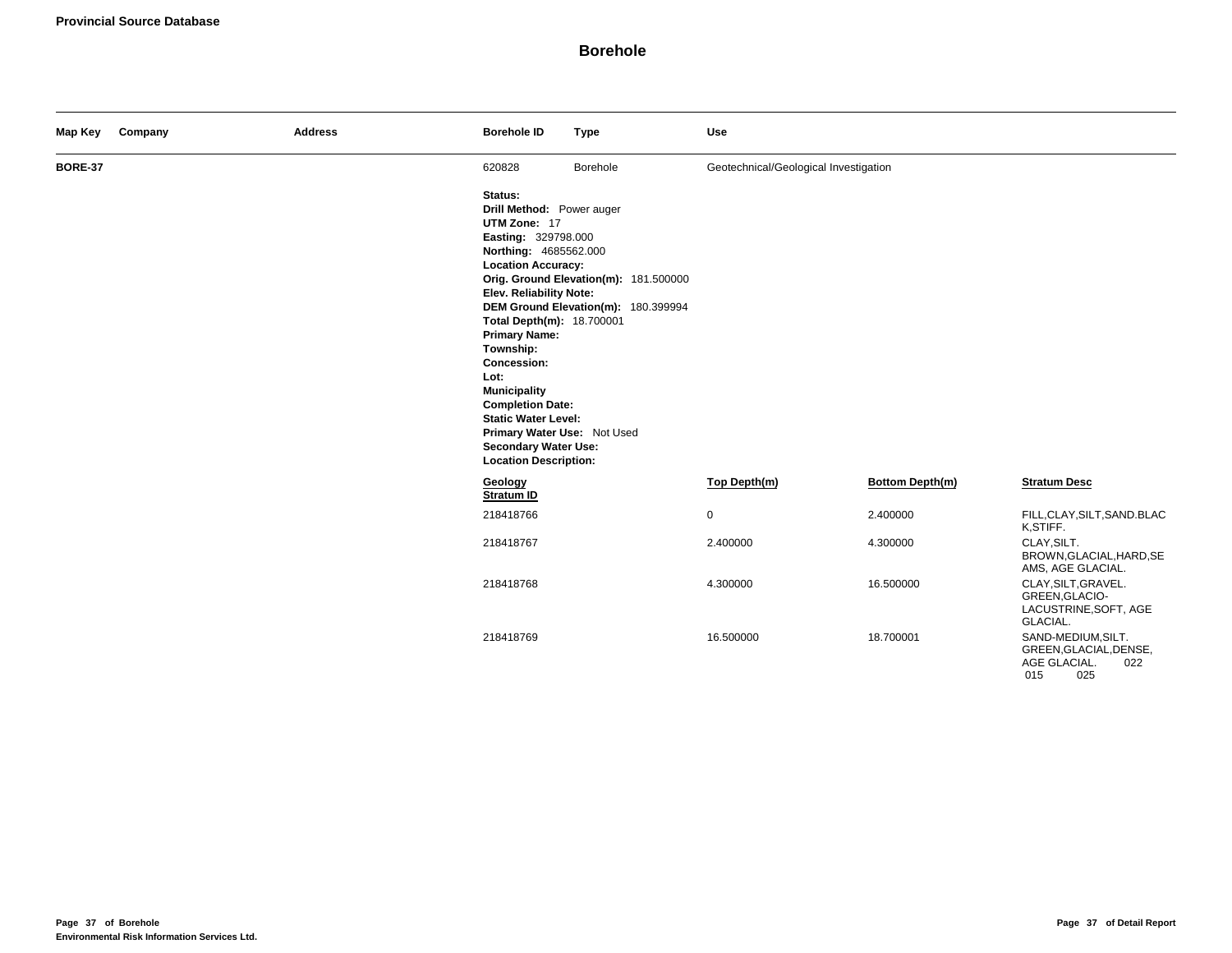| Map Key        | Company | <b>Address</b> | <b>Borehole ID</b>                                                                                                                                                                                                                                                                                                                                                                                                                        | <b>Type</b>                                                                  | Use                                   |                        |                                                                                                            |
|----------------|---------|----------------|-------------------------------------------------------------------------------------------------------------------------------------------------------------------------------------------------------------------------------------------------------------------------------------------------------------------------------------------------------------------------------------------------------------------------------------------|------------------------------------------------------------------------------|---------------------------------------|------------------------|------------------------------------------------------------------------------------------------------------|
| <b>BORE-38</b> |         |                | 620809                                                                                                                                                                                                                                                                                                                                                                                                                                    | Borehole                                                                     | Geotechnical/Geological Investigation |                        |                                                                                                            |
|                |         |                | Status:<br>Drill Method: Power auger<br>UTM Zone: 17<br>Easting: 329473.000<br>Northing: 4685592.000<br><b>Location Accuracy:</b><br>Elev. Reliability Note:<br>Total Depth(m): 1.500000<br><b>Primary Name:</b><br>Township:<br><b>Concession:</b><br>Lot:<br><b>Municipality</b><br><b>Completion Date:</b><br><b>Static Water Level:</b><br>Primary Water Use: Not Used<br><b>Secondary Water Use:</b><br><b>Location Description:</b> | Orig. Ground Elevation(m): 181.199997<br>DEM Ground Elevation(m): 181.600006 |                                       |                        |                                                                                                            |
|                |         |                | Geology<br>Stratum ID                                                                                                                                                                                                                                                                                                                                                                                                                     |                                                                              | Top Depth(m)                          | <b>Bottom Depth(m)</b> | <b>Stratum Desc</b>                                                                                        |
|                |         |                | 218418692                                                                                                                                                                                                                                                                                                                                                                                                                                 |                                                                              | 0.300000                              | 1.500000               | CLAY(19), SILT(54),<br>SAND(27). BROWN, GLACIO-<br>LACUSTRINE, STIFF, AGE<br>GLACIAL.<br>01601603400010012 |
|                |         |                | 218418691                                                                                                                                                                                                                                                                                                                                                                                                                                 |                                                                              | $\mathbf 0$                           | 0.300000               | SOIL, SAND.                                                                                                |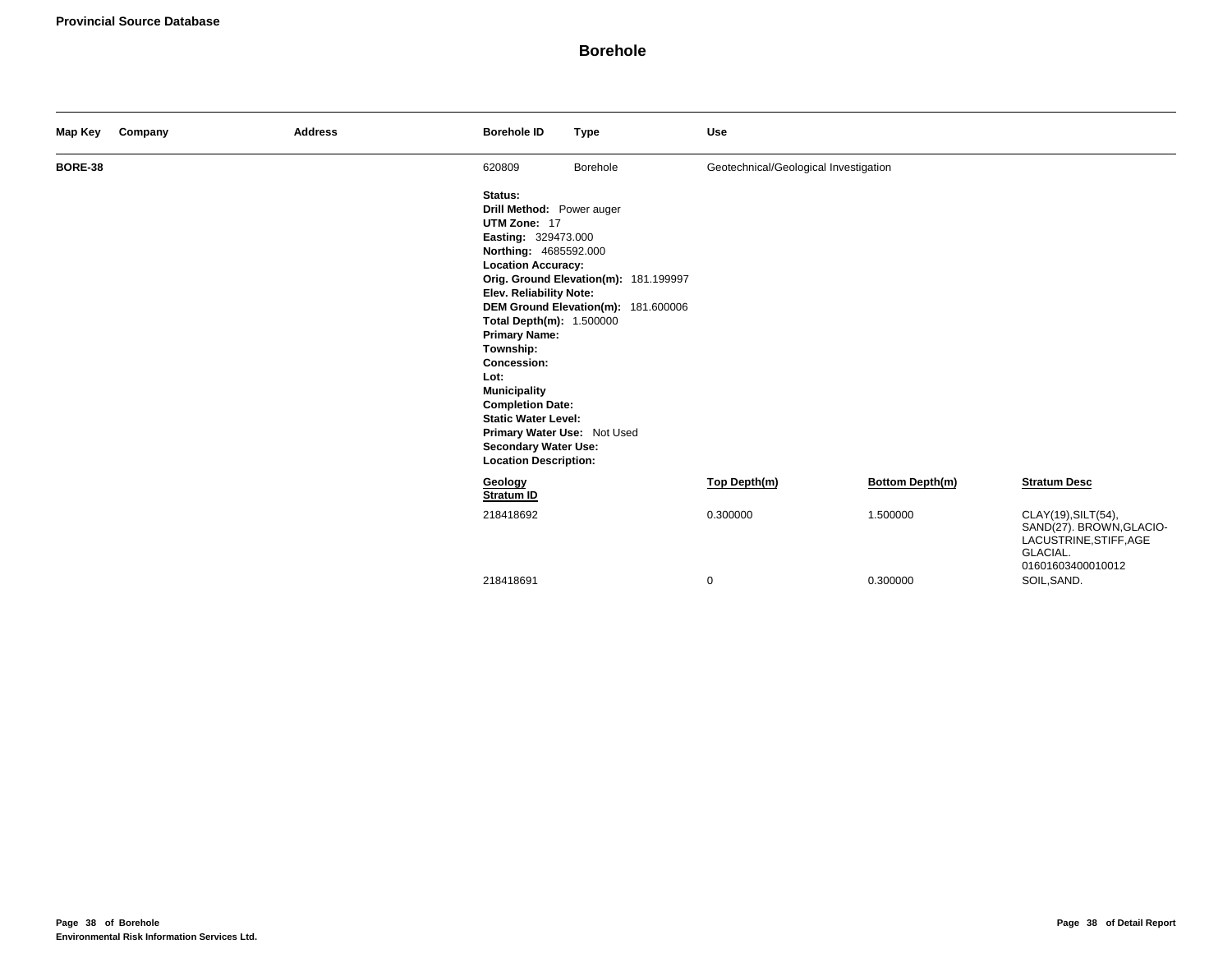| Map Key        | Company | <b>Address</b> | <b>Borehole ID</b>                                                                                                                                                                                                                                                                                                                                                                                                                         | <b>Type</b>                                                           | <b>Use</b>                            |                        |                                                                     |
|----------------|---------|----------------|--------------------------------------------------------------------------------------------------------------------------------------------------------------------------------------------------------------------------------------------------------------------------------------------------------------------------------------------------------------------------------------------------------------------------------------------|-----------------------------------------------------------------------|---------------------------------------|------------------------|---------------------------------------------------------------------|
| <b>BORE-39</b> |         |                | 620811                                                                                                                                                                                                                                                                                                                                                                                                                                     | Borehole                                                              | Geotechnical/Geological Investigation |                        |                                                                     |
|                |         |                | Status:<br>Drill Method: Power auger<br>UTM Zone: 17<br>Easting: 329513.000<br>Northing: 4685592.000<br><b>Location Accuracy:</b><br>Elev. Reliability Note:<br>Total Depth(m): 15.900000<br><b>Primary Name:</b><br>Township:<br><b>Concession:</b><br>Lot:<br><b>Municipality</b><br><b>Completion Date:</b><br><b>Static Water Level:</b><br>Primary Water Use: Not Used<br><b>Secondary Water Use:</b><br><b>Location Description:</b> | Orig. Ground Elevation(m): 181.699997<br>DEM Ground Elevation(m): 181 |                                       |                        |                                                                     |
|                |         |                | Geology<br><b>Stratum ID</b>                                                                                                                                                                                                                                                                                                                                                                                                               |                                                                       | Top Depth(m)                          | <b>Bottom Depth(m)</b> | <b>Stratum Desc</b>                                                 |
|                |         |                | 218418696                                                                                                                                                                                                                                                                                                                                                                                                                                  |                                                                       | $\mathsf 0$                           | 2.300000               | FILL, SILT, SAND.<br>BROWN,COMPACT.                                 |
|                |         |                | 218418697                                                                                                                                                                                                                                                                                                                                                                                                                                  |                                                                       | 2.300000                              | 3.800000               | FILL, SILT, CLAY.<br>BROWN, FIRM.                                   |
|                |         |                | 218418698                                                                                                                                                                                                                                                                                                                                                                                                                                  |                                                                       | 3.800000                              | 15.900000              | CLAY, SAND.<br>GREEN, GLACIO-<br>LACUSTRINE, STIFF, AGE<br>GLACIAL. |

015023029000000100007500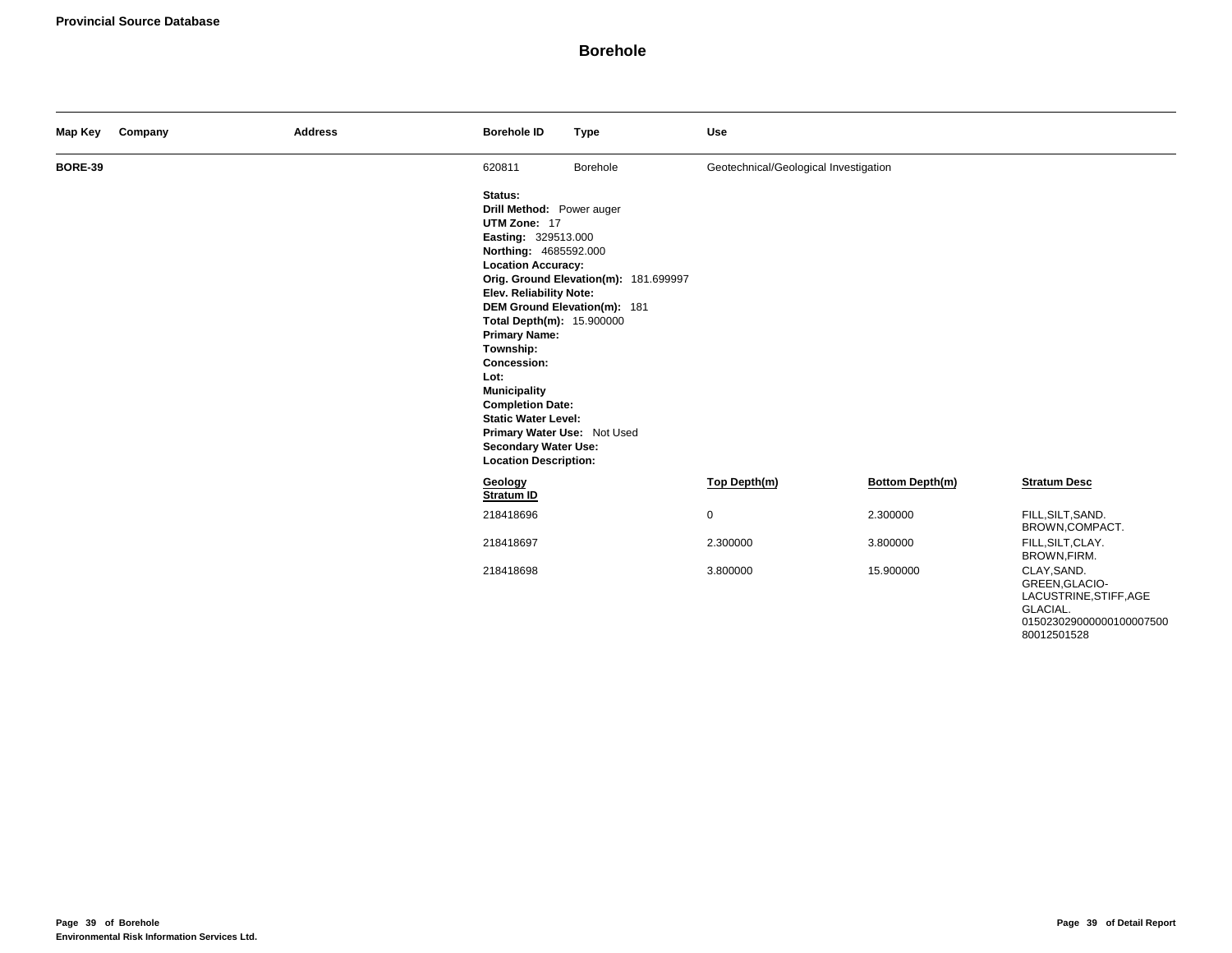| Map Key        | Company | <b>Address</b> | <b>Borehole ID</b>                                                                                                                                                                                                                                                                                                                                                                                                                  | <b>Type</b>                                                                  | <b>Use</b>                            |                 |                                                                                                 |
|----------------|---------|----------------|-------------------------------------------------------------------------------------------------------------------------------------------------------------------------------------------------------------------------------------------------------------------------------------------------------------------------------------------------------------------------------------------------------------------------------------|------------------------------------------------------------------------------|---------------------------------------|-----------------|-------------------------------------------------------------------------------------------------|
| <b>BORE-40</b> |         |                | 620819                                                                                                                                                                                                                                                                                                                                                                                                                              | Borehole                                                                     | Geotechnical/Geological Investigation |                 |                                                                                                 |
|                |         |                | Status:<br>Drill Method: Power auger<br>UTM Zone: 17<br>Easting: 329593.000<br>Northing: 4685622.000<br><b>Location Accuracy:</b><br>Elev. Reliability Note:<br>Total Depth(m): 14.800000<br><b>Primary Name:</b><br>Township:<br>Concession:<br>Lot:<br><b>Municipality</b><br><b>Completion Date:</b><br><b>Static Water Level:</b><br>Primary Water Use: Not Used<br><b>Secondary Water Use:</b><br><b>Location Description:</b> | Orig. Ground Elevation(m): 183.199997<br>DEM Ground Elevation(m): 180.800003 |                                       |                 |                                                                                                 |
|                |         |                | Geology<br>Stratum ID                                                                                                                                                                                                                                                                                                                                                                                                               |                                                                              | Top Depth(m)                          | Bottom Depth(m) | <b>Stratum Desc</b>                                                                             |
|                |         |                | 218418727                                                                                                                                                                                                                                                                                                                                                                                                                           |                                                                              | 0                                     | 0.200000        | SOIL.                                                                                           |
|                |         |                | 218418728                                                                                                                                                                                                                                                                                                                                                                                                                           |                                                                              | 0.200000                              | 5.200000        | CLAY, SILT, SAND.<br>BROWN, GLACIAL, VERY<br>SOFT, SEAMS, AGE<br>GLACIAL.                       |
|                |         |                | 218418729                                                                                                                                                                                                                                                                                                                                                                                                                           |                                                                              | 5.200000                              | 14              | CLAY, SILT.<br>GREEN, GLACIAL, FIRM, SEA<br>MS, AGE GLACIAL.                                    |
|                |         |                | 218418730                                                                                                                                                                                                                                                                                                                                                                                                                           |                                                                              | 14                                    | 14.800000       | SAND-FINE TO<br>COARSE.GREEN, GLACIAL, V<br>ERY DENSE, AGE GLACIAL.<br>015<br>020<br>0000502800 |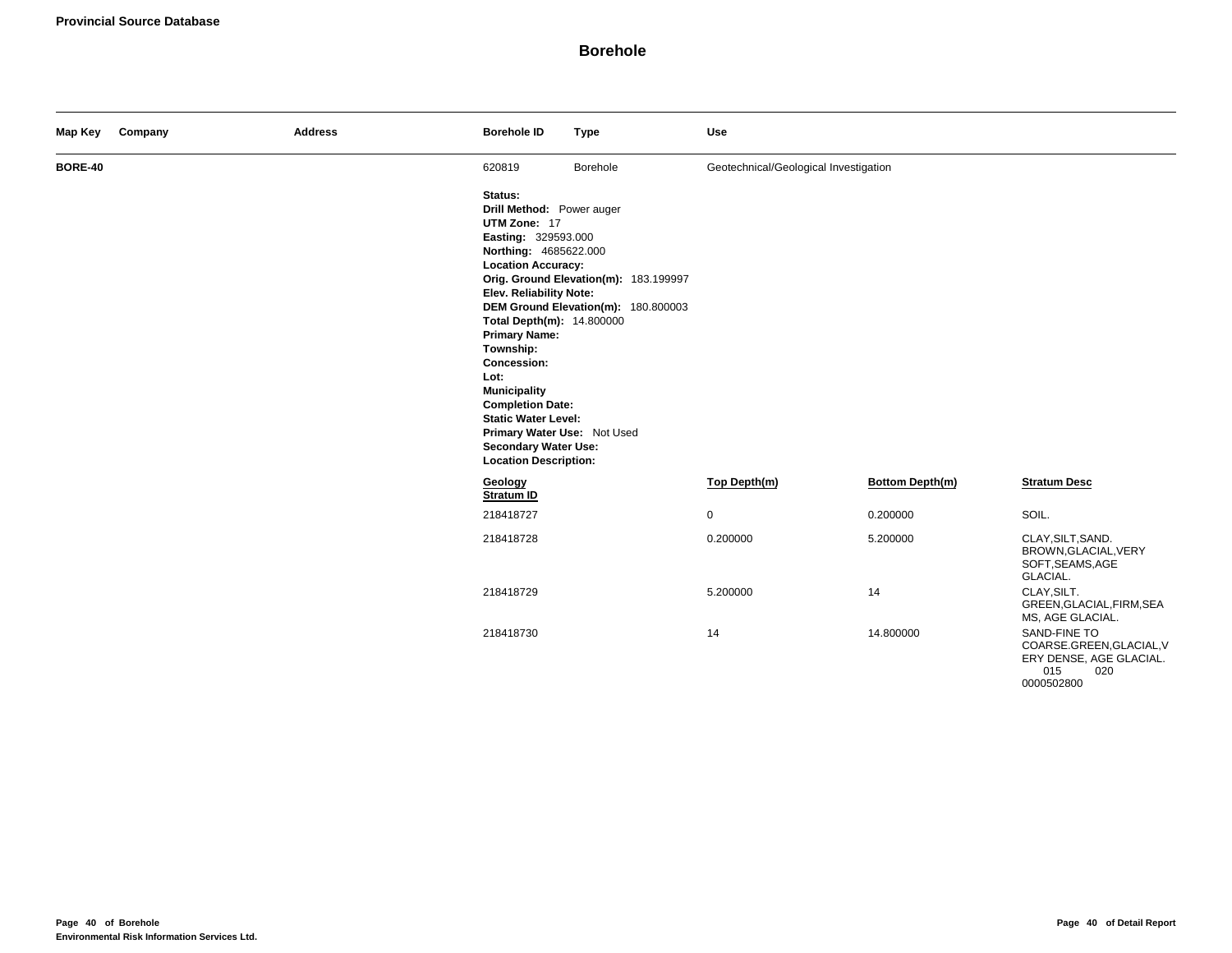| Map Key        | Company | <b>Address</b> | <b>Borehole ID</b>                                                                                                                                                                                                                                                                                                                                                                                                                  | <b>Type</b>                                                                  | Use                                   |                 |                                                                                                |
|----------------|---------|----------------|-------------------------------------------------------------------------------------------------------------------------------------------------------------------------------------------------------------------------------------------------------------------------------------------------------------------------------------------------------------------------------------------------------------------------------------|------------------------------------------------------------------------------|---------------------------------------|-----------------|------------------------------------------------------------------------------------------------|
| <b>BORE-41</b> |         |                | 620812                                                                                                                                                                                                                                                                                                                                                                                                                              | Borehole                                                                     | Geotechnical/Geological Investigation |                 |                                                                                                |
|                |         |                | Status:<br>Drill Method: Power auger<br>UTM Zone: 17<br>Easting: 329513.000<br>Northing: 4685627.000<br><b>Location Accuracy:</b><br>Elev. Reliability Note:<br>Total Depth(m): 34.700001<br><b>Primary Name:</b><br>Township:<br>Concession:<br>Lot:<br><b>Municipality</b><br><b>Completion Date:</b><br><b>Static Water Level:</b><br>Primary Water Use: Not Used<br><b>Secondary Water Use:</b><br><b>Location Description:</b> | Orig. Ground Elevation(m): 182.899994<br>DEM Ground Elevation(m): 180.500000 |                                       |                 |                                                                                                |
|                |         |                | Geology<br><b>Stratum ID</b>                                                                                                                                                                                                                                                                                                                                                                                                        |                                                                              | Top Depth(m)                          | Bottom Depth(m) | <b>Stratum Desc</b>                                                                            |
|                |         |                | 218418699                                                                                                                                                                                                                                                                                                                                                                                                                           |                                                                              | 0                                     | 0.600000        | SOIL, SAND, ORGANIC.<br>BROWN.                                                                 |
|                |         |                | 218418700                                                                                                                                                                                                                                                                                                                                                                                                                           |                                                                              | 0.600000                              | 5.200000        | SILT(33), CLAY(29),<br>SAND(30), GRAVEL.<br>BROWN, GLACIAL, HARD, MA<br>SSIVE, AGE GLACIAL.    |
|                |         |                | 218418701                                                                                                                                                                                                                                                                                                                                                                                                                           |                                                                              | 5.200000                              | 10.700000       | CLAY(29), SILT(33), GRAVEL.<br>GREEN, GLACIAL, FIRM, MAS<br>SIVE, AGE GLACIAL.                 |
|                |         |                | 218418702                                                                                                                                                                                                                                                                                                                                                                                                                           |                                                                              | 10.700000                             | 12.800000       | CLAY, SILT.<br>GREEN, GLACIAL, FIRM, LAYE<br>RED, AGE GLACIAL.                                 |
|                |         |                | 218418703                                                                                                                                                                                                                                                                                                                                                                                                                           |                                                                              | 12.800000                             | 14.900000       | SAND-COARSE.<br>GLACIAL, LOOSE, SEAMS,<br>AGE GLACIAL.                                         |
|                |         |                | 218418704                                                                                                                                                                                                                                                                                                                                                                                                                           |                                                                              | 14.900000                             | 32.900002       | SAND(86)-VERY<br>COARSE, SILT (09), GRAVEL(<br>05) GREEN, GLACIAL, VERY<br>DENSE, AGE GLACIAL. |
|                |         |                | 218418705                                                                                                                                                                                                                                                                                                                                                                                                                           |                                                                              | 32.900002                             | 34.700001       | SILT, SAND, GRAVEL.<br>GREEN, GLACIAL, DENSE,<br>AGE GLACIAL.<br>016014030<br>014018027<br>025 |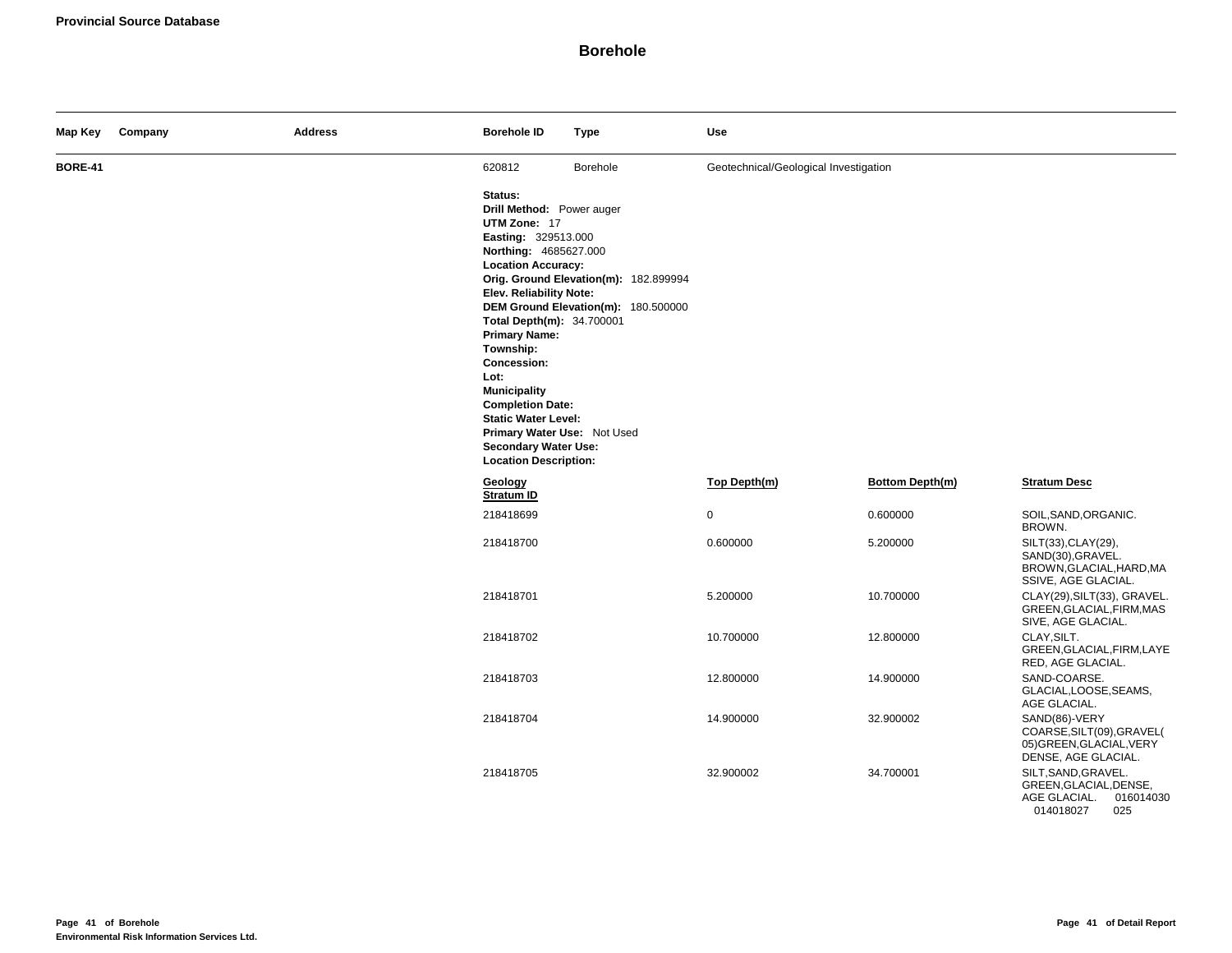| Map Key        | Company | <b>Address</b> | <b>Borehole ID</b>                                                                                                                                                                                                                                                                                                                                                                                                                 | <b>Type</b>                                                                  | Use                                   |                        |                                                                                                 |
|----------------|---------|----------------|------------------------------------------------------------------------------------------------------------------------------------------------------------------------------------------------------------------------------------------------------------------------------------------------------------------------------------------------------------------------------------------------------------------------------------|------------------------------------------------------------------------------|---------------------------------------|------------------------|-------------------------------------------------------------------------------------------------|
| <b>BORE-42</b> |         |                | 620810                                                                                                                                                                                                                                                                                                                                                                                                                             | Borehole                                                                     | Geotechnical/Geological Investigation |                        |                                                                                                 |
|                |         |                | Status:<br>Drill Method: Power auger<br>UTM Zone: 17<br>Easting: 329473.000<br>Northing: 4685672.000<br><b>Location Accuracy:</b><br><b>Elev. Reliability Note:</b><br>Total Depth(m): 9.600000<br><b>Primary Name:</b><br>Township:<br>Concession:<br>Lot:<br><b>Municipality</b><br><b>Completion Date:</b><br><b>Static Water Level:</b><br>Primary Water Use: Not Used<br>Secondary Water Use:<br><b>Location Description:</b> | Orig. Ground Elevation(m): 182.899994<br>DEM Ground Elevation(m): 180.300003 |                                       |                        |                                                                                                 |
|                |         |                | Geology<br>Stratum ID                                                                                                                                                                                                                                                                                                                                                                                                              |                                                                              | Top Depth(m)                          | <b>Bottom Depth(m)</b> | <b>Stratum Desc</b>                                                                             |
|                |         |                | 218418693                                                                                                                                                                                                                                                                                                                                                                                                                          |                                                                              | $\mathbf 0$                           | 0.600000               | SOIL.                                                                                           |
|                |         |                | 218418694                                                                                                                                                                                                                                                                                                                                                                                                                          |                                                                              | 0.600000                              | 5.300000               | CLAY, SILT, SAND.<br>BROWN, GLACIAL, VERY<br>SOFT, LENSES, AGE<br>GLACIAL.                      |
|                |         |                | 218418695                                                                                                                                                                                                                                                                                                                                                                                                                          |                                                                              | 5.300000                              | 9.600000               | CLAY.SILT.<br>BROWN, GLACIAL, FIRM, MAS<br>SIVE, AGE GLACIAL.<br>018<br>016<br>0002002800175006 |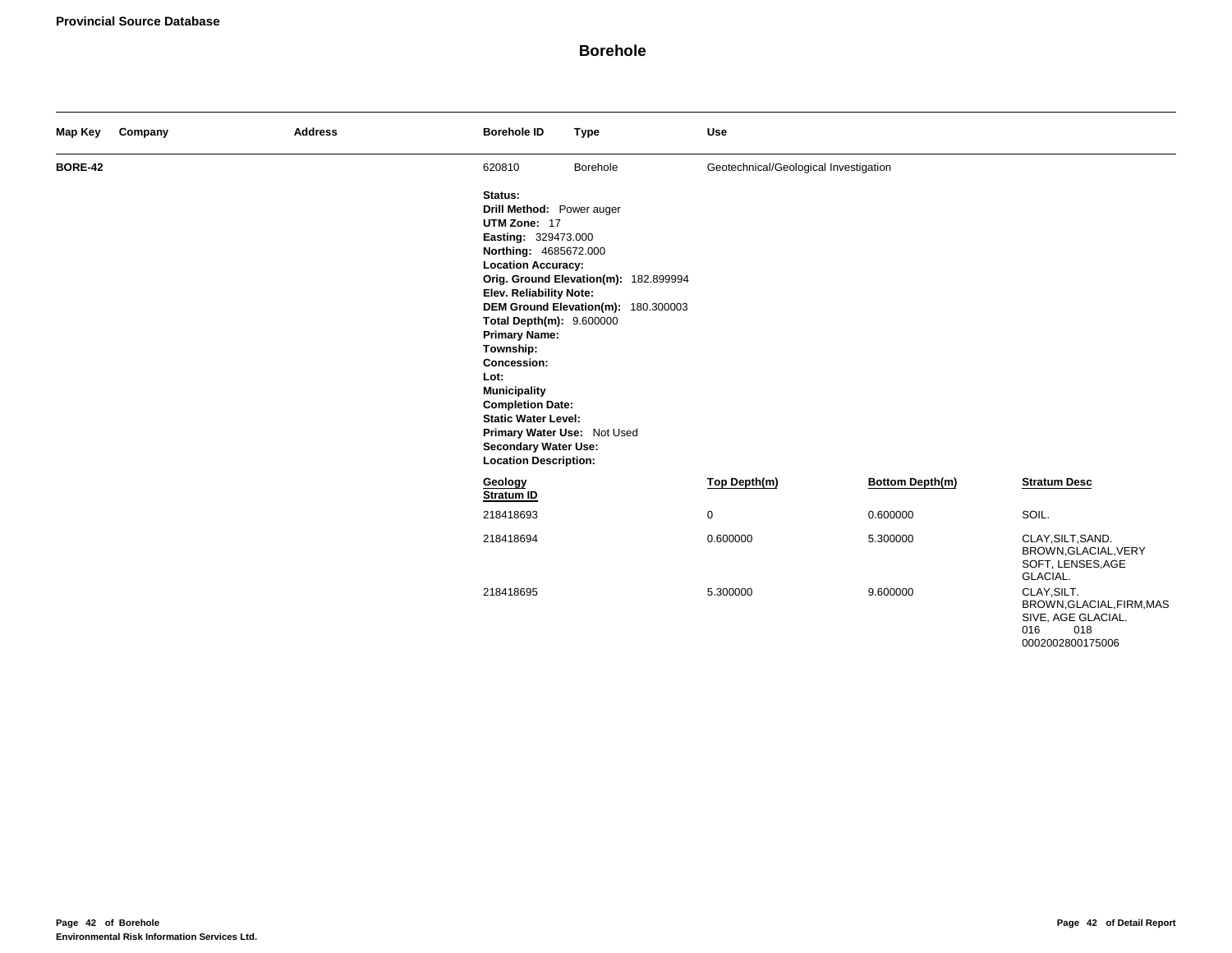| Map Key        | Company | <b>Address</b> | <b>Borehole ID</b>                                                                                                                                                                                                                                                                                                                                                                                                                                                                                                                             | <b>Type</b> | <b>Use</b>                            |                        |                                                                          |
|----------------|---------|----------------|------------------------------------------------------------------------------------------------------------------------------------------------------------------------------------------------------------------------------------------------------------------------------------------------------------------------------------------------------------------------------------------------------------------------------------------------------------------------------------------------------------------------------------------------|-------------|---------------------------------------|------------------------|--------------------------------------------------------------------------|
| <b>BORE-43</b> |         |                | 620808                                                                                                                                                                                                                                                                                                                                                                                                                                                                                                                                         | Borehole    | Geotechnical/Geological Investigation |                        |                                                                          |
|                |         |                | Drill Method: Power auger<br>UTM Zone: 17<br>Easting: 329463.000<br>Northing: 4685687.000<br><b>Location Accuracy:</b><br>Orig. Ground Elevation(m): 181.800003<br><b>Elev. Reliability Note:</b><br>DEM Ground Elevation(m): 180.199997<br>Total Depth(m): 1.500000<br><b>Primary Name:</b><br>Township:<br><b>Concession:</b><br>Lot:<br><b>Municipality</b><br><b>Completion Date:</b><br><b>Static Water Level:</b><br>Primary Water Use: Not Used<br><b>Secondary Water Use:</b><br><b>Location Description:</b><br>Geology<br>Stratum ID |             |                                       |                        |                                                                          |
|                |         |                |                                                                                                                                                                                                                                                                                                                                                                                                                                                                                                                                                |             | Top Depth(m)                          | <b>Bottom Depth(m)</b> | <b>Stratum Desc</b>                                                      |
|                |         |                | 218418688                                                                                                                                                                                                                                                                                                                                                                                                                                                                                                                                      |             | $\mathbf 0$                           | 0.200000               | FILL, GRAVEL, SAND.                                                      |
|                |         |                | 218418689                                                                                                                                                                                                                                                                                                                                                                                                                                                                                                                                      |             | 0.200000                              | 0.500000               | FILL, SAND, CLAY.<br>BROWN,LOOSE.                                        |
|                |         |                | 218418690                                                                                                                                                                                                                                                                                                                                                                                                                                                                                                                                      |             | 0.500000                              | 1.500000               | CLAY, SILT.<br>BROWN, GLACIO-<br>LACUSTRINE.<br>018017042000080080001500 |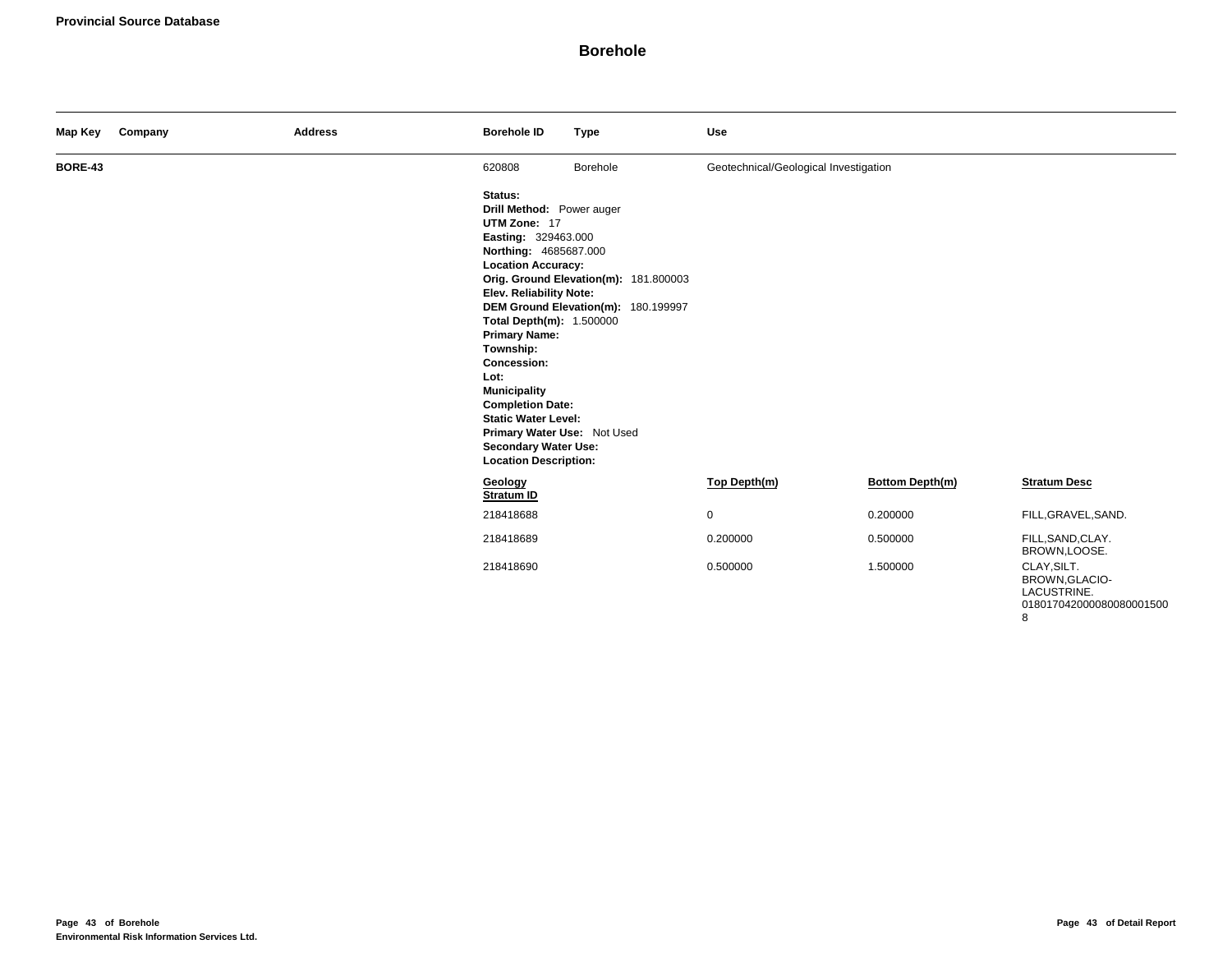| Map Key        | Company | <b>Address</b> | <b>Borehole ID</b>                                                                                                                                                                                                                                                                                                                                                                                                                         | <b>Type</b>                                                                  | <b>Use</b>                            |                 |                                                                              |
|----------------|---------|----------------|--------------------------------------------------------------------------------------------------------------------------------------------------------------------------------------------------------------------------------------------------------------------------------------------------------------------------------------------------------------------------------------------------------------------------------------------|------------------------------------------------------------------------------|---------------------------------------|-----------------|------------------------------------------------------------------------------|
| <b>BORE-44</b> |         |                | 620817                                                                                                                                                                                                                                                                                                                                                                                                                                     | Borehole                                                                     | Geotechnical/Geological Investigation |                 |                                                                              |
|                |         |                | Status:<br>Drill Method: Power auger<br>UTM Zone: 17<br>Easting: 329573.000<br>Northing: 4685692.000<br><b>Location Accuracy:</b><br>Elev. Reliability Note:<br>Total Depth(m): 10.700000<br><b>Primary Name:</b><br>Township:<br><b>Concession:</b><br>Lot:<br><b>Municipality</b><br><b>Completion Date:</b><br><b>Static Water Level:</b><br>Primary Water Use: Not Used<br><b>Secondary Water Use:</b><br><b>Location Description:</b> | Orig. Ground Elevation(m): 183.199997<br>DEM Ground Elevation(m): 180.300003 |                                       |                 |                                                                              |
|                |         |                | Geology<br>Stratum ID                                                                                                                                                                                                                                                                                                                                                                                                                      |                                                                              | Top Depth(m)                          | Bottom Depth(m) | <b>Stratum Desc</b>                                                          |
|                |         |                | 218418720                                                                                                                                                                                                                                                                                                                                                                                                                                  |                                                                              | $\mathbf 0$                           | 0.500000        | SOIL.                                                                        |
|                |         |                | 218418721                                                                                                                                                                                                                                                                                                                                                                                                                                  |                                                                              | 0.500000                              | 4.600000        | CLAY, SILT, SAND.<br>BROWN, GLACIAL, HARD, SE<br>AMS, AGE GLACIAL.           |
|                |         |                | 218418722                                                                                                                                                                                                                                                                                                                                                                                                                                  |                                                                              | 4.600000                              | 10.700000       | CLAY, SILT.<br>GREEN, GLACIAL, FIRM, MAS<br>SIVE, AGE GLACIAL.<br>014<br>019 |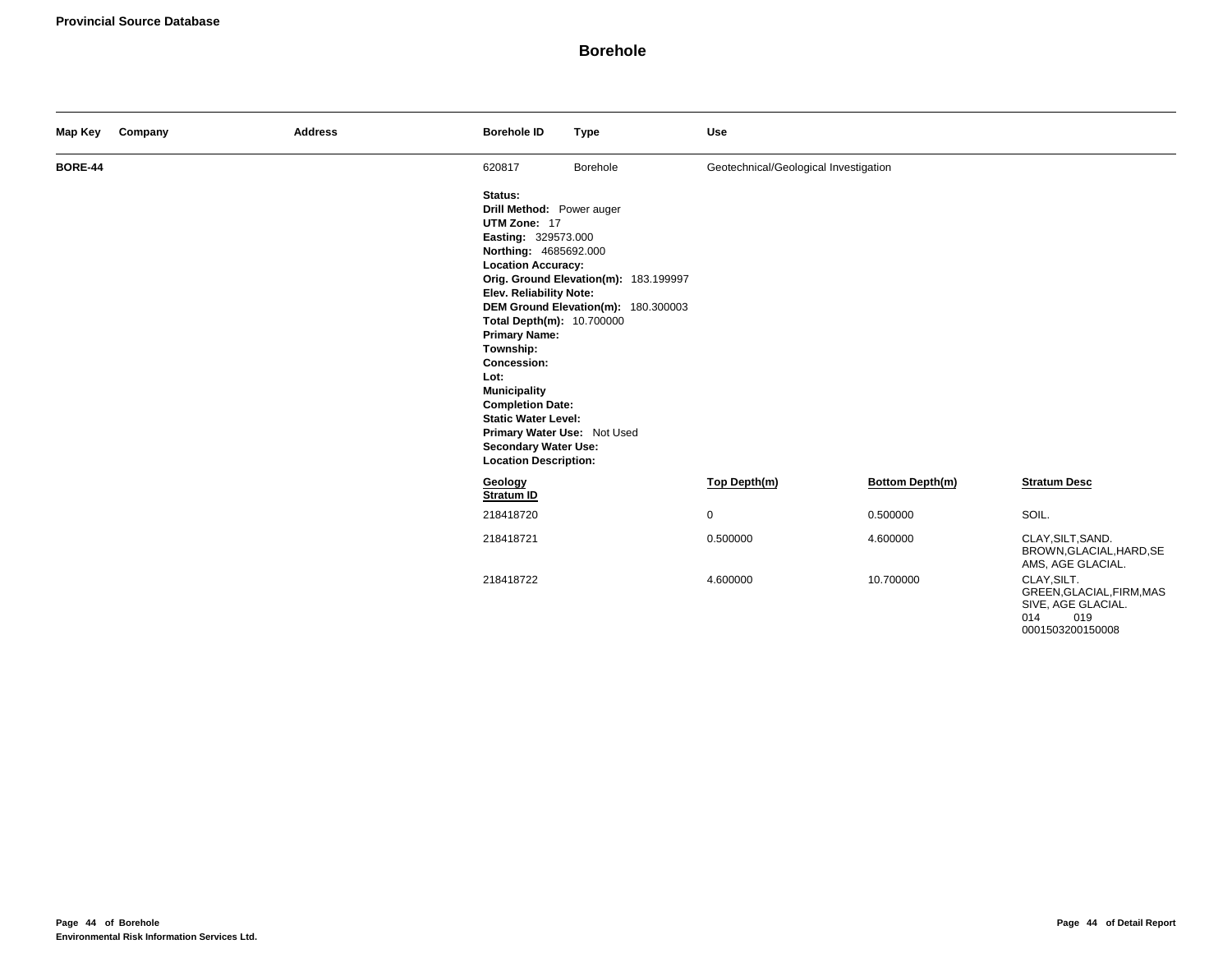| Map Key        | Company | <b>Address</b> | <b>Borehole ID</b>                                                                                                                                                                                                                                                                                                                                                                                                                  | <b>Type</b>                                                                  | <b>Use</b>                            |                 |                                                                                    |
|----------------|---------|----------------|-------------------------------------------------------------------------------------------------------------------------------------------------------------------------------------------------------------------------------------------------------------------------------------------------------------------------------------------------------------------------------------------------------------------------------------|------------------------------------------------------------------------------|---------------------------------------|-----------------|------------------------------------------------------------------------------------|
| <b>BORE-45</b> |         |                | 620821                                                                                                                                                                                                                                                                                                                                                                                                                              | Borehole                                                                     | Geotechnical/Geological Investigation |                 |                                                                                    |
|                |         |                | Status:<br>Drill Method: Power auger<br>UTM Zone: 17<br>Easting: 329613.000<br>Northing: 4685742.000<br><b>Location Accuracy:</b><br>Elev. Reliability Note:<br>Total Depth(m): 12.500000<br><b>Primary Name:</b><br>Township:<br>Concession:<br>Lot:<br><b>Municipality</b><br><b>Completion Date:</b><br><b>Static Water Level:</b><br>Primary Water Use: Not Used<br><b>Secondary Water Use:</b><br><b>Location Description:</b> | Orig. Ground Elevation(m): 182.899994<br>DEM Ground Elevation(m): 181.600006 |                                       |                 |                                                                                    |
|                |         |                | Geology<br>Stratum ID                                                                                                                                                                                                                                                                                                                                                                                                               |                                                                              | Top Depth(m)                          | Bottom Depth(m) | <b>Stratum Desc</b>                                                                |
|                |         |                | 218418734                                                                                                                                                                                                                                                                                                                                                                                                                           |                                                                              | $\mathbf 0$                           | 0.600000        | FILL, CLAY.                                                                        |
|                |         |                | 218418735                                                                                                                                                                                                                                                                                                                                                                                                                           |                                                                              | 0.600000                              | 1.400000        | SILT, SAND, GRAVEL.<br>GREEN, FLUVIAL, VERY<br>SOFT, AGE POST-GLACIAL.             |
|                |         |                | 218418736                                                                                                                                                                                                                                                                                                                                                                                                                           |                                                                              | 1.400000                              | 2.700000        | SAND.<br>BROWN, GLACIAL, DENSE, M<br>ASSIVE, AGE GLACIAL.                          |
|                |         |                | 218418737                                                                                                                                                                                                                                                                                                                                                                                                                           |                                                                              | 2.700000                              | 4.300000        | CLAY.<br>BROWN, GLACIAL, HARD, MA<br>SSIVE, AGE GLACIAL.                           |
|                |         |                | 218418738                                                                                                                                                                                                                                                                                                                                                                                                                           |                                                                              | 4.300000                              | 5.800000        | CLAY.<br>GREEN, GLACIAL, VERY<br>SOFT, MASSIVE, AGE<br>GLACIAL.                    |
|                |         |                | 218418739                                                                                                                                                                                                                                                                                                                                                                                                                           |                                                                              | 5.800000                              | 12.500000       | CLAY, SILT, GRAVEL.<br>GREEN, GLACIO-<br>LACUSTRINE, STIFF, AGE<br>GLACIAL.<br>018 |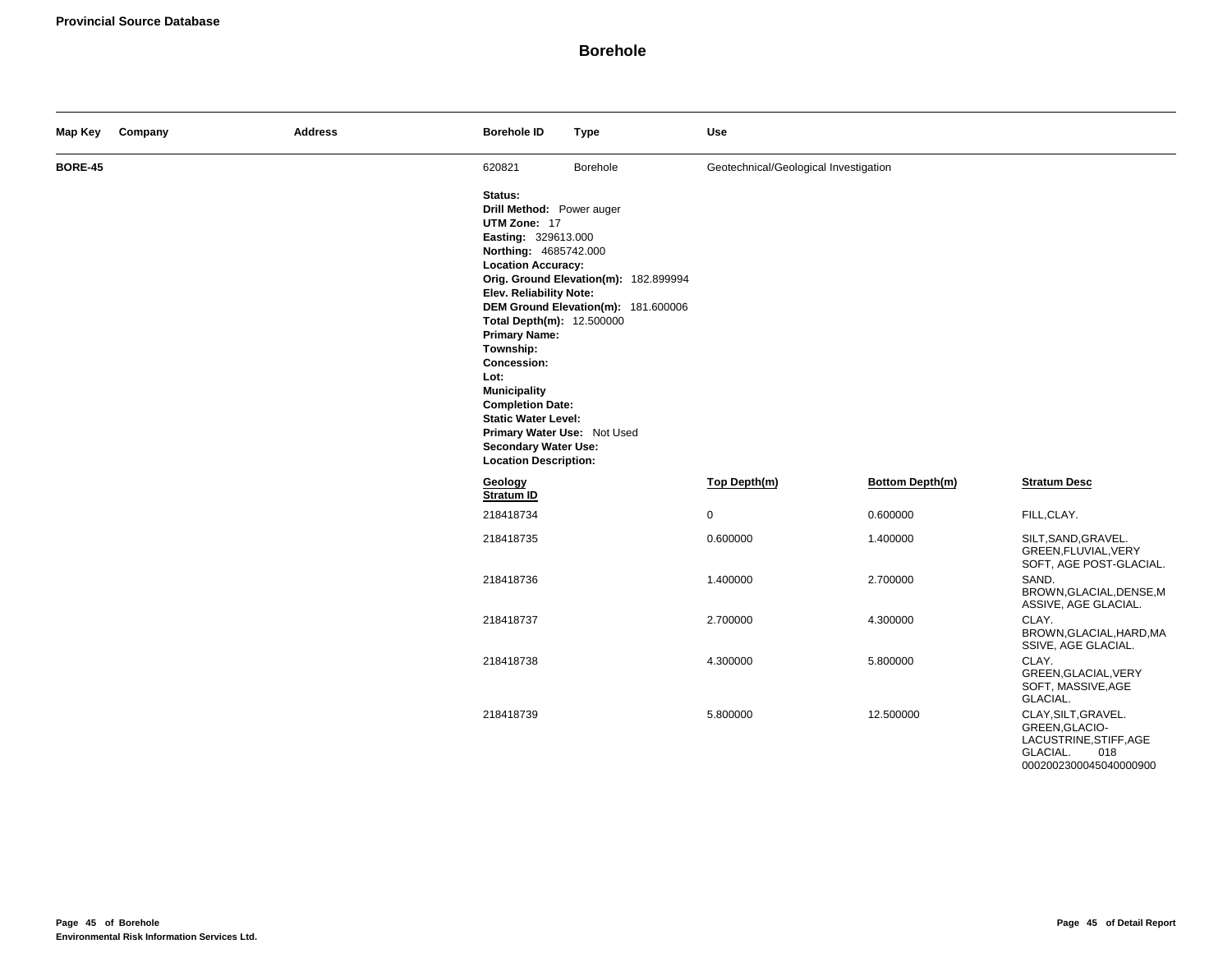| Map Key        | Company | <b>Address</b> | <b>Borehole ID</b>                                                                                                                                                                                                                                                                                                                                                                                                                 | <b>Type</b>                                                                  | Use                                   |                 |                                                                                              |
|----------------|---------|----------------|------------------------------------------------------------------------------------------------------------------------------------------------------------------------------------------------------------------------------------------------------------------------------------------------------------------------------------------------------------------------------------------------------------------------------------|------------------------------------------------------------------------------|---------------------------------------|-----------------|----------------------------------------------------------------------------------------------|
| <b>BORE-46</b> |         |                | 620404                                                                                                                                                                                                                                                                                                                                                                                                                             | Borehole                                                                     | Geotechnical/Geological Investigation |                 |                                                                                              |
|                |         |                | Status:<br>Drill Method: Power auger<br>UTM Zone: 17<br>Easting: 329403.000<br>Northing: 4685772.000<br><b>Location Accuracy:</b><br><b>Elev. Reliability Note:</b><br>Total Depth(m): 1.500000<br><b>Primary Name:</b><br>Township:<br>Concession:<br>Lot:<br><b>Municipality</b><br><b>Completion Date:</b><br><b>Static Water Level:</b><br>Primary Water Use: Not Used<br>Secondary Water Use:<br><b>Location Description:</b> | Orig. Ground Elevation(m): 181.899994<br>DEM Ground Elevation(m): 180.300003 |                                       |                 |                                                                                              |
|                |         |                | Geology<br>Stratum ID                                                                                                                                                                                                                                                                                                                                                                                                              |                                                                              | Top Depth(m)                          | Bottom Depth(m) | <b>Stratum Desc</b>                                                                          |
|                |         |                | 218417197                                                                                                                                                                                                                                                                                                                                                                                                                          |                                                                              | 0                                     | 1.100000        | FILL, SAND, CLAY.<br>BROWN,COMPACT.                                                          |
|                |         |                | 218417198                                                                                                                                                                                                                                                                                                                                                                                                                          |                                                                              | 1.100000                              | 1.500000        | CLAY(24), SILT(31),<br>SAND(25). BROWN, GLACIO-<br>LACUSTRINE, STIFF, AGE<br>GLACIAL.<br>022 |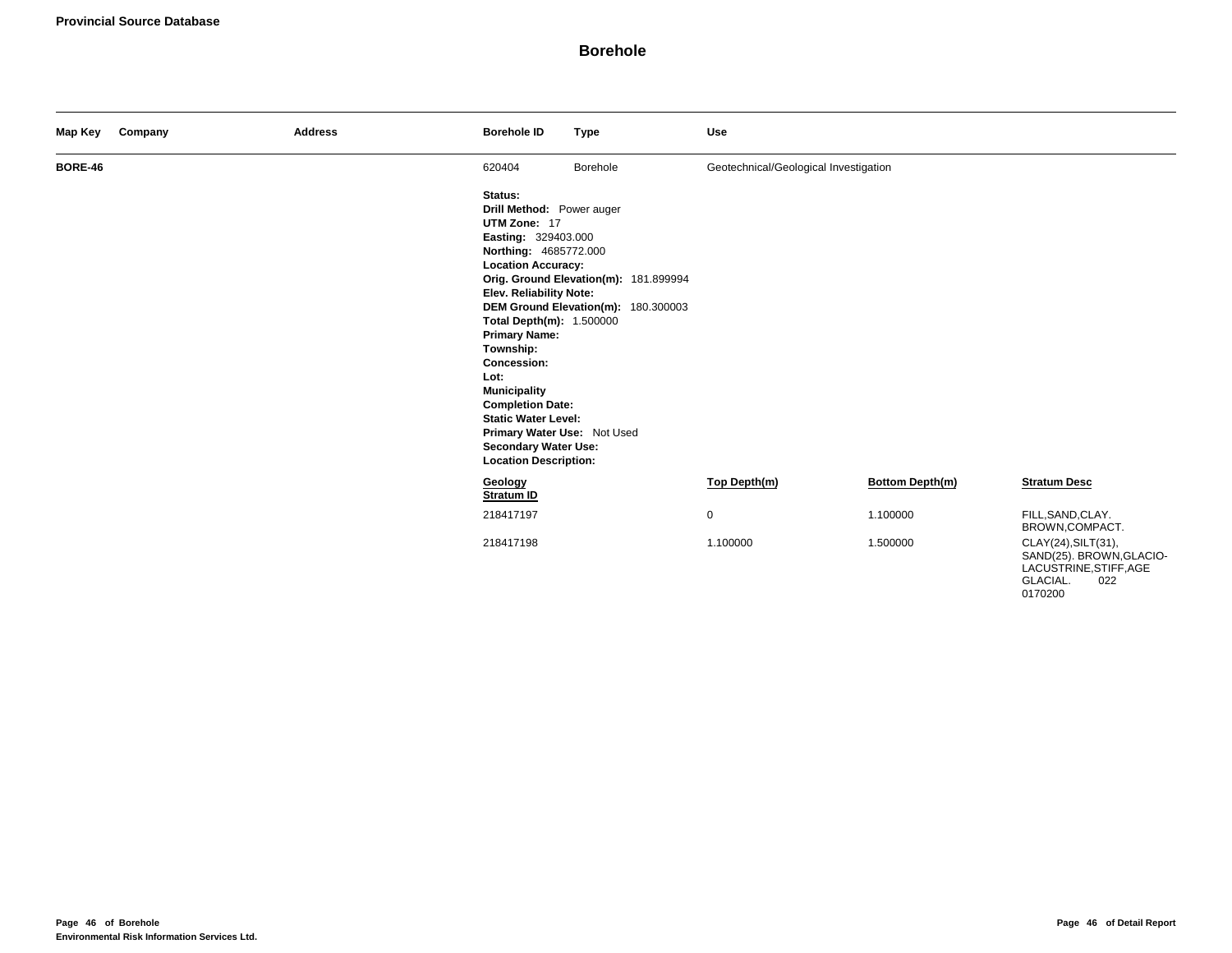| Map Key        | Company | <b>Address</b> | <b>Borehole ID</b>                                                                                                                                                                                                                                                                                                                                                                                                                  | <b>Type</b>                                                           | <b>Use</b>                            |                        |                                                                     |
|----------------|---------|----------------|-------------------------------------------------------------------------------------------------------------------------------------------------------------------------------------------------------------------------------------------------------------------------------------------------------------------------------------------------------------------------------------------------------------------------------------|-----------------------------------------------------------------------|---------------------------------------|------------------------|---------------------------------------------------------------------|
| <b>BORE-47</b> |         |                | 620405                                                                                                                                                                                                                                                                                                                                                                                                                              | Borehole                                                              | Geotechnical/Geological Investigation |                        |                                                                     |
|                |         |                | Status:<br>Drill Method: Power auger<br>UTM Zone: 17<br>Easting: 329408.000<br>Northing: 4685772.000<br><b>Location Accuracy:</b><br><b>Elev. Reliability Note:</b><br>Total Depth(m): 14.500000<br><b>Primary Name:</b><br>Township:<br>Concession:<br>Lot:<br><b>Municipality</b><br><b>Completion Date:</b><br><b>Static Water Level:</b><br>Primary Water Use: Not Used<br>Secondary Water Use:<br><b>Location Description:</b> | Orig. Ground Elevation(m): 182<br>DEM Ground Elevation(m): 180.300003 |                                       |                        |                                                                     |
|                |         |                | Geology<br>Stratum ID                                                                                                                                                                                                                                                                                                                                                                                                               |                                                                       | Top Depth(m)                          | <b>Bottom Depth(m)</b> | <b>Stratum Desc</b>                                                 |
|                |         |                | 218417199                                                                                                                                                                                                                                                                                                                                                                                                                           |                                                                       | $\mathbf 0$                           | 1.800000               | FILL, SILT, SAND.<br>BROWN,COMPACT.                                 |
|                |         |                | 218417200                                                                                                                                                                                                                                                                                                                                                                                                                           |                                                                       | 1.800000                              | 14.500000              | CLAY, SAND.<br>GREEN, GLACIO-<br>LACUSTRINE, STIFF, AGE<br>GLACIAL. |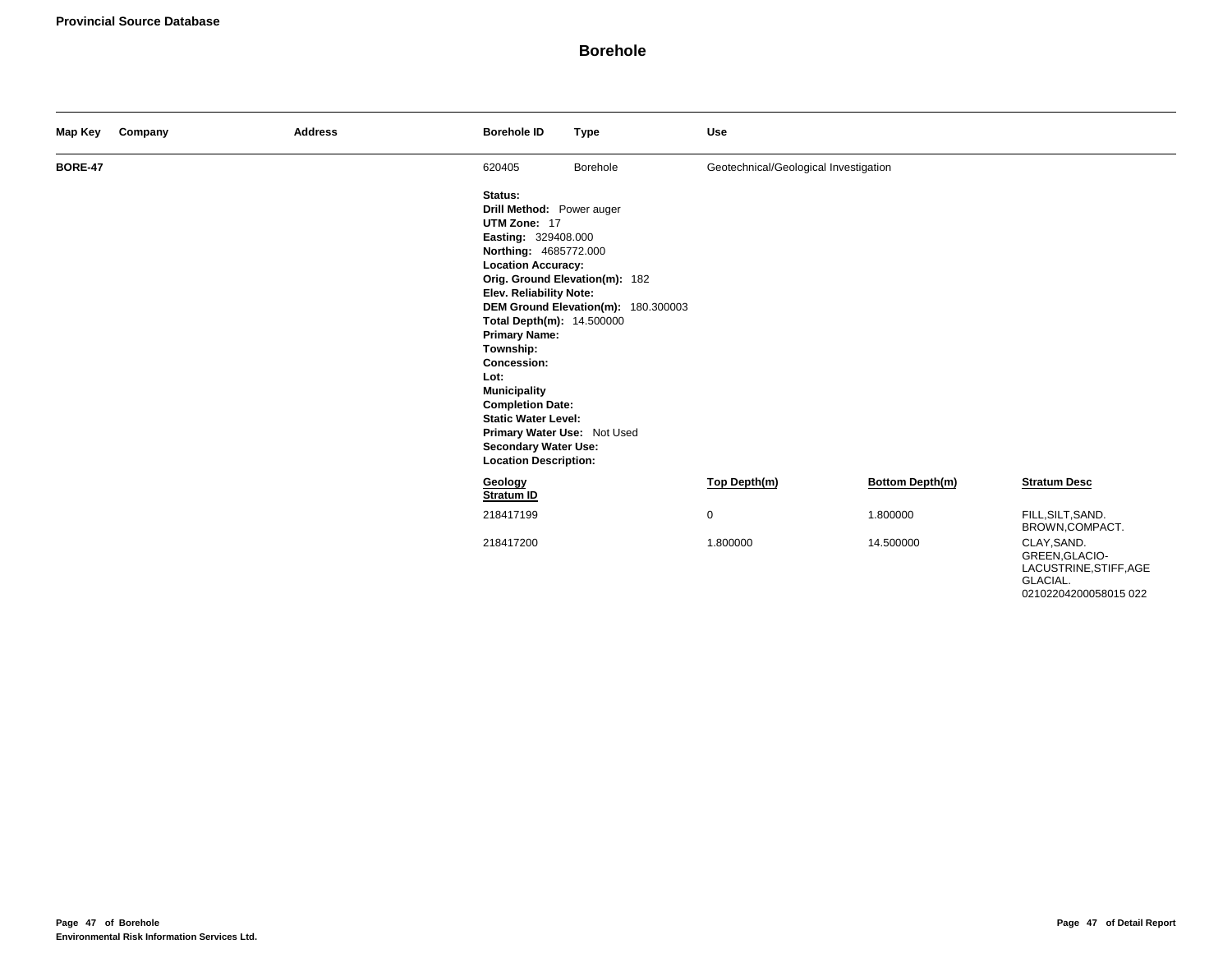| Map Key        | Company | <b>Address</b> | <b>Borehole ID</b>                                                                                                                                                                                                                                                                                                                                                                                                                        | <b>Type</b>                                                                  | <b>Use</b>                            |                        |                                                                        |
|----------------|---------|----------------|-------------------------------------------------------------------------------------------------------------------------------------------------------------------------------------------------------------------------------------------------------------------------------------------------------------------------------------------------------------------------------------------------------------------------------------------|------------------------------------------------------------------------------|---------------------------------------|------------------------|------------------------------------------------------------------------|
| <b>BORE-48</b> |         |                | 620820                                                                                                                                                                                                                                                                                                                                                                                                                                    | Borehole                                                                     | Geotechnical/Geological Investigation |                        |                                                                        |
|                |         |                | Status:<br>Drill Method: Power auger<br>UTM Zone: 17<br>Easting: 329603.000<br>Northing: 4685784.000<br><b>Location Accuracy:</b><br><b>Elev. Reliability Note:</b><br>Total Depth(m): 6.100000<br><b>Primary Name:</b><br>Township:<br><b>Concession:</b><br>Lot:<br><b>Municipality</b><br><b>Completion Date:</b><br><b>Static Water Level:</b><br>Primary Water Use: Not Used<br>Secondary Water Use:<br><b>Location Description:</b> | Orig. Ground Elevation(m): 182.899994<br>DEM Ground Elevation(m): 182.300003 |                                       |                        |                                                                        |
|                |         |                | Geology<br><b>Stratum ID</b>                                                                                                                                                                                                                                                                                                                                                                                                              |                                                                              | Top Depth(m)                          | <b>Bottom Depth(m)</b> | <b>Stratum Desc</b>                                                    |
|                |         |                | 218418731                                                                                                                                                                                                                                                                                                                                                                                                                                 |                                                                              | $\mathbf 0$                           | 0.600000               | FILL, ORGANIC.                                                         |
|                |         |                | 218418732                                                                                                                                                                                                                                                                                                                                                                                                                                 |                                                                              | 0.600000                              | 4                      | SILT, SAND.<br>BROWN, FLUVIAL, COMPACT<br>, AGE POST-GLACIAL.          |
|                |         |                | 218418733                                                                                                                                                                                                                                                                                                                                                                                                                                 |                                                                              | 4                                     | 6.100000               | CLAY.<br>GREEN, GLACIAL, VERY<br>SOFT, MASSIVE, AGE<br>GLACIAL.<br>015 |

0002002200130017VERY D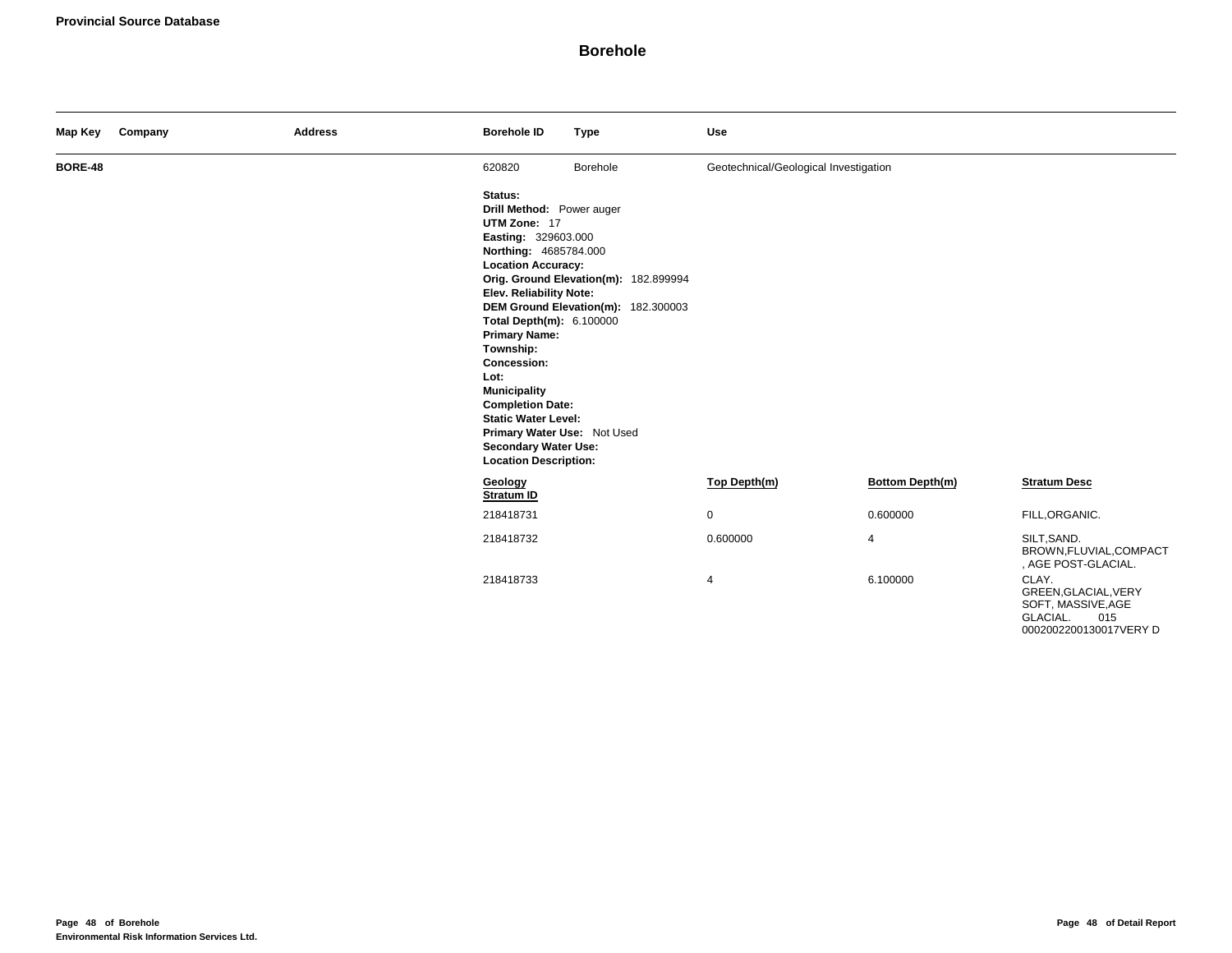| Map Key        | Company | <b>Address</b> | <b>Borehole ID</b>                                                                                                                                                                                                                                                                                                                                                                                                                    | <b>Type</b>                                                                  | Use                                   |                        |                                                                                                               |
|----------------|---------|----------------|---------------------------------------------------------------------------------------------------------------------------------------------------------------------------------------------------------------------------------------------------------------------------------------------------------------------------------------------------------------------------------------------------------------------------------------|------------------------------------------------------------------------------|---------------------------------------|------------------------|---------------------------------------------------------------------------------------------------------------|
| <b>BORE-49</b> |         |                | 620396                                                                                                                                                                                                                                                                                                                                                                                                                                | Borehole                                                                     | Geotechnical/Geological Investigation |                        |                                                                                                               |
|                |         |                | Status:<br>Drill Method: Diamond Drill<br>UTM Zone: 17<br>Easting: 329063.000<br>Northing: 4685857.000<br><b>Location Accuracy:</b><br>Elev. Reliability Note:<br>Total Depth(m): 12.200000<br><b>Primary Name:</b><br>Township:<br>Concession:<br>Lot:<br><b>Municipality</b><br><b>Completion Date:</b><br><b>Static Water Level:</b><br>Primary Water Use: Not Used<br><b>Secondary Water Use:</b><br><b>Location Description:</b> | Orig. Ground Elevation(m): 180.199997<br>DEM Ground Elevation(m): 180.100006 |                                       |                        |                                                                                                               |
|                |         |                | Geology<br>Stratum ID                                                                                                                                                                                                                                                                                                                                                                                                                 |                                                                              | Top Depth(m)                          | <b>Bottom Depth(m)</b> | <b>Stratum Desc</b>                                                                                           |
|                |         |                | 218417175                                                                                                                                                                                                                                                                                                                                                                                                                             |                                                                              | 0                                     | 0.200000               | SOIL.                                                                                                         |
|                |         |                | 218417176                                                                                                                                                                                                                                                                                                                                                                                                                             |                                                                              | 0.200000                              | 1.400000               | FILL. COMPACT.                                                                                                |
|                |         |                | 218417177                                                                                                                                                                                                                                                                                                                                                                                                                             |                                                                              | 1.400000                              | 4.300000               | CLAY, SILT.<br>BROWN, GLACIO-<br>LACUSTRINE, HARD, AGE<br>GLACIAL.                                            |
|                |         |                | 218417178                                                                                                                                                                                                                                                                                                                                                                                                                             |                                                                              | 4.300000                              | 8.500000               | CLAY, SILT. GREEN, GLACIO-<br>LACUSTRINE, VERY<br>SOFT, AGE GLACIAL.                                          |
|                |         |                | 218417179                                                                                                                                                                                                                                                                                                                                                                                                                             |                                                                              | 8.500000                              | 12.200000              | CLAY, SILT. GREEN, GLACIO-<br>LACUSTRINE, FIRM, AGE<br>GLACIAL.<br>014024031000050100004503<br>40014001600280 |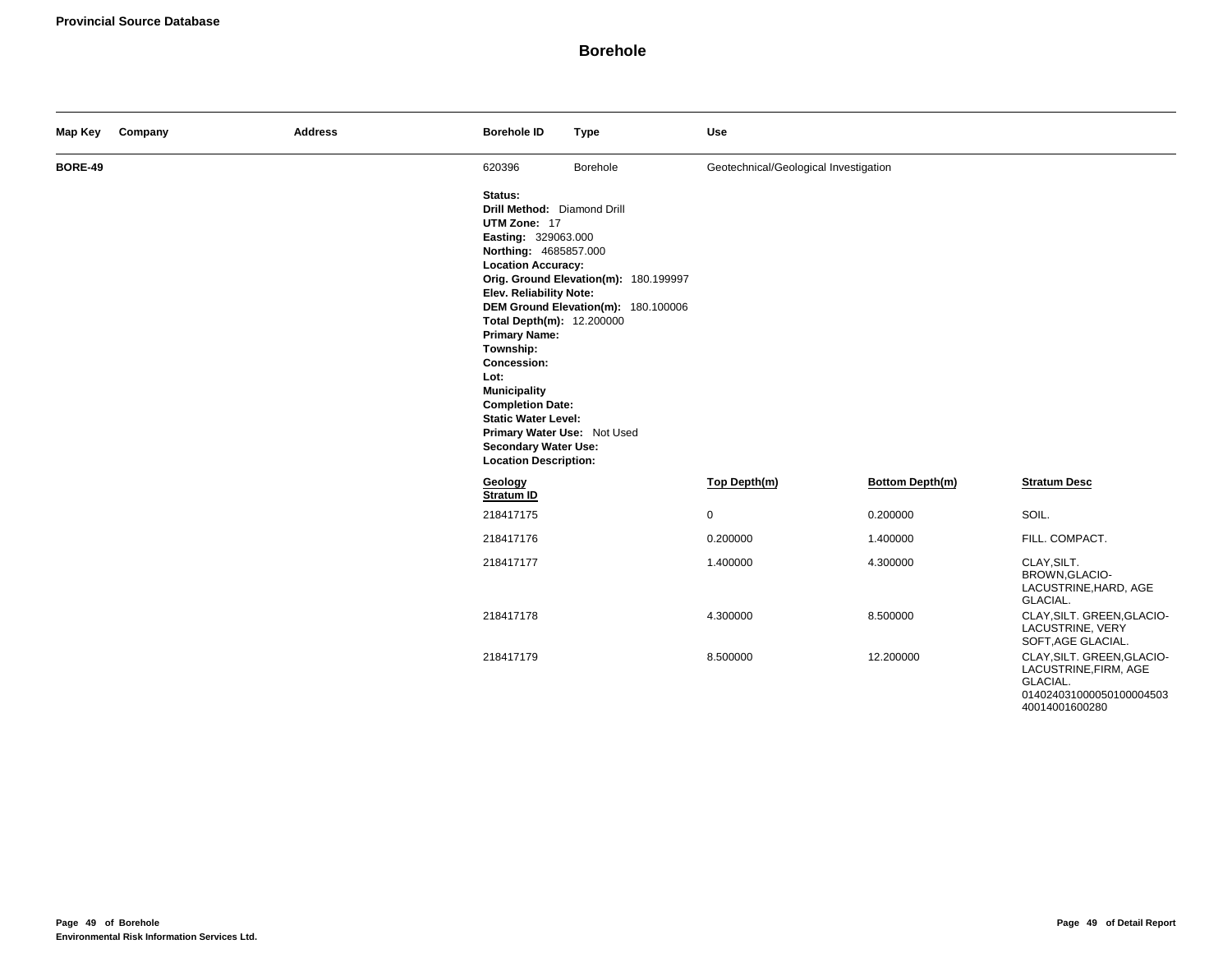| Map Key        | Company | <b>Address</b> | <b>Borehole ID</b>                                                                                                                                                                                                                                                                                                                                                                                                                        | <b>Type</b>                                                                  | Use                                   |                        |                                                                          |     |
|----------------|---------|----------------|-------------------------------------------------------------------------------------------------------------------------------------------------------------------------------------------------------------------------------------------------------------------------------------------------------------------------------------------------------------------------------------------------------------------------------------------|------------------------------------------------------------------------------|---------------------------------------|------------------------|--------------------------------------------------------------------------|-----|
| <b>BORE-50</b> |         |                | 620403                                                                                                                                                                                                                                                                                                                                                                                                                                    | Borehole                                                                     | Geotechnical/Geological Investigation |                        |                                                                          |     |
|                |         |                | Status:<br>Drill Method: Power auger<br>UTM Zone: 17<br>Easting: 329383.000<br>Northing: 4685862.000<br><b>Location Accuracy:</b><br>Elev. Reliability Note:<br>Total Depth(m): 1.500000<br><b>Primary Name:</b><br>Township:<br><b>Concession:</b><br>Lot:<br><b>Municipality</b><br><b>Completion Date:</b><br><b>Static Water Level:</b><br>Primary Water Use: Not Used<br><b>Secondary Water Use:</b><br><b>Location Description:</b> | Orig. Ground Elevation(m): 181.800003<br>DEM Ground Elevation(m): 180.899994 |                                       |                        |                                                                          |     |
|                |         |                | Geology<br>Stratum ID                                                                                                                                                                                                                                                                                                                                                                                                                     |                                                                              | Top Depth(m)                          | <b>Bottom Depth(m)</b> | <b>Stratum Desc</b>                                                      |     |
|                |         |                | 218417194                                                                                                                                                                                                                                                                                                                                                                                                                                 |                                                                              | $\mathbf 0$                           | 0.200000               | SOIL.                                                                    |     |
|                |         |                | 218417195                                                                                                                                                                                                                                                                                                                                                                                                                                 |                                                                              | 0.200000                              | 0.800000               | FILL, SAND, CLAY.<br>BROWN,LOOSE.                                        |     |
|                |         |                | 218417196                                                                                                                                                                                                                                                                                                                                                                                                                                 |                                                                              | 0.800000                              | 1.500000               | CLAY, SILT, SAND.<br>BROWN, GLACIO-<br>LACUSTRINE, FIRM.<br>025 00025011 | 029 |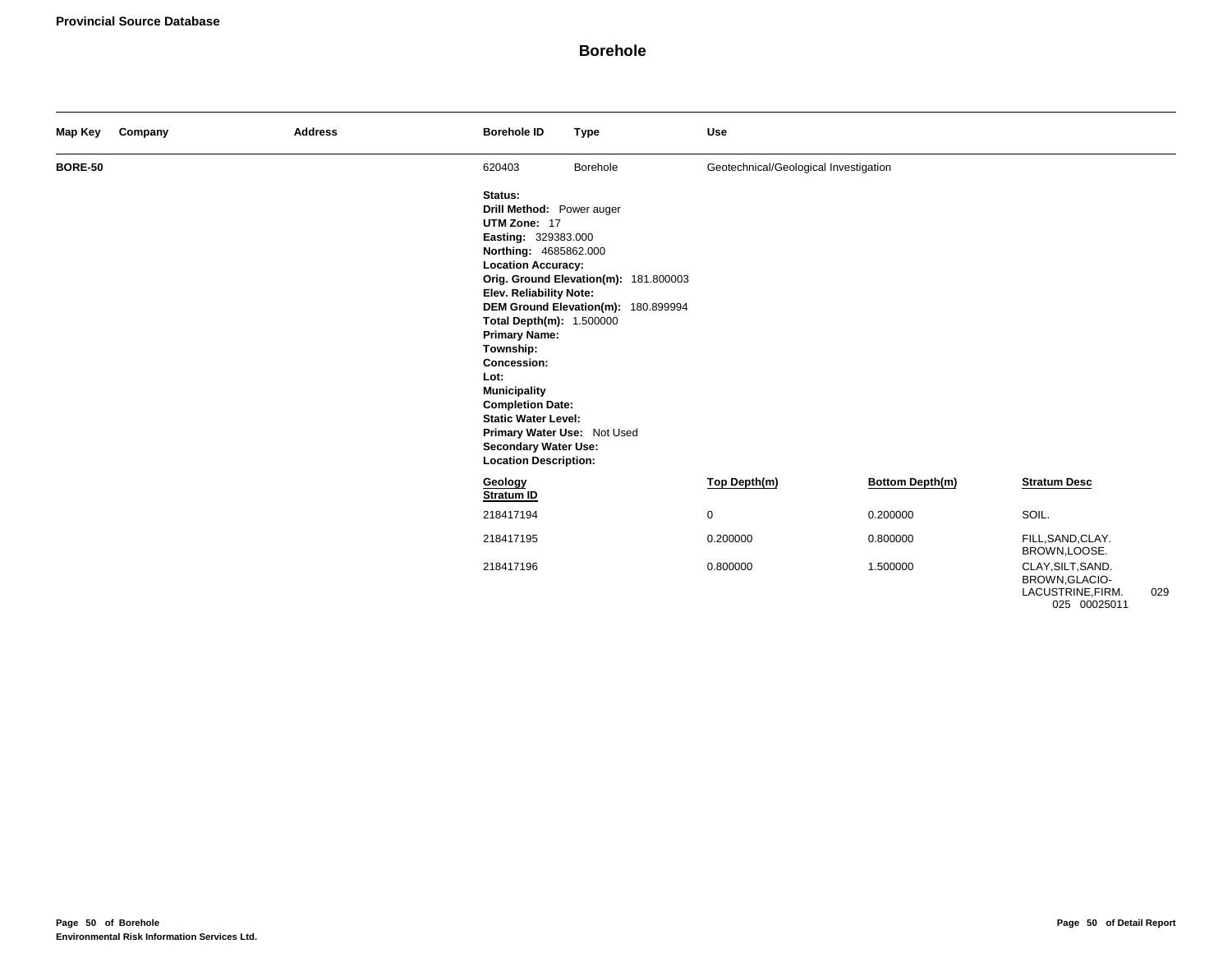| Map Key        | Company | <b>Address</b> | <b>Borehole ID</b>                                                                                                                                                                                                                                                                                                                                                                                                                        | <b>Type</b>                                                                  | Use                                   |                        |                                                                                       |
|----------------|---------|----------------|-------------------------------------------------------------------------------------------------------------------------------------------------------------------------------------------------------------------------------------------------------------------------------------------------------------------------------------------------------------------------------------------------------------------------------------------|------------------------------------------------------------------------------|---------------------------------------|------------------------|---------------------------------------------------------------------------------------|
| <b>BORE-51</b> |         |                | 620402                                                                                                                                                                                                                                                                                                                                                                                                                                    | Borehole                                                                     | Geotechnical/Geological Investigation |                        |                                                                                       |
|                |         |                | Status:<br>Drill Method: Power auger<br>UTM Zone: 17<br>Easting: 329323.000<br>Northing: 4685942.000<br><b>Location Accuracy:</b><br><b>Elev. Reliability Note:</b><br>Total Depth(m): 1.500000<br><b>Primary Name:</b><br>Township:<br>Concession:<br>Lot:<br><b>Municipality</b><br><b>Completion Date:</b><br><b>Static Water Level:</b><br>Primary Water Use: Not Used<br><b>Secondary Water Use:</b><br><b>Location Description:</b> | Orig. Ground Elevation(m): 181.300003<br>DEM Ground Elevation(m): 180.399994 |                                       |                        |                                                                                       |
|                |         |                | Geology<br>Stratum ID                                                                                                                                                                                                                                                                                                                                                                                                                     |                                                                              | Top Depth(m)                          | <b>Bottom Depth(m)</b> | <b>Stratum Desc</b>                                                                   |
|                |         |                | 218417192                                                                                                                                                                                                                                                                                                                                                                                                                                 |                                                                              | $\mathbf 0$                           | 0.300000               | SOIL, SAND.                                                                           |
|                |         |                | 218417193                                                                                                                                                                                                                                                                                                                                                                                                                                 |                                                                              | 0.300000                              | 1.500000               | CLAY(15), SILT(22),<br>SAND(48). BROWN, GLACIO-<br>LACUSTRINE, STIFF, AGE<br>GLACIAL. |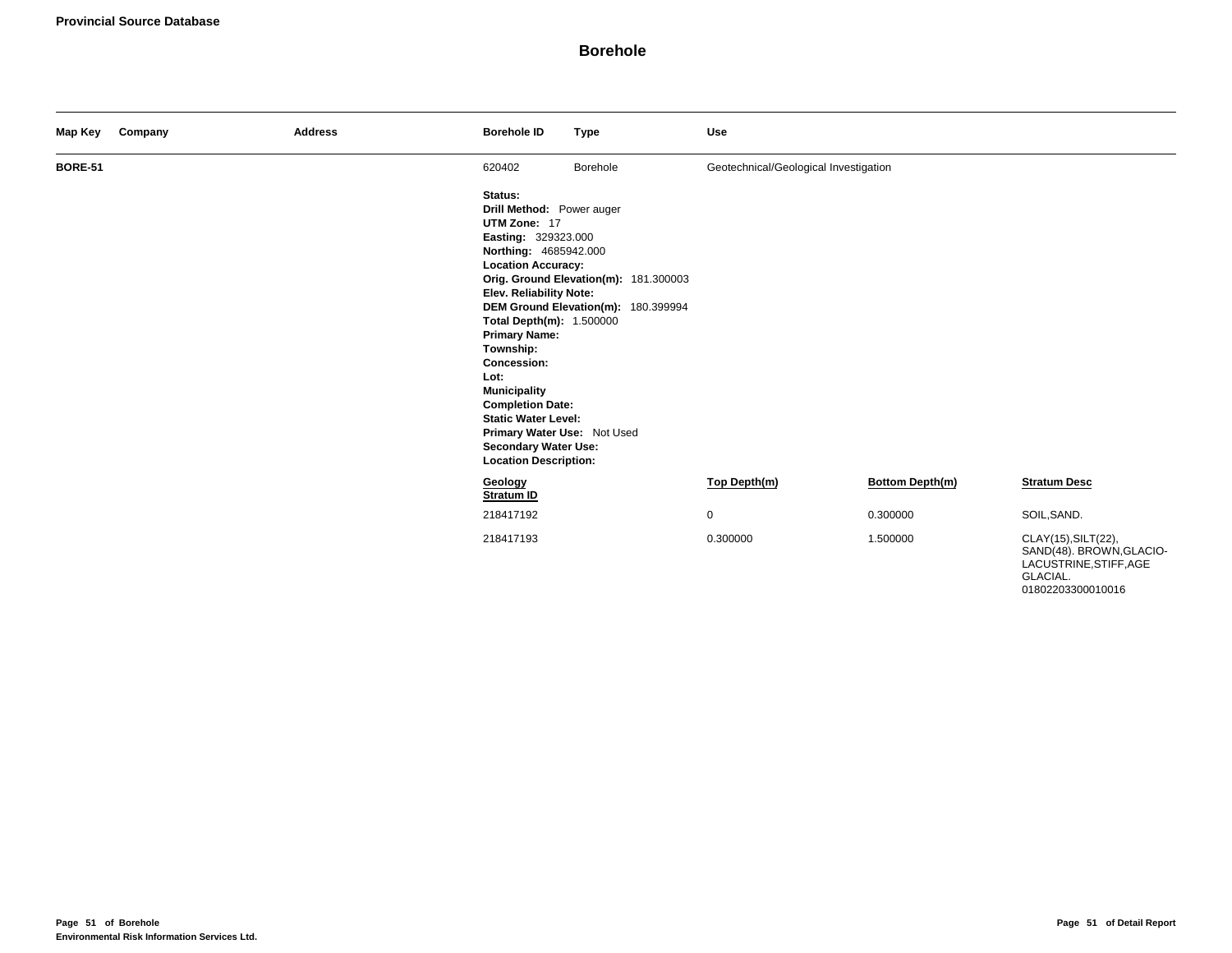| Map Key        | Company | <b>Address</b> | <b>Borehole ID</b>                                                                                                                                                                                                                                                                                                                                                                                                                         | <b>Type</b>                                                                  | <b>Use</b>                            |                 |                                                                                                       |
|----------------|---------|----------------|--------------------------------------------------------------------------------------------------------------------------------------------------------------------------------------------------------------------------------------------------------------------------------------------------------------------------------------------------------------------------------------------------------------------------------------------|------------------------------------------------------------------------------|---------------------------------------|-----------------|-------------------------------------------------------------------------------------------------------|
| <b>BORE-52</b> |         |                | 620818                                                                                                                                                                                                                                                                                                                                                                                                                                     | Borehole                                                                     | Geotechnical/Geological Investigation |                 |                                                                                                       |
|                |         |                | Status:<br>Drill Method: Power auger<br>UTM Zone: 17<br>Easting: 329588.000<br>Northing: 4685987.000<br><b>Location Accuracy:</b><br>Elev. Reliability Note:<br>Total Depth(m): 11.900000<br><b>Primary Name:</b><br>Township:<br><b>Concession:</b><br>Lot:<br><b>Municipality</b><br><b>Completion Date:</b><br><b>Static Water Level:</b><br>Primary Water Use: Not Used<br><b>Secondary Water Use:</b><br><b>Location Description:</b> | Orig. Ground Elevation(m): 182.699997<br>DEM Ground Elevation(m): 183.100006 |                                       |                 |                                                                                                       |
|                |         |                | Geology<br>Stratum ID                                                                                                                                                                                                                                                                                                                                                                                                                      |                                                                              | Top Depth(m)                          | Bottom Depth(m) | <b>Stratum Desc</b>                                                                                   |
|                |         |                | 218418723                                                                                                                                                                                                                                                                                                                                                                                                                                  |                                                                              | $\mathbf 0$                           | 0.100000        | SOIL.                                                                                                 |
|                |         |                | 218418724                                                                                                                                                                                                                                                                                                                                                                                                                                  |                                                                              | 0.100000                              | 4.900000        | CLAY, SILT, SAND, GRAVEL.<br>BROWN, GLACIAL, HARD, LE<br>NSES, AGE GLACIAL.                           |
|                |         |                | 218418725                                                                                                                                                                                                                                                                                                                                                                                                                                  |                                                                              | 4.900000                              | 10.400000       | CLAY, SILT, SAND, GRAVEL.<br>GREEN, GLACIAL, SOFT, LEN<br>SES, AGE GLACIAL.                           |
|                |         |                | 218418726                                                                                                                                                                                                                                                                                                                                                                                                                                  |                                                                              | 10.400000                             | 11.900000       | SAND(83)-FINE TO<br>COARSE, SILT(12),<br>GRAVEL(05).<br>GREEN, GLACIAL, DENSE,<br>AGE GLACIAL.<br>019 |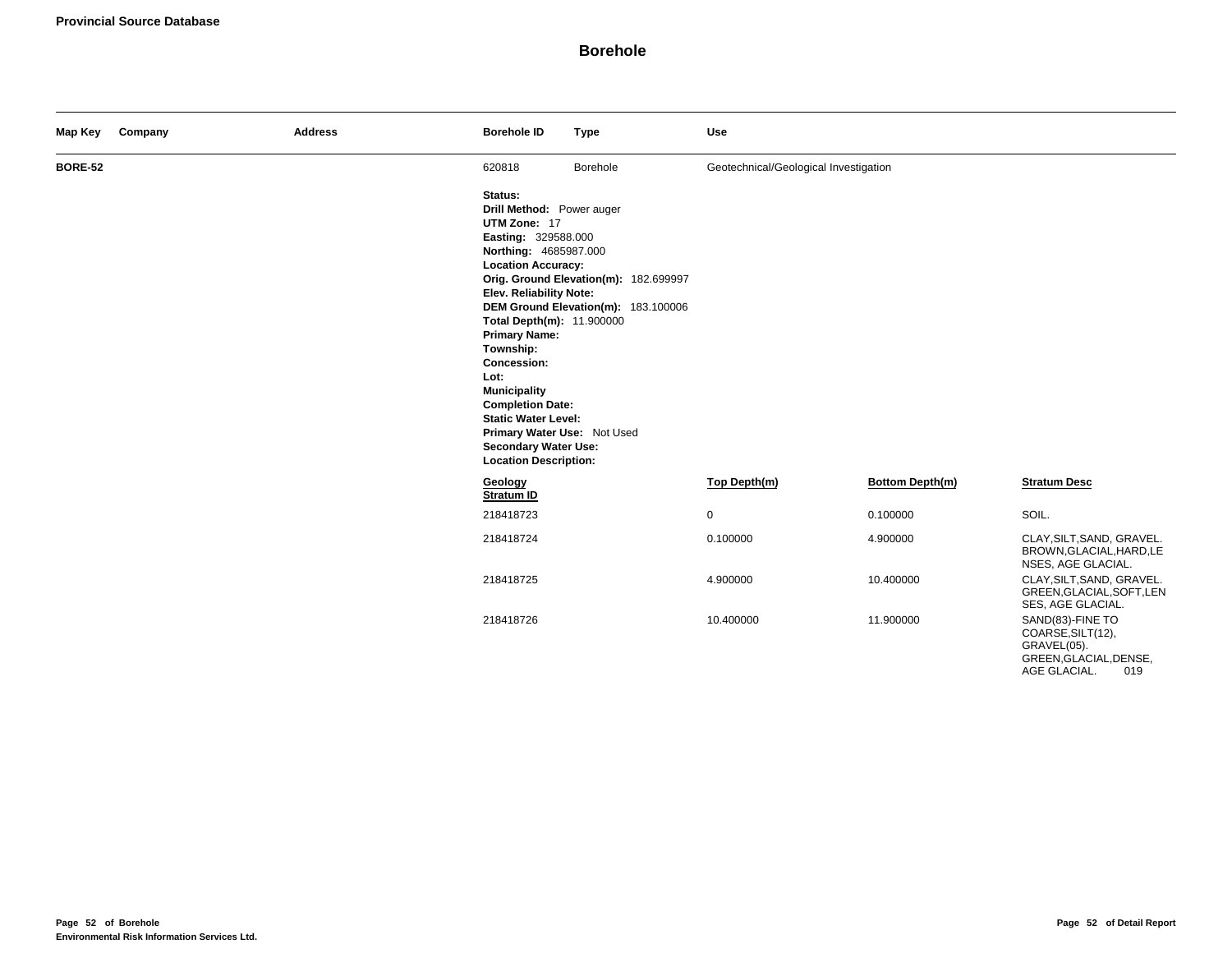| Map Key        | Company | <b>Address</b> | <b>Borehole ID</b>                                                                                                                                                                                                                                                                                                                                                                                                                         | <b>Type</b>                                                                  | Use                                   |                        |                                                                         |
|----------------|---------|----------------|--------------------------------------------------------------------------------------------------------------------------------------------------------------------------------------------------------------------------------------------------------------------------------------------------------------------------------------------------------------------------------------------------------------------------------------------|------------------------------------------------------------------------------|---------------------------------------|------------------------|-------------------------------------------------------------------------|
| <b>BORE-53</b> |         |                | 620400                                                                                                                                                                                                                                                                                                                                                                                                                                     | Borehole                                                                     | Geotechnical/Geological Investigation |                        |                                                                         |
|                |         |                | Status:<br>Drill Method: Power auger<br>UTM Zone: 17<br>Easting: 329303.000<br>Northing: 4686012.000<br><b>Location Accuracy:</b><br><b>Elev. Reliability Note:</b><br>Total Depth(m): 12.600000<br><b>Primary Name:</b><br>Township:<br>Concession:<br>Lot:<br><b>Municipality</b><br><b>Completion Date:</b><br><b>Static Water Level:</b><br>Primary Water Use: Not Used<br><b>Secondary Water Use:</b><br><b>Location Description:</b> | Orig. Ground Elevation(m): 179.500000<br>DEM Ground Elevation(m): 180.199997 |                                       |                        |                                                                         |
|                |         |                | Geology<br>Stratum ID                                                                                                                                                                                                                                                                                                                                                                                                                      |                                                                              | Top Depth(m)                          | <b>Bottom Depth(m)</b> | <b>Stratum Desc</b>                                                     |
|                |         |                | 218417189                                                                                                                                                                                                                                                                                                                                                                                                                                  |                                                                              | $\mathbf 0$                           | 2.900000               | FILL, SILT, SAND.<br>BROWN,LOOSE.                                       |
|                |         |                | 218417190                                                                                                                                                                                                                                                                                                                                                                                                                                  |                                                                              | 2.900000                              | 12.600000              | CLAY, SAND.<br>GREEN, GLACIO-<br>LACUSTRINE, VERY<br>SOFT, AGE GLACIAL. |

015020028000000080009502

0000GL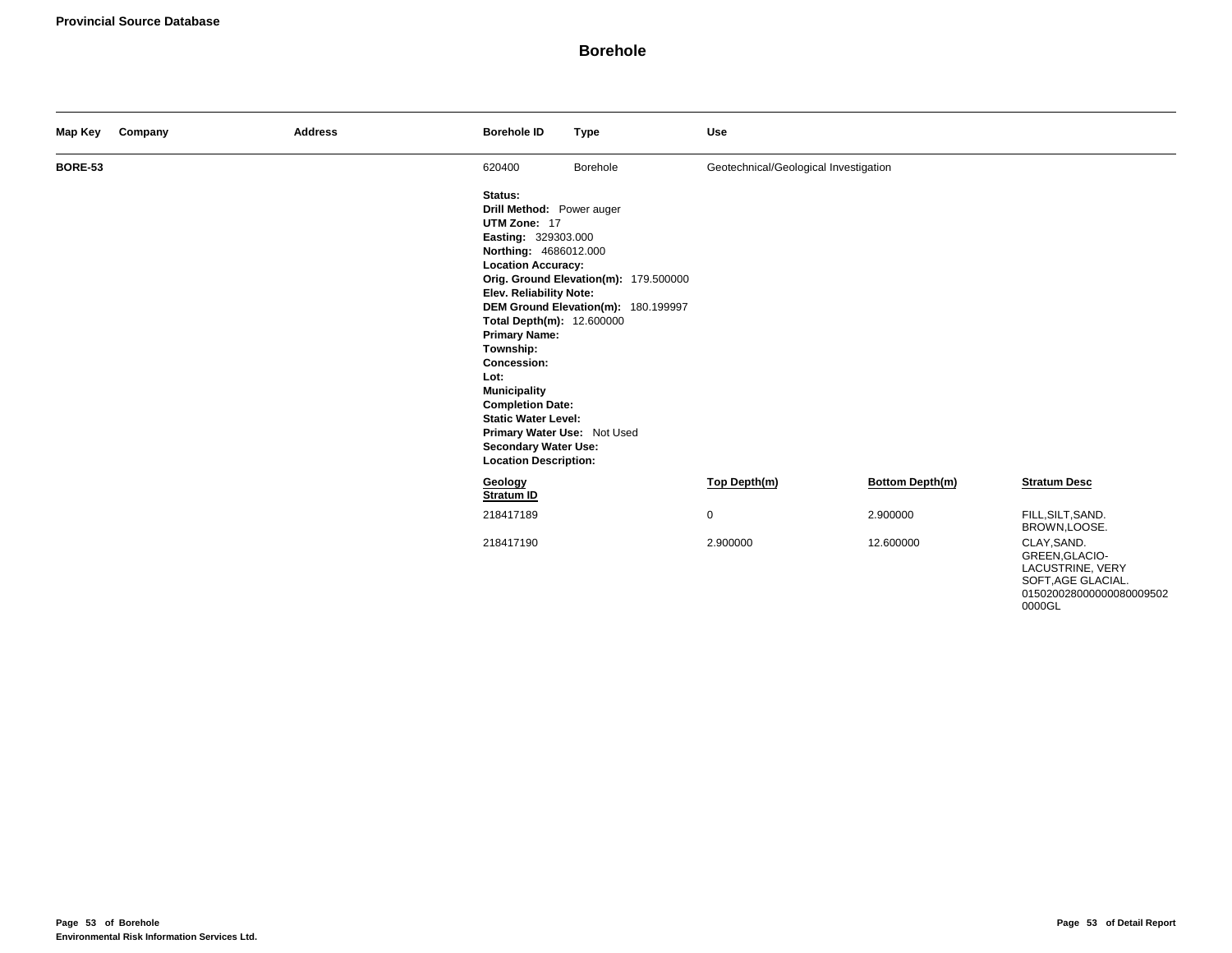| Map Key        | Company | <b>Address</b> | <b>Borehole ID</b>                                                                                                                                                                                                                                                                                                                                                                                                                         | <b>Type</b>                                                                  | Use                                   |                        |                                                                                                 |
|----------------|---------|----------------|--------------------------------------------------------------------------------------------------------------------------------------------------------------------------------------------------------------------------------------------------------------------------------------------------------------------------------------------------------------------------------------------------------------------------------------------|------------------------------------------------------------------------------|---------------------------------------|------------------------|-------------------------------------------------------------------------------------------------|
| <b>BORE-54</b> |         |                | 620816                                                                                                                                                                                                                                                                                                                                                                                                                                     | Borehole                                                                     | Geotechnical/Geological Investigation |                        |                                                                                                 |
|                |         |                | Status:<br>Drill Method: Power auger<br>UTM Zone: 17<br>Easting: 329563.000<br>Northing: 4686017.000<br><b>Location Accuracy:</b><br>Elev. Reliability Note:<br>Total Depth(m): 37.599998<br><b>Primary Name:</b><br>Township:<br><b>Concession:</b><br>Lot:<br><b>Municipality</b><br><b>Completion Date:</b><br><b>Static Water Level:</b><br>Primary Water Use: Not Used<br><b>Secondary Water Use:</b><br><b>Location Description:</b> | Orig. Ground Elevation(m): 182.199997<br>DEM Ground Elevation(m): 182.600006 |                                       |                        |                                                                                                 |
|                |         |                | Geology<br>Stratum ID                                                                                                                                                                                                                                                                                                                                                                                                                      |                                                                              | Top Depth(m)                          | <b>Bottom Depth(m)</b> | <b>Stratum Desc</b>                                                                             |
|                |         |                | 218418717                                                                                                                                                                                                                                                                                                                                                                                                                                  |                                                                              | $\mathbf 0$                           | $\sqrt{5}$             | CLAY, SILT, SAND, GRAVEL.<br>BROWN, GLACIAL, VERY<br>SOFT, MASSIVE, AGE<br>GLACIAL.             |
|                |         |                | 218418718                                                                                                                                                                                                                                                                                                                                                                                                                                  |                                                                              | $\sqrt{5}$                            | 10.900000              | CLAY, SILT, SAND, GRAVEL.<br>GREEN, GLACIAL, SOFT, MAS<br>SIVE, AGE GLACIAL.                    |
|                |         |                | 218418719                                                                                                                                                                                                                                                                                                                                                                                                                                  |                                                                              | 10.900000                             | 37.599998              | SAND(80), SILT(15),<br>GRAVEL(05).<br>GREEN, GLACIAL, VERY<br>DENSE, AGE GLACIAL.<br>022<br>028 |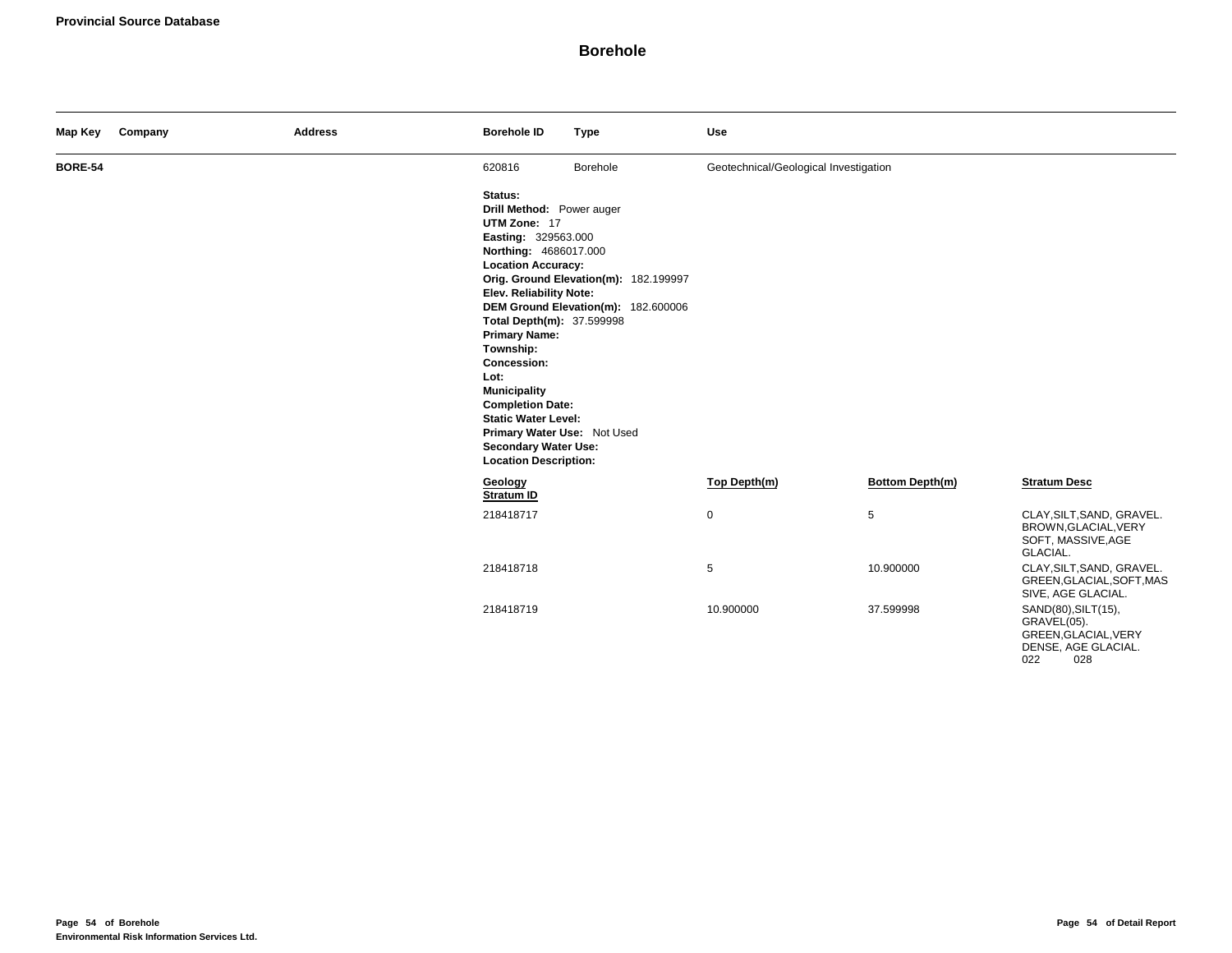| Map Key        | Company | <b>Address</b> | <b>Borehole ID</b>                                                                                                                                                                                                                                                                                                                                                                                                                        | <b>Type</b>                                                           | Use                                   |                 |                                                                        |
|----------------|---------|----------------|-------------------------------------------------------------------------------------------------------------------------------------------------------------------------------------------------------------------------------------------------------------------------------------------------------------------------------------------------------------------------------------------------------------------------------------------|-----------------------------------------------------------------------|---------------------------------------|-----------------|------------------------------------------------------------------------|
| <b>BORE-55</b> |         |                | 620401                                                                                                                                                                                                                                                                                                                                                                                                                                    | Borehole                                                              | Geotechnical/Geological Investigation |                 |                                                                        |
|                |         |                | Status:<br>Drill Method: Power auger<br>UTM Zone: 17<br>Easting: 329303.000<br>Northing: 4686032.000<br><b>Location Accuracy:</b><br>Elev. Reliability Note:<br>Total Depth(m): 1.500000<br><b>Primary Name:</b><br>Township:<br><b>Concession:</b><br>Lot:<br><b>Municipality</b><br><b>Completion Date:</b><br><b>Static Water Level:</b><br>Primary Water Use: Not Used<br><b>Secondary Water Use:</b><br><b>Location Description:</b> | Orig. Ground Elevation(m): 179<br>DEM Ground Elevation(m): 180.199997 |                                       |                 |                                                                        |
|                |         |                | Geology<br>Stratum ID                                                                                                                                                                                                                                                                                                                                                                                                                     |                                                                       | Top Depth(m)                          | Bottom Depth(m) | <b>Stratum Desc</b>                                                    |
|                |         |                | 218417191                                                                                                                                                                                                                                                                                                                                                                                                                                 |                                                                       | 0                                     | 1.500000        | FILL, SAND, CLAY, GRAVEL.<br>BROWN,COMPACT.<br>01801403300000025, VERY |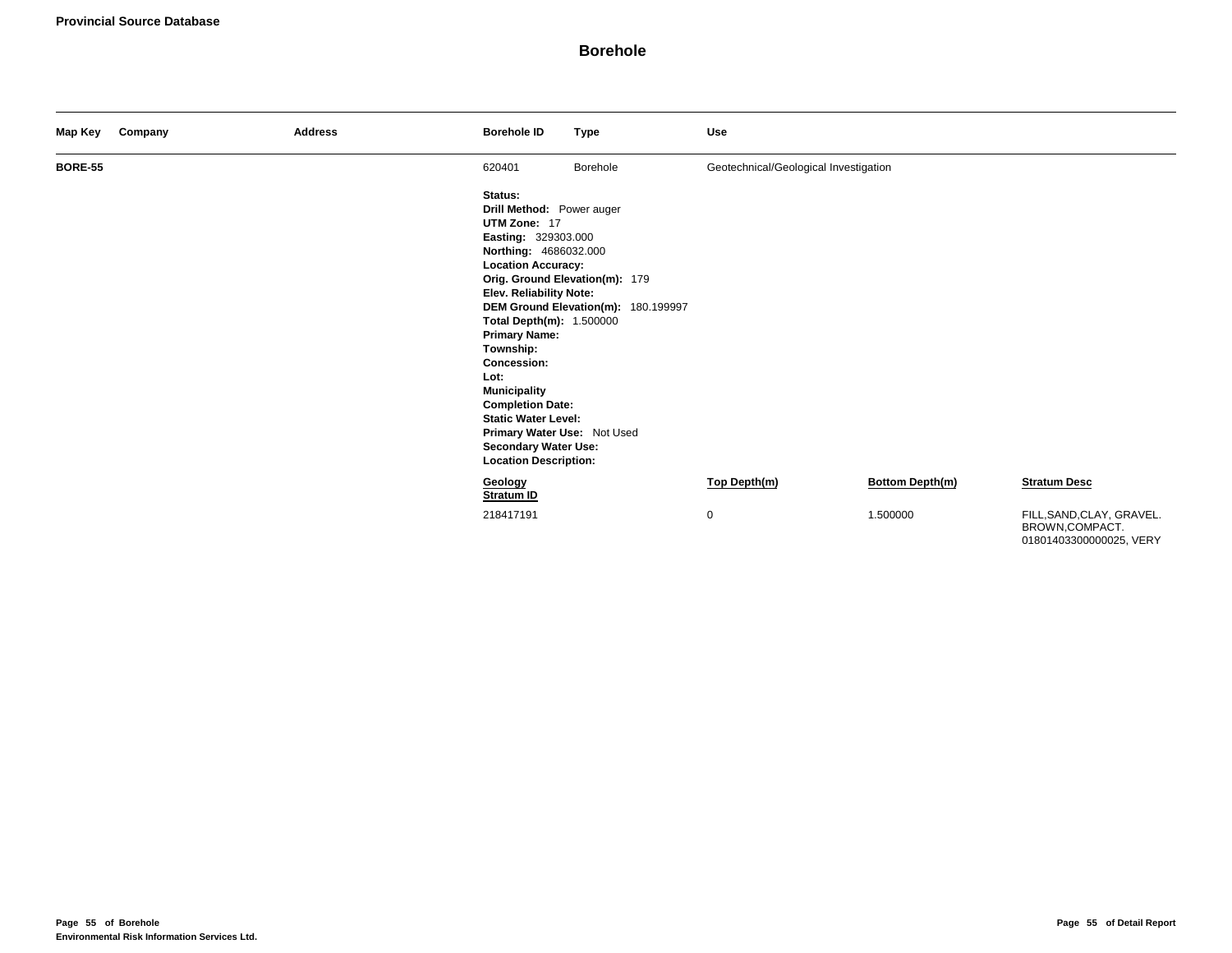| Map Key        | Company | <b>Address</b> | <b>Borehole ID</b>                                                                                                                                                                                                                                                                                                                                                                                                                                | <b>Type</b>                                                                  | <b>Use</b>                            |                        |                                                                                                   |
|----------------|---------|----------------|---------------------------------------------------------------------------------------------------------------------------------------------------------------------------------------------------------------------------------------------------------------------------------------------------------------------------------------------------------------------------------------------------------------------------------------------------|------------------------------------------------------------------------------|---------------------------------------|------------------------|---------------------------------------------------------------------------------------------------|
| <b>BORE-56</b> |         |                | 620814                                                                                                                                                                                                                                                                                                                                                                                                                                            | Borehole                                                                     | Geotechnical/Geological Investigation |                        |                                                                                                   |
|                |         |                | Status:<br>Drill Method: Power auger<br>UTM Zone: 17<br>Easting: 329558.000<br>Northing: 4686047.000<br><b>Location Accuracy:</b><br><b>Elev. Reliability Note:</b><br>Total Depth(m): 15.200000<br><b>Primary Name:</b><br>Township:<br><b>Concession:</b><br>Lot:<br><b>Municipality</b><br><b>Completion Date:</b><br><b>Static Water Level:</b><br>Primary Water Use: Not Used<br><b>Secondary Water Use:</b><br><b>Location Description:</b> | Orig. Ground Elevation(m): 182.500000<br>DEM Ground Elevation(m): 182.399994 |                                       |                        |                                                                                                   |
|                |         |                | Geology<br>Stratum ID                                                                                                                                                                                                                                                                                                                                                                                                                             |                                                                              | Top Depth(m)                          | <b>Bottom Depth(m)</b> | <b>Stratum Desc</b>                                                                               |
|                |         |                | 218418710                                                                                                                                                                                                                                                                                                                                                                                                                                         |                                                                              | $\mathbf 0$                           | $\sqrt{5}$             | CLAY, SILT, GRAVEL.<br>BROWN, GLACIAL, VERY<br>SOFT, MASSIVE, AGE<br>GLACIAL.                     |
|                |         |                | 218418711                                                                                                                                                                                                                                                                                                                                                                                                                                         |                                                                              | $\sqrt{5}$                            | 9.800000               | CLAY, SILT, SAND, GRAVEL.<br>GREEN, GLACIAL, SOFT, LEN<br>SES, AGE GLACIAL.                       |
|                |         |                | 218418712                                                                                                                                                                                                                                                                                                                                                                                                                                         |                                                                              | 9.800000                              | 15.200000              | SAND-FINE TO<br>COARSE.GREEN, GLACIAL, D<br>ENSE, AGE GLACIAL.<br>022<br>000000170016300400320050 |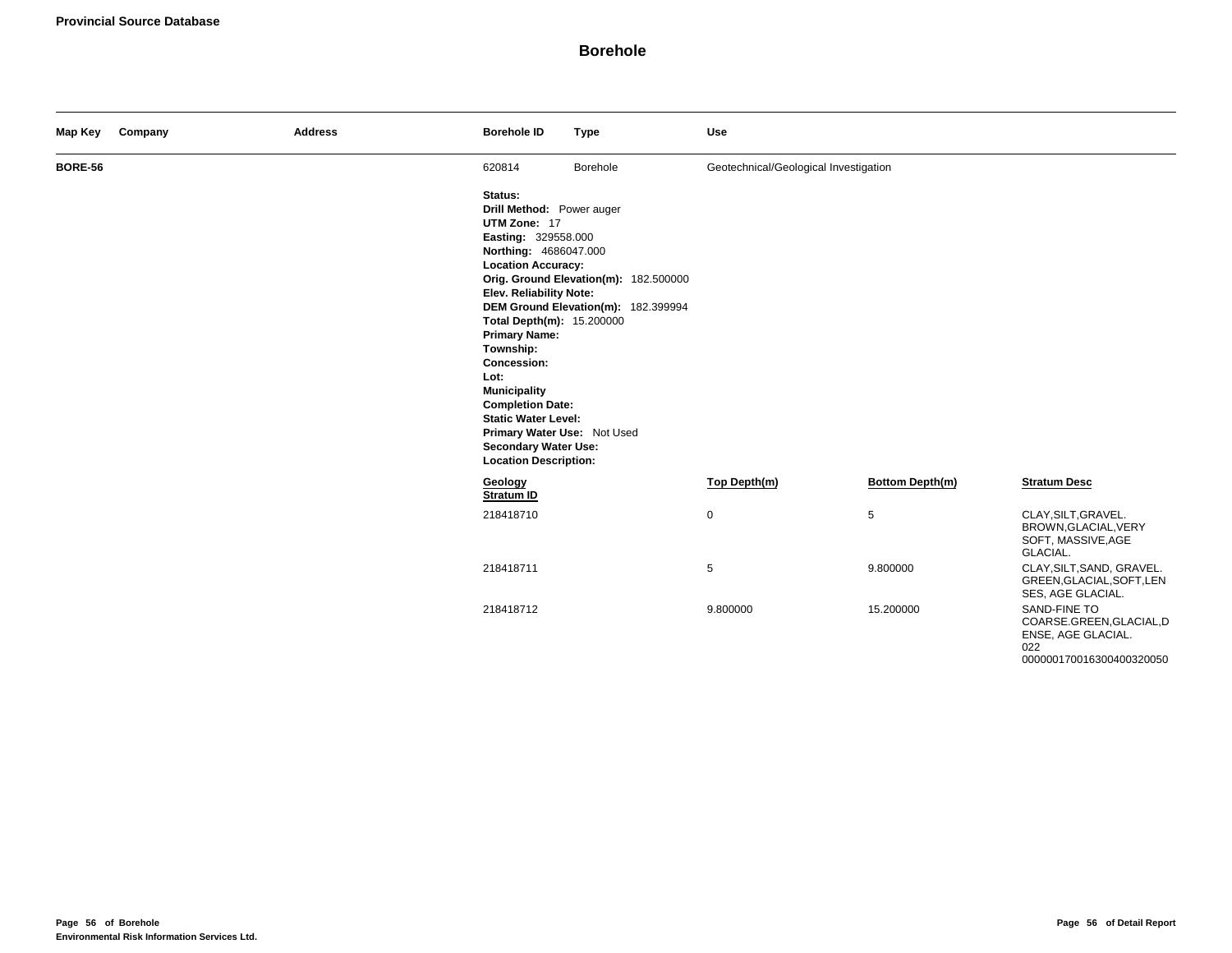| Map Key        | Company | <b>Address</b> | <b>Borehole ID</b>                                                                                                                                                                                                                                                                                                                                                                                                                  | <b>Type</b>                                                           | <b>Use</b>                            |                        |                                                                                             |
|----------------|---------|----------------|-------------------------------------------------------------------------------------------------------------------------------------------------------------------------------------------------------------------------------------------------------------------------------------------------------------------------------------------------------------------------------------------------------------------------------------|-----------------------------------------------------------------------|---------------------------------------|------------------------|---------------------------------------------------------------------------------------------|
| <b>BORE-57</b> |         |                | 620815                                                                                                                                                                                                                                                                                                                                                                                                                              | Borehole                                                              | Geotechnical/Geological Investigation |                        |                                                                                             |
|                |         |                | Status:<br>Drill Method: Power auger<br>UTM Zone: 17<br>Easting: 329558.000<br>Northing: 4686062.000<br><b>Location Accuracy:</b><br><b>Elev. Reliability Note:</b><br>Total Depth(m): 11<br><b>Primary Name:</b><br>Township:<br>Concession:<br>Lot:<br><b>Municipality</b><br><b>Completion Date:</b><br><b>Static Water Level:</b><br>Primary Water Use: Not Used<br><b>Secondary Water Use:</b><br><b>Location Description:</b> | Orig. Ground Elevation(m): 182<br>DEM Ground Elevation(m): 182.300003 |                                       |                        |                                                                                             |
|                |         |                | Geology<br><b>Stratum ID</b>                                                                                                                                                                                                                                                                                                                                                                                                        |                                                                       | Top Depth(m)                          | <b>Bottom Depth(m)</b> | <b>Stratum Desc</b>                                                                         |
|                |         |                | 218418714                                                                                                                                                                                                                                                                                                                                                                                                                           |                                                                       | 1.600000                              | 4.300000               | SILT, CLAY, SAND, ORGANIC.<br>BROWN, GLACIAL, VERY<br>SOFT, MASSIVE, AGE<br>GLACIAL.        |
|                |         |                | 218418715                                                                                                                                                                                                                                                                                                                                                                                                                           |                                                                       | 4.300000                              | 8.700000               | CLAY, SILT.<br>BROWN, GLACIO-<br>LACUSTRINE, FIRM, AGE<br>GLACIAL.                          |
|                |         |                | 218418716                                                                                                                                                                                                                                                                                                                                                                                                                           |                                                                       | 8.700000                              | 11                     | SAND-FINE TO<br>COARSE, SILT.<br>GREEN, GLACIAL, DENSE,<br>AGE GLACIAL.<br>025<br>026<br>01 |
|                |         |                | 218418713                                                                                                                                                                                                                                                                                                                                                                                                                           |                                                                       | 0                                     | 1.600000               | FILL, SOIL, SILT, CLAY. BLACK<br>,FIRM.                                                     |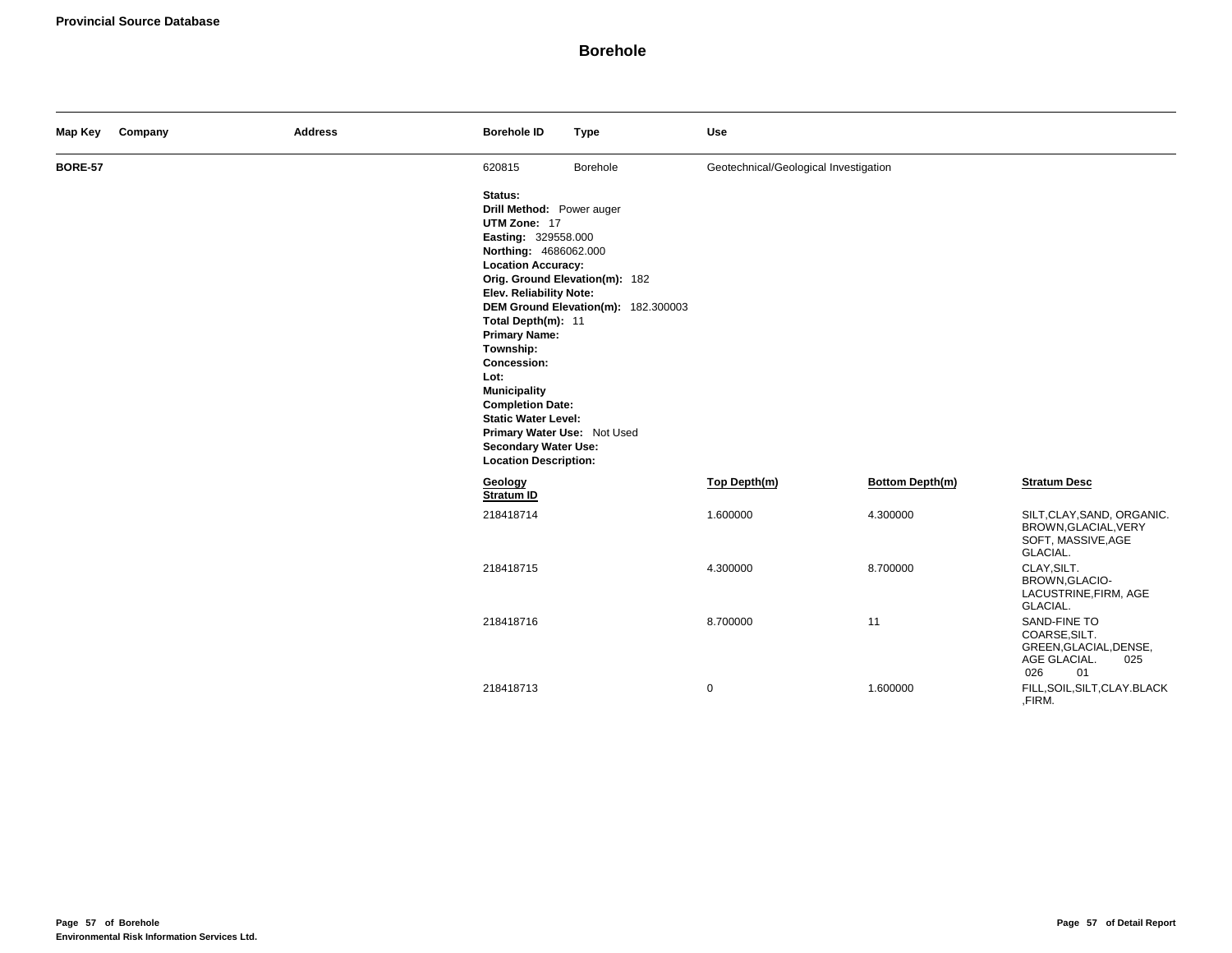| Map Key        | Company | <b>Address</b> | <b>Borehole ID</b>                                        | <b>Type</b>                           | <b>Use</b>                            |                        |                                                                                                          |
|----------------|---------|----------------|-----------------------------------------------------------|---------------------------------------|---------------------------------------|------------------------|----------------------------------------------------------------------------------------------------------|
| <b>BORE-58</b> |         |                | 620398<br>Status:                                         | Borehole                              | Geotechnical/Geological Investigation |                        |                                                                                                          |
|                |         |                | Drill Method: Diamond Drill<br>UTM Zone: 17               |                                       |                                       |                        |                                                                                                          |
|                |         |                | Easting: 329223.000                                       |                                       |                                       |                        |                                                                                                          |
|                |         |                | Northing: 4686092.000<br><b>Location Accuracy:</b>        |                                       |                                       |                        |                                                                                                          |
|                |         |                |                                                           | Orig. Ground Elevation(m): 179.300003 |                                       |                        |                                                                                                          |
|                |         |                | Elev. Reliability Note:                                   | DEM Ground Elevation(m): 179.600006   |                                       |                        |                                                                                                          |
|                |         |                | Total Depth(m): 13                                        |                                       |                                       |                        |                                                                                                          |
|                |         |                | <b>Primary Name:</b><br>Township:                         |                                       |                                       |                        |                                                                                                          |
|                |         |                | <b>Concession:</b>                                        |                                       |                                       |                        |                                                                                                          |
|                |         |                | Lot:<br><b>Municipality</b>                               |                                       |                                       |                        |                                                                                                          |
|                |         |                | <b>Completion Date:</b>                                   |                                       |                                       |                        |                                                                                                          |
|                |         |                | <b>Static Water Level:</b><br>Primary Water Use: Not Used |                                       |                                       |                        |                                                                                                          |
|                |         |                | <b>Secondary Water Use:</b>                               |                                       |                                       |                        |                                                                                                          |
|                |         |                | <b>Location Description:</b><br>Geology                   |                                       | Top Depth(m)                          | <b>Bottom Depth(m)</b> | <b>Stratum Desc</b>                                                                                      |
|                |         |                | Stratum ID                                                |                                       |                                       |                        |                                                                                                          |
|                |         |                | 218417183                                                 |                                       | 0                                     | 0.900000               | FILL. COMPACT.                                                                                           |
|                |         |                | 218417184                                                 |                                       | 0.900000                              | 4.300000               | CLAY, SILT.<br>BROWN, GLACIO-<br>LACUSTRINE, VERY<br>SOFT, AGE GLACIAL.                                  |
|                |         |                | 218417185                                                 |                                       | 4.300000                              | 6.700000               | CLAY, SILT. GREEN, GLACIO-<br>LACUSTRINE, VERY<br>SOFT, AGE GLACIAL.                                     |
|                |         |                | 218417186                                                 |                                       | 6.700000                              | 13                     | CLAY, SILT. GREEN, GLACIO-<br>LACUSTRINE, STIFF, AGE<br>GLACIAL.<br>000000130003002800140019<br>00220013 |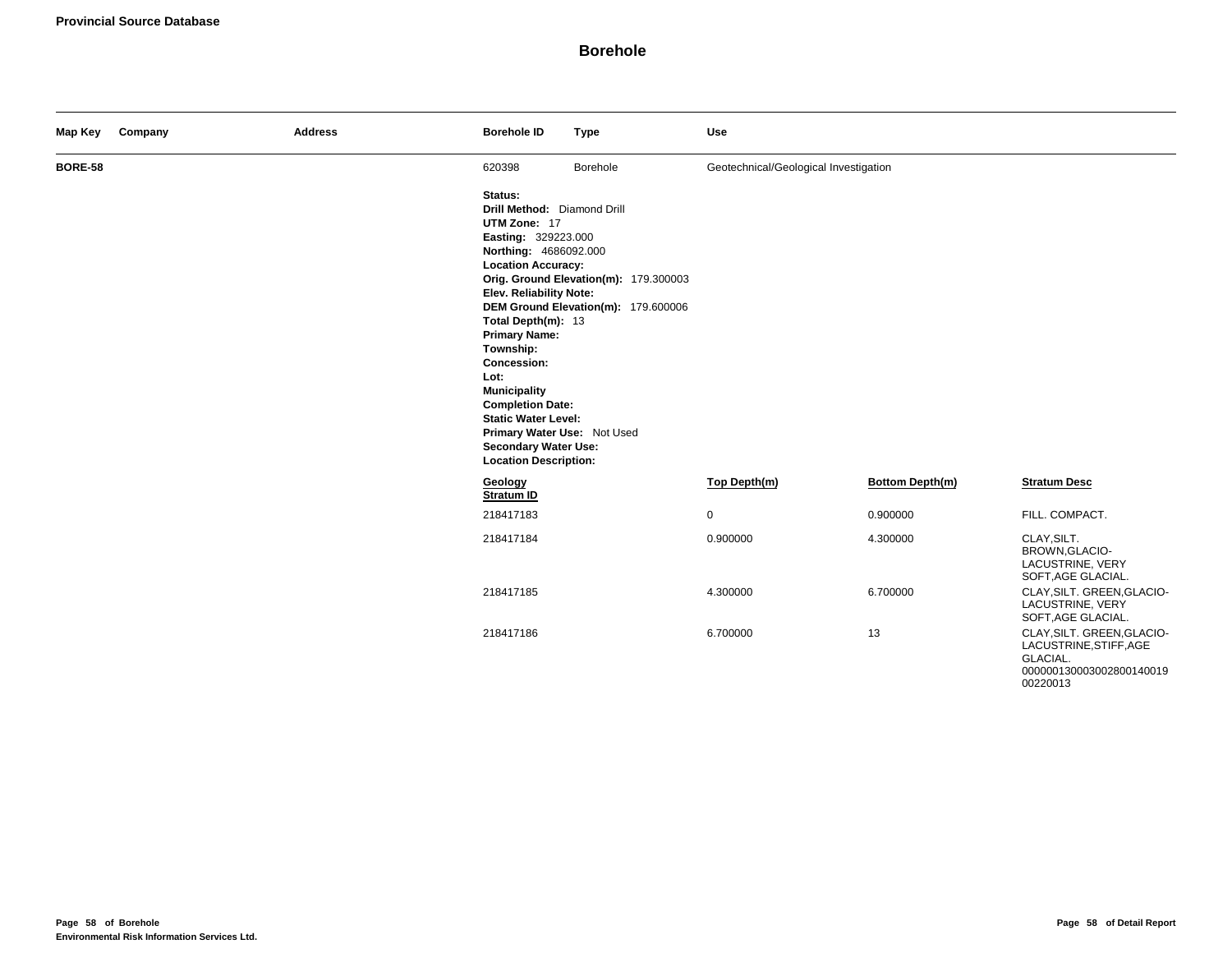| Map Key        | Company | <b>Address</b> | <b>Borehole ID</b>                                                                                                                                                                                                                                                                                                                                                                                                                 | <b>Type</b>                                                                  | Use                                   |                        |                                                      |
|----------------|---------|----------------|------------------------------------------------------------------------------------------------------------------------------------------------------------------------------------------------------------------------------------------------------------------------------------------------------------------------------------------------------------------------------------------------------------------------------------|------------------------------------------------------------------------------|---------------------------------------|------------------------|------------------------------------------------------|
| <b>BORE-59</b> |         |                | 620399                                                                                                                                                                                                                                                                                                                                                                                                                             | Borehole                                                                     | Geotechnical/Geological Investigation |                        |                                                      |
|                |         |                | Status:<br>Drill Method: Power auger<br>UTM Zone: 17<br>Easting: 329263.000<br>Northing: 4686092.000<br><b>Location Accuracy:</b><br>Elev. Reliability Note:<br>Total Depth(m): 1.500000<br><b>Primary Name:</b><br>Township:<br>Concession:<br>Lot:<br><b>Municipality</b><br><b>Completion Date:</b><br><b>Static Water Level:</b><br>Primary Water Use: Not Used<br><b>Secondary Water Use:</b><br><b>Location Description:</b> | Orig. Ground Elevation(m): 181.899994<br>DEM Ground Elevation(m): 179.300003 |                                       |                        |                                                      |
|                |         |                | Geology<br><b>Stratum ID</b>                                                                                                                                                                                                                                                                                                                                                                                                       |                                                                              | Top Depth(m)                          | <b>Bottom Depth(m)</b> | <b>Stratum Desc</b>                                  |
|                |         |                | 218417187                                                                                                                                                                                                                                                                                                                                                                                                                          |                                                                              | $\mathbf 0$                           | 1.100000               | FILL, SAND, CLAY.<br>BROWN, COMPACT.                 |
|                |         |                | 218417188                                                                                                                                                                                                                                                                                                                                                                                                                          |                                                                              | 1.100000                              | 1.500000               | CLAY(7), SILT(23),<br>SAND(62). BROWN, STIFF.<br>022 |

017015032000000110003501

600000GLA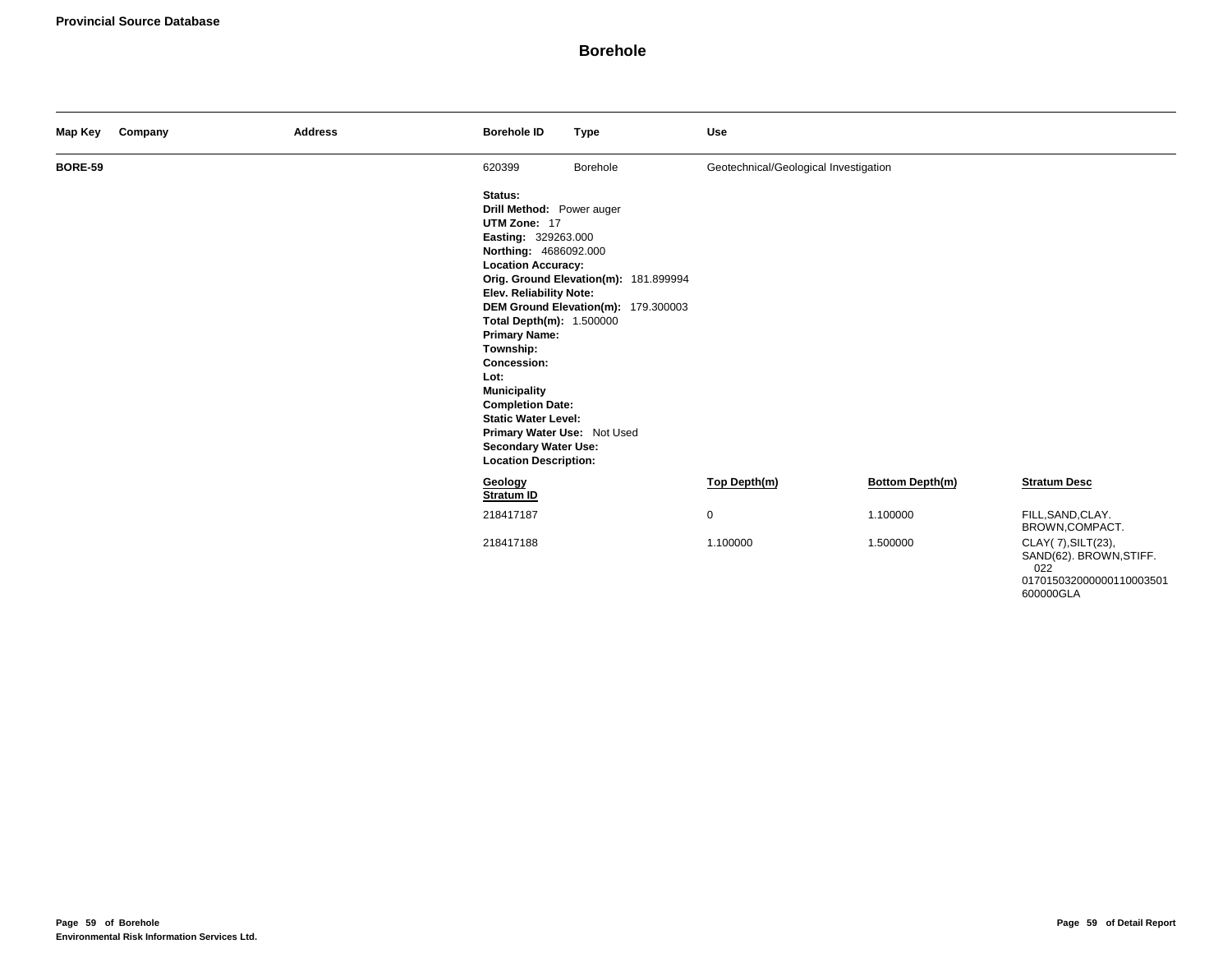| Map Key | Company | <b>Address</b> | <b>Borehole ID</b>                                                                                                                                                                                                                                                                                                                                                                                                                  | <b>Type</b>                                                                  | Use                                   |                        |                                                                                          |
|---------|---------|----------------|-------------------------------------------------------------------------------------------------------------------------------------------------------------------------------------------------------------------------------------------------------------------------------------------------------------------------------------------------------------------------------------------------------------------------------------|------------------------------------------------------------------------------|---------------------------------------|------------------------|------------------------------------------------------------------------------------------|
| BORE-60 |         |                | 620813                                                                                                                                                                                                                                                                                                                                                                                                                              | Borehole                                                                     | Geotechnical/Geological Investigation |                        |                                                                                          |
|         |         |                | Status:<br>Drill Method: Power auger<br>UTM Zone: 17<br>Easting: 329538.000<br>Northing: 4686102.000<br><b>Location Accuracy:</b><br>Elev. Reliability Note:<br>Total Depth(m): 15.500000<br><b>Primary Name:</b><br>Township:<br>Concession:<br>Lot:<br><b>Municipality</b><br><b>Completion Date:</b><br><b>Static Water Level:</b><br>Primary Water Use: Not Used<br><b>Secondary Water Use:</b><br><b>Location Description:</b> | Orig. Ground Elevation(m): 181.300003<br>DEM Ground Elevation(m): 181.699997 |                                       |                        |                                                                                          |
|         |         |                | Geology<br>Stratum ID                                                                                                                                                                                                                                                                                                                                                                                                               |                                                                              | Top Depth(m)                          | <b>Bottom Depth(m)</b> | <b>Stratum Desc</b>                                                                      |
|         |         |                | 218418706                                                                                                                                                                                                                                                                                                                                                                                                                           |                                                                              | $\mathbf 0$                           | 1.200000               | SOIL, CLAY, SILT, ORGANIC.<br>BROWN, FIRM.                                               |
|         |         |                | 218418707                                                                                                                                                                                                                                                                                                                                                                                                                           |                                                                              | 1.200000                              | 4.300000               | SILT, CLAY, SAND.<br>BROWN, GLACIAL, VERY<br>SOFT, MASSIVE, AGE<br>GLACIAL.              |
|         |         |                | 218418708                                                                                                                                                                                                                                                                                                                                                                                                                           |                                                                              | 4.300000                              | 8.500000               | CLAY, SILT, SAND.<br>BROWN, GLACIO-<br>LACUSTRINE, FIRM, AGE<br>GLACIAL.                 |
|         |         |                | 218418709                                                                                                                                                                                                                                                                                                                                                                                                                           |                                                                              | 8.500000                              | 15.500000              | SAND-FINE TO<br>COARSE.GREEN, GLACIAL, V<br>ERY DENSE, AGE GLACIAL.<br>019<br>016<br>022 |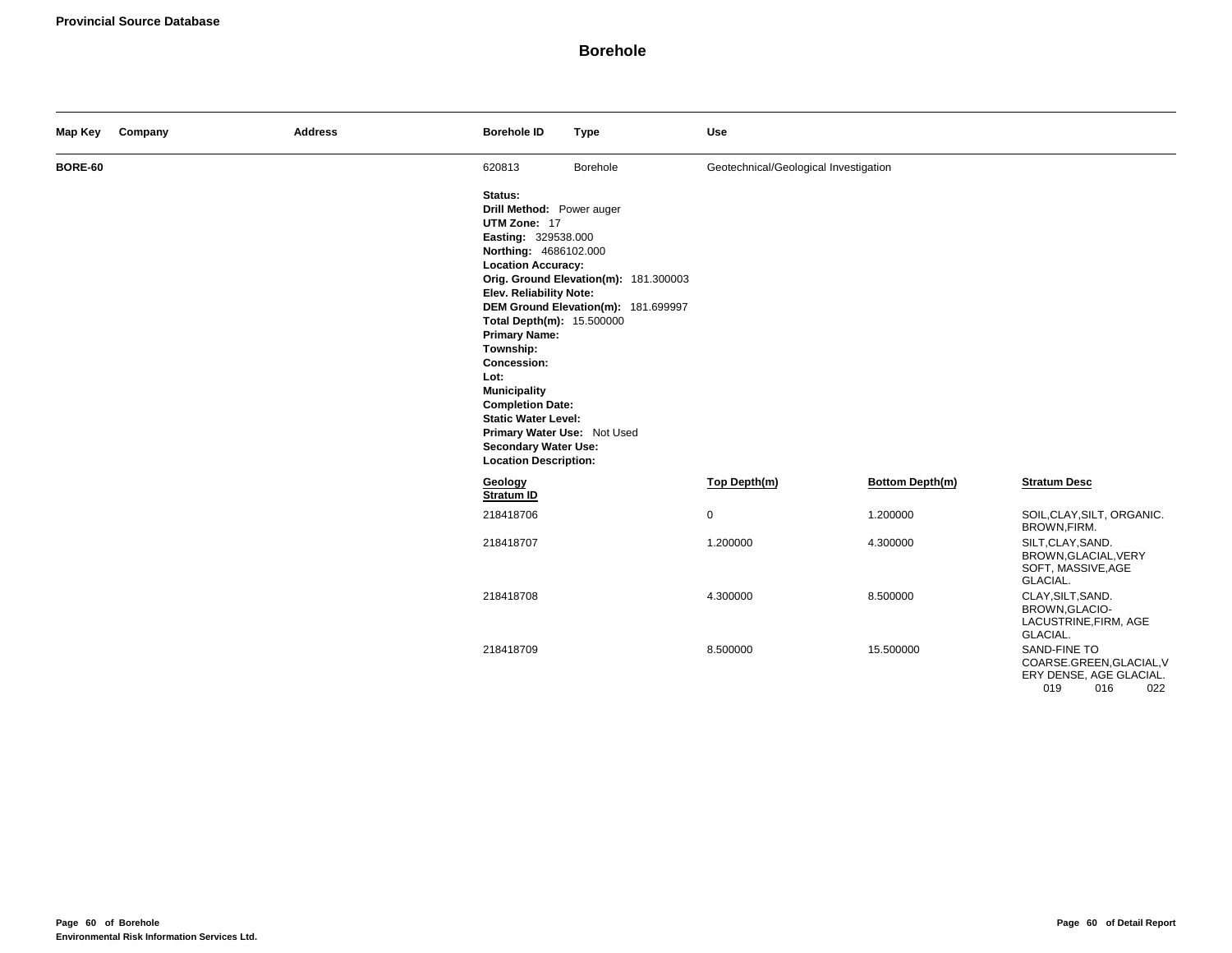| Map Key        | Company | <b>Address</b> | <b>Borehole ID</b>                                                                                                                                                                                                                                                                                                                                                                                                                    | <b>Type</b>                                                                  | <b>Use</b>                            |                 |                                                                                                 |
|----------------|---------|----------------|---------------------------------------------------------------------------------------------------------------------------------------------------------------------------------------------------------------------------------------------------------------------------------------------------------------------------------------------------------------------------------------------------------------------------------------|------------------------------------------------------------------------------|---------------------------------------|-----------------|-------------------------------------------------------------------------------------------------|
| <b>BORE-61</b> |         |                | 620328                                                                                                                                                                                                                                                                                                                                                                                                                                | Borehole                                                                     | Geotechnical/Geological Investigation |                 |                                                                                                 |
|                |         |                | Status:<br>Drill Method: Diamond Drill<br>UTM Zone: 17<br>Easting: 329343.000<br>Northing: 4686242.000<br><b>Location Accuracy:</b><br>Elev. Reliability Note:<br>Total Depth(m): 12.500000<br><b>Primary Name:</b><br>Township:<br>Concession:<br>Lot:<br><b>Municipality</b><br><b>Completion Date:</b><br><b>Static Water Level:</b><br>Primary Water Use: Not Used<br><b>Secondary Water Use:</b><br><b>Location Description:</b> | Orig. Ground Elevation(m): 180.399994<br>DEM Ground Elevation(m): 179.899994 |                                       |                 |                                                                                                 |
|                |         |                | Geology<br>Stratum ID                                                                                                                                                                                                                                                                                                                                                                                                                 |                                                                              | Top Depth(m)                          | Bottom Depth(m) | <b>Stratum Desc</b>                                                                             |
|                |         |                | 218416910                                                                                                                                                                                                                                                                                                                                                                                                                             |                                                                              | $\mathbf 0$                           | 0.200000        | SOIL.                                                                                           |
|                |         |                | 218416911                                                                                                                                                                                                                                                                                                                                                                                                                             |                                                                              | 0.200000                              | 4.300000        | CLAY, SAND.<br>BROWN, GLACIAL, VERY<br>SOFT, AGE GLACIAL.                                       |
|                |         |                | 218416912                                                                                                                                                                                                                                                                                                                                                                                                                             |                                                                              | 4.300000                              | 5.900000        | CLAY, SAND.<br>GREEN, GLACIAL, VERY<br>SOFT, AGE GLACIAL.                                       |
|                |         |                | 218416913                                                                                                                                                                                                                                                                                                                                                                                                                             |                                                                              | 5.900000                              | 12.500000       | CLAY, SAND.<br>GREEN, GLACIAL, STIFF,<br>AGE GLACIAL.<br>000050290014001900195009<br>GLACIAL, S |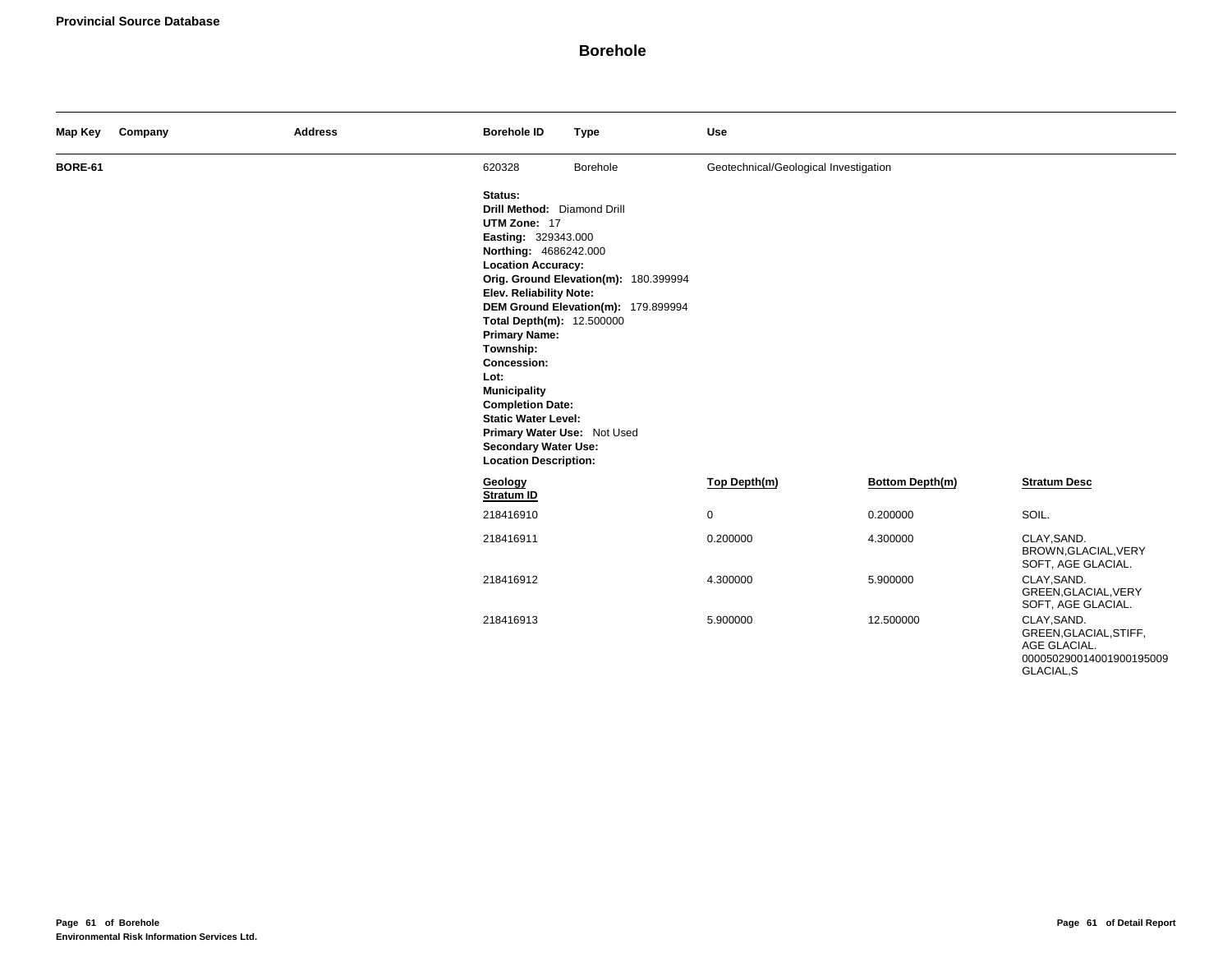# **Certificates of Approval**

| Map Key     | Company             | <b>Address</b>                                   | Certificate #                                                                                                                                                                                           | Application<br>Year | <b>Issue Date</b>                                                                                                | <b>Approval Type</b> | <b>Status</b> | <b>Application Type</b>                                                                                                                                                                                                                                                                                                                                                  |
|-------------|---------------------|--------------------------------------------------|---------------------------------------------------------------------------------------------------------------------------------------------------------------------------------------------------------|---------------------|------------------------------------------------------------------------------------------------------------------|----------------------|---------------|--------------------------------------------------------------------------------------------------------------------------------------------------------------------------------------------------------------------------------------------------------------------------------------------------------------------------------------------------------------------------|
| <b>CA-1</b> |                     | 754 California Avenue<br>Windsor<br>N9B 2Z2      | 4547-56AQ6J 02<br><b>Client Name:</b><br><b>Client Address:</b><br><b>Client City:</b><br><b>Client Postal Code:</b><br><b>Project Description:</b><br><b>Contaminants:</b><br><b>Emission Control:</b> |                     | 1/11/02<br>University of Windsor<br>401 Sunset Avenue<br>Windsor<br><b>N9B 3P4</b><br>and air to the atmosphere. | Industrial air       | Approved      | New Certificate of Approval<br>This application is for a Certificate of Approval for an ICE exhaust system consisting of one (1) exhaust fan<br>discharging vent fumes from a small internal combustion engine. Also a natural gas burner exhaust system<br>consisting of (1) one fan discharging vent fumes from a burner used for testing fuel mixtures of natural gas |
| <b>CA-2</b> | <b>WINDSOR CITY</b> | ALEXANDER AVE./INDIAN RD.<br><b>WINDSOR CITY</b> | 3-1508-94-<br><b>Client Name:</b><br><b>Client Address:</b><br><b>Client City:</b><br><b>Client Postal Code:</b><br><b>Project Description:</b><br>Contaminants:<br><b>Emission Control:</b>            | 94                  | 11/22/1994                                                                                                       | Municipal sewage     | Approved      |                                                                                                                                                                                                                                                                                                                                                                          |
| <b>CA-3</b> | P.U.C. WINDSOR      | ROSEDALE AVE./PETER ST.<br><b>WINDSOR CITY</b>   | 7-0962-95-<br><b>Client Name:</b><br><b>Client Address:</b><br><b>Client City:</b><br><b>Client Postal Code:</b><br><b>Project Description:</b><br><b>Contaminants:</b><br><b>Emission Control:</b>     | 95                  | 9/27/1995                                                                                                        | Municipal water      | Approved      |                                                                                                                                                                                                                                                                                                                                                                          |
| CA-4        | <b>WINDSOR CITY</b> | ALEXANDER AVE./ROSEDALE<br>AVE.<br>WINDSOR CITY  | 7-1117-94-<br><b>Client Name:</b><br><b>Client Address:</b><br><b>Client City:</b><br><b>Client Postal Code:</b><br><b>Project Description:</b><br><b>Contaminants:</b><br><b>Emission Control:</b>     | 94                  | 11/22/1994                                                                                                       | Municipal water      | Approved      |                                                                                                                                                                                                                                                                                                                                                                          |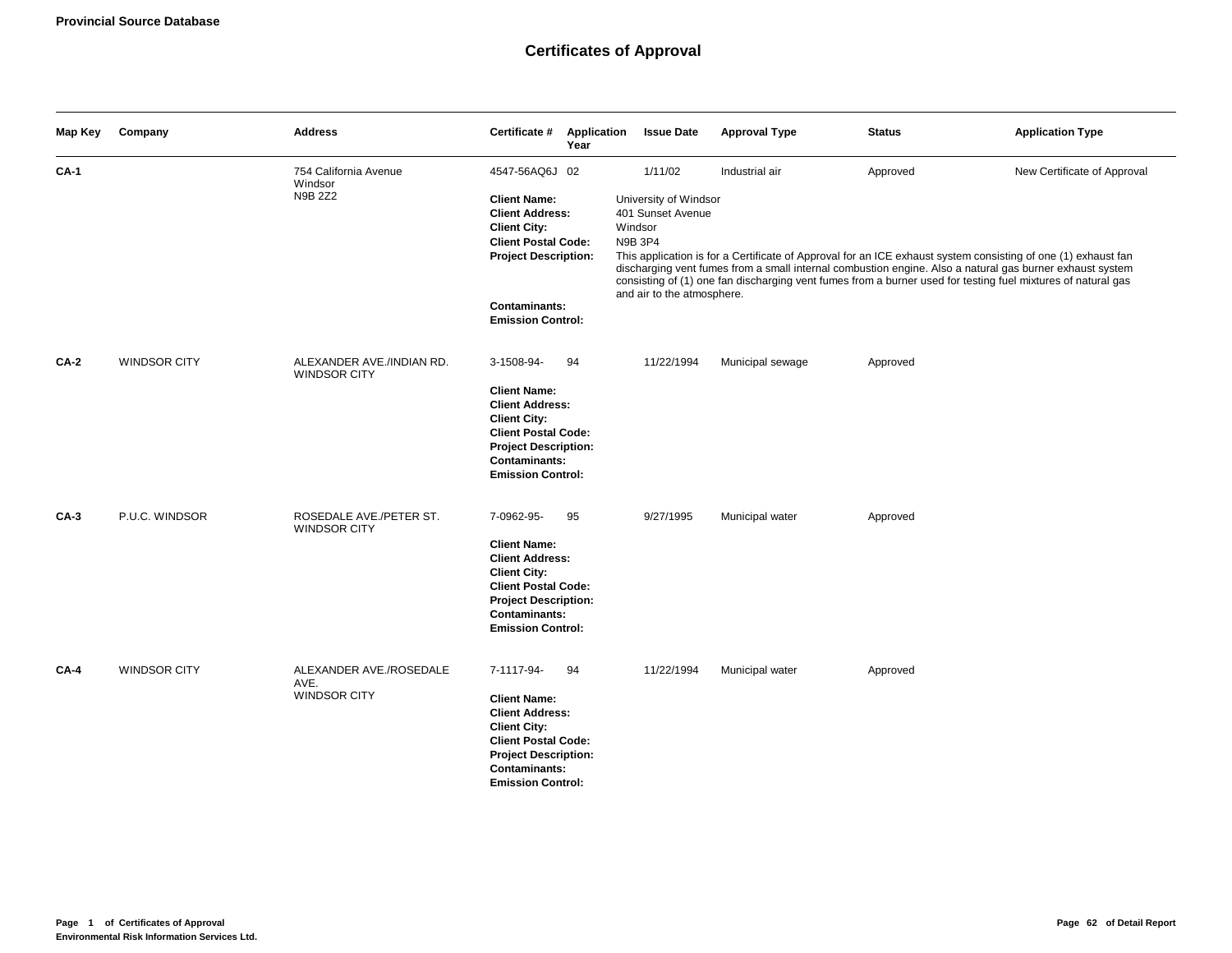| Map Key | Company                                   | <b>Address</b>                                         | Certificate #<br>Year                                                                                                                                                                                     | Application               | <b>Issue Date</b>                   | <b>Approval Type</b>                                                                                                          | <b>Status</b>    | <b>Application Type</b> |
|---------|-------------------------------------------|--------------------------------------------------------|-----------------------------------------------------------------------------------------------------------------------------------------------------------------------------------------------------------|---------------------------|-------------------------------------|-------------------------------------------------------------------------------------------------------------------------------|------------------|-------------------------|
| n/a     | UNIVERSITY OF WINDSOR -<br>PHYSICAL PLANT | <b>450 PATRICIA STREET</b><br>WINDSOR CITY             | 8-1162-94-<br>94<br><b>Client Name:</b><br><b>Client Address:</b><br><b>Client City:</b><br><b>Client Postal Code:</b><br><b>Project Description:</b><br><b>Contaminants:</b><br><b>Emission Control:</b> |                           | 10/21/1994                          | Industrial air<br>EXHAUST FUMEHOOD FOR RESEARCH LABORATORW<br>Hydrogen Chloride, Nitric Acid, Fluorides (Gas, Growing Season) | Approved         |                         |
| n/a     | UNIVERSITY OF WINDSOR                     | SUNSET AVE.<br><b>WINDSOR CITY</b>                     | 8-1140-86-<br>86<br><b>Client Name:</b><br><b>Client Address:</b><br><b>Client City:</b><br><b>Client Postal Code:</b><br><b>Project Description:</b><br><b>Contaminants:</b><br><b>Emission Control:</b> | Phthalates<br>No Controls | 10/22/1986                          | Industrial air<br>PHOTOGR. DEVELOPING TABLE                                                                                   | Approved         |                         |
| n/a     | UNIVERSITY OF WINDSOR                     | LEBEL BLDG. HURON CHURCH<br>RD.<br><b>WINDSOR CITY</b> | 8-1095-87-<br>87<br><b>Client Name:</b><br><b>Client Address:</b><br><b>Client City:</b><br><b>Client Postal Code:</b><br><b>Project Description:</b><br>Contaminants:<br><b>Emission Control:</b>        |                           | 9/15/1987                           | Industrial air<br>FUME HOODS FOR ACID ROOM & CLEANING ST.<br>Nitric Acid, Hydrogen Chloride, Methyl Alcohol                   | Approved         |                         |
| n/a     | UNIVERSITY OF WINDSOR                     | <b>ENERGY CONVERSION CENTRE</b><br><b>WINDSOR CITY</b> | 8-1180-92-<br>92<br><b>Client Name:</b><br><b>Client Address:</b><br><b>Client City:</b><br><b>Client Postal Code:</b><br><b>Project Description:</b><br><b>Contaminants:</b><br><b>Emission Control:</b> |                           | 3/16/1993<br>Nitrogen Oxides, Sound | Industrial air<br>INSTAL COGENERATING PLANT<br>Silencer, Enclosure, Other - Air, Other - Air                                  | Approved in 1993 |                         |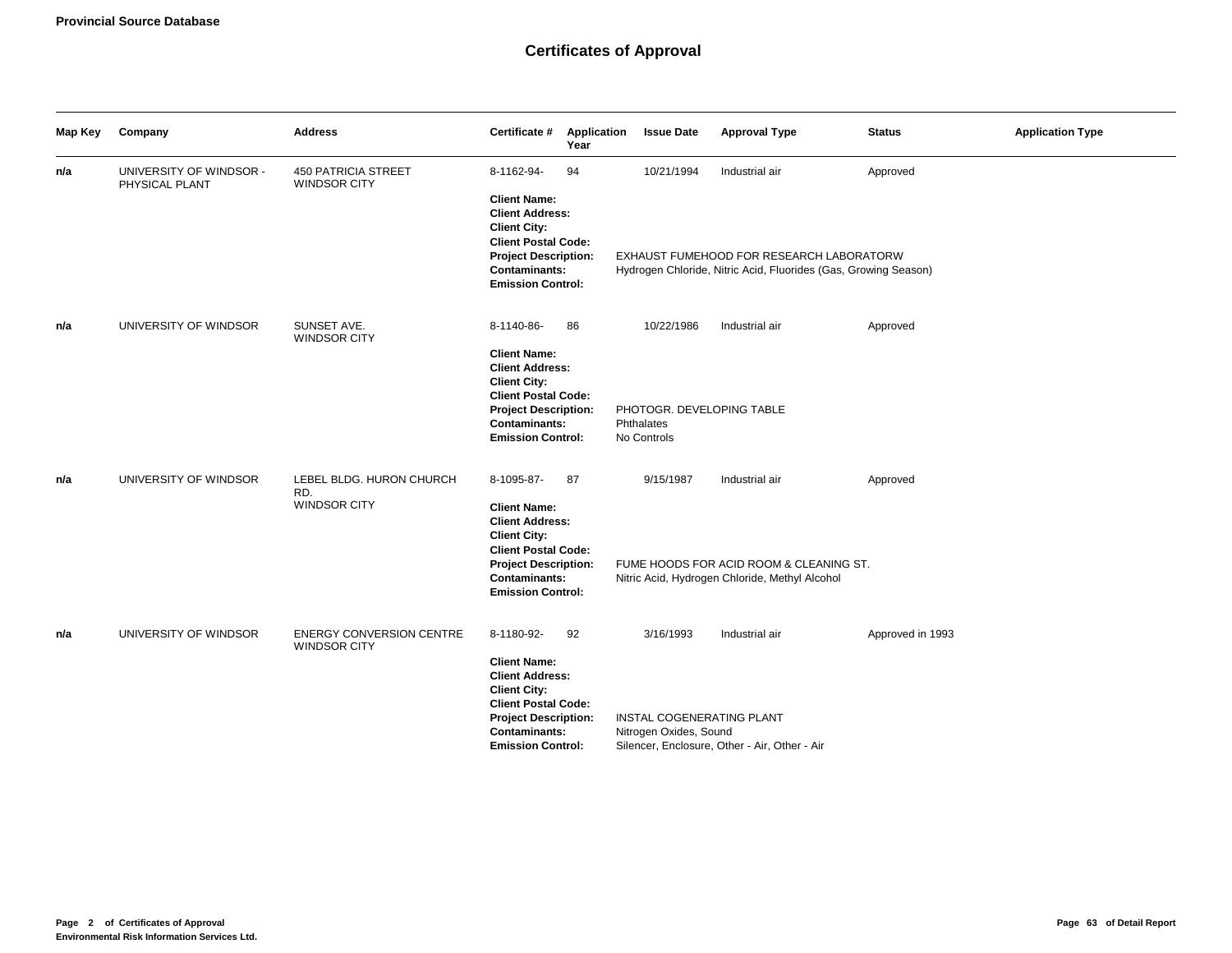| Map Key | Company                                         | <b>Address</b>                                 | Certificate #                                                                                                                                                                                | Application<br>Year | <b>Issue Date</b> | <b>Approval Type</b> | <b>Status</b> | <b>Application Type</b> |
|---------|-------------------------------------------------|------------------------------------------------|----------------------------------------------------------------------------------------------------------------------------------------------------------------------------------------------|---------------------|-------------------|----------------------|---------------|-------------------------|
| n/a     | WINDSOR CITY                                    | HURON CHURCH RD. PH. 1D<br><b>WINDSOR CITY</b> | 3-1466-87-<br><b>Client Name:</b><br><b>Client Address:</b><br><b>Client City:</b><br><b>Client Postal Code:</b><br><b>Project Description:</b><br>Contaminants:<br><b>Emission Control:</b> | 87                  | 9/10/1987         | Municipal sewage     | Approved      |                         |
| n/a     | <b>WINDSOR CITY RANKIN-</b><br>CHARLEVOIX PH. 1 | WYANDOTTE ST.<br><b>WINDSOR CITY</b>           | 3-1855-87-<br><b>Client Name:</b><br><b>Client Address:</b><br><b>Client City:</b><br><b>Client Postal Code:</b><br><b>Project Description:</b><br>Contaminants:<br><b>Emission Control:</b> | 87                  | 12/3/1987         | Municipal sewage     | Approved      |                         |
| n/a     | RANSAND HOTELS INC.                             | HURON CHURCH RD.<br><b>WINDSOR CITY</b>        | 3-1349-86-<br><b>Client Name:</b><br><b>Client Address:</b><br><b>Client City:</b><br><b>Client Postal Code:</b><br><b>Project Description:</b><br>Contaminants:<br><b>Emission Control:</b> | 86                  | 9/12/1986         | Municipal sewage     | Approved      |                         |
| n/a     | <b>WINDSOR CITY</b>                             | HURON CHURCH RD.<br><b>WINDSOR CITY</b>        | 3-0806-89-<br><b>Client Name:</b><br><b>Client Address:</b><br><b>Client City:</b><br><b>Client Postal Code:</b><br><b>Project Description:</b><br>Contaminants:<br><b>Emission Control:</b> | 89                  | 6/20/1989         | Municipal sewage     | Approved      |                         |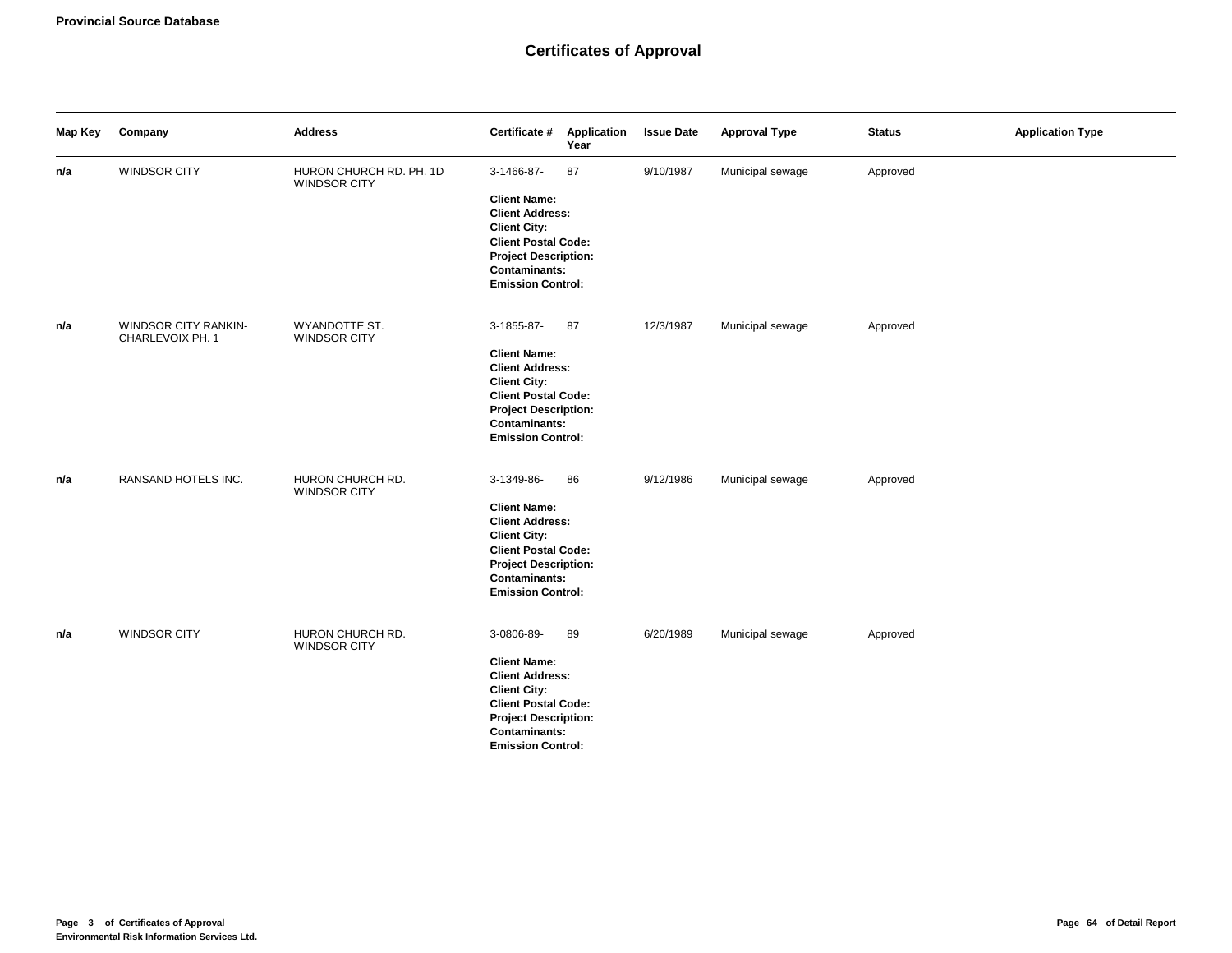| Map Key | Company                                | <b>Address</b>                              | Certificate #                                                                                                                                                                                       | Application<br>Year | <b>Issue Date</b> | <b>Approval Type</b> | <b>Status</b> | <b>Application Type</b> |
|---------|----------------------------------------|---------------------------------------------|-----------------------------------------------------------------------------------------------------------------------------------------------------------------------------------------------------|---------------------|-------------------|----------------------|---------------|-------------------------|
| n/a     | WINDSOR CITY - HURON<br>CHURCH ROAD    | TECUMSEH RD. W/PATRICIA RD.<br>WINDSOR CITY | 3-0225-91-<br><b>Client Name:</b><br><b>Client Address:</b><br><b>Client City:</b><br><b>Client Postal Code:</b><br><b>Project Description:</b><br><b>Contaminants:</b><br><b>Emission Control:</b> | 91                  | 3/19/1991         | Municipal sewage     | Approved      |                         |
| n/a     | WINDSOR UTILITIES COMM.                | HURON CHURCH RD. PH. 1E<br>WINDSOR CITY     | 7-1048-88-<br><b>Client Name:</b><br><b>Client Address:</b><br><b>Client City:</b><br><b>Client Postal Code:</b><br><b>Project Description:</b><br><b>Contaminants:</b><br><b>Emission Control:</b> | 88                  | 9/1/1988          | Municipal water      | Approved      |                         |
| n/a     | P.U.C. WINDSOR CITY                    | HURON CHURCH RD. PH. 1D<br>WINDSOR CITY     | 7-1219-87-<br><b>Client Name:</b><br><b>Client Address:</b><br><b>Client City:</b><br><b>Client Postal Code:</b><br><b>Project Description:</b><br>Contaminants:<br><b>Emission Control:</b>        | 87                  | 9/10/1987         | Municipal water      | Approved      |                         |
| n/a     | MARATHON CONS. SERVICES<br>(1991) INC. | RIVERSIDE DR., PT.LOT 111<br>WINDSOR CITY   | 3-0085-97-<br><b>Client Name:</b><br><b>Client Address:</b><br><b>Client City:</b><br><b>Client Postal Code:</b><br><b>Project Description:</b><br><b>Contaminants:</b><br><b>Emission Control:</b> | 97                  | 4/7/1997          | Municipal sewage     | Approved      |                         |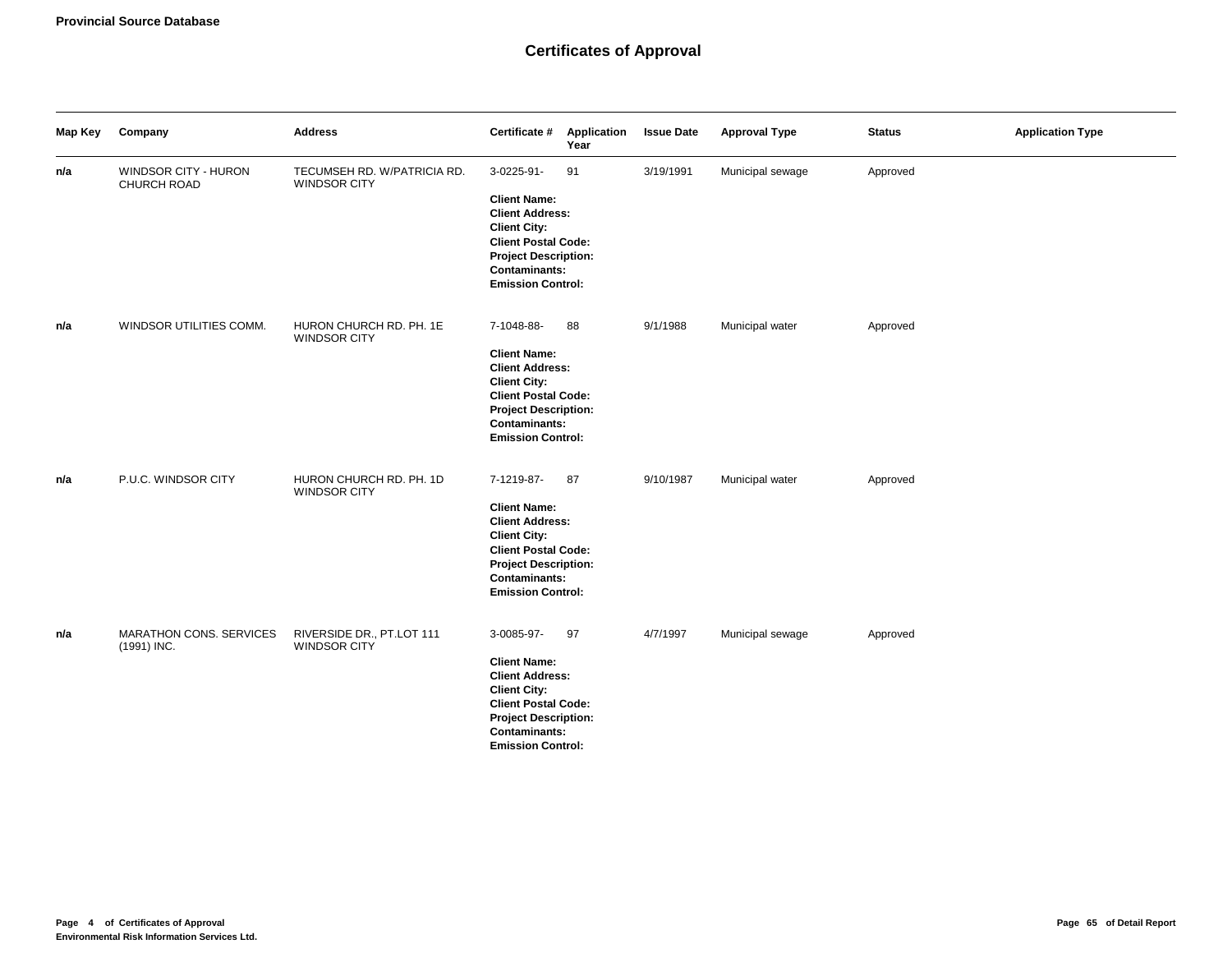| Map Key | Company                                            | <b>Address</b>                                       | Certificate #                                                                                                                                                                                              | Application<br>Year | <b>Issue Date</b>                                             | <b>Approval Type</b>                                             | <b>Status</b> | <b>Application Type</b> |
|---------|----------------------------------------------------|------------------------------------------------------|------------------------------------------------------------------------------------------------------------------------------------------------------------------------------------------------------------|---------------------|---------------------------------------------------------------|------------------------------------------------------------------|---------------|-------------------------|
| n/a     | UNIVERSITY OF WINDSOR,<br><b>GREAT LAKES INSTI</b> | LOTS 6 & 7/RP# 410 (SANDWICH)<br><b>WINDSOR CITY</b> | 4-0107-96-<br><b>Client Name:</b><br><b>Client Address:</b><br><b>Client City:</b><br><b>Client Postal Code:</b><br><b>Project Description:</b><br><b>Contaminants:</b><br><b>Emission Control:</b>        | 96                  | 12/6/1996                                                     | Industrial wastewater<br>CHILLER CONDENSER COOL. WATER DISCHARGE | Approved      |                         |
| n/a     | UNIVERSITY OF WINDSOR,<br><b>GREAT LAKES INSTI</b> | LOTS 4-7, RP# 410, SANDWICH<br><b>WINDSOR CITY</b>   | 8-1187-96-<br><b>Client Name:</b><br><b>Client Address:</b><br><b>Client City:</b><br><b>Client Postal Code:</b><br><b>Project Description:</b><br><b>Contaminants:</b><br><b>Emission Control:</b>        | 96                  | 12/16/1996<br>Nitrogen Oxides, Sulphur Dioxide<br>No Controls | Industrial air<br>13 LAB. FUME EXH. STACKS, STANDBY GEN.         | Approved      |                         |
| n/a     | <b>WINDSOR CITY</b>                                | HURON CHURCH RD.<br><b>WINDSOR CITY</b>              | 3-1441-85-<br>006<br><b>Client Name:</b><br><b>Client Address:</b><br><b>Client City:</b><br><b>Client Postal Code:</b><br><b>Project Description:</b><br><b>Contaminants:</b><br><b>Emission Control:</b> | 85                  | 12/24/85                                                      | Municipal sewage                                                 | Approved      |                         |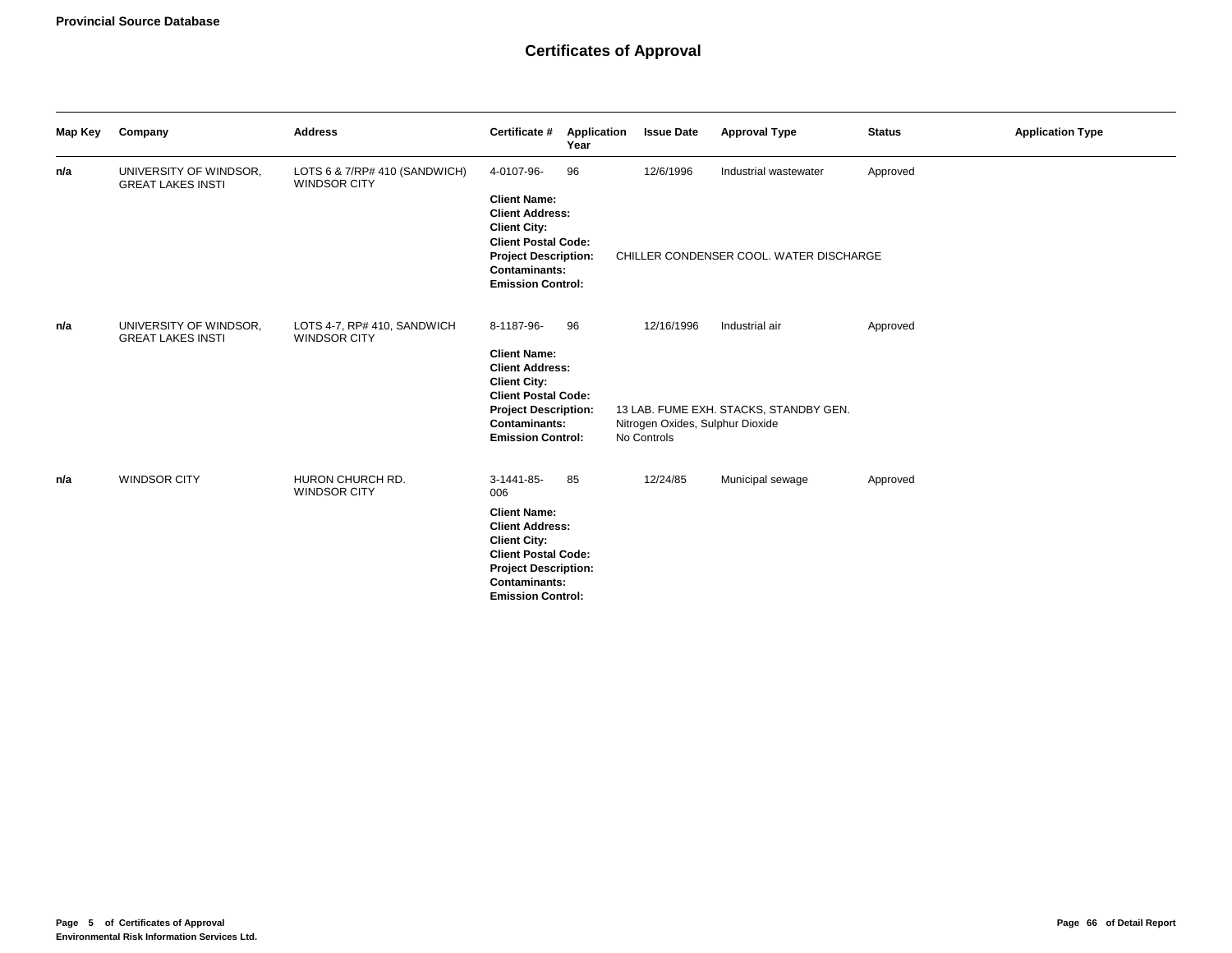| Map Key | Company                                  | <b>Address</b> | File No.        | Crown Brief No.                           | <b>Ministry District</b>      | Region                                                                                                 |
|---------|------------------------------------------|----------------|-----------------|-------------------------------------------|-------------------------------|--------------------------------------------------------------------------------------------------------|
| n/a     | FORD MOTOR COMPANY OF<br><b>CANADA L</b> |                |                 | 97-0149-0013                              | <b>WINDSOR</b>                | SOUTH WEST REGION                                                                                      |
|         |                                          |                |                 | AND PROVIDE FALSE INFO ON AN APPLICATION. |                               | Description: ESTABLISH, ALTER, EXTEND OR REPAIR SEWAGE WORKS NOT UNDER OR IN ACCORDANCE TO AN APPROVAL |
|         |                                          |                | Date<br>Charged | <b>Fine</b>                               | <b>Act/Regulation/Section</b> | <b>Charge Disposition</b>                                                                              |
|         |                                          |                | 12/1/98         | \$5.000.00                                | OWRA- -53(1)                  | SUSPENDED SENTENCE                                                                                     |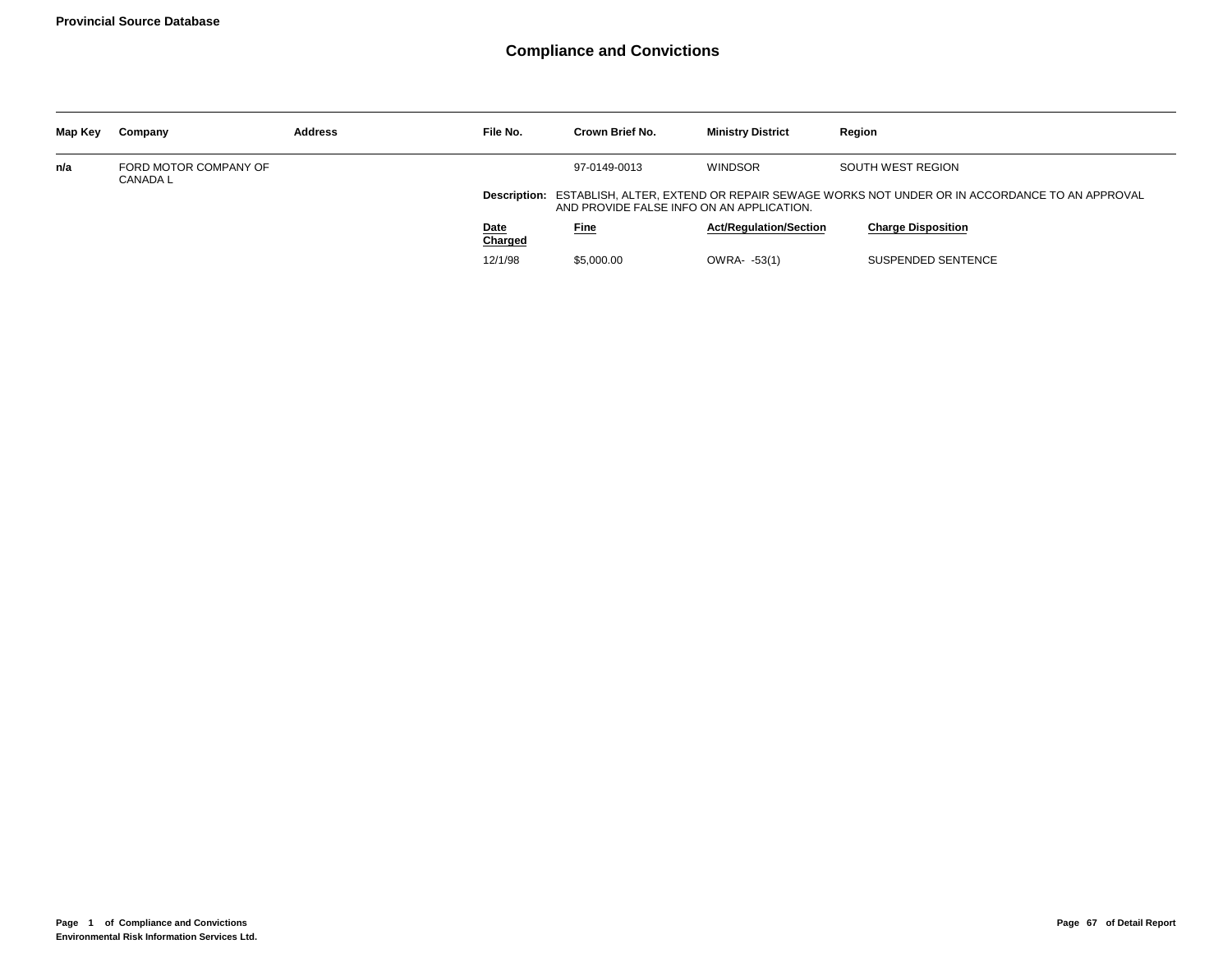| Map Key | Company                | <b>Address</b>                                                        | Year                                                                                       |           | <b>EBR Registry No.</b>                     | Ministry Ref. No.                               | Type                                                                                                                |
|---------|------------------------|-----------------------------------------------------------------------|--------------------------------------------------------------------------------------------|-----------|---------------------------------------------|-------------------------------------------------|---------------------------------------------------------------------------------------------------------------------|
| EBR-1   | 619637 Ontario Limited | between Sandwich Street and Russell 2001<br>Street<br>City of Windsor | <b>Instrument Type:</b><br><b>Proposal Date:</b><br>Location:<br><b>Proponent Address:</b> | IA01E0014 | 1/3/01<br>City of Windsor<br><b>N9C 1C1</b> | EPA s. 27 - Approval for a waste disposal site. | Instrument<br>619637 Ontario Limited, o/a Border City Environmental Services3890 Sandwich Street, Windsor, Ontario, |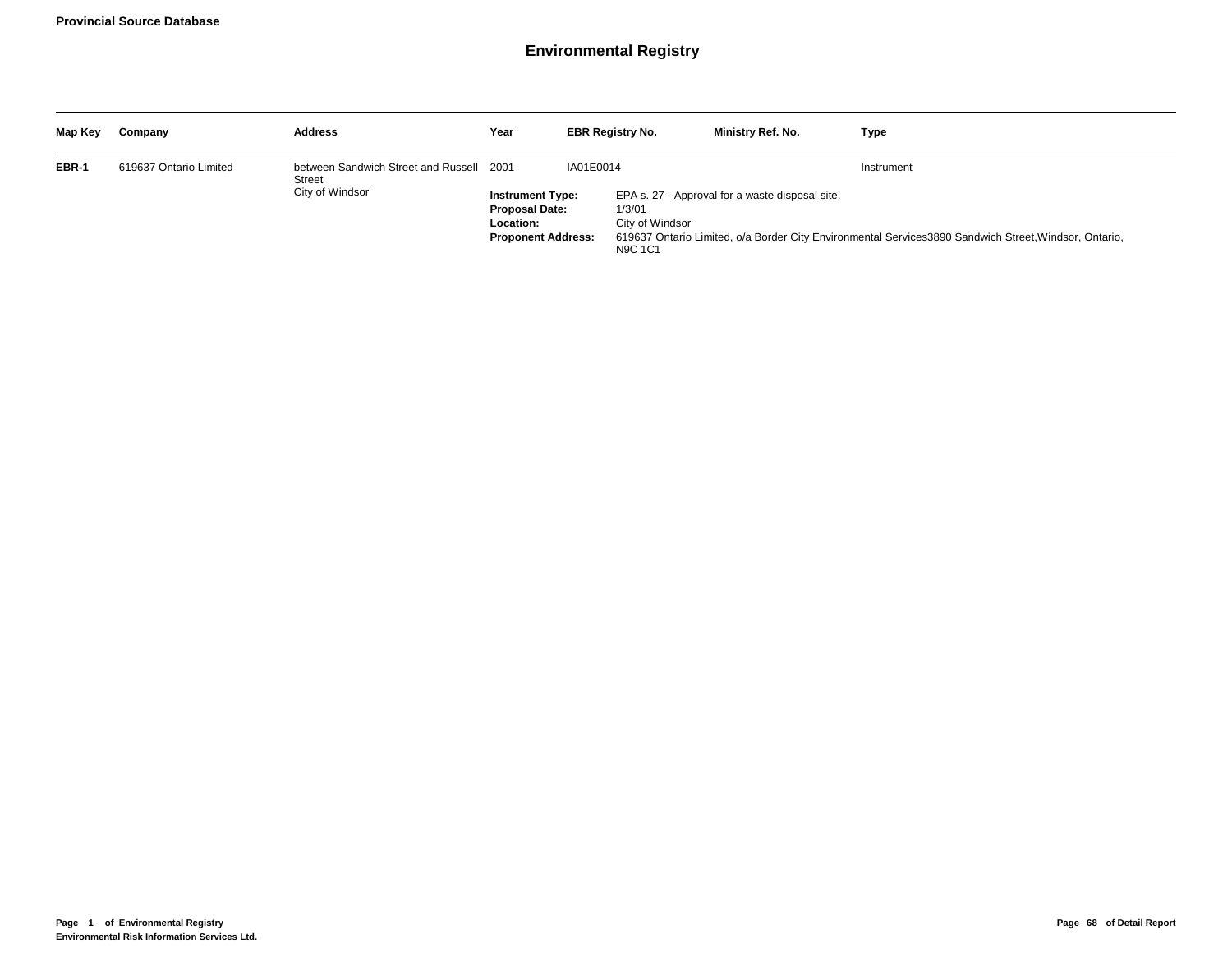# **ERIS Historical Searches**

| Map Key | Company | <b>Address</b>                            | Order No.            | <b>Report Date</b>                                                           | <b>Report Type</b>            | Search Radius (km) |
|---------|---------|-------------------------------------------|----------------------|------------------------------------------------------------------------------|-------------------------------|--------------------|
| EHS-1   |         | 1054-1064 Brock Street<br>Windsor         | 20041101020          | 11/10/04                                                                     | Complete Report               | 0.25               |
|         |         | <b>N9C 2V2</b>                            | Addit. Info Ordered: |                                                                              |                               |                    |
| EHS-2   |         | 1054-1064 Brock Street<br>Windsor         | 20100804013          | 8/12/2010                                                                    | <b>Standard Select Report</b> | 0.25               |
|         |         | <b>N9C 2V2</b>                            | Addit. Info Ordered: |                                                                              |                               |                    |
| EHS-3   |         | 1054, 1060 & 1064 Brock Street<br>Windsor | 20090505018          | 5/14/2009                                                                    | <b>Standard Report</b>        | 0.25               |
|         |         |                                           | Addit. Info Ordered: |                                                                              |                               |                    |
| EHS-4   |         | 965-975-985 Brock Street<br>Windsor       | 20070418026          | 4/27/2007                                                                    | CAN - Custom Report           | 0.25               |
|         |         |                                           | Addit. Info Ordered: | Fire Insur. Maps And /or Site Plans                                          |                               |                    |
| EHS-5   |         | Huron Church Rd & College Ave<br>Windsor  | 20051007019          | 10/14/2005                                                                   | <b>Custom Report</b>          | 0.4                |
|         |         |                                           | Addit. Info Ordered: |                                                                              |                               |                    |
| EHS-6   |         | 826 Felix Ave.<br>Windsor                 | 20000519007          | 5/26/00                                                                      | <b>Custom Report</b>          | 0.25               |
|         |         | <b>N9C 3K8</b>                            | Addit. Info Ordered: |                                                                              |                               |                    |
| EHS-7   |         | 3150 Donnelly Street<br>Windsor           | 20090915042          | 9/17/2009                                                                    | <b>Standard Report</b>        | 0.25               |
|         |         | <b>N9C 4E3</b>                            | Addit. Info Ordered: |                                                                              |                               |                    |
| EHS-8   |         | 2585 Wyandotte Street<br>Windsor          | 20040817018          | 8/26/04                                                                      | Complete Report               | 0.25               |
|         |         |                                           | Addit. Info Ordered: | Fire Insur. Maps and/or Site Plans; Aerials Photos and/or Topographical Maps |                               |                    |
| n/a     |         | <b>Riverside Drive</b><br>Windsor         | 20070717003          | 7/18/2007                                                                    | CAN - Custom Report           | 0.25               |
|         |         |                                           | Addit. Info Ordered: |                                                                              |                               |                    |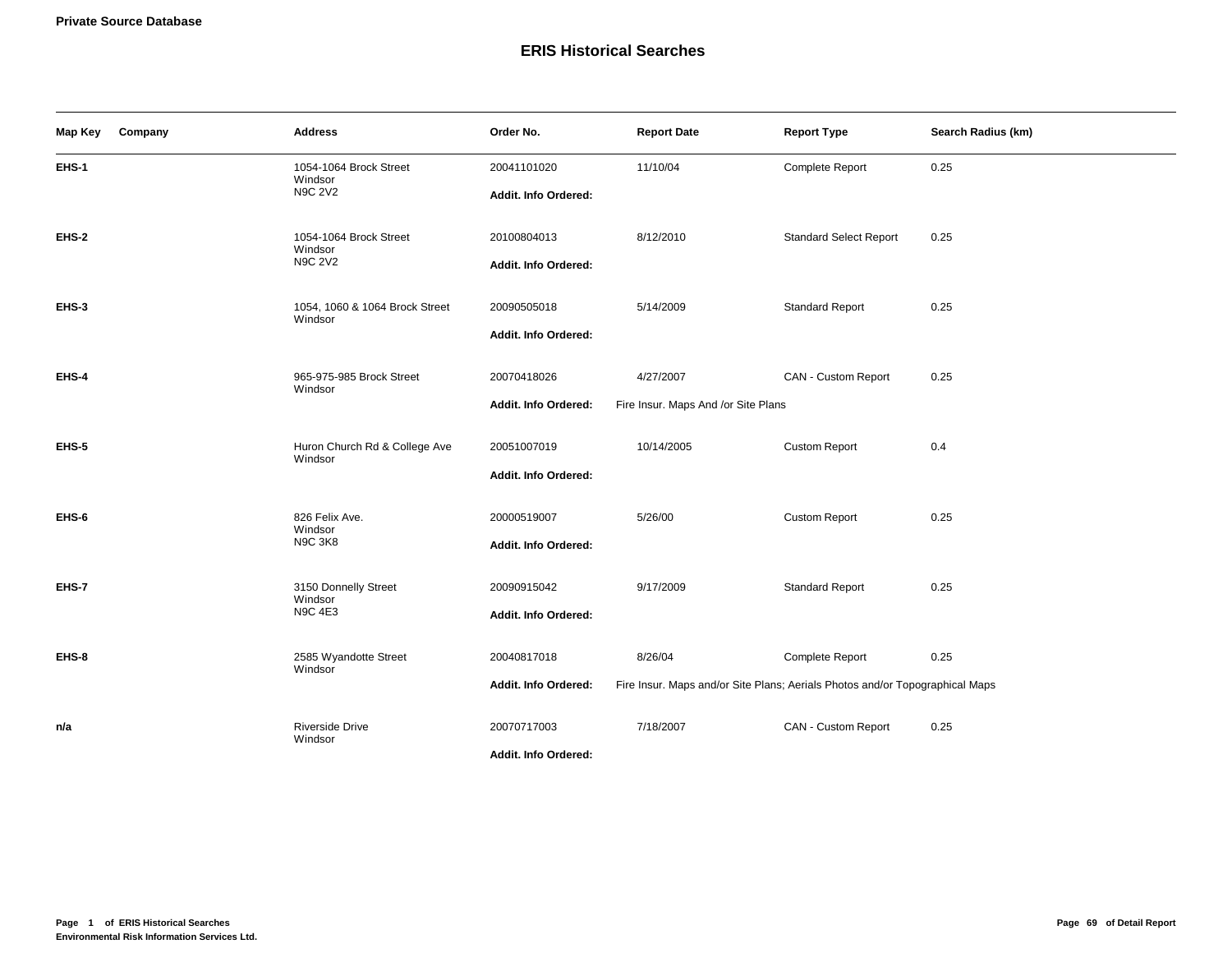| Map Key | Company               | <b>Address</b>                                   | License<br><b>Issue Date</b> | <b>Tank Status</b> | <b>Tank Status</b><br>As Of | <b>Operation Type</b>      | <b>Facility Type</b>                |                                                          |
|---------|-----------------------|--------------------------------------------------|------------------------------|--------------------|-----------------------------|----------------------------|-------------------------------------|----------------------------------------------------------|
| FST-1   | <b>BFI CANADA INC</b> | 826 FELIX AV<br><b>WINDSOR</b><br><b>N9C 3K8</b> |                              |                    | January 2010                | Private Fuel Outlet        | FS PRIVATE FUEL OUTLET - SELF SERVE |                                                          |
|         |                       |                                                  | <b>Status</b>                | Capacity (L)       |                             | Year of Installation       | <b>Corrosion Protection</b>         | <b>Tank Fuel Type</b>                                    |
|         |                       |                                                  | Active                       | 22730              |                             | 1982                       | Fiberglass                          | Liquid Fuel Single Wall UST -                            |
|         |                       |                                                  | Active                       | 4546               |                             | 1987                       | Fiberglass                          | Diesel<br>Liquid Fuel Single Wall UST -<br><b>Diesel</b> |
| FST-2   | <b>BFI CANADA INC</b> | 826 FELIX AV<br><b>WINDSOR</b><br><b>N9C 3K8</b> | 4/12/2001                    | Licensed           | August 2007                 | Private Fuel Outlet        | Gasoline Station - Self Serve       |                                                          |
|         |                       |                                                  | <b>Status</b>                | Capacity (L)       |                             | Year of Installation       | <b>Corrosion Protection</b>         | <b>Tank Fuel Type</b>                                    |
|         |                       |                                                  | Active                       | 4546               |                             | 1987                       |                                     | Liquid Fuel Single Wall UST -<br>Diesel                  |
|         |                       |                                                  | Active                       | 22730              |                             | 1982                       |                                     | Liquid Fuel Single Wall UST -<br><b>Diesel</b>           |
| FST-3   | <b>BFI CANADA INC</b> | 826 FELIX AV<br><b>WINDSOR</b><br><b>N9C 3K8</b> | 4/12/2001                    | Licensed           | December<br>2008            | Private Fuel Outlet        | Gasoline Station - Self Serve       |                                                          |
|         |                       |                                                  | <b>Status</b>                | Capacity (L)       |                             | Year of Installation       | <b>Corrosion Protection</b>         | <b>Tank Fuel Type</b>                                    |
|         |                       |                                                  | Active                       | 4546               |                             | 1987                       |                                     | Liquid Fuel Single Wall UST -<br><b>Diesel</b>           |
|         |                       |                                                  | Active                       | 22730              |                             | 1982                       |                                     | Liquid Fuel Single Wall UST -<br><b>Diesel</b>           |
| FST-4   | <b>BFI CANADA INC</b> | 826 FELIX AV<br><b>WINDSOR</b><br><b>N9C 3K8</b> |                              |                    | June 2010                   | <b>Private Fuel Outlet</b> | FS PRIVATE FUEL OUTLET - SELF SERVE |                                                          |
|         |                       |                                                  | <b>Status</b>                | Capacity (L)       |                             | Year of Installation       | <b>Corrosion Protection</b>         | <b>Tank Fuel Type</b>                                    |
|         |                       |                                                  | Active                       | 22730              |                             | 1982                       | Fiberglass                          | Liquid Fuel Single Wall UST -<br><b>Diesel</b>           |
|         |                       |                                                  | Active                       | 4546               |                             | 1987                       | Fiberglass                          | Liquid Fuel Single Wall UST -<br>Diesel                  |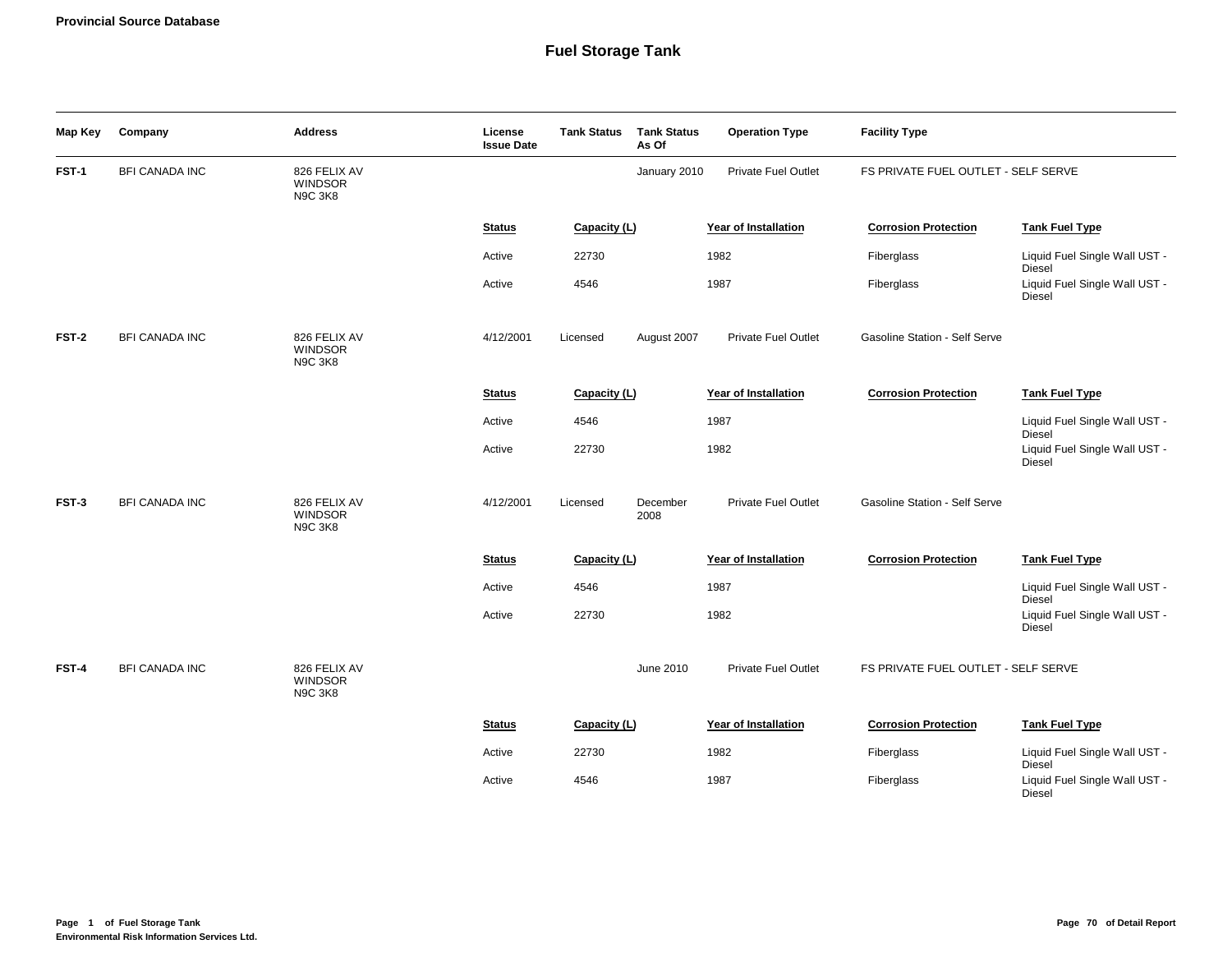| Map Key | Company                                                                    | <b>Address</b>                                          | License<br><b>Issue Date</b> | <b>Tank Status</b> | <b>Tank Status</b><br>As Of | <b>Operation Type</b>      | <b>Facility Type</b>                |                                                |
|---------|----------------------------------------------------------------------------|---------------------------------------------------------|------------------------------|--------------------|-----------------------------|----------------------------|-------------------------------------|------------------------------------------------|
| FST-5   | FORD MOTOR COMPANY OF<br><b>CANADA LTD WINDSOR</b><br><b>CASTING PLANT</b> | 3150 WYANDOTTE ST W<br><b>WINDSOR</b><br><b>N9C 1M6</b> | 12/23/1991                   | Licensed           | December<br>2008            | <b>Private Fuel Outlet</b> | Gasoline Station - Self Serve       |                                                |
|         |                                                                            |                                                         | <b>Status</b>                | Capacity (L)       |                             | Year of Installation       | <b>Corrosion Protection</b>         | <b>Tank Fuel Type</b>                          |
|         |                                                                            |                                                         | Active                       | 22700              |                             | 1991                       |                                     | Liquid Fuel Single Wall UST -<br><b>Diesel</b> |
| FST-6   | FORD MOTOR COMPANY OF<br><b>CANADA LTD WINDSOR</b><br><b>CASTING PLANT</b> | 3150 WYANDOTTE ST W<br><b>WINDSOR</b><br><b>N9C 1M6</b> | 12/23/1991                   | Licensed           | August 2007                 | <b>Private Fuel Outlet</b> | Gasoline Station - Self Serve       |                                                |
|         |                                                                            |                                                         | <b>Status</b>                | Capacity (L)       |                             | Year of Installation       | <b>Corrosion Protection</b>         | <b>Tank Fuel Type</b>                          |
|         |                                                                            |                                                         | Active                       | 22700              |                             | 1991                       |                                     | Liquid Fuel Single Wall UST -<br><b>Diesel</b> |
| FST-7   | FORD MOTOR COMPANY OF<br>CANADA LTD WINDSOR<br><b>CASTING PLANT</b>        | 3150 WYANDOTTE ST W<br><b>WINDSOR</b><br><b>N9C 1M6</b> |                              |                    | January 2010                | <b>Private Fuel Outlet</b> | FS PRIVATE FUEL OUTLET - SELF SERVE |                                                |
|         |                                                                            |                                                         | <b>Status</b>                | Capacity (L)       |                             | Year of Installation       | <b>Corrosion Protection</b>         | <b>Tank Fuel Type</b>                          |
|         |                                                                            |                                                         | Active                       | 22700              |                             | 1991                       | Fiberglass                          | Liquid Fuel Single Wall UST -<br><b>Diesel</b> |
| FST-8   | FORD MOTOR COMPANY OF<br>CANADA LTD WINDSOR<br><b>CASTING PLANT</b>        | 3150 WYANDOTTE ST W<br><b>WINDSOR</b><br><b>N9C 1M6</b> |                              |                    | June 2010                   | <b>Private Fuel Outlet</b> | FS PRIVATE FUEL OUTLET - SELF SERVE |                                                |
|         |                                                                            |                                                         | <b>Status</b>                | Capacity (L)       |                             | Year of Installation       | <b>Corrosion Protection</b>         | <b>Tank Fuel Type</b>                          |
|         |                                                                            |                                                         | Active                       | 22700              |                             | 1991                       | Fiberglass                          | Liquid Fuel Single Wall UST -<br><b>Diesel</b> |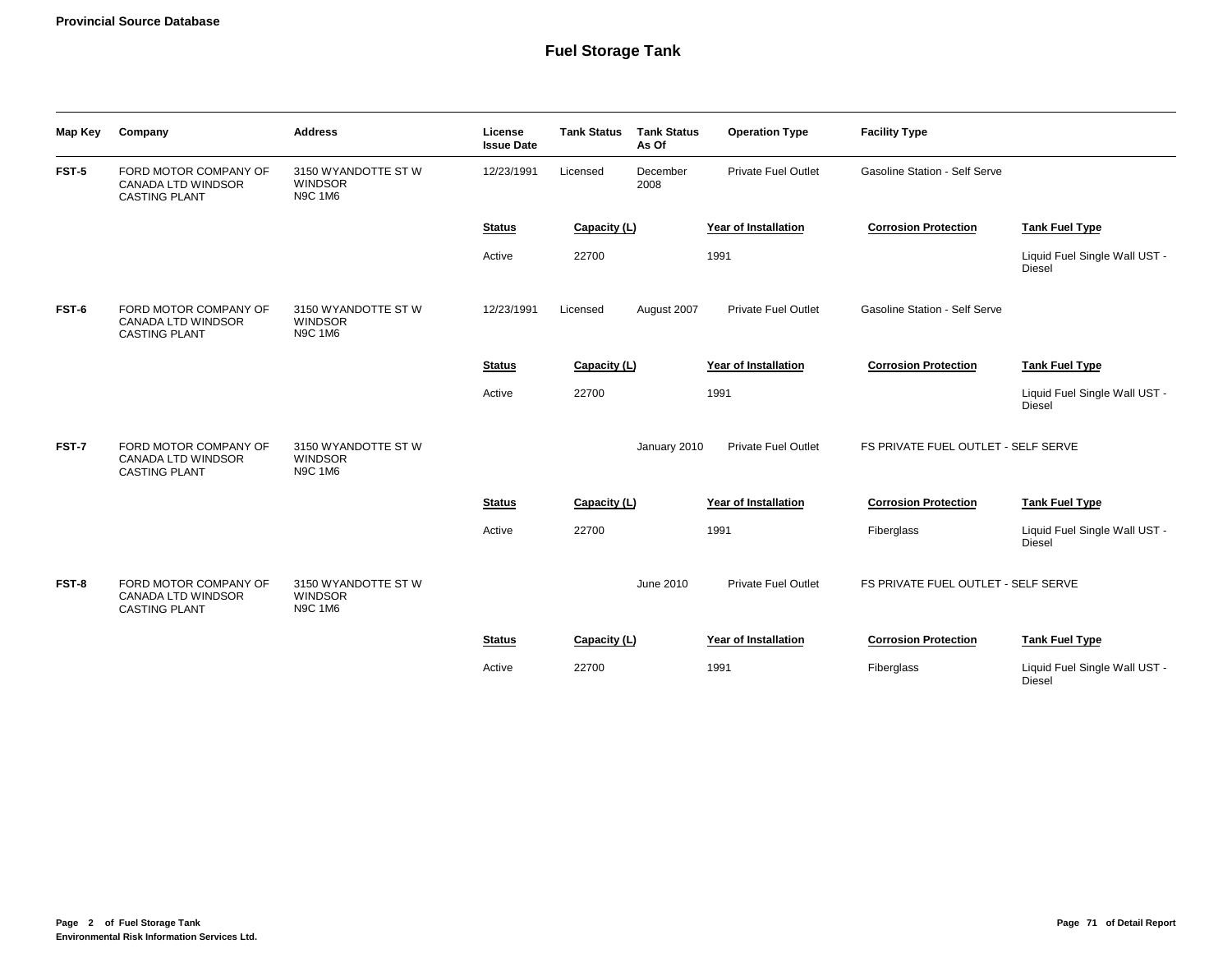| Map Key | Company                                            | <b>Address</b>                                      | <b>SIC Code</b>                        | <b>SIC Description</b>                          |     | <b>Waste Code Waste Description</b>                                            |
|---------|----------------------------------------------------|-----------------------------------------------------|----------------------------------------|-------------------------------------------------|-----|--------------------------------------------------------------------------------|
| GEN-1   | <b>WINDSOR ROMAN CATHOLIC</b><br>SCHOOL BRD.       | ASSUMPTION COLLEGE SCHOOL<br>1100 HURON CHURCH ROAD | 8511                                   | ELEMT./SECON. EDUC.                             | 148 | <b>INORGANIC LABORATORY</b><br><b>CHEMICALS</b>                                |
|         |                                                    | <b>WINDSOR</b><br><b>N9C 2K7</b>                    | Generator #:<br>Approval Yrs: 88,89,90 | ON0825501                                       | 263 | ORGANIC LABORATORY<br><b>CHEMICALS</b>                                         |
| GEN-2   | WINDSOR ROMAN CATHOLIC<br><b>SCHOOL BOARD</b>      | ASSUMPTION COLLEGE SCHOOL<br>1100 HURON CHURCH ROAD | 8511                                   | ELEMT./SECON. EDUC.                             | 148 | <b>INORGANIC LABORATORY</b><br><b>CHEMICALS</b>                                |
|         |                                                    | <b>WINDSOR</b><br><b>N9C 2K7</b>                    | Generator #:                           | ON0825501<br>Approval Yrs: 92,93,97,98,99,00,01 | 263 | ORGANIC LABORATORY<br><b>CHEMICALS</b>                                         |
| GEN-3   | <b>WINDSOR ROMAN CATHOLIC</b><br>SCHOOL BRD.42-230 | ASSUMPTION COLLEGE SCHOOL<br>1100 HURON CHURCH ROAD | 8511                                   | ELEMT./SECON. EDUC.                             | 148 | <b>INORGANIC LABORATORY</b><br><b>CHEMICALS</b>                                |
|         |                                                    | <b>WINDSOR</b><br><b>N9C 2K7</b>                    | Generator #:<br>Approval Yrs: 94,95,96 | ON0825501                                       | 263 | ORGANIC LABORATORY<br><b>CHEMICALS</b>                                         |
| GEN-4   | Windsor-Essex Catholic District<br>School Board    | 1100 Huron Church Rd.<br>Windsor<br><b>N9C 2K7</b>  | 611690                                 | All Other Schools &<br>Instruction              | 145 | PAINT/PIGMENT/COATING<br><b>RESIDUES</b>                                       |
|         |                                                    |                                                     | Generator #:                           | ON5096479                                       | 148 | <b>INORGANIC LABORATORY</b><br><b>CHEMICALS</b>                                |
|         |                                                    |                                                     | Approval Yrs: 03,04,05                 |                                                 | 212 | ALIPHATIC SOLVENTS                                                             |
|         |                                                    |                                                     |                                        |                                                 | 213 | PETROLEUM DISTILLATES                                                          |
|         |                                                    |                                                     |                                        |                                                 | 252 | <b>WASTE OILS &amp; LUBRICANTS</b>                                             |
|         |                                                    |                                                     |                                        |                                                 | 263 | ORGANIC LABORATORY<br><b>CHEMICALS</b>                                         |
| GEN-5   | Windsor-Essex Catholic District<br>School Board    | 1100 Huron Church Rd.<br>Windsor                    |                                        |                                                 | 112 | Acid solutions - containing<br>heavy metals                                    |
|         |                                                    | <b>N9C 2K7</b>                                      | Generator #:                           | ON5096479<br>Approval Yrs: As of Oct 2010       | 122 | Alkaline slutions - containing<br>other metals and non-metals<br>(not cyanide) |
|         |                                                    |                                                     |                                        |                                                 | 148 | Misc. wastes and inorganic<br>chemicals                                        |
|         |                                                    |                                                     |                                        |                                                 | 243 | PCB                                                                            |
|         |                                                    |                                                     |                                        |                                                 | 263 | Misc. waste organic chemicals                                                  |
| GEN-6   | Ambassador Duty Free<br>Warehouse                  | 2950 Millen Street<br>Windsor                       | 413220                                 | Alcoholic Beverage<br>Wholesaler-Distributors   | 212 | <b>ALIPHATIC SOLVENTS</b>                                                      |
|         |                                                    | <b>N9C 4J8</b>                                      | Generator #:<br><b>Approval Yrs:</b>   | ON7459674<br>04,05,06,07,08                     |     |                                                                                |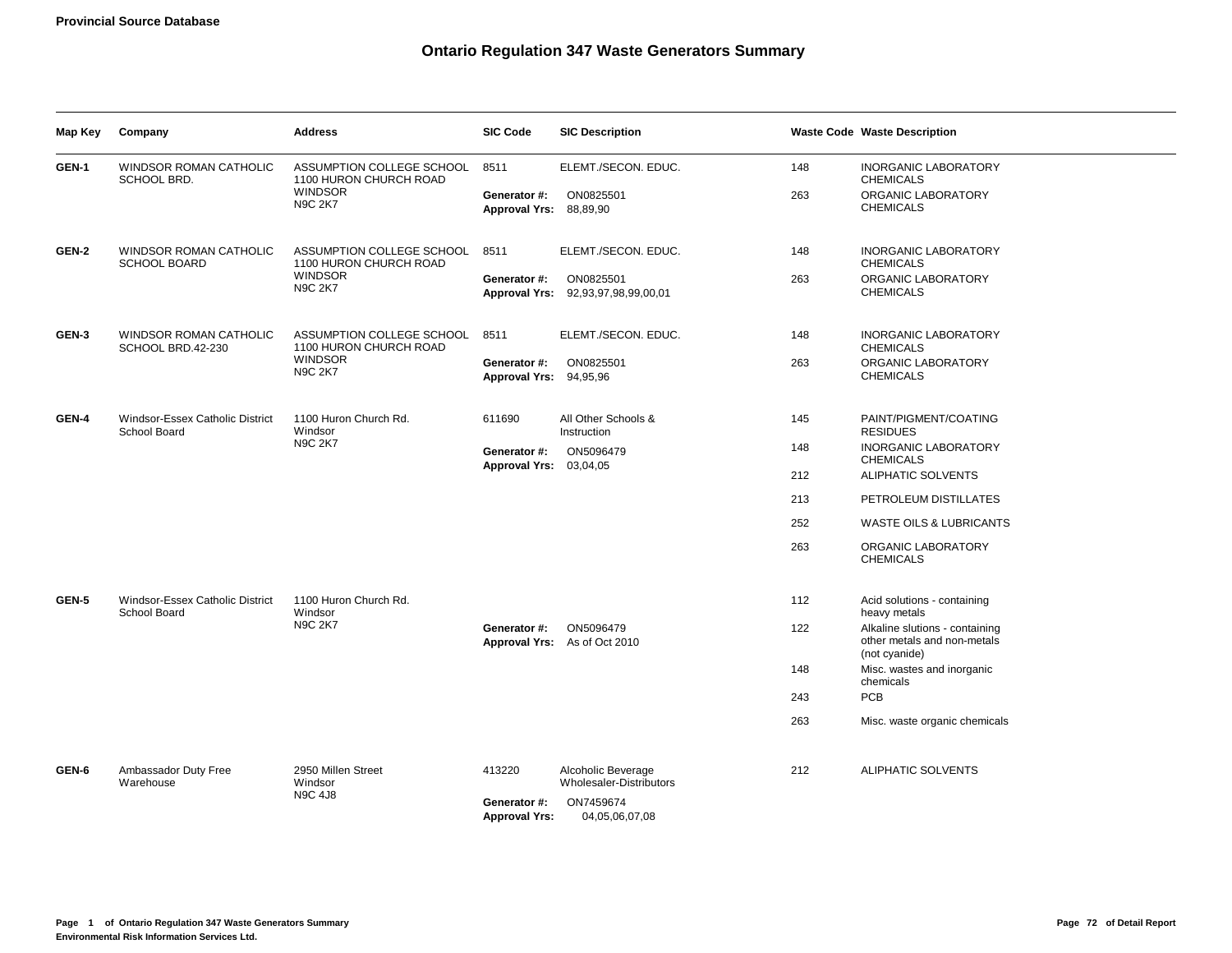| Map Key       | Company                                          | <b>Address</b>                                        | <b>SIC Code</b>                  | <b>SIC Description</b>                             |     | <b>Waste Code Waste Description</b>     |
|---------------|--------------------------------------------------|-------------------------------------------------------|----------------------------------|----------------------------------------------------|-----|-----------------------------------------|
| GEN-7         | ARBOR DOMINION LIMITED                           | 2950 MILLEN AVENUE<br><b>WINDSOR</b>                  | 1083                             | SUGAR & CHOC. CONF.                                | 251 | OIL SKIMMINGS & SLUDGES                 |
|               | 02-200                                           | <b>N9C 4J8</b>                                        | Generator #:                     | ON0947000<br>Approval Yrs: 92,93,94,95,96,97,98    | 252 | <b>WASTE OILS &amp; LUBRICANTS</b>      |
| GEN-8         | <b>ARBOR DOMINION LIMITED</b>                    | 2950 MILLEN AVENUE<br><b>WINDSOR</b>                  | 1083                             | SUGAR & CHOC. CONF.                                | 251 | OIL SKIMMINGS & SLUDGES                 |
|               |                                                  | <b>N9C 4J8</b>                                        | Generator #:                     | ON0947000<br>Approval Yrs: 86,87,88,89,90          | 252 | WASTE OILS & LUBRICANTS                 |
| GEN-9         | <b>BONDY CARTAGE LTD</b>                         | 2970 COLLEGE AVE.<br>P.O. BOX 420                     | 0000                             | *** NOT DEFINED ***                                |     |                                         |
|               |                                                  | <b>WINDSOR</b><br><b>N9C 1S5</b>                      | Generator #:                     | ON0256700<br>Approval Yrs: 86,87,88,89,90,92,93,94 |     |                                         |
| <b>GEN-10</b> | BINDER TOOL AND MOLD INC                         | 2930 COLLEGE AVE.<br><b>WINDSOR</b>                   | 3062                             | METAL DIES, ETC. IND.                              | 253 | <b>EMULSIFIED OILS</b>                  |
|               |                                                  | <b>N9C 1S5</b>                                        | Generator #:                     | ON0205800<br>Approval Yrs: 86,87,88,89,90          |     |                                         |
| <b>GEN-11</b> | BINDER TOOL AND MOLD INC<br>05-021               | 2930 COLLEGE AVE.<br><b>WINDSOR</b><br><b>N9C 1S5</b> | 3062                             | METAL DIES, ETC. IND                               | 253 | <b>EMULSIFIED OILS</b>                  |
|               |                                                  |                                                       | Generator #:                     | ON0205800<br>Approval Yrs: 92,93,94,95,96,97       |     |                                         |
| <b>GEN-12</b> | BINDER TOOL AND MOLD INC.                        | 2930 COLLEGE AVENUE<br><b>WINDSOR</b>                 | 3062                             | METAL DIES, ETC. IND.                              | 253 | <b>EMULSIFIED OILS</b>                  |
|               |                                                  | <b>N9C 1S5</b>                                        | Generator #:<br>Approval Yrs: 98 | ON0205800                                          |     |                                         |
| <b>GEN-13</b> | <b>BROWNING-FERRIS</b><br><b>INDUSTRIES LTD.</b> | 826 FELIX AVENUE<br><b>WINDSOR</b>                    | 4569                             | OTHER TRUCK./TRANS.                                | 212 | ALIPHATIC SOLVENTS                      |
|               |                                                  | <b>N9C 3K8</b>                                        | Generator #:                     | ON0040003                                          | 213 | PETROLEUM DISTILLATES                   |
|               |                                                  |                                                       |                                  | Approval Yrs: 92,93,94,95,96,97                    | 252 | <b>WASTE OILS &amp; LUBRICANTS</b>      |
| <b>GEN-14</b> | BFI CANADA INC. Windsor                          | 826 FELIX AVENUE                                      |                                  |                                                    | 212 | Aliphatic solvents and residues         |
|               |                                                  | <b>WINDSOR</b><br><b>N9C 3K8</b>                      | Generator #:                     | ON2544304                                          | 213 | Petroleum distillates                   |
|               |                                                  |                                                       |                                  | Approval Yrs: As of Oct 2010                       | 251 | Waste oils/sludges (petroleum<br>based) |
|               |                                                  |                                                       |                                  |                                                    | 252 | Waste crankcase oils and<br>lubricants  |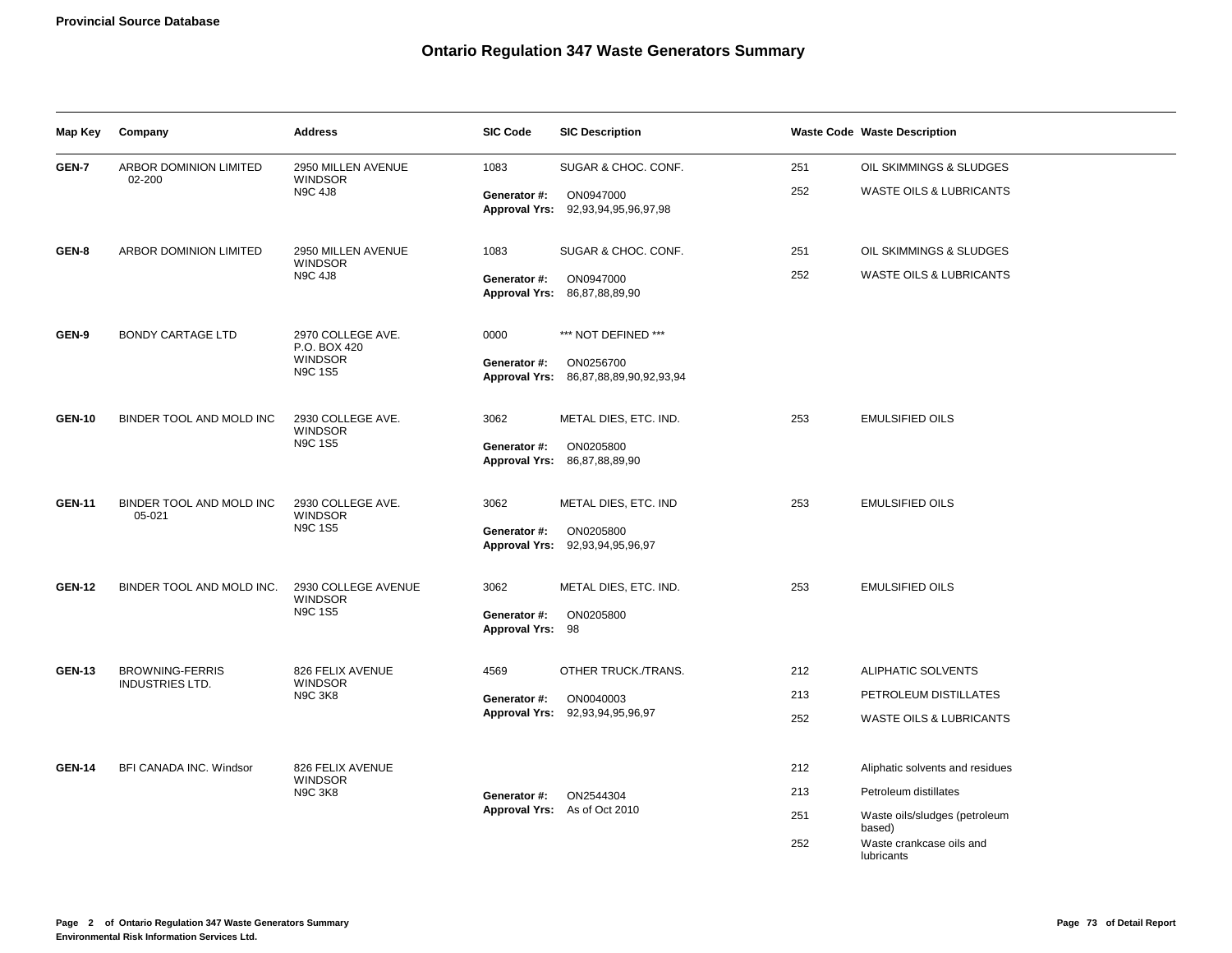| Map Key       | Company                                              | <b>Address</b>                                       | <b>SIC Code</b>                           | <b>SIC Description</b>                    |     | <b>Waste Code Waste Description</b>                                            |
|---------------|------------------------------------------------------|------------------------------------------------------|-------------------------------------------|-------------------------------------------|-----|--------------------------------------------------------------------------------|
| <b>GEN-15</b> | <b>BROWNI(SEE &amp; USE</b>                          | 826 FELIX AVENUE                                     | 4569                                      | OTHER TRUCK./TRANS.                       | 212 | ALIPHATIC SOLVENTS                                                             |
|               | ON2544304)LIMITED                                    | <b>WINDSOR</b><br><b>N9C 3K8</b>                     | Generator #:                              | ON0040003                                 | 213 | PETROLEUM DISTILLATES                                                          |
|               |                                                      |                                                      | Approval Yrs: 99,00                       |                                           | 252 | <b>WASTE OILS &amp; LUBRICANTS</b>                                             |
| <b>GEN-16</b> | <b>BROWNING-FERRIS</b><br><b>INDUSTRIES</b>          | 826 FELIX AVENUE                                     | 4569                                      | OTHER TRUCK./TRANS.                       | 213 | PETROLEUM DISTILLATES                                                          |
|               |                                                      | <b>WINDSOR</b><br><b>N9C 3K8</b>                     | Generator #:<br>Approval Yrs: 90          | ON0040003                                 | 252 | WASTE OILS & LUBRICANTS                                                        |
| <b>GEN-17</b> | <b>BROWNING-FERRIS</b>                               | 826 FELIX AVENUE                                     | 4569                                      | OTHER TRUCK./TRANS.                       | 212 | ALIPHATIC SOLVENTS                                                             |
|               | <b>INDUSTRIES LIMITED</b>                            | <b>WINDSOR</b><br><b>N9C 3K8</b>                     | Generator #:                              | ON0040003                                 | 213 | PETROLEUM DISTILLATES                                                          |
|               |                                                      |                                                      | Approval Yrs: 98                          |                                           | 252 | WASTE OILS & LUBRICANTS                                                        |
| <b>GEN-18</b> | <b>BROWNING-FERRIS</b><br><b>INDUSTRIES</b>          | 826 FELIX AVENUE<br><b>WINDSOR</b><br><b>N9C 3K8</b> | 4569                                      | OTHER TRUCK./TRANS.                       | 213 | PETROLEUM DISTILLATES                                                          |
|               |                                                      |                                                      | Generator #:<br>Approval Yrs: 86,87,88,89 | ON0040003                                 | 252 | <b>WASTE OILS &amp; LUBRICANTS</b>                                             |
| <b>GEN-19</b> | <b>BFI CANADA INC.</b>                               | 826 FELIX AVENUE<br><b>WINDSOR</b>                   | 4569                                      | OTHER TRUCK./TRANS.                       | 212 | ALIPHATIC SOLVENTS                                                             |
|               |                                                      | <b>N9C 3K8</b>                                       | Generator #:                              | ON2544304                                 | 213 | PETROLEUM DISTILLATES                                                          |
|               |                                                      |                                                      | <b>Approval Yrs:</b>                      | 99,00,01,02,03,04,05,06,07                | 252 | <b>WASTE OILS &amp; LUBRICANTS</b>                                             |
|               |                                                      |                                                      |                                           | 80,                                       | 251 | OIL SKIMMINGS & SLUDGES                                                        |
| <b>GEN-20</b> | <b>Greater Essex County District</b><br>School Board | J.L. FORSTER SECONDARY<br><b>SCHOOL</b>              |                                           |                                           | 112 | Acid solutions - containing<br>heavy metals                                    |
|               |                                                      | 749 FELIX AVENUE<br><b>WINDSOR</b><br><b>N9C 3K9</b> | Generator #:                              | ON0198606<br>Approval Yrs: As of Oct 2010 | 122 | Alkaline slutions - containing<br>other metals and non-metals<br>(not cyanide) |
|               |                                                      |                                                      |                                           |                                           | 148 | Misc. wastes and inorganic<br>chemicals                                        |
|               |                                                      |                                                      |                                           |                                           | 252 | Waste crankcase oils and<br>lubricants                                         |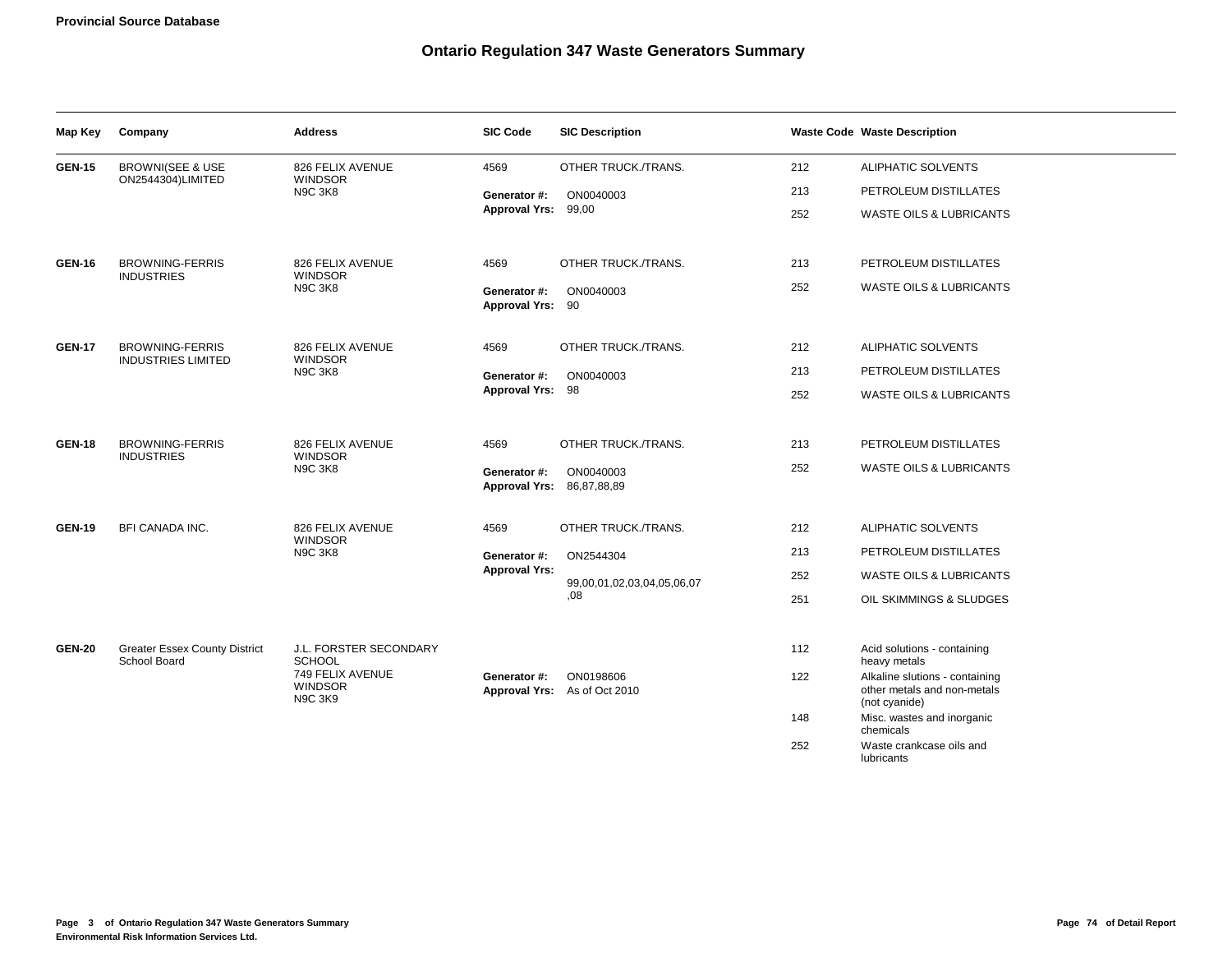| Map Key       | Company                                              | <b>Address</b>                                                                | <b>SIC Code</b>                           | <b>SIC Description</b>                    |     | <b>Waste Code Waste Description</b>             |
|---------------|------------------------------------------------------|-------------------------------------------------------------------------------|-------------------------------------------|-------------------------------------------|-----|-------------------------------------------------|
| <b>GEN-21</b> | <b>Greater Essex County District</b><br>School Board | J.L. FORSTER SECONDARY<br><b>SCHOOL</b>                                       | 611110                                    | Elementary & Secondary<br>Schools         | 113 | ACID WASTE - OTHER<br><b>METALS</b>             |
|               |                                                      | 749 FELIX AVENUE<br><b>WINDSOR</b>                                            | Generator #:<br><b>Approval Yrs:</b>      | ON0198606<br>02,03,04,05,06,07,08         | 145 | PAINT/PIGMENT/COATING<br><b>RESIDUES</b>        |
|               |                                                      | <b>N9C 3K9</b>                                                                |                                           |                                           | 264 | PHOTOPROCESSING<br><b>WASTES</b>                |
|               |                                                      |                                                                               |                                           |                                           | 331 | <b>WASTE COMPRESSED</b><br>GASES                |
|               |                                                      |                                                                               |                                           |                                           | 112 | ACID WASTE - HEAVY<br><b>METALS</b>             |
|               |                                                      |                                                                               |                                           |                                           | 122 | ALKALINE WASTES - OTHER<br><b>METALS</b>        |
|               |                                                      |                                                                               |                                           |                                           | 148 | <b>INORGANIC LABORATORY</b><br><b>CHEMICALS</b> |
|               |                                                      |                                                                               |                                           |                                           | 211 | AROMATIC SOLVENTS                               |
|               |                                                      |                                                                               |                                           |                                           | 263 | ORGANIC LABORATORY<br><b>CHEMICALS</b>          |
|               |                                                      |                                                                               |                                           |                                           | 213 | PETROLEUM DISTILLATES                           |
|               |                                                      |                                                                               |                                           |                                           | 252 | <b>WASTE OILS &amp; LUBRICANTS</b>              |
| <b>GEN-22</b> | WINDSOR BOARD OF<br><b>EDUCATION</b>                 | J.L. FORSTER SECONDARY<br><b>SCHOOL</b><br>749 FELIX AVENUE<br><b>WINDSOR</b> | 8511                                      | ELEMT./SECON. EDUC.                       | 145 | PAINT/PIGMENT/COATING<br><b>RESIDUES</b>        |
|               |                                                      |                                                                               | Generator #:<br>Approval Yrs: 98,99,00,01 | ON0198606                                 | 148 | <b>INORGANIC LABORATORY</b><br><b>CHEMICALS</b> |
|               |                                                      | <b>N9C 3K9</b>                                                                |                                           |                                           | 213 | PETROLEUM DISTILLATES                           |
|               |                                                      |                                                                               |                                           |                                           | 252 | WASTE OILS & LUBRICANTS                         |
|               |                                                      |                                                                               |                                           |                                           | 263 | ORGANIC LABORATORY<br><b>CHEMICALS</b>          |
|               |                                                      |                                                                               |                                           |                                           | 264 | <b>PHOTOPROCESSING</b><br>WASTES                |
|               |                                                      |                                                                               |                                           |                                           | 331 | WASTE COMPRESSED<br><b>GASES</b>                |
| <b>GEN-23</b> | WINDSOR BOARD OF<br><b>EDUCATION</b>                 | J.L. FORSTER S.S.<br>749 FELIX                                                | 0008                                      | <b>EXEMPT</b>                             | 213 | PETROLEUM DISTILLATES                           |
|               |                                                      | <b>WINDSOR</b><br><b>N9C 3K9</b>                                              | Generator #:                              | ON0198606<br>Approval Yrs: 86,87,88,89,90 | 252 | <b>WASTE OILS &amp; LUBRICANTS</b>              |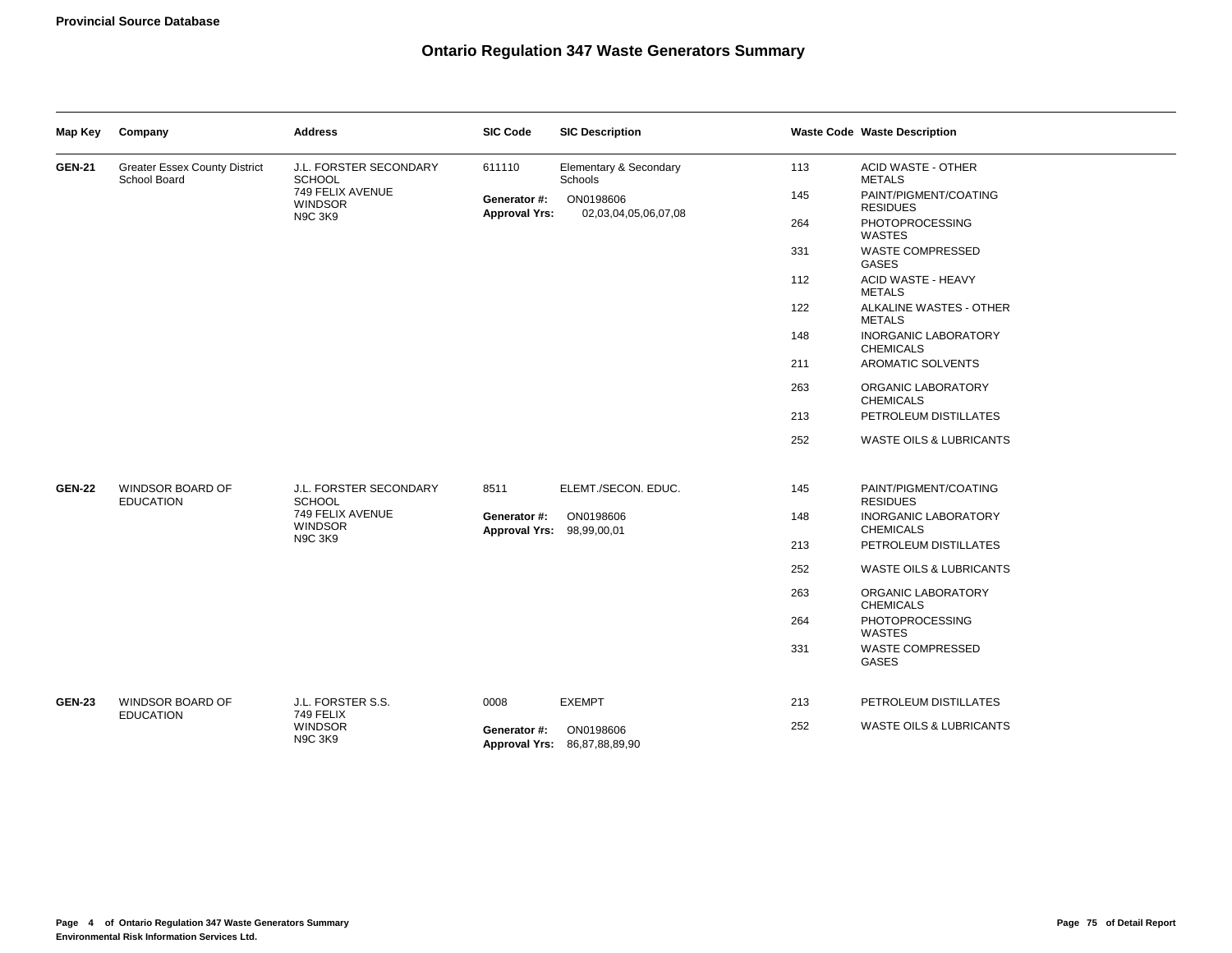| Map Key                                | Company                                        | <b>Address</b>                          | <b>SIC Code</b>                        | <b>SIC Description</b>                          |       | <b>Waste Code Waste Description</b>             |
|----------------------------------------|------------------------------------------------|-----------------------------------------|----------------------------------------|-------------------------------------------------|-------|-------------------------------------------------|
| <b>GEN-24</b>                          | WINDSOR BOARD OF<br><b>EDUCATION</b><br>42-465 | J.L. FORSTER SECONDARY<br><b>SCHOOL</b> | 8511                                   | ELEMT./SECON. EDUC.                             | 145   | PAINT/PIGMENT/COATING<br><b>RESIDUES</b>        |
|                                        |                                                | 749 FELIX AVENUE<br><b>WINDSOR</b>      | Generator #:                           | ON0198606<br>Approval Yrs: 92,93,94,95,96,97    | 148   | <b>INORGANIC LABORATORY</b><br><b>CHEMICALS</b> |
|                                        |                                                | <b>N9C 3K9</b>                          |                                        |                                                 | 213   | PETROLEUM DISTILLATES                           |
|                                        |                                                |                                         |                                        |                                                 | 252   | <b>WASTE OILS &amp; LUBRICANTS</b>              |
|                                        |                                                |                                         |                                        |                                                 | 263   | ORGANIC LABORATORY<br><b>CHEMICALS</b>          |
|                                        |                                                |                                         |                                        |                                                 | 264   | PHOTOPROCESSING<br>WASTES                       |
|                                        |                                                |                                         |                                        |                                                 | 331   | <b>WASTE COMPRESSED</b><br>GASES                |
| <b>GEN-25</b>                          | UNIVERSITY OF WINDSOR<br>39-215                | 2601 UNION STREET<br><b>WINDSOR</b>     | 8531                                   | UNIVERSITY EDUCATION                            | 243   | PCB'S                                           |
|                                        |                                                | N9B 3P4                                 | Generator #:<br>Approval Yrs: 94,95,96 | ON0179601                                       |       |                                                 |
| <b>GEN-26</b><br>UNIVERSITY OF WINDSOR | 2601 UNION STREET<br><b>WINDSOR</b>            | 8531                                    | UNIVERSITY EDUCATION                   | 243                                             | PCB'S |                                                 |
|                                        |                                                | N9B 3P4                                 | Generator #:                           | ON0179601<br>Approval Yrs: 92,93,97,98,99,00,01 |       |                                                 |
|                                        |                                                |                                         |                                        |                                                 |       |                                                 |
| <b>GEN-27</b>                          | UNIVERSITY OF WINDSOR                          | 2601 UNION STREET<br><b>WINDSOR</b>     | 8531                                   | UNIVERSITY EDUCATION                            |       |                                                 |
|                                        |                                                | <b>N9B 3P4</b>                          | Generator #:                           | ON0179601<br>Approval Yrs: 86,87,88,89,90       |       |                                                 |
| <b>GEN-28</b>                          | University of Windsor                          | 2601 Union Street                       | 611310                                 | Universities                                    | 213   | PETROLEUM DISTILLATES                           |
|                                        |                                                | Windsor<br>N9B 3P4                      | Generator #:                           | ON4806737                                       | 243   | PCB'S                                           |
|                                        |                                                |                                         | Approval Yrs: 07,08                    |                                                 | 251   | OIL SKIMMINGS & SLUDGES                         |
| <b>GEN-29</b>                          | University of Windsor                          | 2601 Union Street                       |                                        |                                                 | 213   | Petroleum distillates                           |
|                                        |                                                | Windsor<br>N9B 3P4                      | Generator #:                           | ON4806737<br>Approval Yrs: As of Oct 2010       | 243   | PCB                                             |
| <b>GEN-30</b>                          | ROCKWELL INTERNATIONAL<br>OF CANADA LTD.       | 721 HURON CHURCH RD.<br><b>WINDSOR</b>  | 0000                                   | *** NOT DEFINED ***                             |       |                                                 |
|                                        |                                                | <b>N9C 2K1</b>                          | Generator #:<br>Approval Yrs: 92,93,94 | ON0151001                                       |       |                                                 |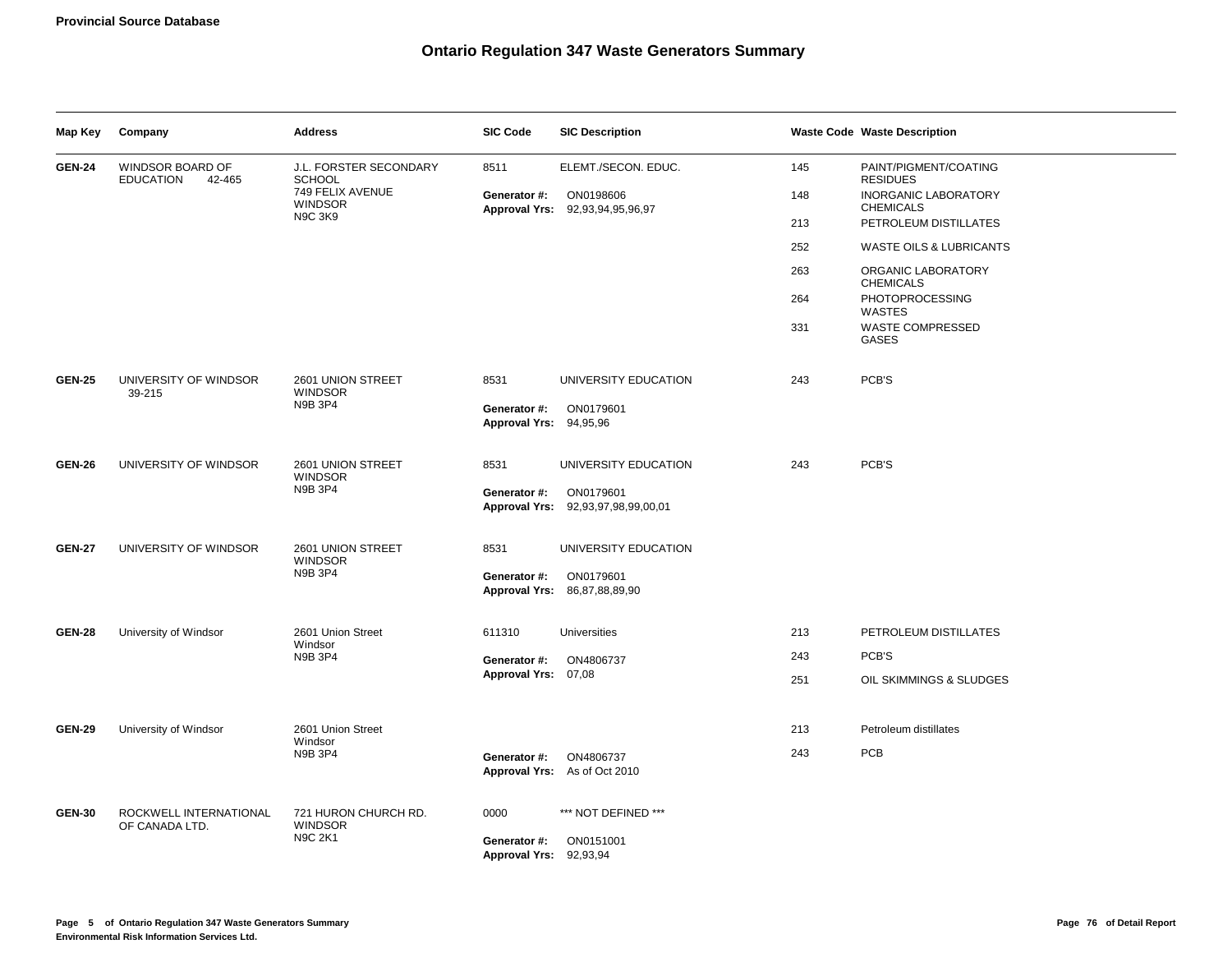| Map Key                                                                            | Company                                                       | <b>Address</b>                                                                                           | <b>SIC Code</b>                           | <b>SIC Description</b>                          |                    | <b>Waste Code Waste Description</b>             |
|------------------------------------------------------------------------------------|---------------------------------------------------------------|----------------------------------------------------------------------------------------------------------|-------------------------------------------|-------------------------------------------------|--------------------|-------------------------------------------------|
| <b>GEN-31</b>                                                                      | ROCKWELL INTERNATIONAL<br>OF CANADA L                         | 721 HURON CHURCH RD.<br><b>WINDSOR</b>                                                                   | 0000                                      | *** NOT DEFINED ***                             |                    |                                                 |
|                                                                                    |                                                               | <b>N9C 2K1</b>                                                                                           | Generator #:                              | ON0151001<br>Approval Yrs: 86,87,88,89,90       |                    |                                                 |
| GVT. OF CANADA - CUSTOMS & 780 HURON CHURCH ROAD<br><b>GEN-32</b><br><b>EXCISE</b> |                                                               | 8153                                                                                                     | TAXATION ADMIN.                           | 212                                             | ALIPHATIC SOLVENTS |                                                 |
|                                                                                    |                                                               | <b>WINDSOR</b><br>N9C 2K2                                                                                | Generator #:<br>Approval Yrs: 99          | ON0426524                                       | 221                | <b>LIGHT FUELS</b>                              |
| <b>GEN-33</b>                                                                      | GVT. OF (OUT OF BUSINESS)&                                    | 780 HURON CHURCH ROAD                                                                                    | 8153                                      | TAXATION ADMIN.                                 | 212                | ALIPHATIC SOLVENTS                              |
| <b>EXCISE</b>                                                                      |                                                               | <b>WINDSOR</b><br><b>N9C 2K2</b>                                                                         | Generator #:<br>Approval Yrs: 00,01       | ON0426524                                       | 221                | LIGHT FUELS                                     |
| GVT. OF CANADA-CUSTOMS & 780 HURON CHURCH ROAD<br><b>GEN-34</b><br><b>EXCISE</b>   |                                                               | 8153                                                                                                     | TAXATION ADMIN.                           | 212                                             | ALIPHATIC SOLVENTS |                                                 |
|                                                                                    |                                                               | <b>WINDSOR</b><br><b>N9C 2K2</b>                                                                         | Generator #:<br>Approval Yrs: 98          | ON0426524                                       | 221                | LIGHT FUELS                                     |
| WINDSOR(OUT OF<br><b>GEN-35</b>                                                    |                                                               | ECOLE SECONDAIRE E. J.<br><b>LAJEUNESSE</b><br>754 CALIFORNIA STREET<br><b>WINDSOR</b><br><b>N9B 2Z2</b> | 8511                                      | ELEMT./SECON. EDUC.                             | 148                | <b>INORGANIC LABORATORY</b><br><b>CHEMICALS</b> |
|                                                                                    | BUSINESS)CHOOL BOARD                                          |                                                                                                          | Generator #:<br>Approval Yrs: 99,00       | ON0825507                                       | 213                | PETROLEUM DISTILLATES                           |
|                                                                                    |                                                               |                                                                                                          |                                           |                                                 | 252                | <b>WASTE OILS &amp; LUBRICANTS</b>              |
|                                                                                    |                                                               |                                                                                                          |                                           |                                                 | 263                | ORGANIC LABORATORY<br><b>CHEMICALS</b>          |
| <b>GEN-36</b>                                                                      | WINDSOR SEPARATE SCHOOL ECOLE SECONDAIRE E.J.<br>BOARD 42-451 | LAJEUNESSE                                                                                               | 8511                                      | ELEMT./SECON. EDUC.                             | 148                | <b>INORGANIC LABORATORY</b><br><b>CHEMICALS</b> |
|                                                                                    |                                                               | 754 CALIFORNIA STREET<br><b>WINDSOR</b>                                                                  | Generator #:                              | ON0825507<br>Approval Yrs: 92,93,94,95,96,97,98 | 213                | PETROLEUM DISTILLATES                           |
|                                                                                    |                                                               | N9B 2Z2                                                                                                  |                                           |                                                 | 252                | WASTE OILS & LUBRICANTS                         |
|                                                                                    |                                                               |                                                                                                          |                                           |                                                 | 263                | ORGANIC LABORATORY<br><b>CHEMICALS</b>          |
| <b>GEN-37</b>                                                                      | CANADIAN TRANSIT COMPANY 712 HURON CHURCH ROAD                | <b>WINDSOR</b>                                                                                           | 4599                                      | OTHER TRANS. SERV.                              | 221                | <b>LIGHT FUELS</b>                              |
|                                                                                    |                                                               | N9C 2K2                                                                                                  | Generator #:<br>Approval Yrs: 99,00,01,03 | ON1501100                                       |                    |                                                 |
| <b>GEN-38</b>                                                                      | CANADIAN TRANSIT COMPANY 712 HURON CHURCH ROAD<br>07-288      | <b>WINDSOR</b>                                                                                           | 4599                                      | OTHER TRANS. SERV.                              | 221                | LIGHT FUELS                                     |
|                                                                                    |                                                               | N9C 2K2                                                                                                  | Generator #:                              | ON1501100<br>Approval Yrs: 92,93,94,95,96,97,98 |                    |                                                 |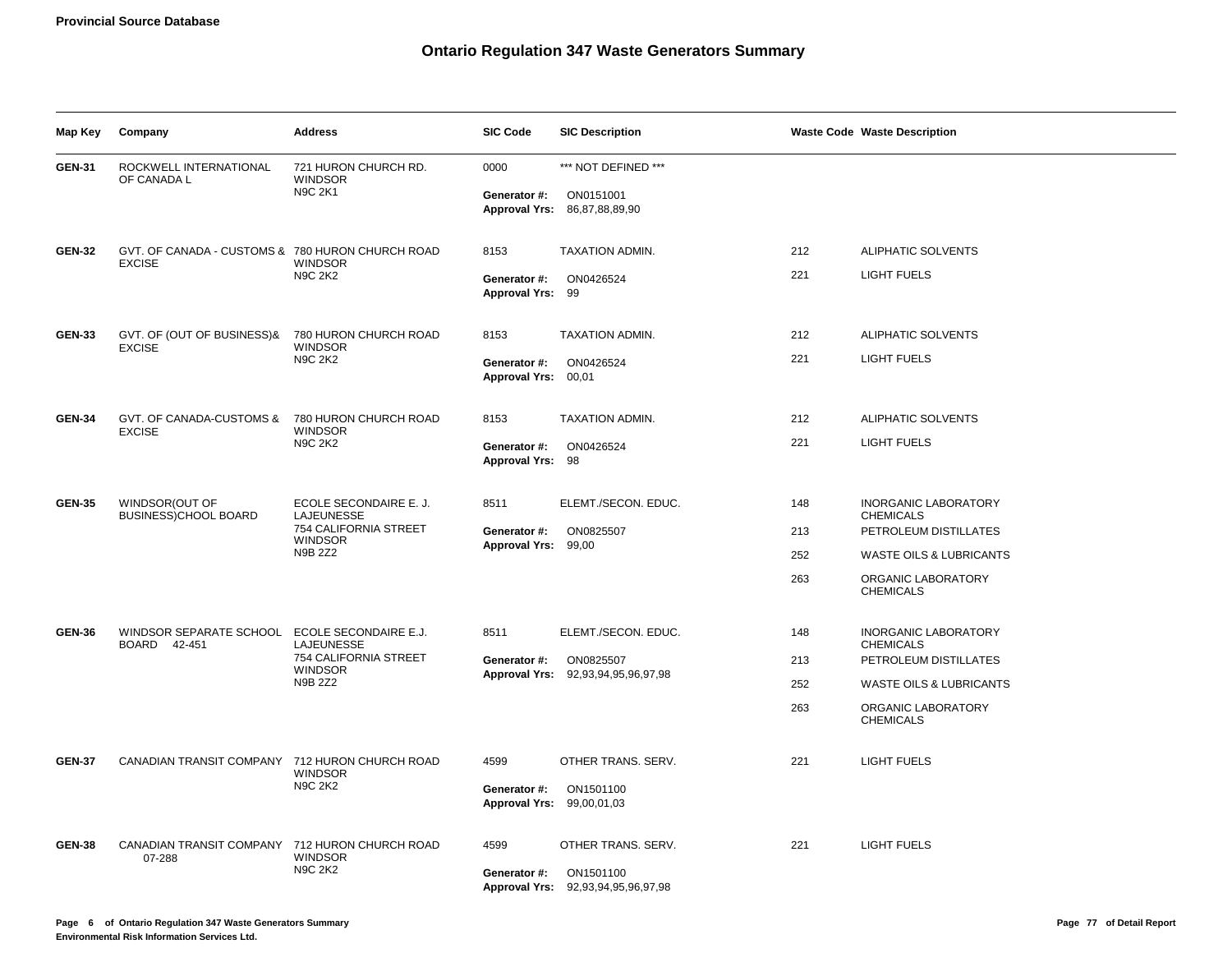| Map Key       | Company                                            | <b>Address</b>                                            | <b>SIC Code</b>                                | <b>SIC Description</b>                                            |            | <b>Waste Code Waste Description</b>           |
|---------------|----------------------------------------------------|-----------------------------------------------------------|------------------------------------------------|-------------------------------------------------------------------|------------|-----------------------------------------------|
| <b>GEN-39</b> | CANADIAN TRANSIT COMPANY 712 HURON CHURCH ROAD     | <b>WINDSOR</b><br><b>N9C 2K2</b>                          | Generator #:<br>Approval Yrs: 04               | ON1501100                                                         |            |                                               |
| <b>GEN-40</b> | Windsor-Essex CAtholic District<br>School Board    | 477 Detroit St<br>Windsor<br><b>N9C 2P6</b>               | 611110<br>Generator #:<br>Approval Yrs: 06     | <b>Elementary and Secondary</b><br>Schools<br>ON7214460           | 146<br>243 | OTHER SPECIFIED<br><b>INORGANICS</b><br>PCB'S |
| <b>GEN-41</b> | University of Windsor                              | 660 Patricia Avenue<br>Windsor<br>N9B 3P4                 | 611310<br>Generator #:<br>Approval Yrs: 07,08  | <b>Universities</b><br>ON3845203                                  | 213<br>222 | PETROLEUM DISTILLATES<br><b>HEAVY FUELS</b>   |
| <b>GEN-42</b> | University of Windsor                              | 660 Patricia Avenue<br>Windsor<br>N9B 3P4                 | Generator #:                                   | ON3845203<br>Approval Yrs: As of Oct 2010                         | 213<br>222 | Petroleum distillates<br>Heavy fuels          |
| <b>GEN-43</b> | UNIVERSITY OF WINDSOR                              | <b>660 PATRICIA STREET</b><br><b>WINDSOR</b><br>N9B 3P4   | 0000<br>Generator #:<br>Approval Yrs: 94       | *** NOT DEFINED ***<br>ON0179603                                  |            |                                               |
| <b>GEN-44</b> | <b>CLAYTON ENVIRONMENTAL</b><br>CNSLTNS. LTD       | 400 HURON CHURCH ROAD<br><b>WINDSOR</b><br><b>N9C 2J9</b> | 7759<br>Generator #:                           | OTHER SCI./TECH. OF.<br>ON0290300<br>Approval Yrs: 86,87,88,89,90 | 212<br>241 | ALIPHATIC SOLVENTS<br>HALOGENATED SOLVENTS    |
| <b>GEN-45</b> | <b>CLAYTON ENVIRONMENTAL</b><br>CNSLTNS, LTD       | 400 HURON CHURCH ROAD<br><b>WINDSOR</b><br><b>N9C 2J9</b> | 7759<br>Generator #:<br>Approval Yrs: 92,93,97 | OTHER SCI./TECH. OF.<br>ON0290300                                 | 212<br>241 | ALIPHATIC SOLVENTS<br>HALOGENATED SOLVENTS    |
| <b>GEN-46</b> | <b>CLAYTON ENVIRONMENTAL</b><br>CNSLTNS. LTD10-269 | 400 HURON CHURCH ROAD<br><b>WINDSOR</b><br><b>N9C 2J9</b> | 7759<br>Generator #:<br>Approval Yrs: 94,95,96 | OTHER SCI./TECH. OF.<br>ON0290300                                 | 212<br>241 | ALIPHATIC SOLVENTS<br>HALOGENATED SOLVENTS    |
| <b>GEN-47</b> | <b>CLAYTON ENVIRONMENTAL</b><br>CONSULTANTS LTD.   | 400 HURON CHURCH ROAD<br><b>WINDSOR</b><br><b>N9C 2J9</b> | 7759<br>Generator #:<br><b>Approval Yrs:</b>   | OTHER SCI./TECH. OF.<br>ON0290300<br>98,99,00,01                  | 212<br>241 | ALIPHATIC SOLVENTS<br>HALOGENATED SOLVENTS    |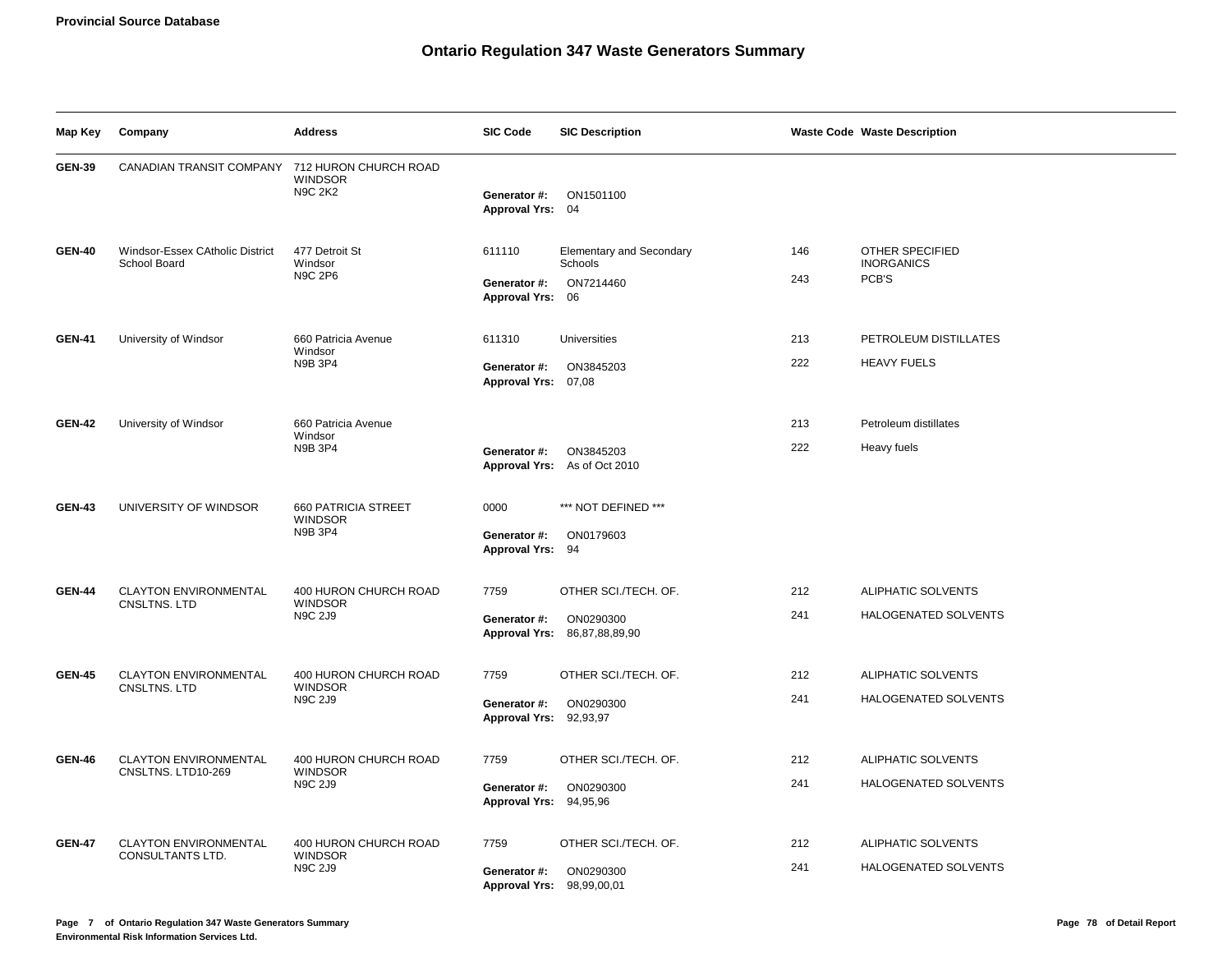| Map Key       | Company                                          | <b>Address</b>                                        | <b>SIC Code</b>                      | <b>SIC Description</b>                    |     | <b>Waste Code Waste Description</b>                                            |
|---------------|--------------------------------------------------|-------------------------------------------------------|--------------------------------------|-------------------------------------------|-----|--------------------------------------------------------------------------------|
| <b>GEN-48</b> | UNIVERSITY OF WINDSOR                            | 640 PATRICIA AVE.<br><b>WINDSOR</b><br><b>N9B 3P4</b> | 8531                                 | UNIVERSITY EDUCATION                      | 252 | <b>WASTE OILS &amp; LUBRICANTS</b>                                             |
|               |                                                  |                                                       | Generator #:<br><b>Approval Yrs:</b> | ON0179602<br>86,87,88,89,90               |     |                                                                                |
| <b>GEN-49</b> | UNIVERSITY OF WINDSOR<br>CHEMICAL CONTROL CENTRE | 640 PATRICIA AVENUE<br><b>WINDSOR</b>                 |                                      |                                           | 145 | Wastes from the use of<br>pigments, coatings and paints                        |
|               |                                                  | N9B3P4                                                | Generator #:                         | ON0179602<br>Approval Yrs: As of Oct 2010 | 146 | Other specified inorganic<br>sludges, slurries or solids                       |
|               |                                                  |                                                       |                                      |                                           | 148 | Misc. wastes and inorganic<br>chemicals                                        |
|               |                                                  |                                                       |                                      |                                           | 212 | Aliphatic solvents and residues                                                |
|               |                                                  |                                                       |                                      |                                           | 213 | Petroleum distillates                                                          |
|               |                                                  |                                                       |                                      |                                           | 241 | Halogenated solvents and<br>residues                                           |
|               |                                                  |                                                       |                                      |                                           | 252 | Waste crankcase oils and<br><b>lubricants</b>                                  |
|               |                                                  |                                                       |                                      |                                           | 263 | Misc. waste organic chemicals                                                  |
|               |                                                  |                                                       |                                      |                                           | 264 | Photoprocessing wastes                                                         |
|               |                                                  |                                                       |                                      |                                           | 268 | Amines                                                                         |
|               |                                                  |                                                       |                                      |                                           | 312 | Pathological wastes                                                            |
|               |                                                  |                                                       |                                      |                                           | 331 | Waste compressed gases<br>including cylinders                                  |
|               |                                                  |                                                       |                                      |                                           | 112 | Acid solutions - containing<br>heavy metals                                    |
|               |                                                  |                                                       |                                      |                                           | 122 | Alkaline slutions - containing<br>other metals and non-metals<br>(not cyanide) |
|               |                                                  |                                                       |                                      |                                           |     |                                                                                |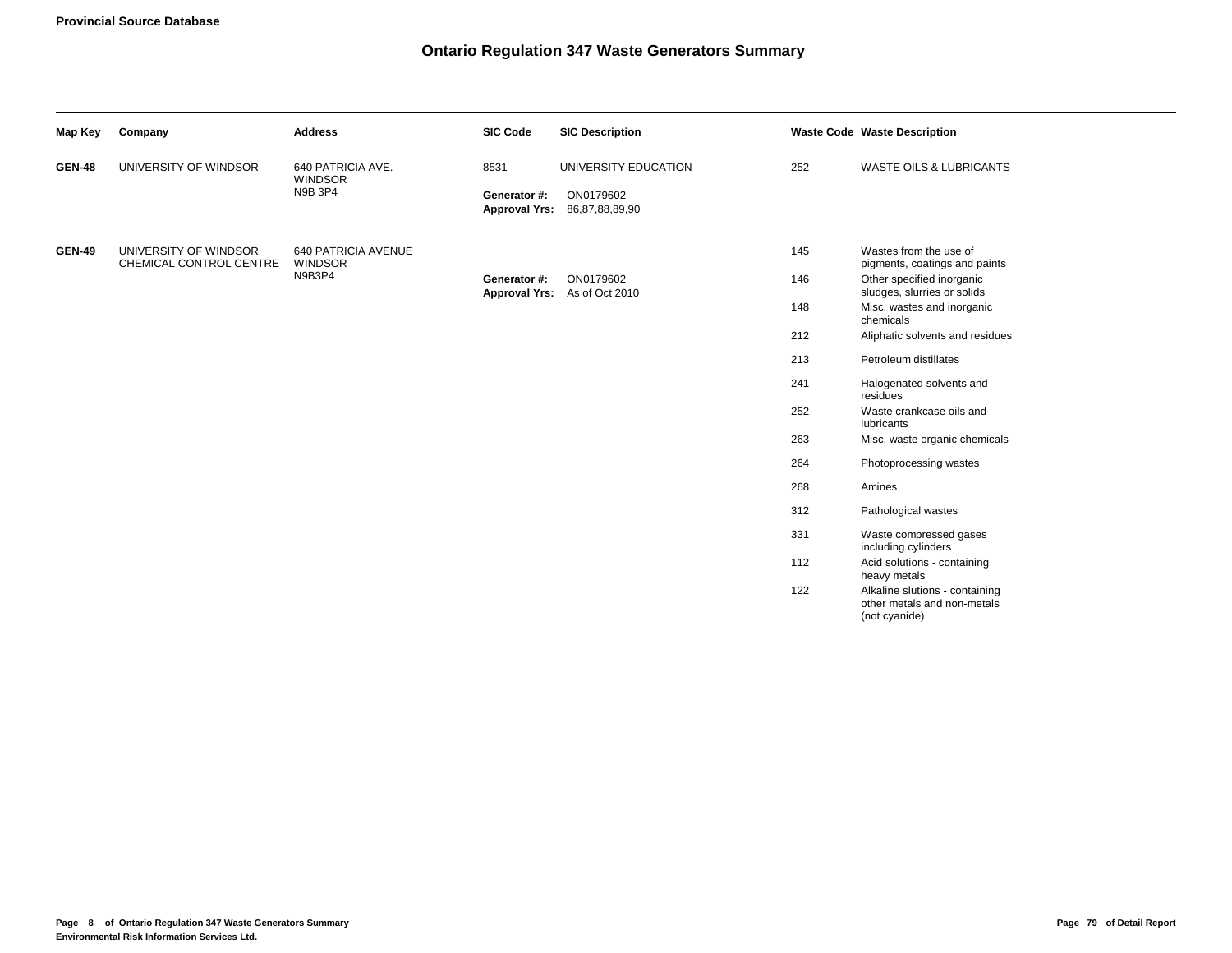| Map Key       | Company                         | <b>Address</b>                        | <b>SIC Code</b>                        | <b>SIC Description</b>             |     | <b>Waste Code Waste Description</b>             |
|---------------|---------------------------------|---------------------------------------|----------------------------------------|------------------------------------|-----|-------------------------------------------------|
| <b>GEN-50</b> | UNIVERSITY OF WINDSOR           | 640 PATRICIA AVENUE<br><b>WINDSOR</b> | 8531                                   | UNIVERSITY EDUCATION               | 253 | <b>EMULSIFIED OILS</b>                          |
|               |                                 | N9B 3P4                               | Generator #:                           | ON0179602                          | 312 | PATHOLOGICAL WASTES                             |
|               |                                 |                                       | <b>Approval Yrs:</b>                   | 92, 93, 97, 98, 99, 00, 01, 02, 03 | 268 | AMINES                                          |
|               |                                 |                                       |                                        | ,04,05,06,07,08                    | 268 | <b>AMINES</b>                                   |
|               |                                 |                                       |                                        |                                    | 251 | OIL SKIMMINGS & SLUDGES                         |
|               |                                 |                                       |                                        |                                    | 146 | OTHER SPECIFIED<br><b>INORGANICS</b>            |
|               |                                 |                                       |                                        |                                    | 213 | PETROLEUM DISTILLATES                           |
|               |                                 |                                       |                                        |                                    | 112 | <b>ACID WASTE - HEAVY</b><br><b>METALS</b>      |
|               |                                 |                                       |                                        |                                    | 131 | NEUTRALIZED WASTES -<br><b>HEAVY METALS</b>     |
|               |                                 |                                       |                                        |                                    | 145 | PAINT/PIGMENT/COATING<br><b>RESIDUES</b>        |
|               |                                 |                                       |                                        |                                    | 148 | <b>INORGANIC LABORATORY</b><br><b>CHEMICALS</b> |
|               |                                 |                                       |                                        |                                    | 211 | AROMATIC SOLVENTS                               |
|               |                                 |                                       |                                        |                                    | 212 | ALIPHATIC SOLVENTS                              |
|               |                                 |                                       |                                        |                                    | 222 | <b>HEAVY FUELS</b>                              |
|               |                                 |                                       |                                        |                                    | 241 | HALOGENATED SOLVENTS                            |
|               |                                 |                                       |                                        |                                    | 242 | <b>HALOGENATED PESTICIDES</b>                   |
|               |                                 |                                       |                                        |                                    | 243 | PCB'S                                           |
|               |                                 |                                       |                                        |                                    | 252 | <b>WASTE OILS &amp; LUBRICANTS</b>              |
|               |                                 |                                       |                                        |                                    | 263 | ORGANIC LABORATORY<br><b>CHEMICALS</b>          |
|               |                                 |                                       |                                        |                                    | 264 | PHOTOPROCESSING<br>WASTES                       |
|               |                                 |                                       |                                        |                                    | 331 | <b>WASTE COMPRESSED</b><br>GASES                |
| <b>GEN-51</b> | UNIVERSITY OF WINDSOR<br>39-219 | 640 PATRICIA AVE.<br><b>WINDSOR</b>   | 8531                                   | UNIVERSITY EDUCATION               | 252 | WASTE OILS & LUBRICANTS                         |
|               |                                 | N9B 3P4                               | Generator #:<br>Approval Yrs: 94,95,96 | ON0179602                          |     |                                                 |
| <b>GEN-52</b> | Imperial Oil Limited(c/o Sara   | 2585 Wyandotte Street                 | 445120                                 | <b>Convenience Stores</b>          | 221 | <b>LIGHT FUELS</b>                              |
|               | Yonson)                         | Windsor<br><b>N9B 1K6</b>             | Generator #:<br>Approval Yrs: 07,08    | ON8825123                          | 251 | OIL SKIMMINGS & SLUDGES                         |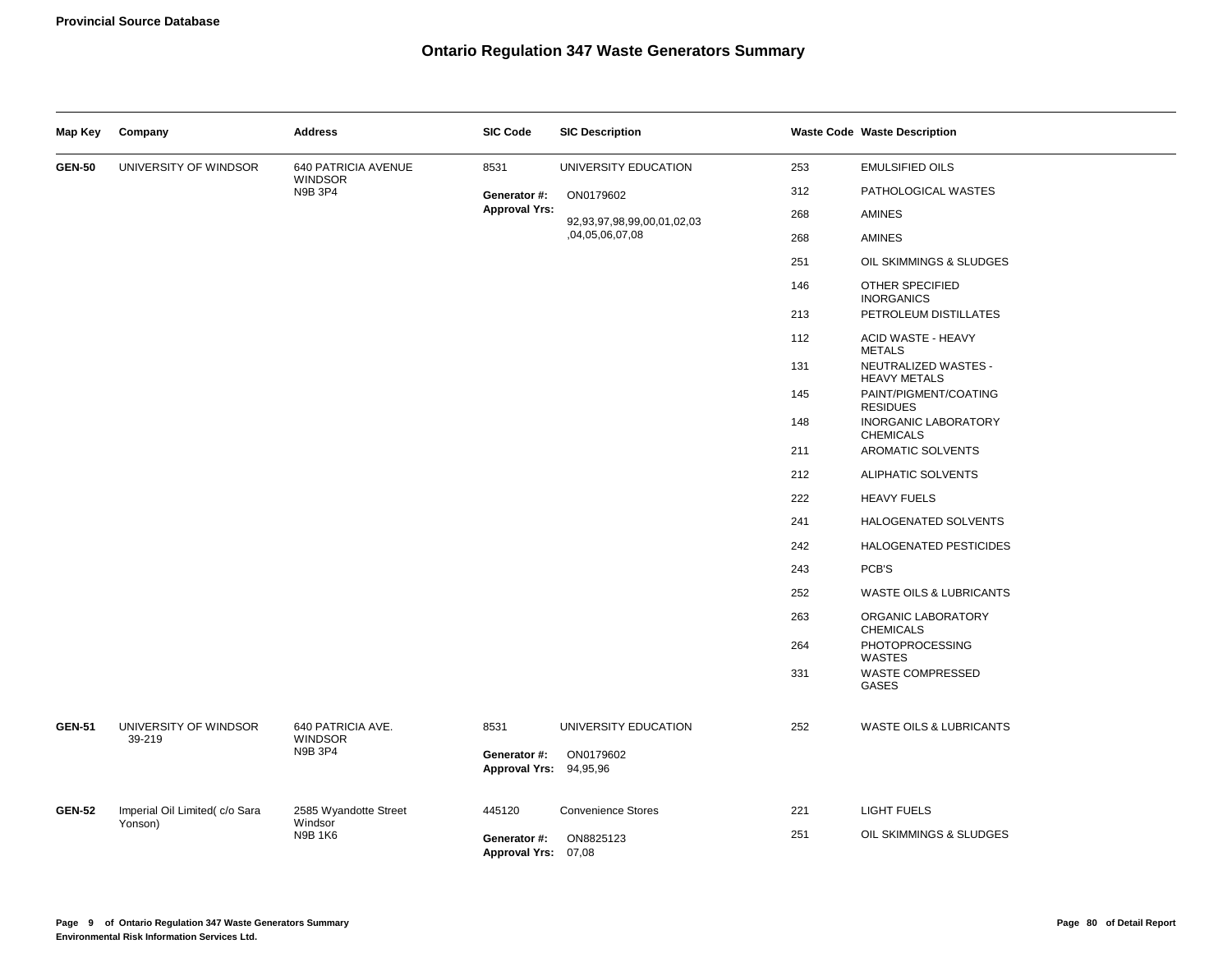| Map Key                                                                                                                | Company                                                                       | <b>Address</b>                                         | <b>SIC Code</b>                        | <b>SIC Description</b>                             |                                          | <b>Waste Code Waste Description</b>                     |
|------------------------------------------------------------------------------------------------------------------------|-------------------------------------------------------------------------------|--------------------------------------------------------|----------------------------------------|----------------------------------------------------|------------------------------------------|---------------------------------------------------------|
| <b>GEN-53</b>                                                                                                          | Imperial Oil Limited                                                          | 2585 Wyandotte Street West<br>Windsor                  |                                        |                                                    | 221                                      | Light fuels                                             |
|                                                                                                                        |                                                                               | <b>N9B 1K6</b>                                         | Generator #:                           | ON8825123<br>Approval Yrs: As of Oct 2010          | 251                                      | Waste oils/sludges (petroleum<br>based)                 |
| <b>GEN-54</b>                                                                                                          | The Religious Hospitallers of<br>Hotel-Dieu                                   | <b>VILLA MARIA</b><br>2856 RIVERSIDE DRIVE WEST        |                                        |                                                    | 145                                      | PAINT/PIGMENT/COATING<br><b>RESIDUES</b>                |
|                                                                                                                        |                                                                               | <b>WINDSOR</b>                                         | Generator #:<br>Approval Yrs: 03,04    | ON0331501                                          | 148                                      | <b>INORGANIC LABORATORY</b><br><b>CHEMICALS</b>         |
|                                                                                                                        |                                                                               |                                                        |                                        |                                                    | 263                                      | ORGANIC LABORATORY<br><b>CHEMICALS</b>                  |
|                                                                                                                        |                                                                               |                                                        |                                        |                                                    | 312                                      | PATHOLOGICAL WASTES                                     |
| <b>GEN-55</b><br>HOPITAL HOTEL DIEU GRACE<br><b>VILLA MARIA</b><br><b>HOSPITAL</b><br><b>WINDSOR</b><br><b>N9C 1A2</b> | 2856 RIVERSIDE DRIVE WEST                                                     | 8613                                                   | EXTENDED CARE HOSP.                    | 145                                                | PAINT/PIGMENT/COATING<br><b>RESIDUES</b> |                                                         |
|                                                                                                                        |                                                                               |                                                        | Generator #:                           | ON0331501<br>Approval Yrs: 95,96,97,98,99,00,01,02 | 148                                      | <b>INORGANIC LABORATORY</b><br><b>CHEMICALS</b>         |
|                                                                                                                        |                                                                               |                                                        |                                        |                                                    | 263                                      | ORGANIC LABORATORY<br><b>CHEMICALS</b>                  |
|                                                                                                                        |                                                                               |                                                        |                                        |                                                    | 312                                      | PATHOLOGICAL WASTES                                     |
| n/a                                                                                                                    | University of Windsor CHEMICAL 995 Huron Church Road<br><b>CONTROL CENTRE</b> | Windsor                                                |                                        |                                                    | 145                                      | Wastes from the use of<br>pigments, coatings and paints |
|                                                                                                                        |                                                                               | N8B 3P4                                                | Generator #:                           | ON9971499<br>Approval Yrs: As of Oct 2010          | 243                                      | PCB                                                     |
|                                                                                                                        |                                                                               |                                                        |                                        |                                                    | 264                                      | Photoprocessing wastes                                  |
| n/a                                                                                                                    | University of Windsor                                                         | 995 Huron Church Road<br>Windsor                       | 611310                                 | <b>Universities</b>                                | 264                                      | PHOTOPROCESSING<br>WASTES                               |
|                                                                                                                        |                                                                               |                                                        | Generator #:<br>Approval Yrs: 06,07,08 | ON9971499                                          | 145                                      | PAINT/PIGMENT/COATING<br><b>RESIDUES</b>                |
|                                                                                                                        |                                                                               |                                                        |                                        |                                                    | 212                                      | ALIPHATIC SOLVENTS                                      |
|                                                                                                                        |                                                                               |                                                        |                                        |                                                    | 243                                      | PCB'S                                                   |
| n/a                                                                                                                    | Canadian Transit Company                                                      | 2855 Riverside Drive West<br>Windsor<br><b>N9C 1A1</b> | Generator #:                           | ON2911223<br>Approval Yrs: As of Oct 2010          | 145                                      | Wastes from the use of<br>pigments, coatings and paints |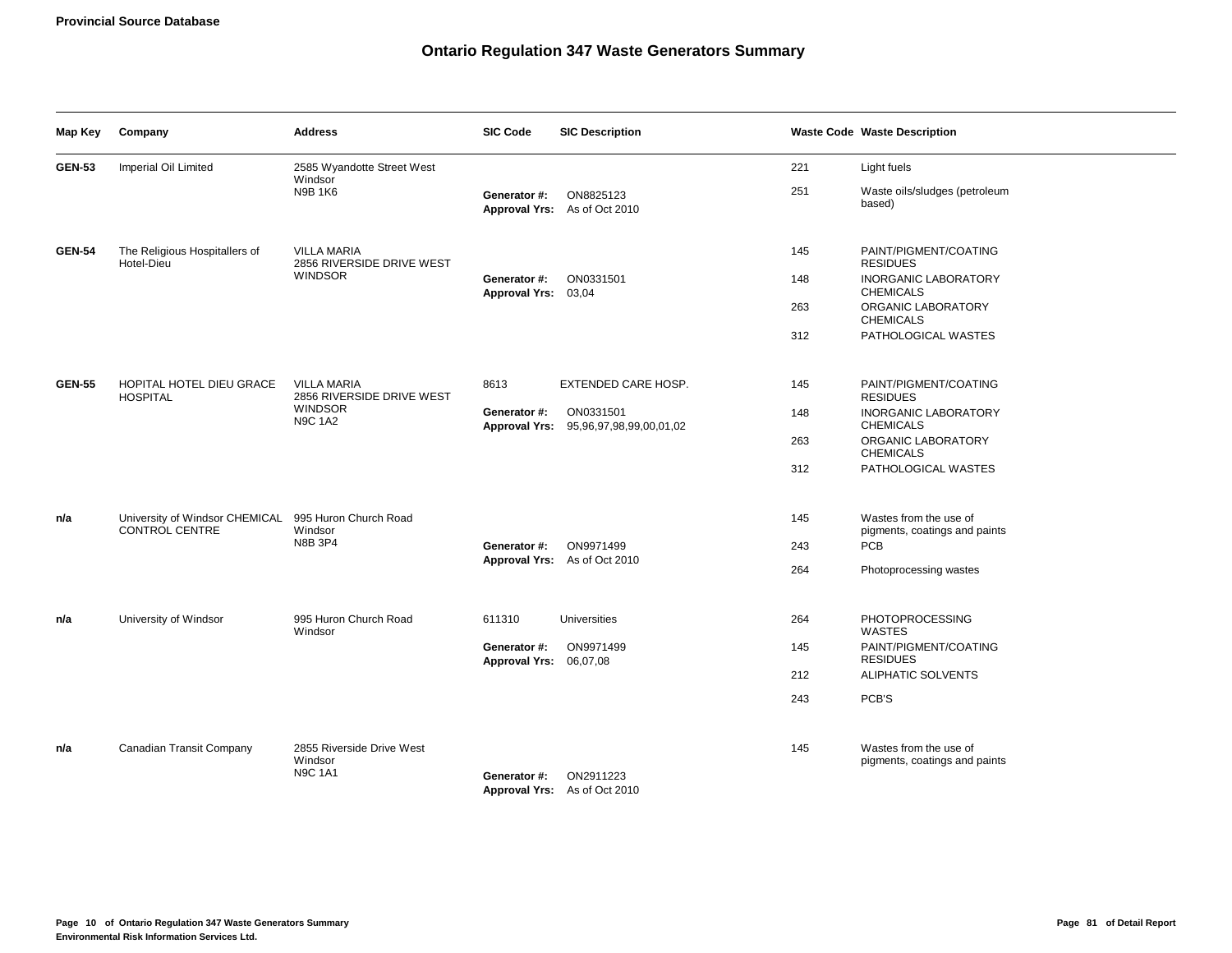# **National Analysis of Trends in Emergencies System (NATES)**

| Map Key | Company     | <b>Address</b> | File No.                                 | <b>Spill Date</b> |             | <b>Lead Agency</b>                                | DOE on Scene | <b>Reported By</b> |
|---------|-------------|----------------|------------------------------------------|-------------------|-------------|---------------------------------------------------|--------------|--------------------|
| n/a     | FORD MOTORS | WINDSOR        | 4462-2                                   | 860807            |             | Polluter                                          | n            | Other              |
|         |             |                | <b>Material Reaction:</b>                |                   | n           |                                                   |              |                    |
|         |             |                | Basin:                                   |                   |             |                                                   |              |                    |
|         |             |                | Air:                                     |                   | ${\sf N}$   |                                                   |              |                    |
|         |             |                | Land:                                    |                   | ${\sf N}$   |                                                   |              |                    |
|         |             |                | Fresh Water:                             |                   | y           |                                                   |              |                    |
|         |             |                | <b>Ground Water:</b>                     |                   | ${\sf N}$   |                                                   |              |                    |
|         |             |                | Salt Water:                              |                   | ${\sf N}$   |                                                   |              |                    |
|         |             |                | <b>Other Environment:</b>                |                   | N           |                                                   |              |                    |
|         |             |                | Waterbody:                               |                   |             | <b>DETROIT RIVER</b>                              |              |                    |
|         |             |                | Cause:                                   |                   | Discharge   |                                                   |              |                    |
|         |             |                | Reason:<br>Source:                       |                   | Error       |                                                   |              |                    |
|         |             |                | Sector:                                  |                   |             | Other Storage Facilities<br>General Manufacturing |              |                    |
|         |             |                | Ship No.:                                |                   |             |                                                   |              |                    |
|         |             |                | <b>Ship Name:</b>                        |                   |             |                                                   |              |                    |
|         |             |                | Clean Up By:                             |                   | none        |                                                   |              |                    |
|         |             |                | <b>Disposal Method:</b>                  |                   | none        |                                                   |              |                    |
|         |             |                | Recovery %:                              |                   | 0.00        |                                                   |              |                    |
|         |             |                | Act Invoked:                             |                   |             | Provincial Legislation                            |              |                    |
|         |             |                | <b>Enforcement Resp:</b>                 |                   |             |                                                   |              |                    |
|         |             |                | Fish Kill:                               |                   | ${\sf N}$   |                                                   |              |                    |
|         |             |                | <b>Oiled Birds:</b>                      |                   | ${\sf N}$   |                                                   |              |                    |
|         |             |                | Other Kill:                              |                   | ${\sf N}$   |                                                   |              |                    |
|         |             |                | <b>Vegetation Damage:</b>                |                   | ${\sf N}$   |                                                   |              |                    |
|         |             |                | <b>Property Damage:</b>                  |                   | ${\sf N}$   |                                                   |              |                    |
|         |             |                | <b>Drinking Water:</b>                   |                   | N           |                                                   |              |                    |
|         |             |                | Income Loss:                             |                   | ${\sf N}$   |                                                   |              |                    |
|         |             |                | <b>Other Consequences:</b>               |                   | N           |                                                   |              |                    |
|         |             |                | No. of Injuries:                         |                   | $\mathbf 0$ |                                                   |              |                    |
|         |             |                | No. of Evacuations:                      |                   | $\mathbf 0$ |                                                   |              |                    |
|         |             |                | Fine:                                    |                   |             |                                                   |              |                    |
|         |             |                | No. of Dead:                             |                   | $\mathbf 0$ |                                                   |              |                    |
|         |             |                | <b>Cleanup Cost:</b><br><b>Material:</b> |                   |             | other oil nos                                     |              |                    |
|         |             |                | Amount (ton):                            |                   | 16.20       |                                                   |              |                    |
|         |             |                | Volume (L):                              |                   | 20000.00    |                                                   |              |                    |
|         |             |                | <b>Concentration:</b>                    |                   |             |                                                   |              |                    |
|         |             |                | Phase:                                   |                   |             |                                                   |              |                    |
|         |             |                | <b>Additional Info:</b>                  |                   |             |                                                   |              |                    |
|         |             |                |                                          |                   |             |                                                   |              |                    |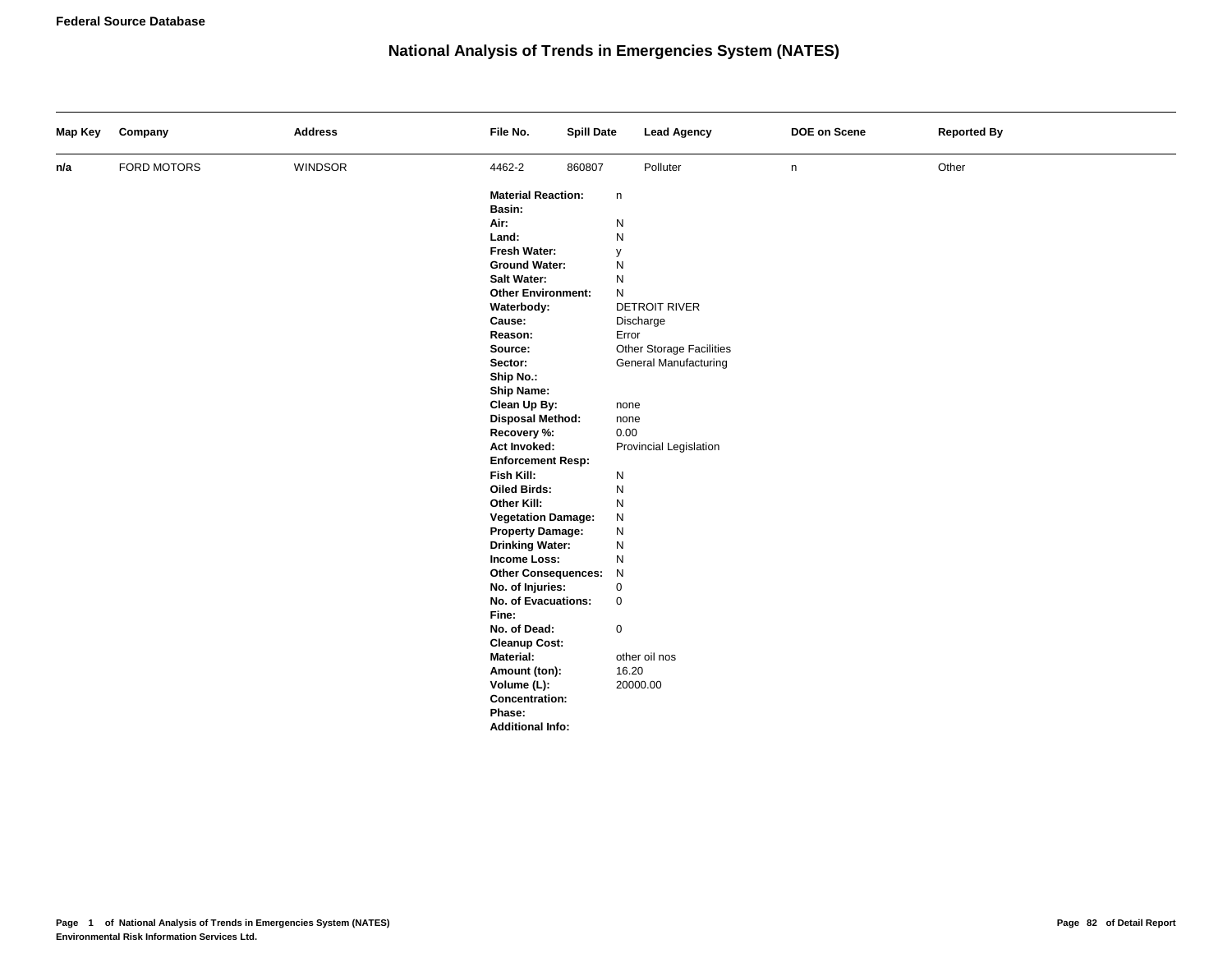# **Non-Compliance Reports**

| Map Key | Company                                                    | <b>Address</b>   | Year                                                  | <b>Discharge Type</b>                                          | <b>Sector</b>           | <b>Type of Concern</b>                                                                                                                                                                                                            |                                         |
|---------|------------------------------------------------------------|------------------|-------------------------------------------------------|----------------------------------------------------------------|-------------------------|-----------------------------------------------------------------------------------------------------------------------------------------------------------------------------------------------------------------------------------|-----------------------------------------|
| n/a     | Ford Motor Company of Canada<br>Ltd. Windsor Casting Plant | Windsor          | 1995                                                  | Wastewater                                                     | <b>Metal Casting</b>    | Policy and Guidelines                                                                                                                                                                                                             |                                         |
|         |                                                            |                  |                                                       | Contaminant: see "Status Report"<br>the exceedances.           |                         | Status Report: Exceeded monthly guideline for zinc eleven times and phenolics ten times. Modifications to the treatment system will address                                                                                       |                                         |
|         |                                                            |                  | Incident<br>Date                                      | Limit/Unit/<br>Freq                                            | <b>Quantity Min/Max</b> | <b>Facility Action</b>                                                                                                                                                                                                            | <b>Ministry Action</b>                  |
| n/a     | Ford Motor Company Ltd.                                    | Windsor(Windsor) | 1992                                                  | Wastewater                                                     | <b>Metal Casting</b>    | Policy and Guidelines                                                                                                                                                                                                             |                                         |
|         |                                                            |                  | <b>Status Report:</b>                                 | Contaminant: see "Status Report"                               |                         | Exceeded phenol objectives every month during the reporting period. Company has submitted a phenol reduction plan to the<br>local District Office. Total phenol loadings from the company are expected to be reduced during 1993. |                                         |
|         |                                                            |                  | Incident<br>Date                                      | Limit/Unit/<br>Freq                                            | <b>Quantity Min/Max</b> | <b>Facility Action</b>                                                                                                                                                                                                            | <b>Ministry Action</b>                  |
| n/a     | FORD MOTOR COMPANY OF<br>CANADA, LIMITED WINDSOR           | <b>WINDSOR</b>   | 2002                                                  | Air                                                            | Air Discharges          | Reg. 346                                                                                                                                                                                                                          |                                         |
|         | CASTING AND ENGINE PLANTS                                  |                  | Contaminant: Iron (metallic)<br><b>Status Report:</b> |                                                                |                         |                                                                                                                                                                                                                                   |                                         |
|         |                                                            |                  | Incident<br>Date                                      | Limit/Unit/<br>Freq                                            | <b>Quantity Min/Max</b> | <b>Facility Action</b>                                                                                                                                                                                                            | <b>Ministry Action</b>                  |
|         |                                                            |                  |                                                       |                                                                |                         | implementing improvements -<br>action plan submitted                                                                                                                                                                              | Voluntary abatement program<br>underway |
| n/a     | FORD MOTOR COMPANY OF<br>CANADA, LIMITED WINDSOR           | WINDSOR          | 2002                                                  | Air                                                            | Air Discharges          | Reg. 346                                                                                                                                                                                                                          |                                         |
|         | CASTING AND ENGINE PLANTS                                  |                  | <b>Status Report:</b>                                 | <b>Contaminant:</b> Suspended Particulate Matter (<40 microns) |                         |                                                                                                                                                                                                                                   |                                         |
|         |                                                            |                  | Incident<br>Date                                      | Limit/Unit/<br>Freq                                            | <b>Quantity Min/Max</b> | <b>Facility Action</b>                                                                                                                                                                                                            | <b>Ministry Action</b>                  |
|         |                                                            |                  |                                                       |                                                                |                         | implementing improvements -<br>action plan submitted                                                                                                                                                                              | Voluntary abatement program<br>underway |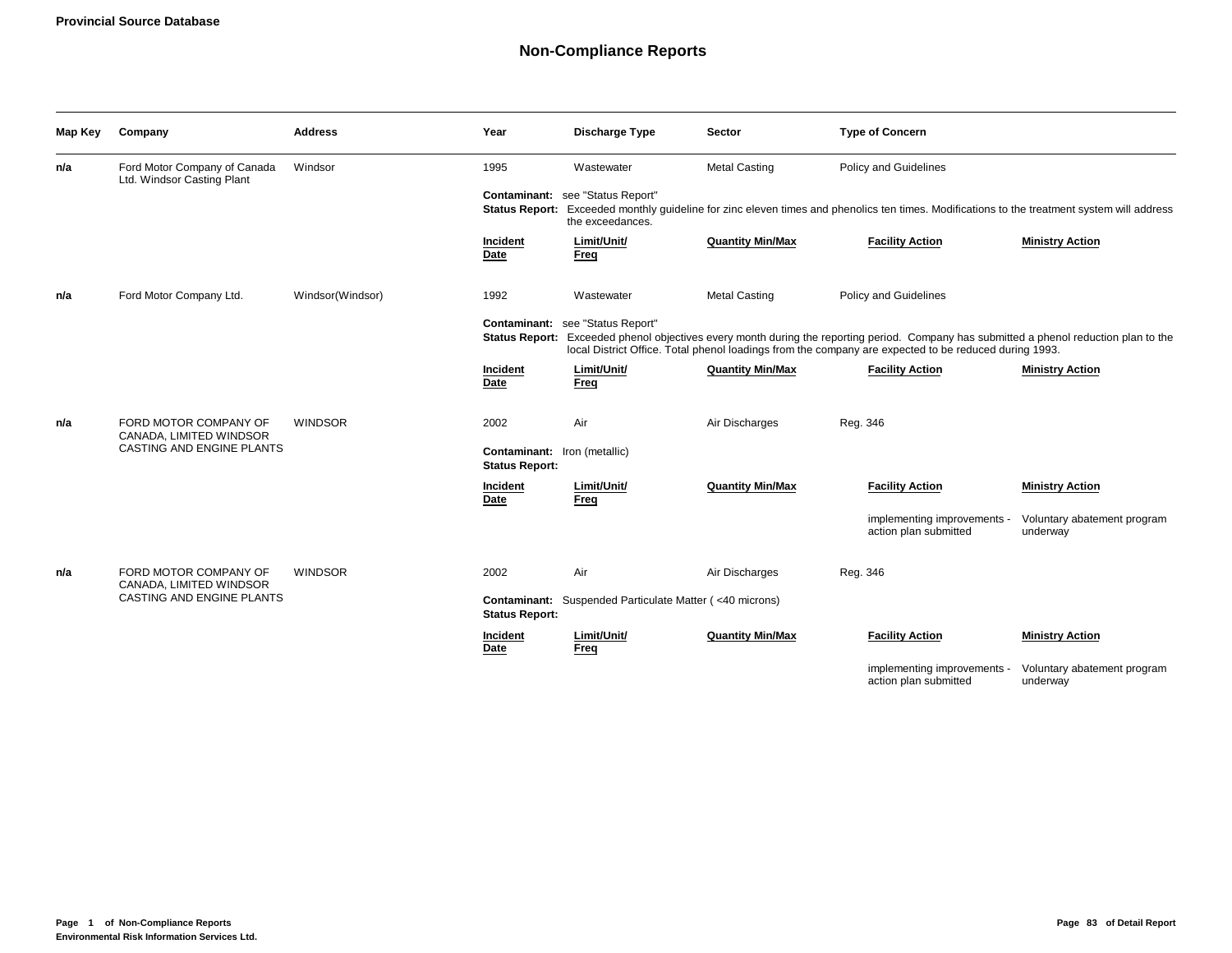| Map Key | Company                                       | <b>Address</b> | <b>Incident Date</b> | Contaminant              |
|---------|-----------------------------------------------|----------------|----------------------|--------------------------|
| n/a     | FORD MOTORS                                   | WINDSOR        | 8/7/86               | other oil nos            |
|         |                                               |                | Amount:              | 16.2                     |
|         |                                               |                | Units:               | Tonnes (Metric)          |
|         |                                               |                | Quantity:            |                          |
|         |                                               |                | Cause:               | Discharge                |
|         |                                               |                | Source:              | Other Storage Facilities |
|         |                                               |                | Reason:              | Error                    |
|         |                                               |                | Sector:              | General Manufacturing    |
| n/a     | FORD MOTOR CO. OF CANADA WINDSOR CITY<br>LTD. |                | 3/17/88              | <b>SMOKE</b>             |
|         |                                               |                | Amount:              | 0                        |
|         |                                               |                | Units:               | Process Upset            |
|         |                                               |                | <b>Quantity:</b>     |                          |
|         |                                               |                | Cause:               | <b>Equipment Failure</b> |
|         |                                               |                | Source:              | Other Industrial Plant   |
|         |                                               |                | Reason:              |                          |
|         |                                               |                | Sector:              | Metallurgy               |
| n/a     | FORD MOTOR CO. OF CANADA WINDSOR CITY<br>LTD. |                | 4/9/88               | PROCESS WATER            |
|         |                                               |                | Amount:              | $\mathbf 0$              |
|         |                                               |                | Units:               | Unknown                  |
|         |                                               |                | Quantity:            |                          |
|         |                                               |                | Cause:               | Unknown                  |
|         |                                               |                | Source:              | Other Industrial Plant   |
|         |                                               |                | Reason:              |                          |
|         |                                               |                | Sector:              | Metallurgy               |
| n/a     | FORD MOTOR CO. OF CANADA WINDSOR CITY<br>LTD. |                | 4/13/88              | KEROSENE                 |
|         |                                               |                | Amount:              | 0                        |
|         |                                               |                | Units:               | Overflow                 |
|         |                                               |                | Quantity:            |                          |
|         |                                               |                | Cause:               | <b>Equipment Failure</b> |
|         |                                               |                | Source:              | Other Industrial Plant   |
|         |                                               |                | Reason:              |                          |
|         |                                               |                | Sector:              | Metallurgy               |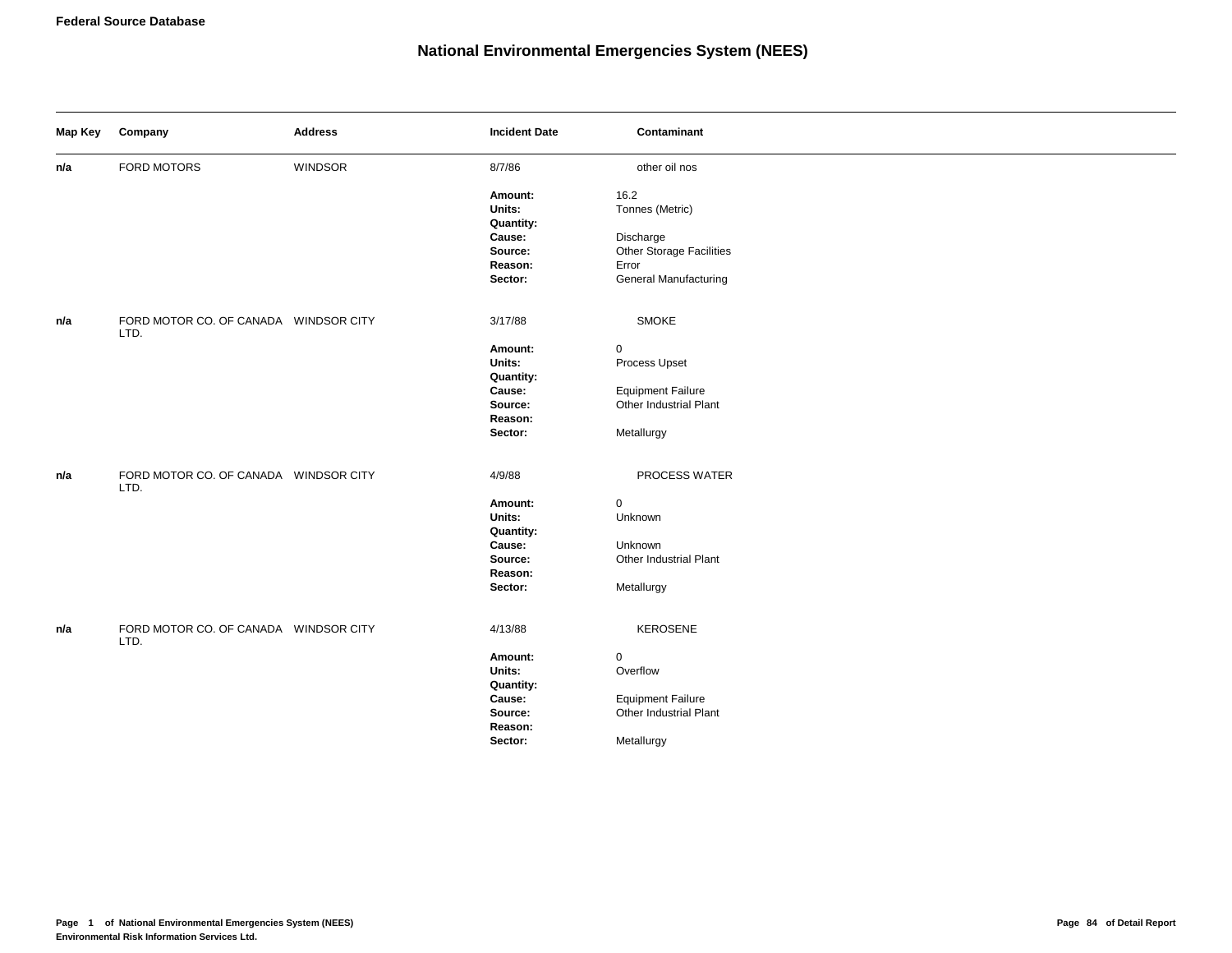| Map Key | Company                                       | <b>Address</b> | <b>Incident Date</b> | Contaminant              |
|---------|-----------------------------------------------|----------------|----------------------|--------------------------|
| n/a     | FORD MOTOR CO. OF CANADA WINDSOR CITY<br>LTD. |                | 5/17/88              | <b>SMOKE</b>             |
|         |                                               |                | Amount:              | 0                        |
|         |                                               |                | Units:               | Process Upset            |
|         |                                               |                | Quantity:            |                          |
|         |                                               |                | Cause:               | Fire, Explosion          |
|         |                                               |                | Source:              | Other Industrial Plant   |
|         |                                               |                | Reason:              |                          |
|         |                                               |                | Sector:              | Metallurgy               |
| n/a     | FORD MOTOR CO. OF CANADA WINDSOR CITY<br>LTD. |                | 5/17/88              | <b>HYDRAULIC OIL</b>     |
|         |                                               |                | Amount:              | 0                        |
|         |                                               |                | Units:               | Process Upset            |
|         |                                               |                | Quantity:            |                          |
|         |                                               |                | Cause:               | Fire, Explosion          |
|         |                                               |                | Source:              | Other Industrial Plant   |
|         |                                               |                | Reason:              |                          |
|         |                                               |                | Sector:              | Metallurgy               |
| n/a     | FORD MOTOR CO. OF CANADA WINDSOR CITY<br>LTD. |                | 6/9/88               | PAINT/THINNER            |
|         |                                               |                | Amount:              | 0                        |
|         |                                               |                | Units:               | Unknown                  |
|         |                                               |                | Quantity:            |                          |
|         |                                               |                | Cause:               | Unknown                  |
|         |                                               |                | Source:              | Other Industrial Plant   |
|         |                                               |                | Reason:              |                          |
|         |                                               |                | Sector:              | Metallurgy               |
| n/a     | FORD MOTOR CO. OF CANADA WINDSOR CITY         |                | 6/11/88              | ALUMINUM OXIDE           |
|         | LTD.                                          |                |                      |                          |
|         |                                               |                | Amount:              | 0                        |
|         |                                               |                | Units:               | Process Upset            |
|         |                                               |                | Quantity:            |                          |
|         |                                               |                | Cause:               | <b>Equipment Failure</b> |
|         |                                               |                | Source:              | Other Industrial Plant   |
|         |                                               |                | Reason:              |                          |
|         |                                               |                | Sector:              | Metallurgy               |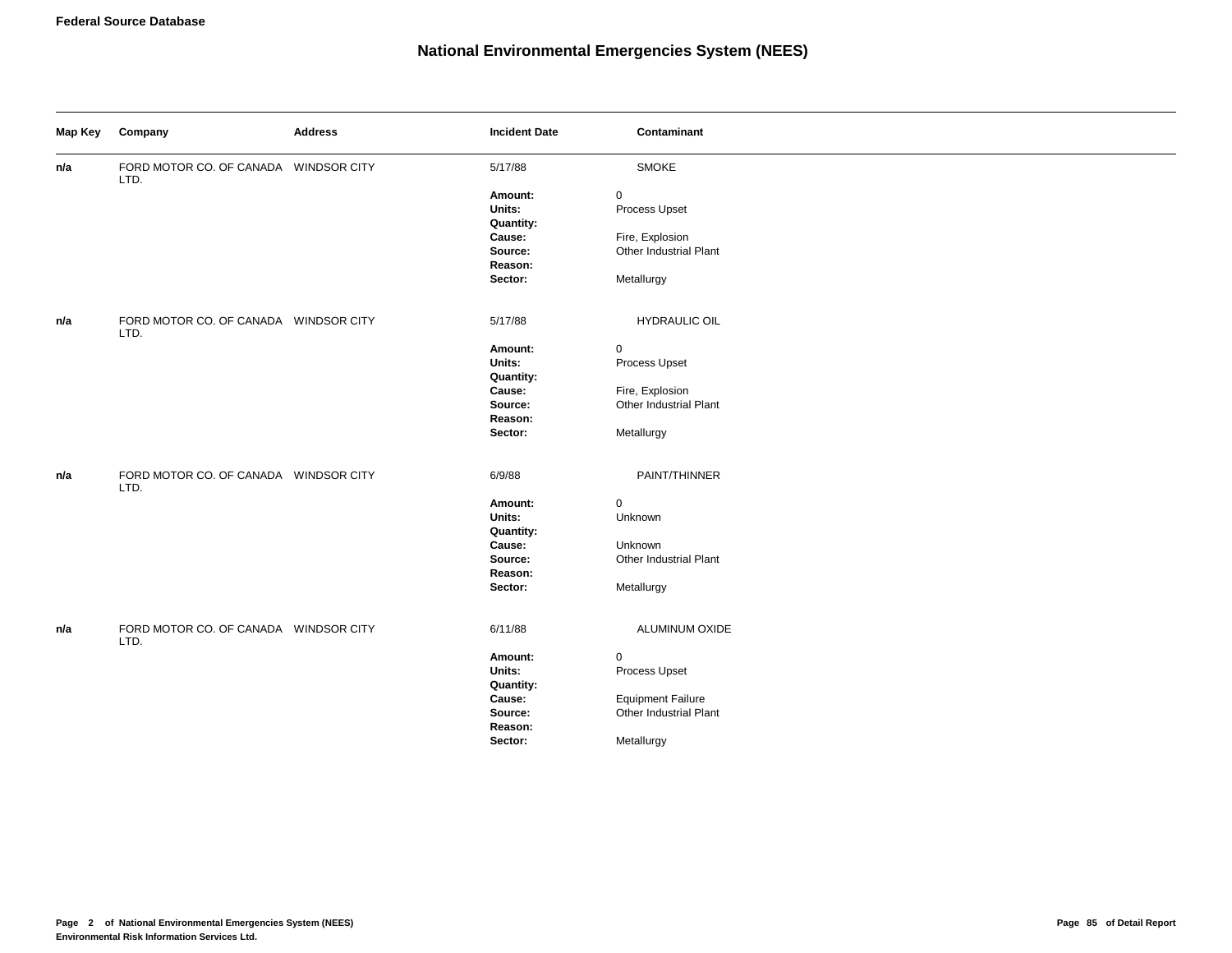| Map Key | Company                                       | <b>Address</b> | <b>Incident Date</b> | Contaminant            |
|---------|-----------------------------------------------|----------------|----------------------|------------------------|
| n/a     | RIVERSIDE ARENA                               | WINDSOR CITY   | 7/5/88               | AMMONIA ANHYDROUS      |
|         |                                               |                | Amount:              | $\mathbf 0$            |
|         |                                               |                | Units:               | Unknown                |
|         |                                               |                | <b>Quantity:</b>     |                        |
|         |                                               |                | Cause:<br>Source:    | Unknown<br>Other       |
|         |                                               |                | Reason:              |                        |
|         |                                               |                | Sector:              | Government Local       |
|         |                                               |                |                      |                        |
| n/a     | FORD MOTOR CO. OF CANADA WINDSOR CITY<br>LTD. |                | 7/8/88               | PETROLEUM OIL          |
|         |                                               |                | Amount:              | $\mathsf 0$            |
|         |                                               |                | Units:               | Overflow               |
|         |                                               |                | <b>Quantity:</b>     |                        |
|         |                                               |                | Cause:               | Other                  |
|         |                                               |                | Source:              | Other Industrial Plant |
|         |                                               |                | Reason:              |                        |
|         |                                               |                | Sector:              | GN                     |
| n/a     | FORD MOTOR CO. OF CANADA WINDSOR CITY<br>LTD. |                | 10/1/88              | <b>FERRIC OXIDE</b>    |
|         |                                               |                | Amount:              | $\mathsf{O}\xspace$    |
|         |                                               |                | Units:               | Overflow               |
|         |                                               |                | <b>Quantity:</b>     |                        |
|         |                                               |                | Cause:               | Unknown                |
|         |                                               |                | Source:              | Other Industrial Plant |
|         |                                               |                | Reason:              |                        |
|         |                                               |                | Sector:              | ${\sf GN}$             |
| n/a     | FORD MOTOR CO. OF CANADA WINDSOR CITY<br>LTD. |                | 10/1/88              | <b>SILICA</b>          |
|         |                                               |                | Amount:              | $\mathbf 0$            |
|         |                                               |                | Units:               | Overflow               |
|         |                                               |                | Quantity:            |                        |
|         |                                               |                | Cause:               | Unknown                |
|         |                                               |                | Source:              | Other Industrial Plant |
|         |                                               |                | Reason:              |                        |
|         |                                               |                | Sector:              | GN                     |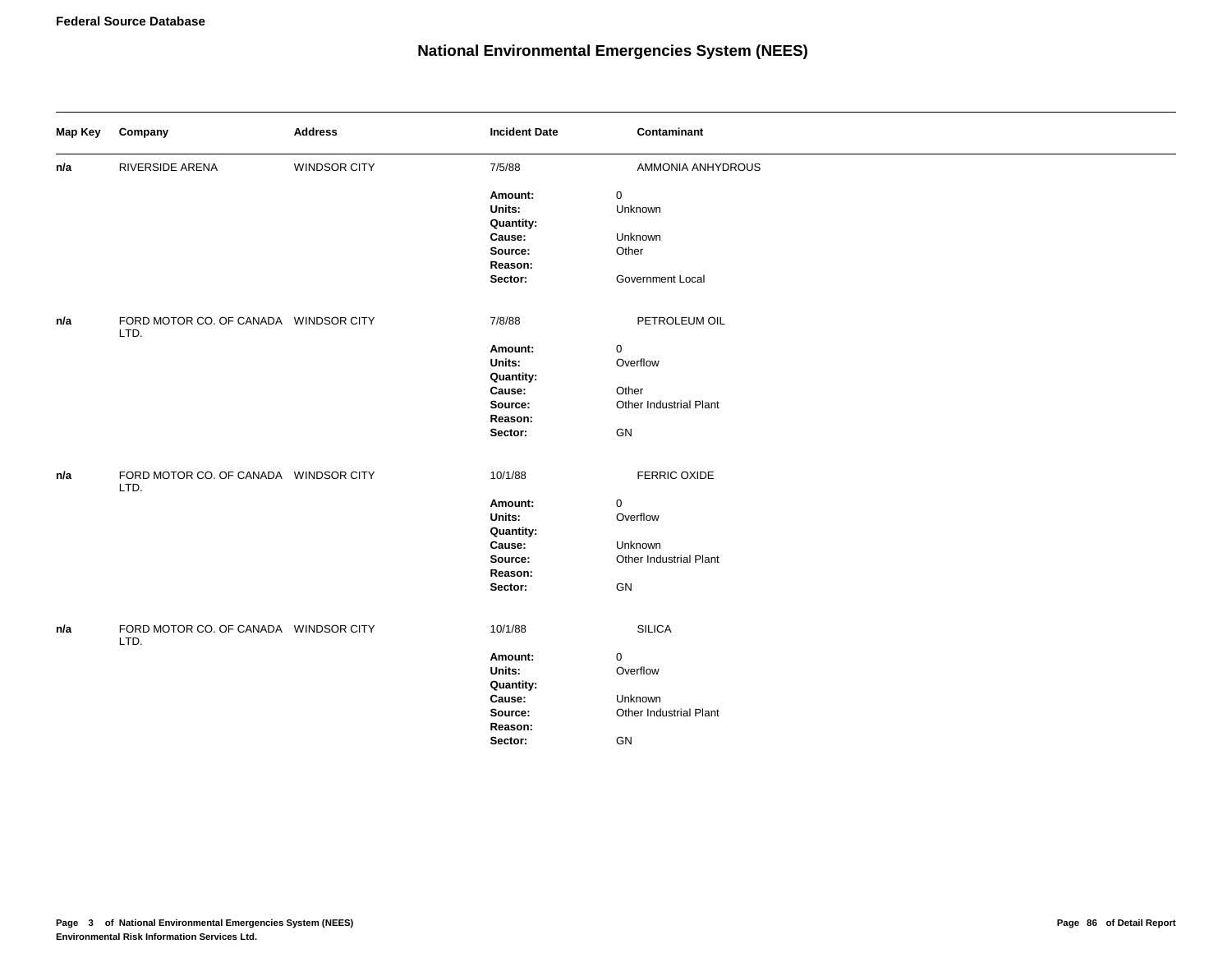| Map Key | Company                                       | <b>Address</b> | <b>Incident Date</b> | Contaminant            |
|---------|-----------------------------------------------|----------------|----------------------|------------------------|
| n/a     | FORD MOTOR CO. OF CANADA WINDSOR CITY<br>LTD. |                | 10/10/88             | <b>HYDRAULIC OIL</b>   |
|         |                                               |                | Amount:              | $\mathbf 0$            |
|         |                                               |                | Units:               | Valve, Fitting Leak    |
|         |                                               |                | Quantity:            |                        |
|         |                                               |                | Cause:               | Error                  |
|         |                                               |                | Source:              | Other Industrial Plant |
|         |                                               |                | Reason:              |                        |
|         |                                               |                | Sector:              | Metallurgy             |
| n/a     | FORD MOTOR CO. OF CANADA WINDSOR CITY<br>LTD. |                | 11/7/88              | SODIUM HYDROXIDE       |
|         |                                               |                | Amount:              | $\mathbf 0$            |
|         |                                               |                | Units:               | Overflow               |
|         |                                               |                | Quantity:            |                        |
|         |                                               |                | Cause:               | Unknown                |
|         |                                               |                | Source:              | Other Industrial Plant |
|         |                                               |                | Reason:              |                        |
|         |                                               |                | Sector:              | GN                     |
| n/a     | FORD MOTOR CO. OF CANADA WINDSOR CITY<br>LTD. |                | 11/7/88              | POTASSIUM HYDROXIDE    |
|         |                                               |                | Amount:              | $\mathsf 0$            |
|         |                                               |                | Units:               | Overflow               |
|         |                                               |                | <b>Quantity:</b>     |                        |
|         |                                               |                | Cause:               | Unknown                |
|         |                                               |                | Source:              | Other Industrial Plant |
|         |                                               |                | Reason:              |                        |
|         |                                               |                | Sector:              | GN                     |
| n/a     | FORD MOTOR CO. OF CANADA WINDSOR CITY<br>LTD. |                | 4/5/89               | PETROLEUM OIL          |
|         |                                               |                | Amount:              | $\mathsf 0$            |
|         |                                               |                | Units:               | Unknown                |
|         |                                               |                | Quantity:            |                        |
|         |                                               |                | Cause:               | Unknown                |
|         |                                               |                | Source:              | Other Industrial Plant |
|         |                                               |                | Reason:              |                        |
|         |                                               |                | Sector:              | Metallurgy             |
|         |                                               |                |                      |                        |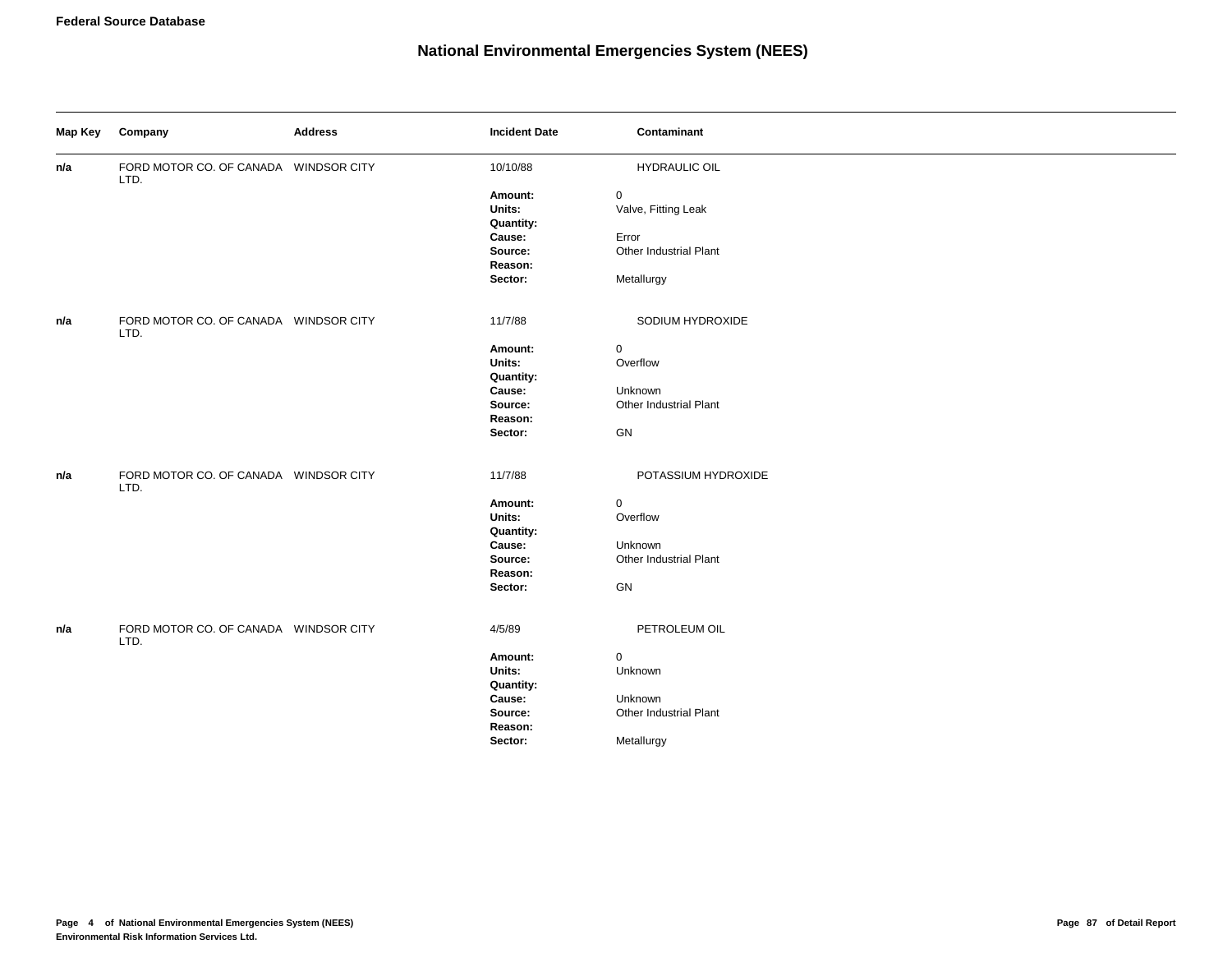| Map Key | Company                                       | <b>Address</b> | <b>Incident Date</b> | Contaminant                                   |
|---------|-----------------------------------------------|----------------|----------------------|-----------------------------------------------|
| n/a     | FORD MOTOR CO. OF CANADA WINDSOR CITY<br>LTD. |                | 4/8/89               | DIMETHYLPOLYSILOXANE AMINO<br><b>FUNCTION</b> |
|         |                                               |                | Amount:              | $\mathbf 0$                                   |
|         |                                               |                | Units:               | Unknown                                       |
|         |                                               |                | <b>Quantity:</b>     |                                               |
|         |                                               |                | Cause:               | Unknown                                       |
|         |                                               |                | Source:              | Other Industrial Plant                        |
|         |                                               |                | Reason:              |                                               |
|         |                                               |                | Sector:              | Metallurgy                                    |
| n/a     | FORD MOTOR CO. OF CANADA WINDSOR CITY<br>LTD. |                | 4/8/89               | SILICONE EMULSIFIER                           |
|         |                                               |                | Amount:              | $\mathbf 0$                                   |
|         |                                               |                | Units:               | Unknown                                       |
|         |                                               |                | <b>Quantity:</b>     |                                               |
|         |                                               |                | Cause:               | Unknown                                       |
|         |                                               |                | Source:              | Other Industrial Plant                        |
|         |                                               |                | Reason:              |                                               |
|         |                                               |                | Sector:              | Metallurgy                                    |
| n/a     | FORD MOTOR CO. OF CANADA WINDSOR CITY<br>LTD. |                | 4/27/89              | SOAP/DETERGENT NOS                            |
|         |                                               |                | Amount:              | $\mathbf 0$                                   |
|         |                                               |                | Units:               | Discharge                                     |
|         |                                               |                | Quantity:            |                                               |
|         |                                               |                | Cause:               | Other                                         |
|         |                                               |                | Source:              | Other Industrial Plant                        |
|         |                                               |                | Reason:              |                                               |
|         |                                               |                | Sector:              | Metallurgy                                    |
|         |                                               |                |                      |                                               |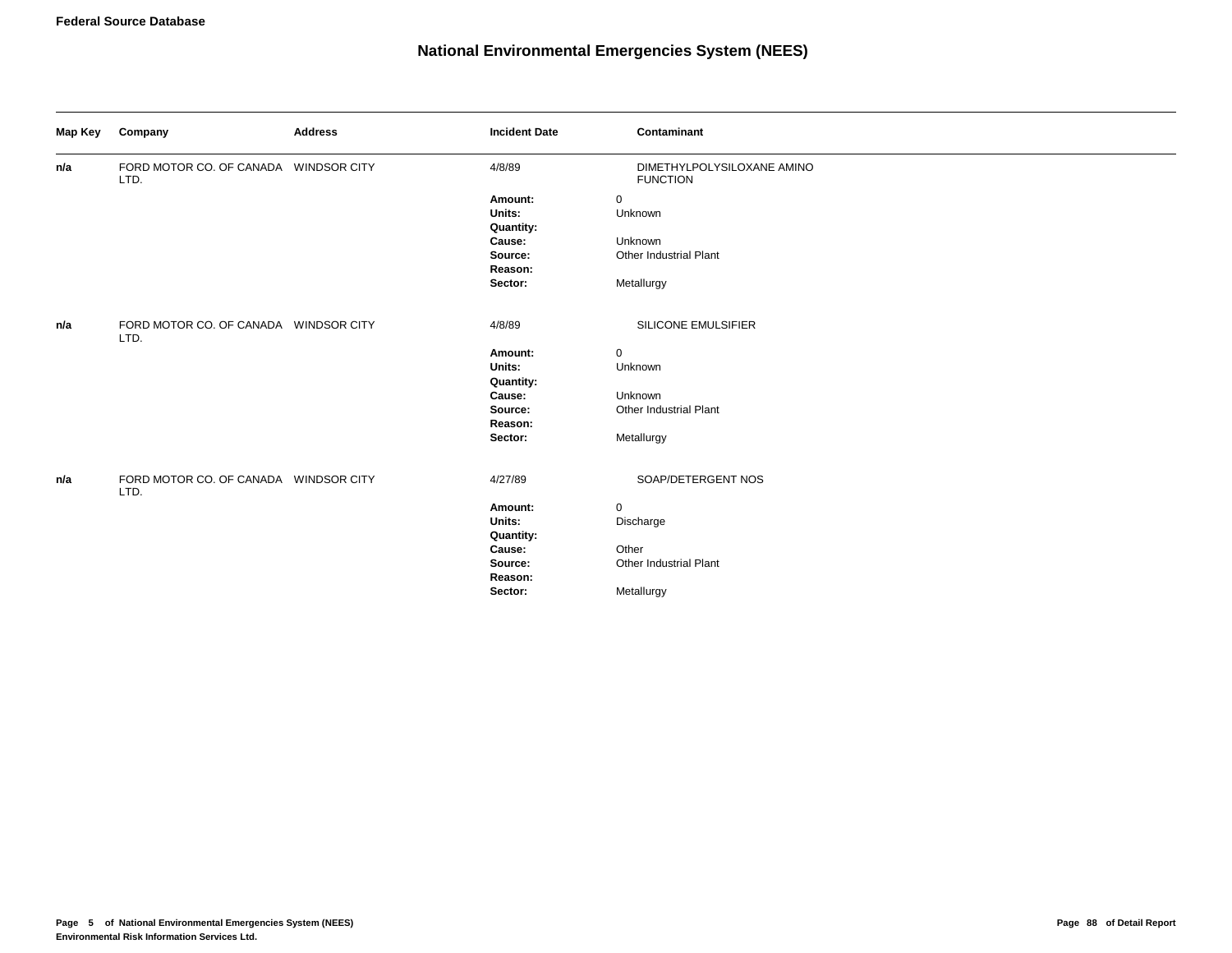| Map Key | Company               |                 | <b>Address</b>                                                                                  | Company<br>Code            | Transaction<br>Date | Inspection<br>Date  | <b>Industry</b>                         | <b>Site Status</b>                              |              |
|---------|-----------------------|-----------------|-------------------------------------------------------------------------------------------------|----------------------------|---------------------|---------------------|-----------------------------------------|-------------------------------------------------|--------------|
| NPCB-1  | UNIVERSITY OF WINDSOR |                 | 2601 UNION ST.<br><b>WINDSOR</b><br>N9B 3P4                                                     | F0088                      | 1/29/1996           |                     |                                         |                                                 |              |
| Label   | No. of Items          | <b>Contents</b> | Serial No.                                                                                      | Item/State                 | <b>Status</b>       |                     | <b>PCB Type/Code</b>                    | Location                                        | Manufacturer |
|         |                       | 200.00 KG       |                                                                                                 |                            |                     | Stored for Disposal | Askarel                                 |                                                 |              |
|         |                       | 1000.00 KG      |                                                                                                 |                            |                     | Stored for Disposal | Low 50 - 10,000 ppm                     |                                                 |              |
|         |                       | 1200.00 KG      |                                                                                                 |                            |                     | Stored for Disposal | Low $50 - 10,000$ ppm                   |                                                 |              |
|         |                       | 1215.00 KG      |                                                                                                 |                            |                     | Stored for Disposal | Unknown concentration                   |                                                 |              |
|         |                       | 1650.00 KG      |                                                                                                 |                            |                     | Stored for Disposal | Askarel                                 |                                                 |              |
| NPCB-2  | UNIVERSITY OF WINDSOR |                 | 2601 UNION ST.<br>UNION ST.<br><b>WINDSOR</b><br>N9B 3P4                                        | F0090                      |                     |                     |                                         |                                                 |              |
| Label   | No. of Items          | <b>Contents</b> | Serial No.                                                                                      | <b>Item/State</b>          | <b>Status</b>       | In-Storage          | <b>PCB Type/Code</b>                    | Location                                        | Manufacturer |
| NPCB-3  | UNIVERSITY OF WINDSOR |                 | PHYSICAL PLANT MAINTENANCE<br><b>SERVICES</b><br>2601 UNION STREET<br><b>WINDSOR</b><br>N9B 3P4 | O5088                      |                     | 5/24/2001           |                                         | SCHOOL/CARE/FACILITY STORAGE ONLY (NON FEDERAL) |              |
| Label   | No. of Items          | <b>Contents</b> | Serial No.                                                                                      | Item/State                 | <b>Status</b>       |                     | <b>PCB Type/Code</b>                    | Location                                        | Manufacturer |
| NPCB-4  | UNIVERSITY OF WINDSOR |                 | 2601 UNION ST.<br><b>WINDSOR</b><br>N9B 3P4                                                     | F0094                      |                     |                     | <b>UNDEFINED</b>                        |                                                 |              |
| Label   | No. of Items          | <b>Contents</b> | Serial No.                                                                                      | <b>Item/State</b>          | <b>Status</b>       |                     | <b>PCB Type/Code</b>                    | Location                                        | Manufacturer |
| F009401 | $\mathbf{1}$          | 100 KG          |                                                                                                 | <b>BARREL DEBRIS,</b>      |                     | STORED FOR DISPOSAL | OTHER WASTE/LOW                         |                                                 |              |
| F009400 | 11                    | 500 KG          |                                                                                                 | ETC/FULL<br>CAPACITOR/FULL |                     | STORED FOR DISPOSAL | ASKAREL/ASKAREL                         |                                                 |              |
| NPCB-5  | UNIVERSITY OF WINDSOR |                 | 2601 UNION ST.<br><b>WINDSOR</b>                                                                | F0094                      | 12/30/1995          |                     | Undefined                               | Stored for Disposal                             |              |
| Label   | No. of Items          | <b>Contents</b> | Serial No.                                                                                      | Item/State                 | <b>Status</b>       | Stored for disposal | <b>PCB Type/Code</b><br>Other Waste/Low | Location                                        | Manufacturer |
|         |                       |                 |                                                                                                 |                            |                     | Stored for disposal | Askarel/Askarel                         |                                                 |              |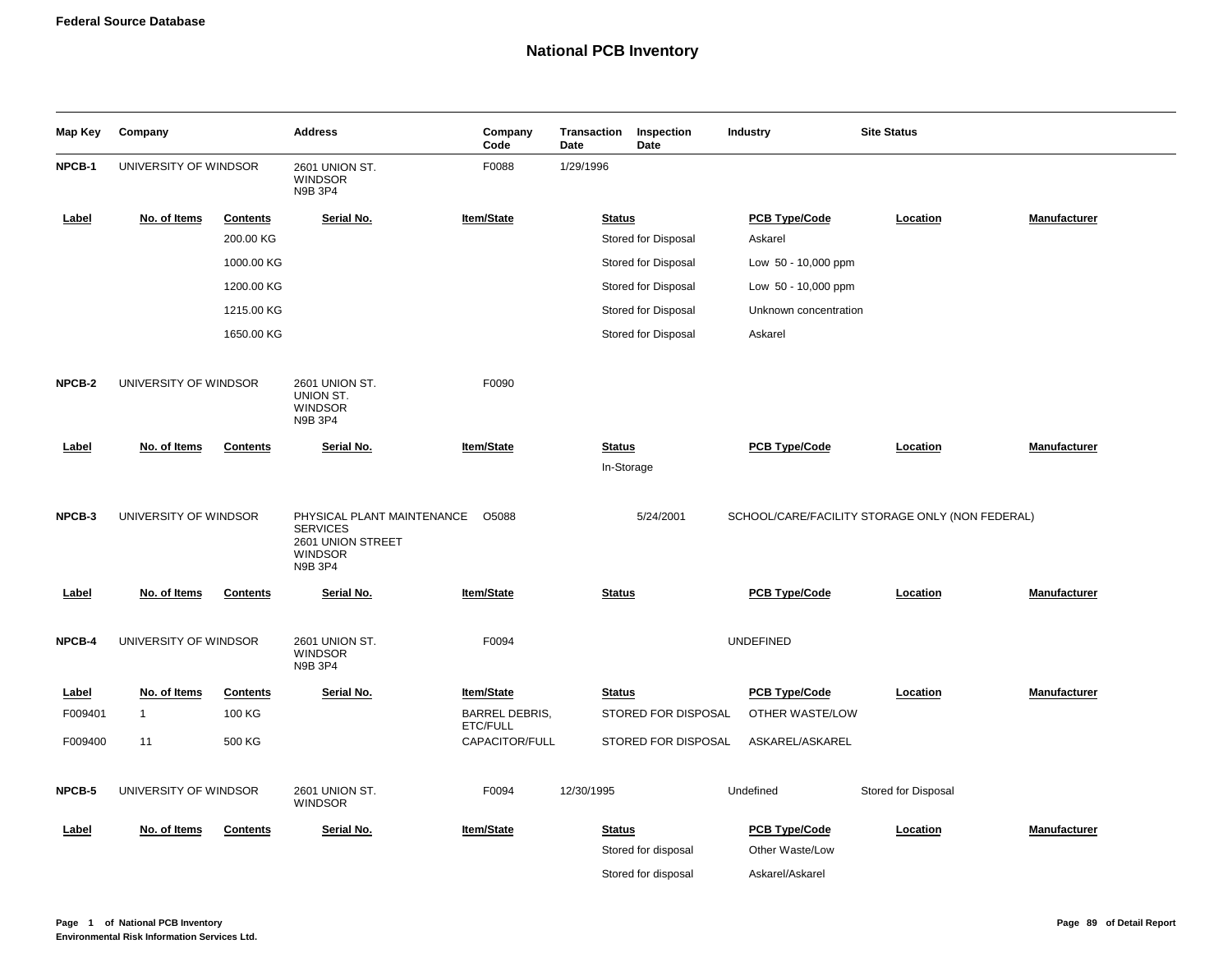#### **Inventory of PCB Storage Sites**

| Map Key | Company               | <b>Address</b>                                     | Year | <b>Site Number</b> | Quantity       | <b>Description</b>                                                                 |
|---------|-----------------------|----------------------------------------------------|------|--------------------|----------------|------------------------------------------------------------------------------------|
| OPCB-1  | UNIVERSITY OF WINDSOR | 2601 UNION ST.<br><b>WINDSOR</b><br>N9B 3P4        | 1998 | 10286A133          | 100.00         | Weight of Drums of Other<br>Material with Low Level PCBs<br>(< 1000 ppm) kg        |
|         |                       |                                                    |      |                    | 7.00           | Number of Drums of Ballasts<br>with High Level PCBs (>1000<br>ppm)                 |
|         |                       |                                                    |      |                    | 1400.00        | Calculated Weight (Kg) of<br>Drums of Ballasts with High<br>Level PCBs (>1000 ppm) |
|         |                       |                                                    |      |                    | 11.00          | Number of Capacitors with High<br>Level PCBs (>1000 ppm)                           |
|         |                       |                                                    |      |                    | 500.00         | Weight of Capacitors with High<br>Level PCBs (>1000 ppm) kg                        |
|         |                       |                                                    |      |                    | 1.00           | Number of Drums of Other<br>Material with Low Level PCBs<br>(< 1000 ppm) kg        |
| OPCB-2  | UNIVERSITY OF WINDSOR | 2601 UNION ST.<br><b>WINDSOR</b><br>N9B 3P4        | 1999 | 10286A133          | 7.00           | Number of Drums of Ballasts<br>with High Level PCBs (>1000<br>ppm)                 |
|         |                       |                                                    |      |                    | 1400.00        | Calculated Weight (Kg) of<br>Drums of Ballasts with High<br>Level PCBs (>1000 ppm) |
|         |                       |                                                    |      |                    | 11.00          | Number of Capacitors with High<br>Level PCBs (>1000 ppm)                           |
|         |                       |                                                    |      |                    | 500.00         | Weight of Capacitors with High<br>Level PCBs (>1000 ppm) kg                        |
|         |                       |                                                    |      |                    | 1.00           | Number of Drums of Other<br>Material with Low Level PCBs<br>(< 1000 ppm) kg        |
|         |                       |                                                    |      |                    | 100.00         | Weight of Drums of Other<br>Material with Low Level PCBs<br>(< 1000 ppm) kg        |
| OPCB-3  | UNIVERSITY OF WINDSOR | <b>2601 UNION ST.</b><br><b>WINDSOR</b><br>N9B 3P4 | 2004 | 10286A133          | $\mathbf{1}$   | Number of Drums of Other<br>Material with Low Level PCBs<br>(< 1000 ppm) kg        |
|         |                       |                                                    |      |                    | 100            | Weight of Drums of Other<br>Material with Low Level PCBs<br>(< 1000 ppm) kg        |
|         |                       |                                                    |      |                    | $\overline{7}$ | Number of Drums of Ballasts<br>with High Level PCBs (>1000<br>ppm)                 |
|         |                       |                                                    |      |                    | 1400           | Calculated Weight (Kg) of<br>Drums of Ballasts with High<br>Level PCBs (>1000 ppm) |
|         |                       |                                                    |      |                    | 11             | Number of Capacitors with High<br>Level PCBs (>1000 ppm)                           |
|         |                       |                                                    |      |                    | 500            | Weight of Capacitors with High<br>Level PCBs (>1000 ppm) kg                        |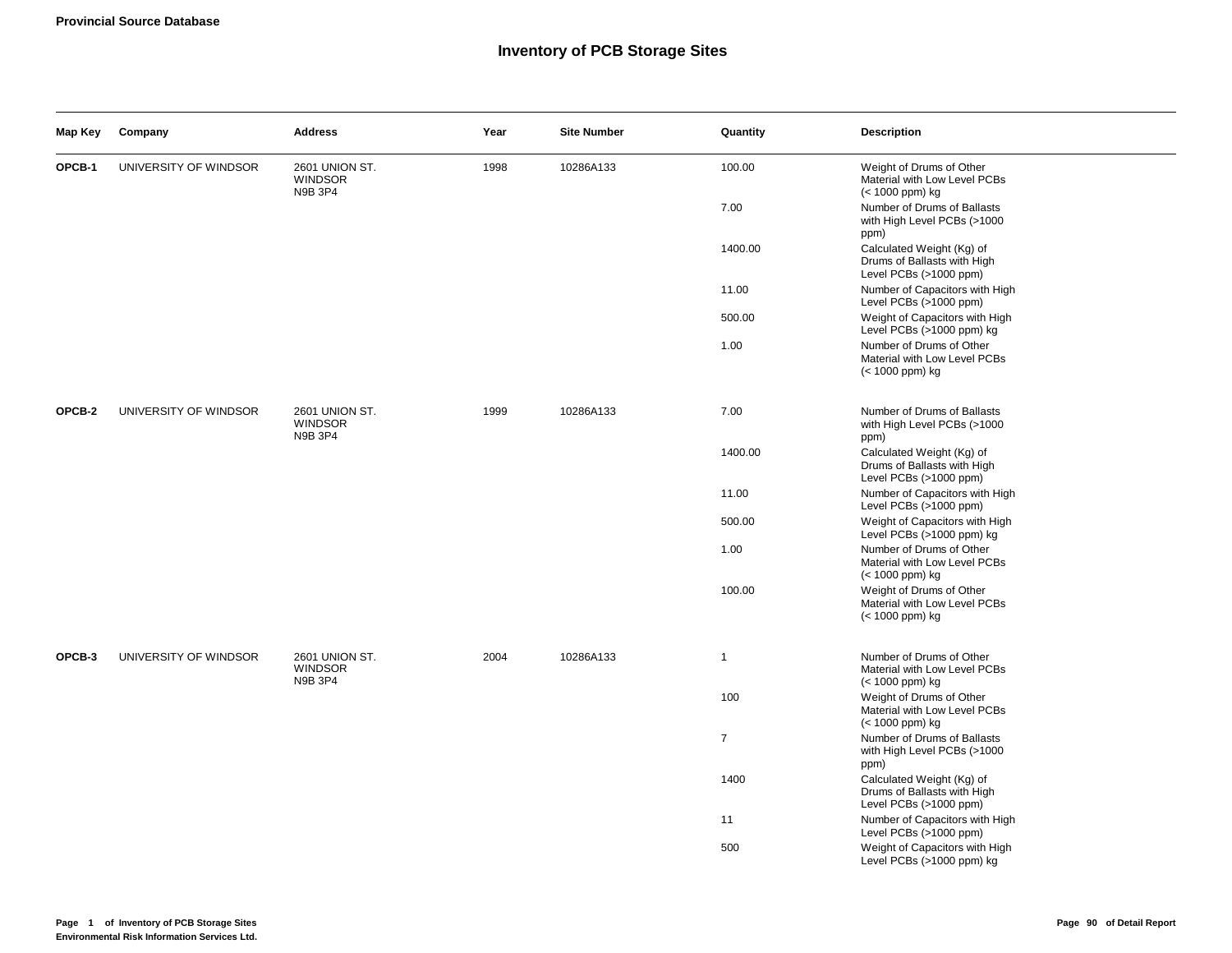#### **Inventory of PCB Storage Sites**

| Map Key | Company               | <b>Address</b>                                     | Year | <b>Site Number</b> | Quantity | <b>Description</b>                                                                 |
|---------|-----------------------|----------------------------------------------------|------|--------------------|----------|------------------------------------------------------------------------------------|
| OPCB-4  | UNIVERSITY OF WINDSOR | <b>2601 UNION ST.</b><br><b>WINDSOR</b><br>N9B 3P4 | 2003 | 10286A133          | 100.00   | Weight of Drums of Other<br>Material with Low Level PCBs<br>(< 1000 ppm) kg        |
|         |                       |                                                    |      |                    | 7.00     | Number of Drums of Ballasts<br>with High Level PCBs (>1000<br>ppm)                 |
|         |                       |                                                    |      |                    | 1400.00  | Calculated Weight (Kg) of<br>Drums of Ballasts with High<br>Level PCBs (>1000 ppm) |
|         |                       |                                                    |      |                    | 11.00    | Number of Capacitors with High<br>Level PCBs (>1000 ppm)                           |
|         |                       |                                                    |      |                    | 500.00   | Weight of Capacitors with High<br>Level PCBs (>1000 ppm) kg                        |
|         |                       |                                                    |      |                    | 1.00     | Number of Drums of Other<br>Material with Low Level PCBs<br>(< 1000 ppm) kg        |
| OPCB-5  | UNIVERSITY OF WINDSOR | 2601 UNION ST.<br><b>WINDSOR</b><br>N9B 3P4        | 1995 | 10286A133          | 7.00     | Number of Drums of Ballasts<br>with High Level PCBs (>1000<br>ppm)                 |
|         |                       |                                                    |      |                    | 1400.00  | Weight of Drums of Ballasts<br>with High Level PCBs (>1000<br>ppm) kg              |
|         |                       |                                                    |      |                    | 11.00    | Number of Capacitors with High<br>Level PCBs (>1000 ppm)                           |
|         |                       |                                                    |      |                    | 500.00   | Weight of Capacitors with High<br>Level PCBs (>1000 ppm) kg                        |
|         |                       |                                                    |      |                    | 1.00     | Number of Drums of Other<br>Material with Low Level PCBs<br>(< 1000 ppm) kg        |
|         |                       |                                                    |      |                    | 100.00   | Weight of Drums of Other<br>Material with Low Level PCBs<br>(< 1000 ppm) kg        |
| OPCB-6  | UNIVERSITY OF WINDSOR | <b>2601 UNION ST.</b><br><b>WINDSOR</b><br>N9B 3P4 | 2000 | 10286A133          | 7.00     | Number of Drums of Ballasts<br>with High Level PCBs (>1000<br>ppm)                 |
|         |                       |                                                    |      |                    | 1400.00  | Calculated Weight (Kg) of<br>Drums of Ballasts with High<br>Level PCBs (>1000 ppm) |
|         |                       |                                                    |      |                    | 11.00    | Number of Capacitors with High<br>Level PCBs (>1000 ppm)                           |
|         |                       |                                                    |      |                    | 500.00   | Weight of Capacitors with High<br>Level PCBs (>1000 ppm) kg                        |
|         |                       |                                                    |      |                    | 1.00     | Number of Drums of Other<br>Material with Low Level PCBs<br>(< 1000 ppm) kg        |
|         |                       |                                                    |      |                    | 100.00   | Weight of Drums of Other<br>Material with Low Level PCBs<br>(< 1000 ppm) kg        |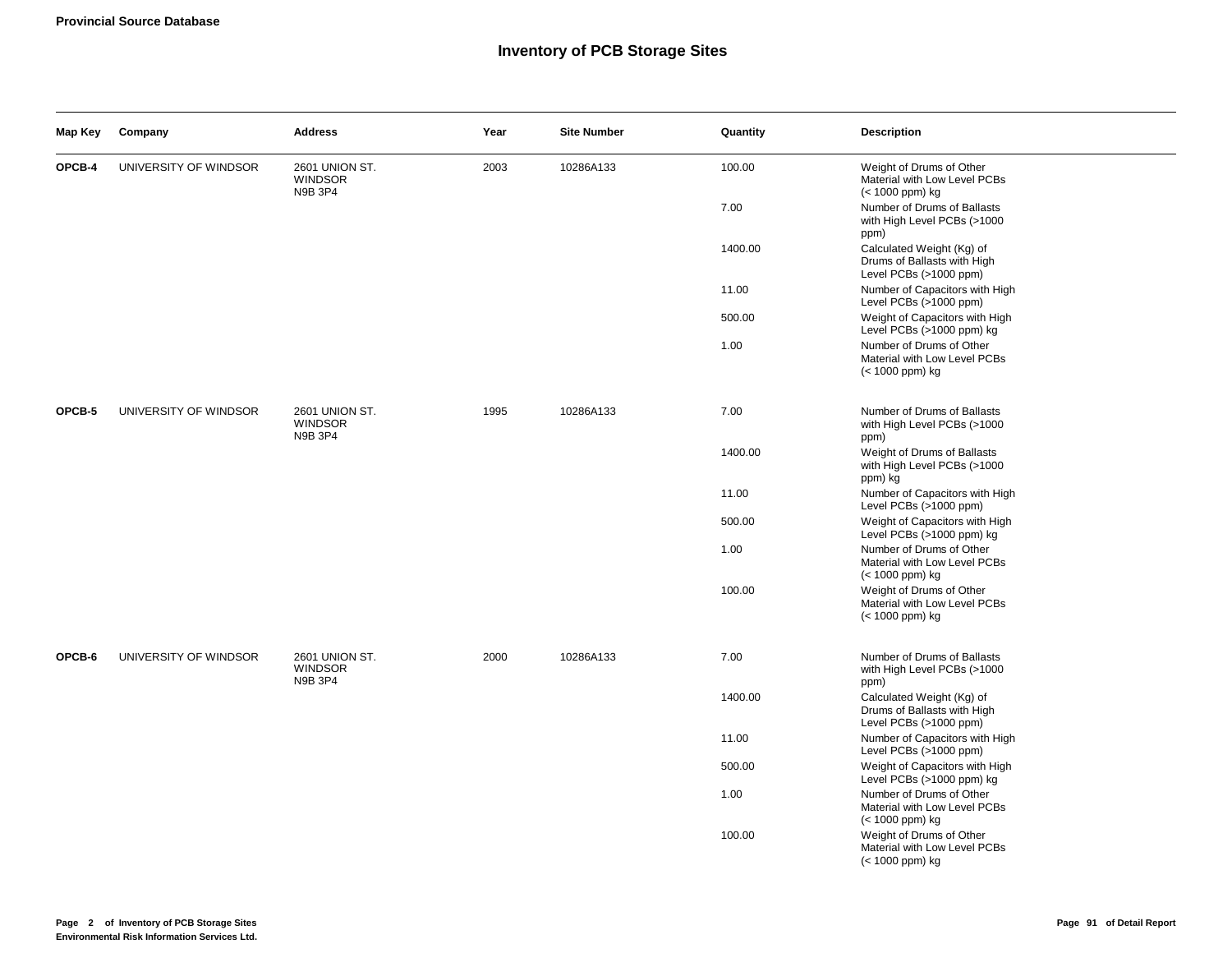| Map Key | Company                                        | <b>Address</b>                                          | <b>Location ID</b> | Type    | <b>Expiry Date</b> | Capacity (L) | Licence #  |
|---------|------------------------------------------------|---------------------------------------------------------|--------------------|---------|--------------------|--------------|------------|
| PRT-1   | <b>BROWNING FERRIS</b><br><b>INDUSTRIES</b>    | 826 FELIX AV<br><b>WINDSOR</b><br><b>N9C 3K8</b>        | 17182              | private |                    | 27276.00     | 0001040373 |
| PRT-2   | SOUTHLAND CANADA 2830<br>ATTN MARYANN GRAHOVAC | 2585 WYANDOTTE ST W<br>WINDSOR<br>N9B1K6                | 17321              | retail  | 1995-11-30         | $\mathbf 0$  | 0051451001 |
| PRT-3   | NICKS AUTO CLINIC                              | 2970 UNIVERSITY AV W<br><b>WINDSOR</b><br><b>N9C1G2</b> | 17291              | retail  | 1996-01-31         | 68190        | 0048369001 |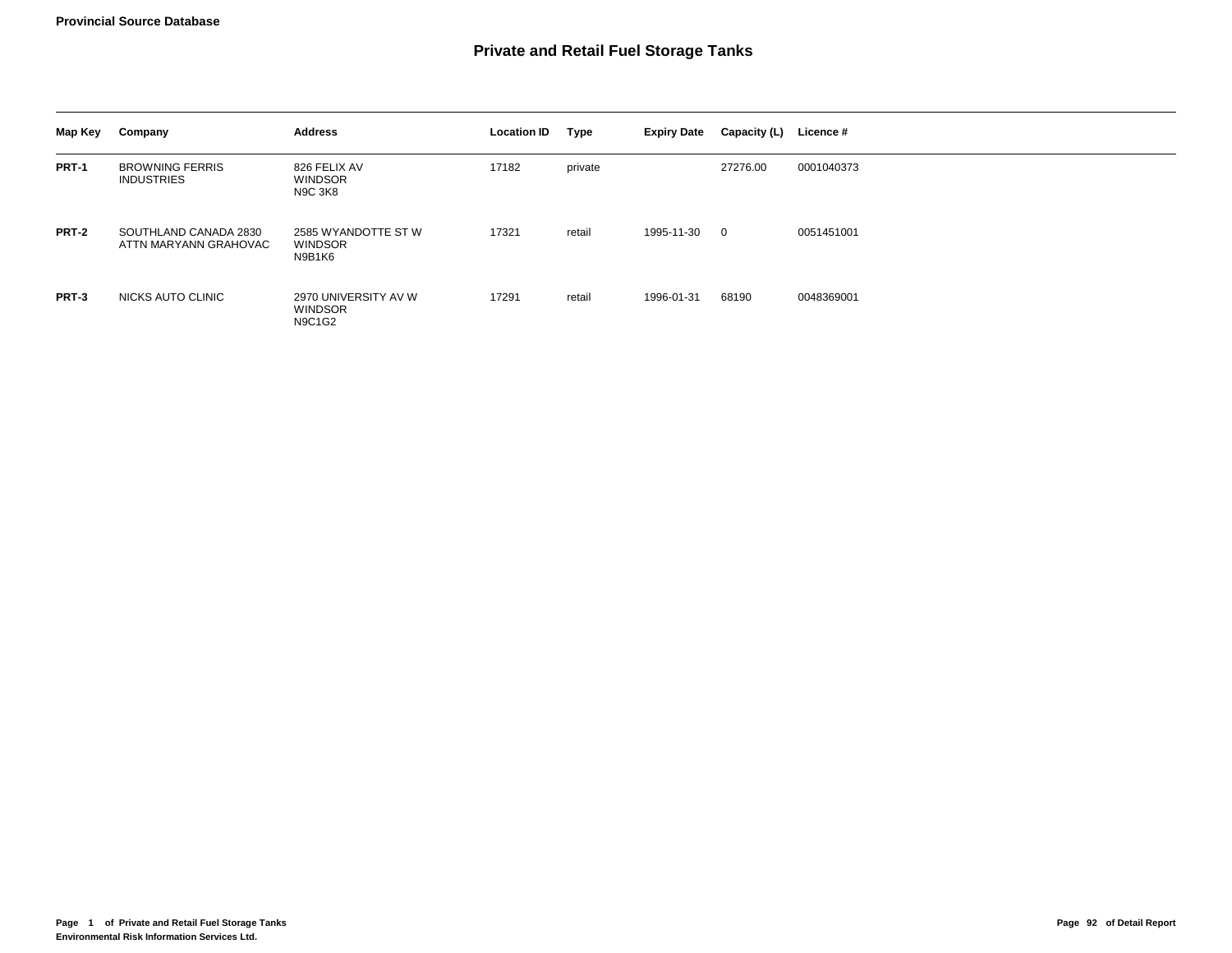# **Ontario Regulation 347 Waste Receivers Summary**

| Map Key | Company            | <b>Address</b>                      | Receiver #:          | <b>Facility Type</b>    |     | <b>Waste Code Waste Description</b> |
|---------|--------------------|-------------------------------------|----------------------|-------------------------|-----|-------------------------------------|
| REC-1   | WINDSOR UNIVERSITY | 2601 UNION STREET<br><b>WINDSOR</b> | 102-86A133           | PCB STORAGE SITE        | 243 | PCB'S                               |
|         |                    | N9B 3P4                             | <b>Approval Yrs:</b> | 01,02,03,04,05,06,07,08 |     |                                     |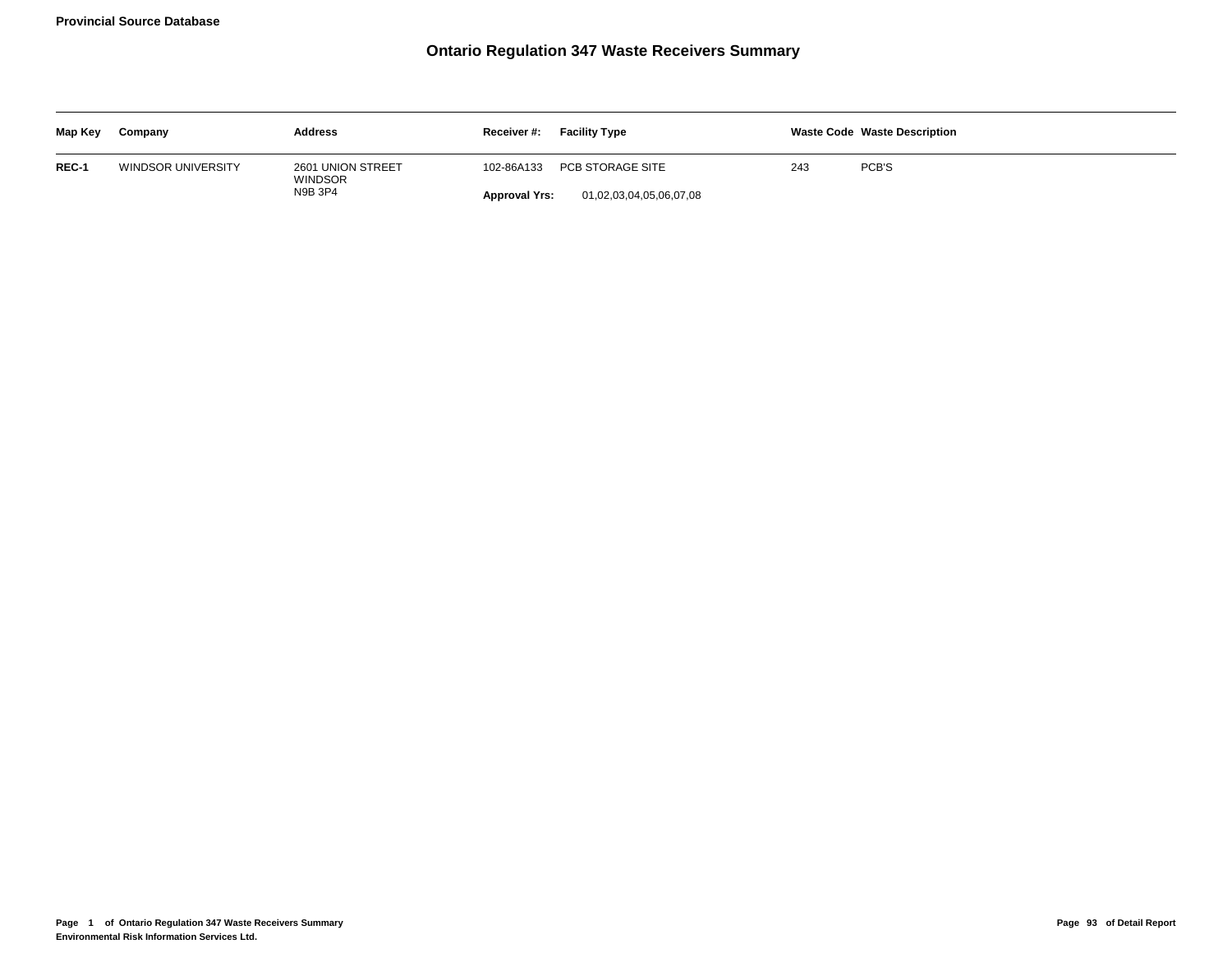## **Retail Fuel Storage Tanks**

| Map Key | Company            | <b>Address</b>                                           | Facility                                     | <b>Description</b> |
|---------|--------------------|----------------------------------------------------------|----------------------------------------------|--------------------|
| RST-1   | NICK'S AUTO CLINIC | 2970 UNIVERSITY AVE W<br><b>WINDSOR</b><br><b>N9C1G2</b> | Service Stations-Gasoline, Oil & Natural Gas |                    |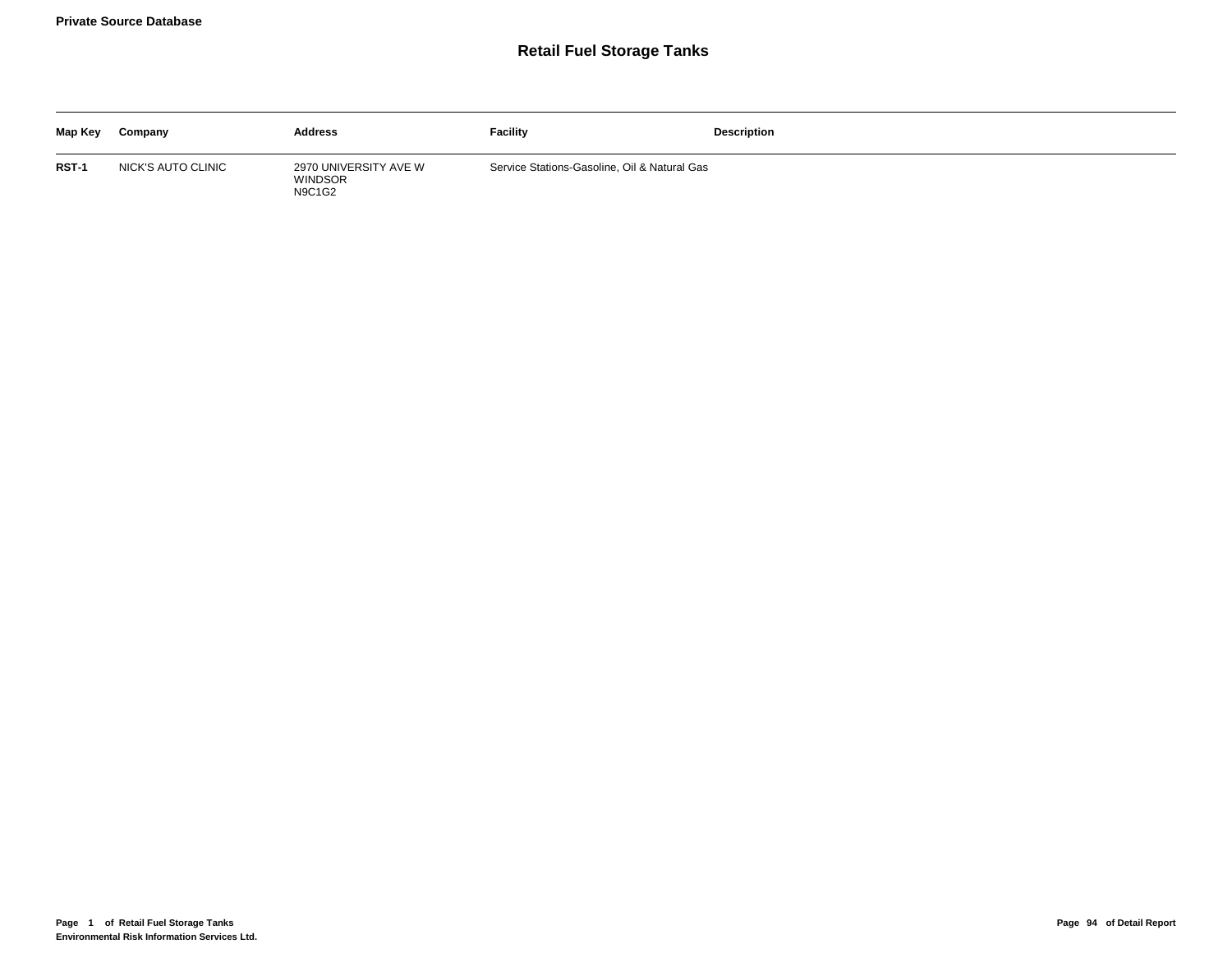#### **Scott's Manufacturing Directory**

| Map Key      | Company         | <b>Address</b>                                    | <b>Established</b> | <b>Plant Size</b><br>(f <sup>t2</sup> ) | Employment | <b>SIC/NAICS</b><br>Code | <b>Description</b>                                       |
|--------------|-----------------|---------------------------------------------------|--------------------|-----------------------------------------|------------|--------------------------|----------------------------------------------------------|
| <b>SCT-1</b> | <b>DIS</b>      | 937 FELIX AVE<br><b>WINDSOR</b><br><b>N9C 3L2</b> | 1961               |                                         | 18         | 3993                     | SIGNS & ADVERTISING<br><b>SPECIALTIES</b>                |
| SCT-2        | Applications 3D | 2970 College Ave<br>Suite 214                     | 2003               | 750                                     |            | 339990                   | All Other Miscellaneous<br>Manufacturing                 |
|              |                 | Windsor<br>N9C 1S5                                |                    |                                         |            | 518210                   | Data Processing, Hosting, and<br><b>Related Services</b> |
|              |                 |                                                   |                    |                                         |            | 541330                   | <b>Engineering Services</b>                              |
|              |                 |                                                   |                    |                                         |            | 541370                   | Surveying and Mapping (except<br>Geophysical) Services   |
|              |                 |                                                   |                    |                                         |            | 541380                   | <b>Testing Laboratories</b>                              |
|              |                 |                                                   |                    |                                         |            | 541510                   | Computer Systems Design and<br><b>Related Services</b>   |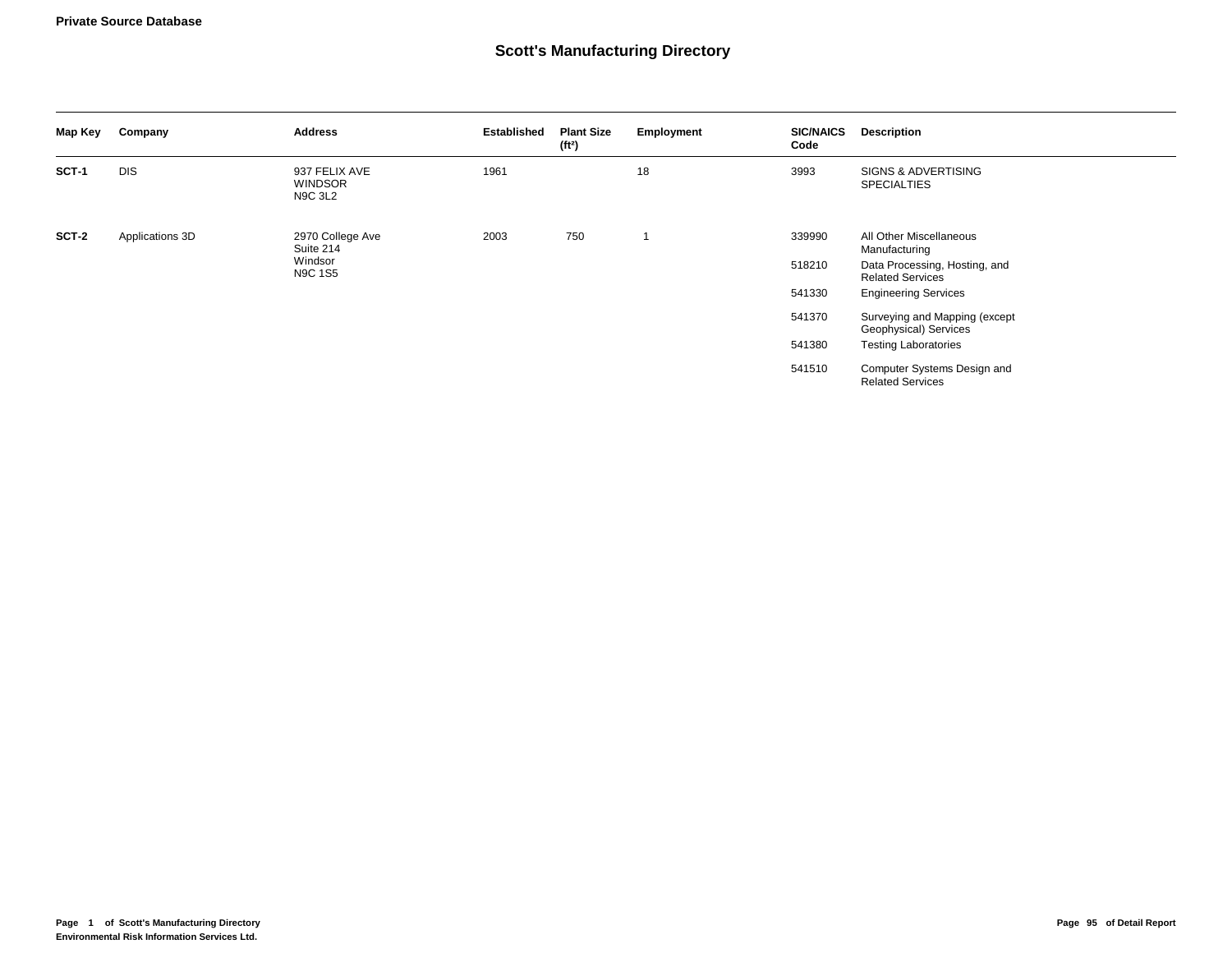# **Ontario Spills**

| Map Key | Company                                         | <b>Address</b>                                                                                   | Ref No.<br><b>Incident Dt</b>                                                                                                                                                           | <b>MOE Reported Dt</b>                                                                                                            | <b>Contaminant Name</b>                                              | <b>Contaminant Quantity</b> |
|---------|-------------------------------------------------|--------------------------------------------------------------------------------------------------|-----------------------------------------------------------------------------------------------------------------------------------------------------------------------------------------|-----------------------------------------------------------------------------------------------------------------------------------|----------------------------------------------------------------------|-----------------------------|
| SPL-1   | <b>BROWNING-FERRIS</b><br><b>INDUSTRIES (BF</b> | 826 FELIX AVE<br>MOTOR VEHICLE (OPERATING<br>FLUID)<br><b>WINDSOR CITY</b><br><b>N9C 3K8</b>     | 102442<br>7/7/1994<br><b>Incident Summary:</b><br><b>Incident Cause:</b><br><b>Incident Reason:</b><br>Nature of Impact:<br><b>Receiving Medium:</b><br>Environmental Impact: POSSIBLE  | 7/8/1994<br>PIPE/HOSE LEAK<br><b>EQUIPMENT FAILURE</b><br>Soil contamination<br>LAND                                              | BFI-UKN QTY GASOLINE TO GROUND FROM LEAK IN PIPE TO FUEL DISPENSER.  |                             |
| SPL-2   | PRIVATE OWNER                                   | HURON CHURCH ST. AND<br>COLLEGE ST.<br>MOTOR VEHICLE (OPERATING<br>FLUID)<br><b>WINDSOR CITY</b> | 173401<br>10/3/1999<br><b>Incident Summary:</b><br><b>Incident Cause:</b><br><b>Incident Reason:</b><br>Nature of Impact:<br><b>Receiving Medium:</b><br>Environmental Impact: POSSIBLE | 10/3/1999<br>OTHER TRANSPORTATION ACCIDENT<br><b>ERROR</b><br>Water course or lake<br>LAND / WATER                                | PRIVATE OWNER-SPILL OF 3.7 L FUEL TO SEWER DUE TO MVA, CLEANED.      |                             |
| SPL-3   | <b>FIRE DEPARTMENT</b>                          | #4 FIRE HOUSE 2600 COLLEGE<br><b>RD</b><br><b>WINDSOR CITY</b>                                   | 55013<br>8/1/1991<br><b>Incident Summary:</b><br><b>Incident Cause:</b><br><b>Incident Reason:</b><br>Nature of Impact:<br><b>Receiving Medium:</b><br>Environmental Impact: POSSIBLE   | 8/1/1991<br>WINDSOR FIRE DEPT.:<br>OTHER CONTAINER LEAK<br><b>UNKNOWN</b><br>Soil Contamination<br>LAND                           | "CHEMOX" CANISTERS                                                   | <b>LEAKING FROM BINS</b>    |
| SPL-4   | UNIVERSITY OF WINDSOR                           | 660 PATRICIA ST.<br><b>WINDSOR CITY</b>                                                          | 98459<br>4/7/1994<br><b>Incident Summary:</b><br><b>Incident Cause:</b><br><b>Incident Reason:</b><br>Nature of Impact:<br><b>Receiving Medium:</b><br>Environmental Impact: POSSIBLE   | 4/11/1994<br>PIPE/HOSE LEAK<br><b>UNKNOWN</b><br>Soil contamination<br>LAND                                                       | UNIVERSITY OF WINDSOR: 25 L OF FUR. OIL-LEAKED FROM UNDERGROUND PIPE |                             |
| SPL-5   | University of Windsor                           | 660 Patricia Ave Windsor, Energy<br>Conversion Facility <unofficial><br/>Windsor</unofficial>    | 5320-7CFK9Y<br><b>Incident Summary:</b><br><b>Incident Cause:</b><br><b>Incident Reason:</b><br>Nature of Impact:<br><b>Receiving Medium:</b><br>Environmental Impact: Confirmed        | 3/5/2008<br>U of Windsor 725Lb leak 134A refrigerant<br>Discharge or Emission to Air<br><b>Equipment Failure</b><br>Air Pollution | REFRIGERANT GAS,<br>N.O.S.                                           | 725 lb                      |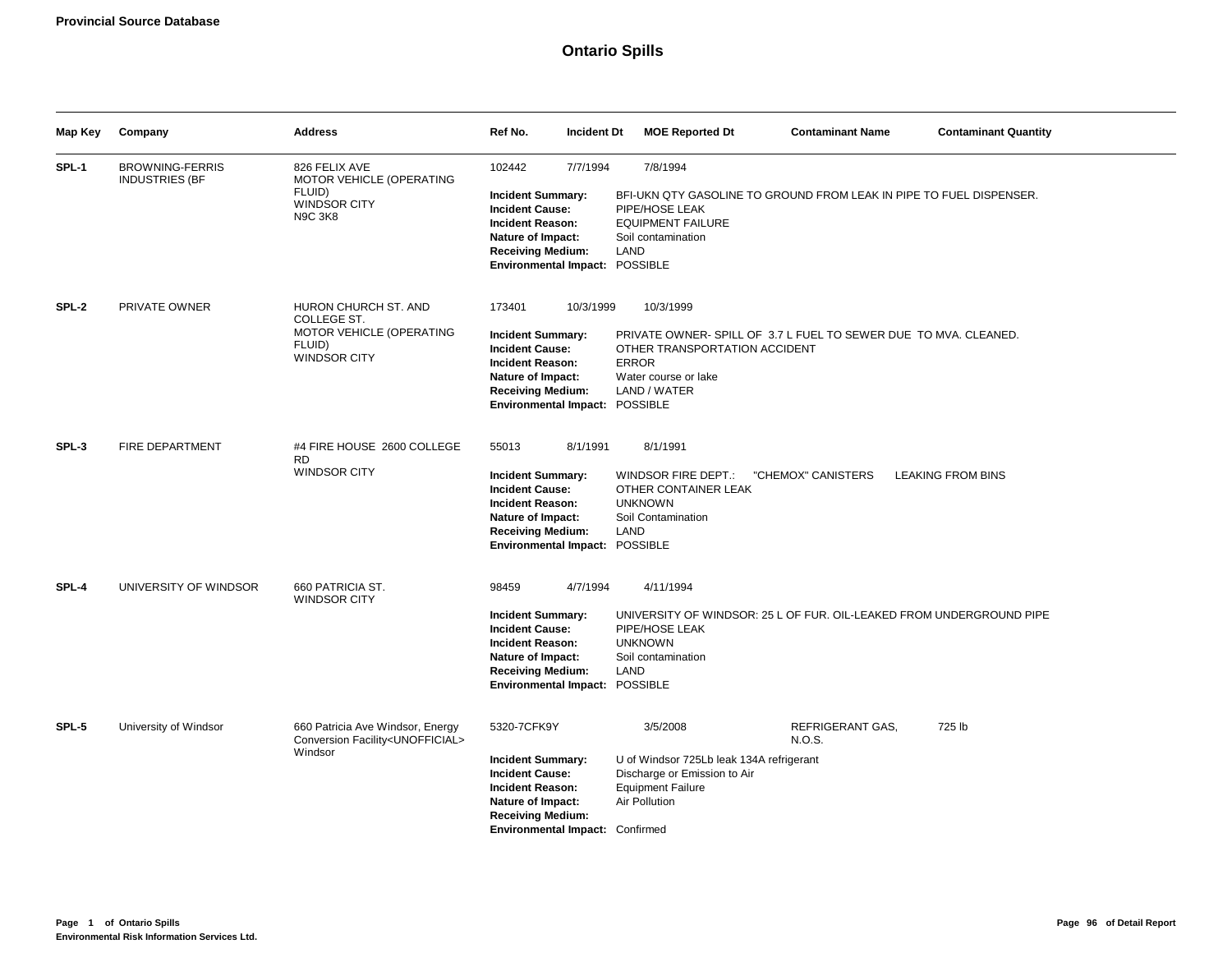| Map Key | Company                | <b>Address</b>                                                                                       | Ref No.<br><b>Incident Dt</b>                                                                                                                                                                   | <b>MOE Reported Dt</b>                                                                                                                                                 | <b>Contaminant Name</b> | <b>Contaminant Quantity</b> |
|---------|------------------------|------------------------------------------------------------------------------------------------------|-------------------------------------------------------------------------------------------------------------------------------------------------------------------------------------------------|------------------------------------------------------------------------------------------------------------------------------------------------------------------------|-------------------------|-----------------------------|
| SPL-6   |                        | AMBASSADOR BRIDGE, NEAR<br>CANADA CUSTOMS \<br><b>WINDSOR CITY</b>                                   | 139170<br>4/6/1997<br><b>Incident Summary:</b><br><b>Incident Cause:</b><br>Incident Reason:<br>Nature of Impact:<br><b>Receiving Medium:</b><br><b>Environmental Impact:</b>                   | 4/6/1997<br>LAND                                                                                                                                                       |                         |                             |
| n/a     | <b>TRANSPORT TRUCK</b> | HURON CHURCH RD FROM<br>PULFORD TO BRIDGE<br>MOTOR VEHICLE (OPERATING<br>FLUID)<br>WINDSOR CITY      | 106349<br>10/15/1994<br><b>Incident Summary:</b><br><b>Incident Cause:</b><br><b>Incident Reason:</b><br>Nature of Impact:<br><b>Receiving Medium:</b><br>Environmental Impact: NOT ANTICIPATED | 10/15/1994<br>BLUEBIRD BUILDERS TRANS- UKN QTY DIESEL FUEL TO 6.5 KM OF ROADWAY, FD.<br>PIPE/HOSE LEAK<br><b>EQUIPMENT FAILURE</b><br>LAND                             |                         |                             |
| n/a     | <b>CONTRACTOR</b>      | DETROIT RIVER BELOW<br>AMBASSADOR BRIDGE AT<br>STERLING FUEL DOCK<br>(N.O.S.)<br><b>WINDSOR CITY</b> | 116640<br>8/2/1995<br><b>Incident Summary:</b><br><b>Incident Cause:</b><br><b>Incident Reason:</b><br>Nature of Impact:<br><b>Receiving Medium:</b><br>Environmental Impact: CONFIRMED         | 8/2/1995<br>DILLON CONSULTING ENG.: PAINTING DOCK WHEN CAN OFOIL-BASED FELL INTO RIVER<br>OTHER CONTAINER LEAK<br><b>ERROR</b><br>Water course or lake<br><b>WATER</b> |                         |                             |
| n/a     | LAIDLAW TRANSPORT      | CANADA CUSTOMS (COMPOUND)<br>AMBASADOR BRIDGE<br>TRANSPORT TRUCK (CARGO)<br>WINDSOR CITY             | 10560<br>10/18/1988<br><b>Incident Summary:</b><br><b>Incident Cause:</b><br><b>Incident Reason:</b><br>Nature of Impact:<br><b>Receiving Medium:</b><br><b>Environmental Impact:</b>           | 10/18/1988<br>LAIDLAW TRANSPORT -<br>OTHER CONTAINER LEAK<br><b>UNKNOWN</b><br>LAND                                                                                    | 75 GAL. DIESEL FUEL     | TO CUSTOM'S COMPOUND.       |
| n/a     | <b>TRANSPORT TRUCK</b> | PARKING AREA OF AMBASSADOR<br><b>BRIDGE</b><br>TRANSPORT TRUCK (CARGO)<br><b>WINDSOR CITY</b>        | 10933<br>10/26/1988<br><b>Incident Summary:</b><br><b>Incident Cause:</b><br>Incident Reason:<br>Nature of Impact:<br><b>Receiving Medium:</b><br><b>Environmental Impact:</b>                  | 10/26/1988<br>TRANSPORT TRUCK-SADDLE TANKS-UNKNOWN AMOUNT OF DIESEL FUEL TO SEWER<br>OTHER TRANSPORTATION ACCIDENT<br><b>UNKNOWN</b><br>LAND / WATER                   |                         |                             |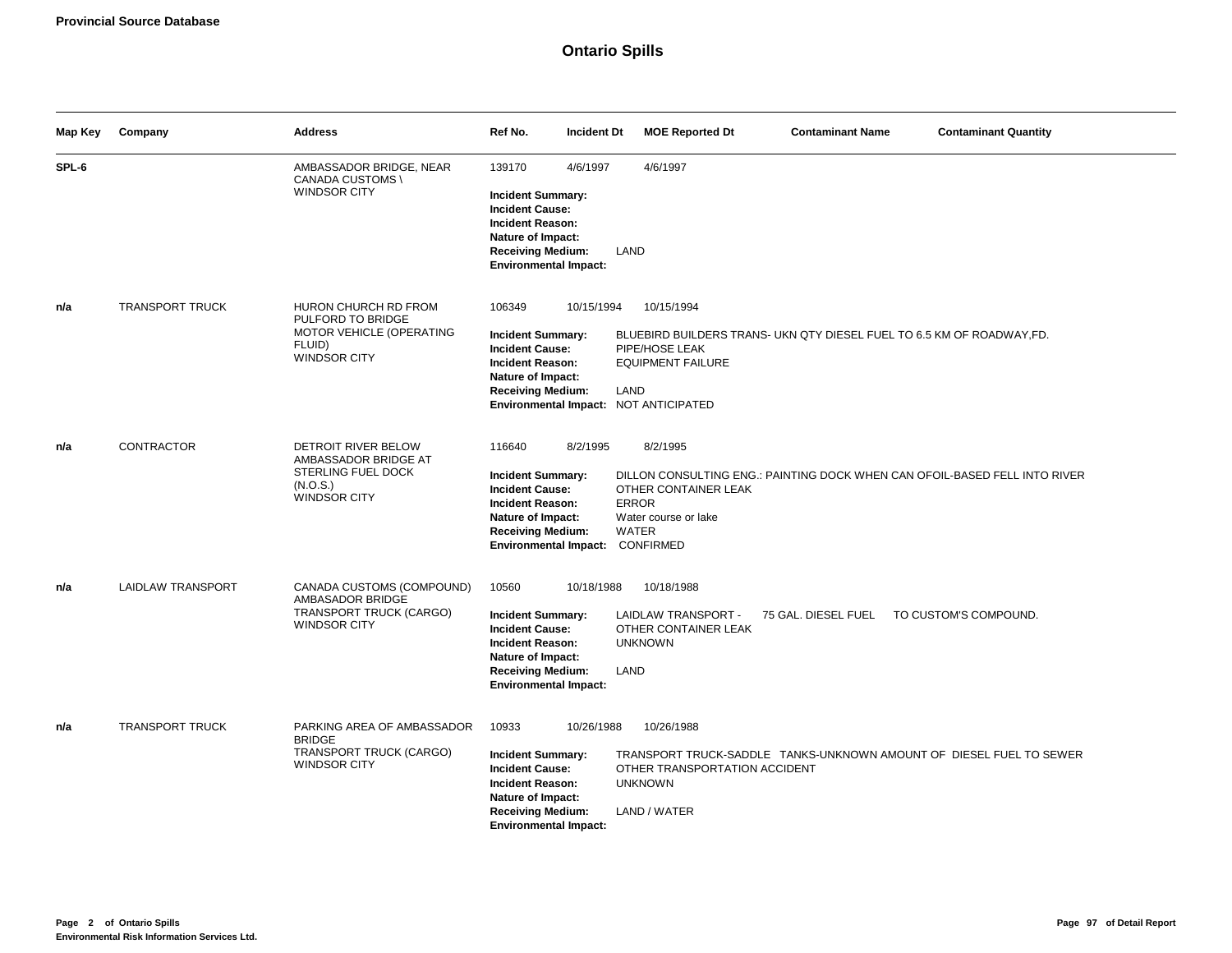# **Ontario Spills**

| Map Key | Company                | <b>Address</b>                                                                                          | Ref No.<br><b>Incident Dt</b>                                                                                                                                                                  | <b>MOE Reported Dt</b>                                                       | <b>Contaminant Name</b>                                                      | <b>Contaminant Quantity</b> |
|---------|------------------------|---------------------------------------------------------------------------------------------------------|------------------------------------------------------------------------------------------------------------------------------------------------------------------------------------------------|------------------------------------------------------------------------------|------------------------------------------------------------------------------|-----------------------------|
| n/a     | <b>BRESLUBE</b>        | HURON CHURCH ROAD-1 LIGHT<br>SOUTH OF BRIDGE<br>TANK TRUCK (CARGO)<br>WINDSOR CITY                      | 16099<br>3/21/1989<br><b>Incident Summary:</b><br><b>Incident Cause:</b><br><b>Incident Reason:</b><br>Nature of Impact:<br><b>Receiving Medium:</b><br><b>Environmental Impact:</b>           | 3/21/1989<br>OTHER TRANSPORTATION ACCIDENT<br><b>UNKNOWN</b><br>LAND         | BRESLUBE TANKER TRUCK- UNKNOWN QUANTITY BASE OILTO HIGHWAY.                  |                             |
| n/a     | <b>UNKNOWN</b>         | AMBASSADOR BRIGDE TRUCK<br><b>COMPOUND</b><br><b>WINDSOR CITY</b>                                       | 24385<br>8/28/1989<br><b>Incident Summary:</b><br><b>Incident Cause:</b><br><b>Incident Reason:</b><br>Nature of Impact:<br><b>Receiving Medium:</b><br><b>Environmental Impact:</b>           | 8/28/1989<br>WINDSOR FD-1000 LTR<br><b>UNKNOWN</b><br><b>UNKNOWN</b><br>LAND | SPILL OF USED MOTOR OIL AT TRUCK COMPOUND                                    |                             |
| n/a     | <b>TRANSPORT TRUCK</b> | AMBASSADOR BRIDGE TRUCK<br><b>COMPOUND</b><br>MOTOR VEHICLE (OPERATING<br>FLUID)<br><b>WINDSOR CITY</b> | 32571<br>3/28/1990<br><b>Incident Summary:</b><br><b>Incident Cause:</b><br><b>Incident Reason:</b><br>Nature of Impact:<br><b>Receiving Medium:</b><br>Environmental Impact: NOT ANTICIPATED  | 3/28/1990<br>OTHER CONTAINER LEAK<br><b>MATERIAL FAILURE</b><br>LAND         | 150 LTR DIESEL FROM TRUCKSADDLE TANK AT AMBASSADORBRIDGE COMPOUND.           |                             |
| n/a     | <b>TRANSPORT TRUCK</b> | HURON CHURCH STREET<br>MOTOR VEHICLE (OPERATING<br>FLUID)<br>WINDSOR CITY                               | 129726<br>7/26/1996<br><b>Incident Summary:</b><br><b>Incident Cause:</b><br>Incident Reason:<br>Nature of Impact:<br><b>Receiving Medium:</b><br>Environmental Impact: NOT ANTICIPATED        | 7/26/1996<br>PIPE/HOSE LEAK<br><b>ERROR</b><br>LAND                          | TRANSPORT TRUCK: 90 L OF DIESEL TO ROAD FROM FUEL LINE RUPTURE: CLEANED: FD  |                             |
| n/a     | TRANSPORT TRUCK        | AMBASSADOR BRIDGE, COMING<br><b>INTO CANADA</b><br>MOTOR VEHICLE (OPERATING<br>FLUID)<br><b>WINDSOR</b> | 182585<br>6/22/2000<br><b>Incident Summary:</b><br><b>Incident Cause:</b><br><b>Incident Reason:</b><br>Nature of Impact:<br><b>Receiving Medium:</b><br>Environmental Impact: NOT ANTICIPATED | 6/22/2000<br>OTHER TRANSPORTATION ACCIDENT<br><b>ERROR</b><br>LAND           | GENESIS LOGISTICS-318 L DIESEL TO PVMT ONLY, FUEL TANK RUPTURE. F/D.CLEANED. |                             |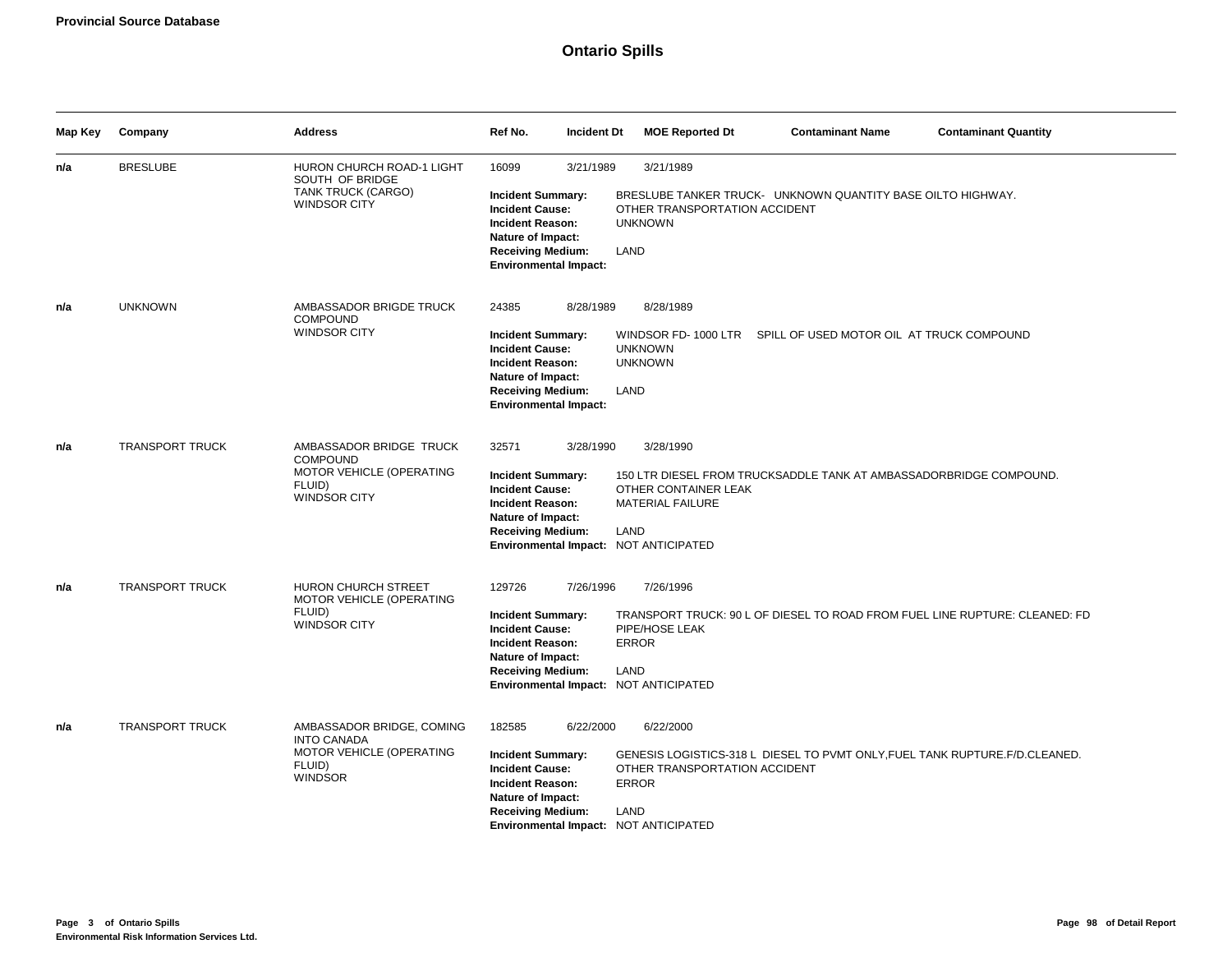# **Ontario Spills**

| Map Key | Company                                                            | <b>Address</b>                                                                                           | Ref No.<br>Incident Dt                                                                                                                                                                            | <b>MOE Reported Dt</b>                                                                                                                                                                          | <b>Contaminant Name</b>  | <b>Contaminant Quantity</b>           |
|---------|--------------------------------------------------------------------|----------------------------------------------------------------------------------------------------------|---------------------------------------------------------------------------------------------------------------------------------------------------------------------------------------------------|-------------------------------------------------------------------------------------------------------------------------------------------------------------------------------------------------|--------------------------|---------------------------------------|
| n/a     | Imperial Oil Limited                                               | <b>EXXON SERVICE</b><br>STATION <unofficial><br/><b>WINDSOR</b></unofficial>                             | 8660-5KTMK6 3/19/2003<br><b>Incident Summary:</b><br><b>Incident Cause:</b><br><b>Incident Reason:</b><br>Nature of Impact:<br><b>Receiving Medium:</b><br>Environmental Impact: Possible         | 3/20/2003<br>Spill- pipeline leak, unkn amts at service station<br>Unknown<br>Equipment Failure - Malfunction of system components<br>Groundwater Pollution; Soil Contamination<br>Land & Water | <b>GASOLINE</b>          |                                       |
| n/a     | Esso gas station on Riverside<br>Dr. <unofficial></unofficial>     | ESSO GAS BAR <unofficial><br/><b>WINDSOR</b></unofficial>                                                | 1116-5ZYUBP 6/15/2004<br><b>Incident Summary:</b><br><b>Incident Cause:</b><br><b>Incident Reason:</b><br>Nature of Impact:<br><b>Receiving Medium:</b><br>Environmental Impact: Possible         | 6/15/2004<br>Esso- gas to pit, possibly some to soil<br>Pipe Or Hose Leak<br>Unknown - Reason not determined<br>Soil Contamination<br>Land                                                      | <b>GASOLINE</b>          |                                       |
| n/a     |                                                                    | Ambassador Apts <unofficial><br/>Windsor</unofficial>                                                    | 3578-6K5RRL 12/16/2005<br><b>Incident Summary:</b><br><b>Incident Cause:</b><br><b>Incident Reason:</b><br>Nature of Impact:<br><b>Receiving Medium:</b><br>Environmental Impact: Not Anticipated | 12/16/2005<br>TSSA gas meter break<br>Air Pollution<br>Air                                                                                                                                      |                          |                                       |
| n/a     | <b>Trans-Sent Freight Systems</b><br>Ltd <unofficial></unofficial> | 783 HURON CHURCH RD<br>TT - DIESEL FUEL TO<br>AMBASSADOR<br>BRIDGE <unofficial><br/>Windsor</unofficial> | 2655-6LN8QY 2/2/2006<br><b>Incident Summary:</b><br><b>Incident Cause:</b><br><b>Incident Reason:</b><br>Nature of Impact:<br><b>Receiving Medium:</b><br>Environmental Impact: Possible          | 2/3/2006<br>Trans-Send Freight: 900 L diesel fuel to Ambass. Bridge<br><b>Other Transport Accident</b><br>Unknown - Reason not determined<br>Other Impact(s)<br>Land                            | <b>DIESEL FUEL</b>       | 900L                                  |
| n/a     | unknown rainbow sheen<br>source <unofficial></unofficial>          | RAINBOW SHEEN JUST SOUTH OF<br>THE AMBASSADOR BRIDGE<br><unofficial><br/>Windsor</unofficial>            | 4063-6NCLPK 3/29/2006<br><b>Incident Summary:</b><br><b>Incident Cause:</b><br><b>Incident Reason:</b><br>Nature of Impact:<br><b>Receiving Medium:</b><br><b>Environmental Impact: Possible</b>  | 3/29/2006<br>Ambassador Bridge: Rainbow Sheen from barge/land source<br>Discharge Or Bypass To A Watercourse<br>Unknown - Reason not determined<br>Surface Water Pollution<br>Water             | <b>HYDROCARBON FUELS</b> | NOT SPECIFIED NOT<br><b>SPECIFIED</b> |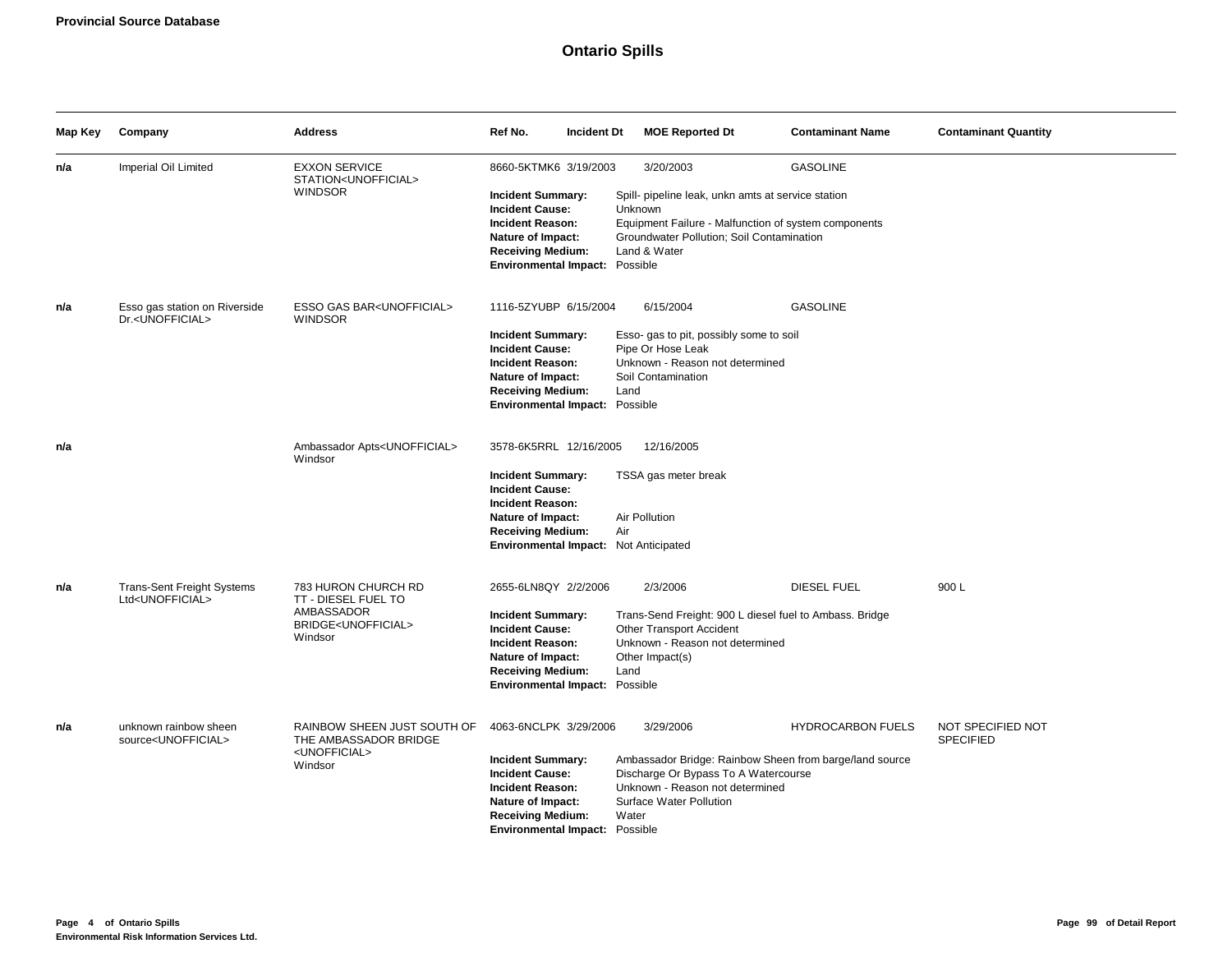# **Ontario Spills**

| Map Key | Company                                                  | <b>Address</b>                                                                    | Ref No.<br><b>Incident Dt</b>                                                                                                                                                          | <b>MOE Reported Dt</b>                                                                                                                           | <b>Contaminant Name</b> | <b>Contaminant Quantity</b> |
|---------|----------------------------------------------------------|-----------------------------------------------------------------------------------|----------------------------------------------------------------------------------------------------------------------------------------------------------------------------------------|--------------------------------------------------------------------------------------------------------------------------------------------------|-------------------------|-----------------------------|
| n/a     | Bob Martin and<br>Sons <unofficial></unofficial>         | AMBASSADOR BRIDGE<br>AMBASSADOR BRIDGE<br>Windsor                                 | 8043-6NNF7B 4/8/2006<br><b>Incident Summary:</b><br><b>Incident Cause:</b><br>Incident Reason:<br>Nature of Impact:<br><b>Receiving Medium:</b><br>Environmental Impact: Possible      | 4/8/2006<br>MVA: 200 gal diesel to parking lot, clng<br>Other Transport Accident<br>Error- Operator error<br>Other Impact(s)<br>Land             | DIESEL FUEL             | 900L                        |
| n/a     |                                                          | Ambassador Bridge<br>Windsor                                                      | 3877-744RVC<br><b>Incident Summary:</b><br><b>Incident Cause:</b><br><b>Incident Reason:</b><br>Nature of Impact:<br><b>Receiving Medium:</b><br>Environmental Impact: Possible        | 6/12/2007<br>Engine oil to street, cleaned, no c/b or watercourses<br>Unknown<br>Unknown - Reason not determined<br>Soil Contamination<br>Land   | <b>ENGINE OIL</b>       | 20 L                        |
| n/a     | <b>Falcon Motor Express</b><br><unofficial></unofficial> | Ambassador Bridge, Canada<br>Customs Center <unofficial><br/>Windsor</unofficial> | 3130-73GK3E<br><b>Incident Summary:</b><br><b>Incident Cause:</b><br><b>Incident Reason:</b><br>Nature of Impact:<br><b>Receiving Medium:</b><br>Environmental Impact: Confirmed       | 5/23/2007<br>Ambassador Bridge - 50 gals. of diesel to grd.<br>Container Leak (Fuel Tank Barrels)<br>Debris on Road<br>Other Impact(s)<br>Land   | DIESEL FUEL             | 50 gal-Imp                  |
| n/a     |                                                          | Ambassador Bridge <unofficial><br/>Windsor</unofficial>                           | 1186-76BFGG<br><b>Incident Summary:</b><br><b>Incident Cause:</b><br><b>Incident Reason:</b><br>Nature of Impact:<br><b>Receiving Medium:</b><br>Environmental Impact: Not Anticipated | 8/22/2007<br>100L diesel to roadway of Ambassador Bridge<br>Other Transport Accident<br>Error-Operator error<br>Surface Water Pollution<br>Water | DIESEL FUEL             | 100L                        |
| n/a     | 914811 Ontario Inc.                                      | Ambassador Bridge<br>Windsor                                                      | 5648-7BJRZU<br><b>Incident Summary:</b><br><b>Incident Cause:</b><br><b>Incident Reason:</b><br>Nature of Impact:<br><b>Receiving Medium:</b><br>Environmental Impact: Not Anticipated | 2/5/2008<br>Diesel spill Huron Church Rd Windsor<br>Error-Operator error<br>Human Health/Safety                                                  | <b>DIESEL FUEL</b>      | 90.92L                      |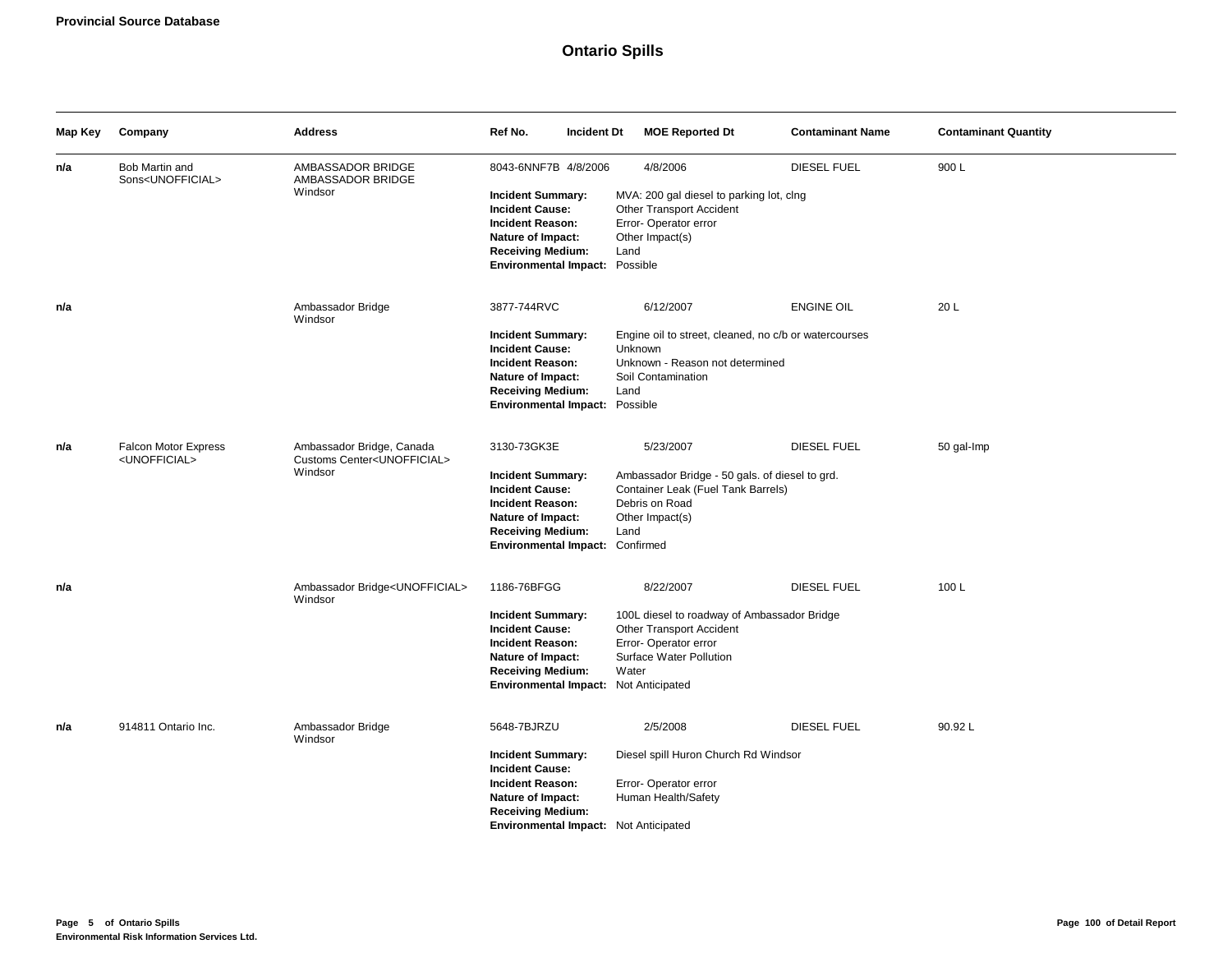# **Ontario Spills**

| Map Key | Company                                  | <b>Address</b>                                         | Ref No.                                                                                                                                                                 | <b>Incident Dt</b> | <b>MOE Reported Dt</b>                                                                                                           | <b>Contaminant Name</b>                      | <b>Contaminant Quantity</b> |
|---------|------------------------------------------|--------------------------------------------------------|-------------------------------------------------------------------------------------------------------------------------------------------------------------------------|--------------------|----------------------------------------------------------------------------------------------------------------------------------|----------------------------------------------|-----------------------------|
| n/a     | CAN-Truck Inc. <unofficial></unofficial> | Huron Church Rd. <unofficial><br/>Windsor</unofficial> | 1531-7KEFN3                                                                                                                                                             |                    | 10/14/2008                                                                                                                       | <b>DIESEL FUEL</b>                           | 495L                        |
|         |                                          |                                                        | <b>Incident Summary:</b><br><b>Incident Cause:</b><br>Incident Reason:<br>Nature of Impact:<br><b>Receiving Medium:</b><br>Environmental Impact: Confirmed              | Spill              | MVA: diesel, oil, antifreeze to road and CB, Cleaning<br>Other Transport Accident<br>Soil Contamination; Surface Water Pollution |                                              |                             |
|         |                                          |                                                        |                                                                                                                                                                         |                    |                                                                                                                                  |                                              |                             |
| n/a     | Union Gas Limited                        | University of Windsor (small office<br>building)       | 0867-<br>7VSPWU                                                                                                                                                         |                    | 9/11/2009                                                                                                                        | NATURAL GAS (METHANE) 0 other - see incident | description                 |
|         |                                          |                                                        | <b>Incident Summary:</b><br><b>Incident Cause:</b><br>Incident Reason:<br>Nature of Impact:<br><b>Receiving Medium:</b><br><b>Environmental Impact:</b> Not Anticipated |                    | Union Gas: .5 inch line strike, Media<br><b>Other Discharges</b><br>Error-Operator error<br>Air Pollution                        |                                              |                             |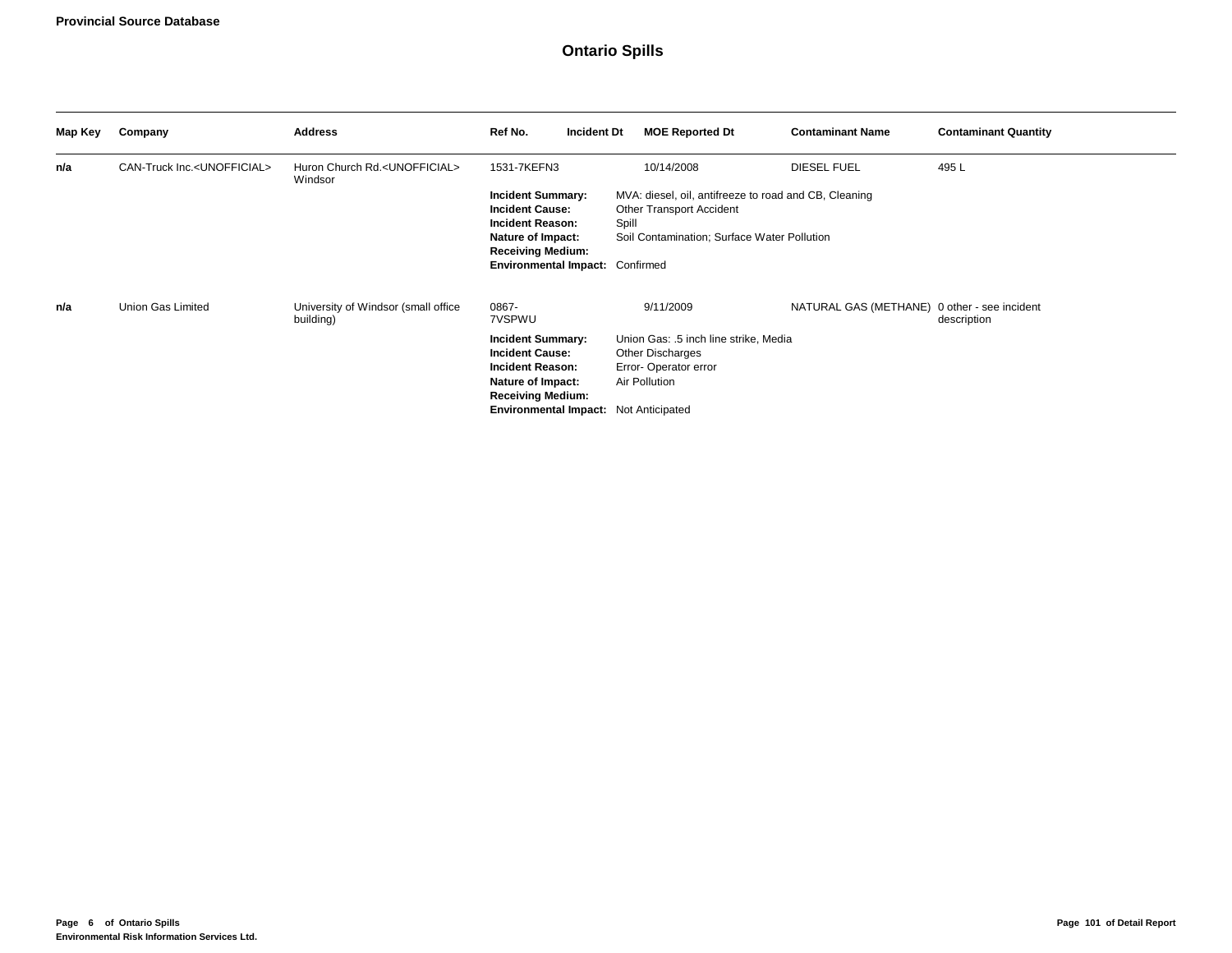| Map Key | Company | <b>Address</b> | Well Id                                                                                                                                                                                                                                                                                                                                                                                   | Lot                                                                                                                                                        | Concession | <b>Concession Name</b> | County          | <b>Municipality</b> |
|---------|---------|----------------|-------------------------------------------------------------------------------------------------------------------------------------------------------------------------------------------------------------------------------------------------------------------------------------------------------------------------------------------------------------------------------------------|------------------------------------------------------------------------------------------------------------------------------------------------------------|------------|------------------------|-----------------|---------------------|
| WWIS-1  |         | <b>WINDSOR</b> | 2105921<br><b>Easting Nad83: 330099</b><br>Northing Nad83: 4685025<br><b>Zone: 17</b><br><b>Primary Water Use:</b><br><b>Secondary Water Use:</b><br>Well Depth (ft): 15.091864<br>Pump Rate (gpm):<br><b>Static Water Level (ft):</b><br>Flow Rate (gpm):<br>Clear/Cloudy:<br><b>Specific Capacity:</b><br>Flowing (y/n):<br>Elevation (ft): 179.696411<br><b>Elevation Reliability:</b> | Utm Reliability: margin of error : 10 - 30 m<br>Construction Date: 12/5/2005<br>Final Well Status: Observation Wells<br><b>Construction Method: Boring</b> |            |                        | <b>ESSEX</b>    | <b>WINDSOR CITY</b> |
|         |         |                | Depth to Bedrock (ft):<br>Water Type: FRESH<br>Casing Material: PLASTIC                                                                                                                                                                                                                                                                                                                   | Overburden/Bedrock: Overburden                                                                                                                             |            |                        |                 |                     |
|         |         |                | <b>Thickness</b><br>(t)                                                                                                                                                                                                                                                                                                                                                                   | Original<br>Depth (ft)                                                                                                                                     |            | <b>Material Colour</b> | Material        |                     |
|         |         |                | 1.5                                                                                                                                                                                                                                                                                                                                                                                       | 4.92126                                                                                                                                                    |            | <b>BROWN</b>           | CLAY, DRY       |                     |
|         |         |                | 3.1                                                                                                                                                                                                                                                                                                                                                                                       | 15.091864                                                                                                                                                  |            | GREY                   | CLAY, SILT, DRY |                     |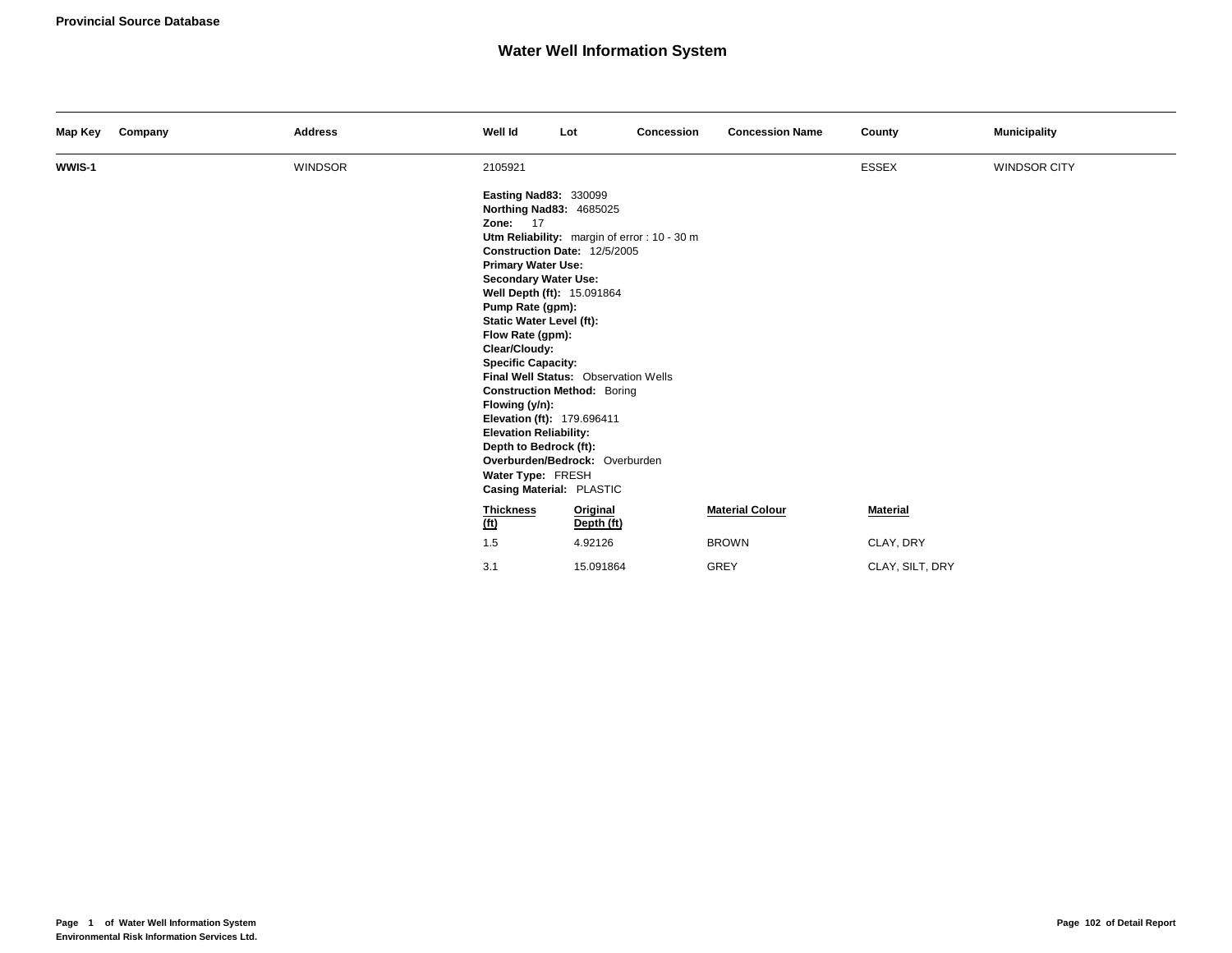| Map Key | Company | <b>Address</b> | Well Id                                                                                                                                                                                                                                                                                                                                                                                                                                                                                                                               | Lot                                                                                                                                                | Concession | <b>Concession Name</b> | County          | <b>Municipality</b> |
|---------|---------|----------------|---------------------------------------------------------------------------------------------------------------------------------------------------------------------------------------------------------------------------------------------------------------------------------------------------------------------------------------------------------------------------------------------------------------------------------------------------------------------------------------------------------------------------------------|----------------------------------------------------------------------------------------------------------------------------------------------------|------------|------------------------|-----------------|---------------------|
| WWIS-2  |         | Windsor        | 7111780                                                                                                                                                                                                                                                                                                                                                                                                                                                                                                                               |                                                                                                                                                    |            |                        | <b>ESSEX</b>    | <b>WINDSOR CITY</b> |
|         |         |                | <b>Easting Nad83: 330125</b><br>Northing Nad83: 4685219<br><b>Zone: 17</b><br><b>Construction Date:</b><br><b>Primary Water Use:</b><br><b>Secondary Water Use:</b><br>Well Depth (ft):<br>Pump Rate (gpm):<br><b>Static Water Level (ft):</b><br>Flow Rate (gpm):<br>Clear/Cloudy:<br><b>Specific Capacity:</b><br>Flowing (y/n):<br>Elevation (ft): 179.765945<br><b>Elevation Reliability:</b><br>Depth to Bedrock (ft):<br>Overburden/Bedrock:<br>Water Type: FRESH<br><b>Casing Material:</b><br><b>Thickness</b><br><u>(ft)</u> | Utm Reliability: margin of error : 10 - 30 m<br>Final Well Status: Abandoned-Other<br><b>Construction Method: Boring</b><br>Original<br>Depth (ft) |            | <b>Material Colour</b> | <b>Material</b> |                     |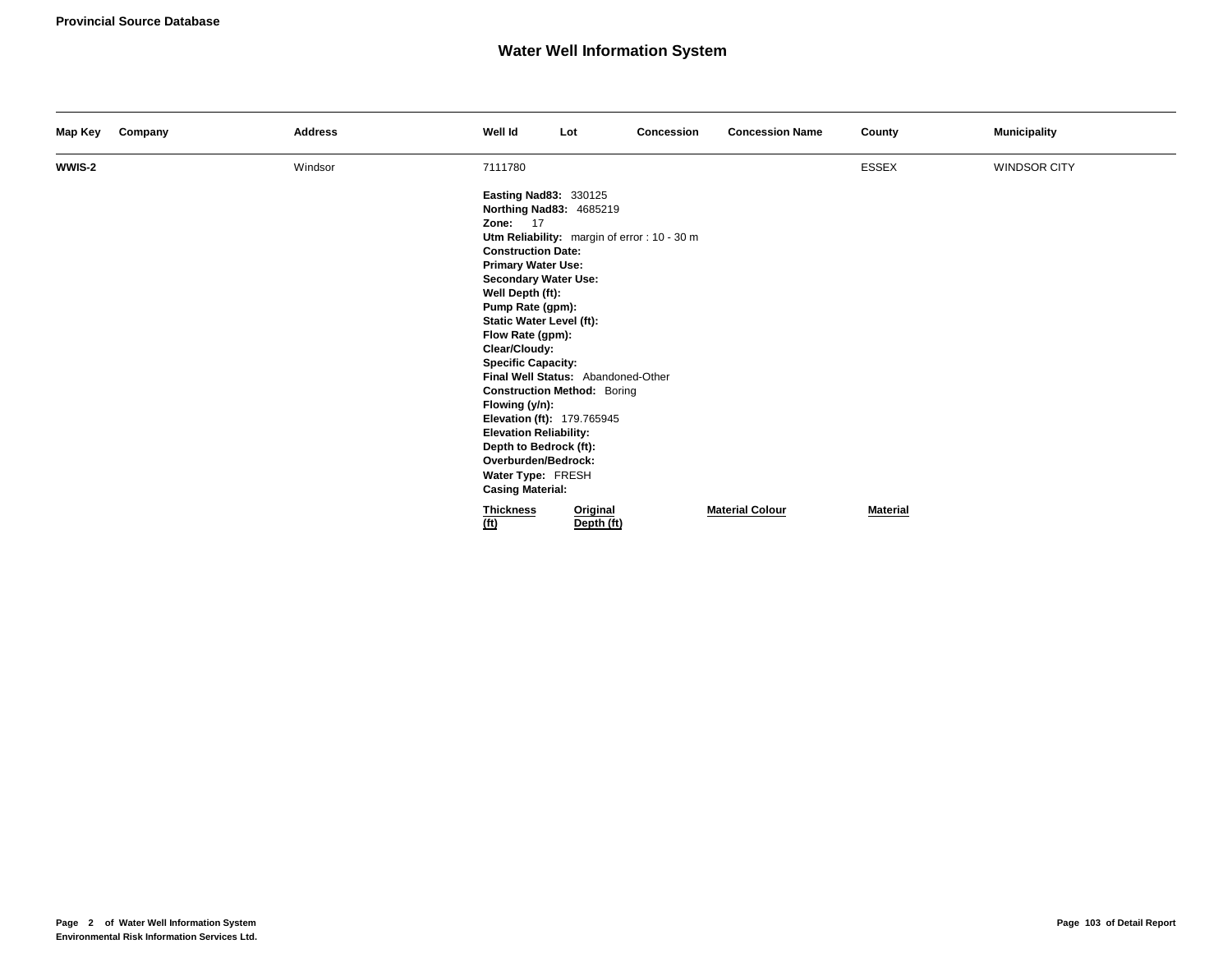| Map Key | Company | <b>Address</b> | Well Id                                                                                                                                                                                                                                                                                                                                                                                                                | Lot                                                                                                                                                                                                       | Concession | <b>Concession Name</b> | County             | <b>Municipality</b> |
|---------|---------|----------------|------------------------------------------------------------------------------------------------------------------------------------------------------------------------------------------------------------------------------------------------------------------------------------------------------------------------------------------------------------------------------------------------------------------------|-----------------------------------------------------------------------------------------------------------------------------------------------------------------------------------------------------------|------------|------------------------|--------------------|---------------------|
| WWIS-3  |         | <b>WINDSOR</b> | 2105835                                                                                                                                                                                                                                                                                                                                                                                                                |                                                                                                                                                                                                           |            |                        | <b>ESSEX</b>       | WINDSOR CITY        |
|         |         |                | <b>Easting Nad83: 329550</b><br>Northing Nad83: 4685409<br><b>Zone: 17</b><br>Utm Reliability:<br><b>Secondary Water Use:</b><br>Well Depth (ft): 127.95276<br>Pump Rate (gpm):<br><b>Static Water Level (ft):</b><br>Flow Rate (gpm):<br>Clear/Cloudy:<br><b>Specific Capacity:</b><br>Flowing (y/n):<br>Elevation (ft): 182.241149<br><b>Elevation Reliability:</b><br>Water Type: FRESH<br>Casing Material: PLASTIC | Construction Date: 3/9/2005<br>Primary Water Use: Not Used<br>Final Well Status: Observation Wells<br>Construction Method: Rotary (Convent.)<br>Depth to Bedrock (ft): 118<br>Overburden/Bedrock: Bedrock |            |                        |                    |                     |
|         |         |                | <b>Thickness</b><br>(t)                                                                                                                                                                                                                                                                                                                                                                                                | Original<br>Depth (ft)                                                                                                                                                                                    |            | <b>Material Colour</b> | <b>Material</b>    |                     |
|         |         |                | 2.15                                                                                                                                                                                                                                                                                                                                                                                                                   | 7.053806                                                                                                                                                                                                  |            | <b>BROWN</b>           | SAND, CLAY, GRAVEL |                     |
|         |         |                | 2.35                                                                                                                                                                                                                                                                                                                                                                                                                   | 14.76378                                                                                                                                                                                                  |            | <b>BROWN</b>           | CLAY, SAND, GRAVEL |                     |
|         |         |                | 14.4                                                                                                                                                                                                                                                                                                                                                                                                                   | 62.007876                                                                                                                                                                                                 |            | GREY                   | CLAY, SAND, GRAVEL |                     |
|         |         |                | 17.1                                                                                                                                                                                                                                                                                                                                                                                                                   | 118.11024                                                                                                                                                                                                 |            | GREY                   | SAND, GRAVEL, SILT |                     |
|         |         |                | 3                                                                                                                                                                                                                                                                                                                                                                                                                      | 127.95276                                                                                                                                                                                                 |            | <b>WHITE</b>           | LIMESTONE, POROUS  |                     |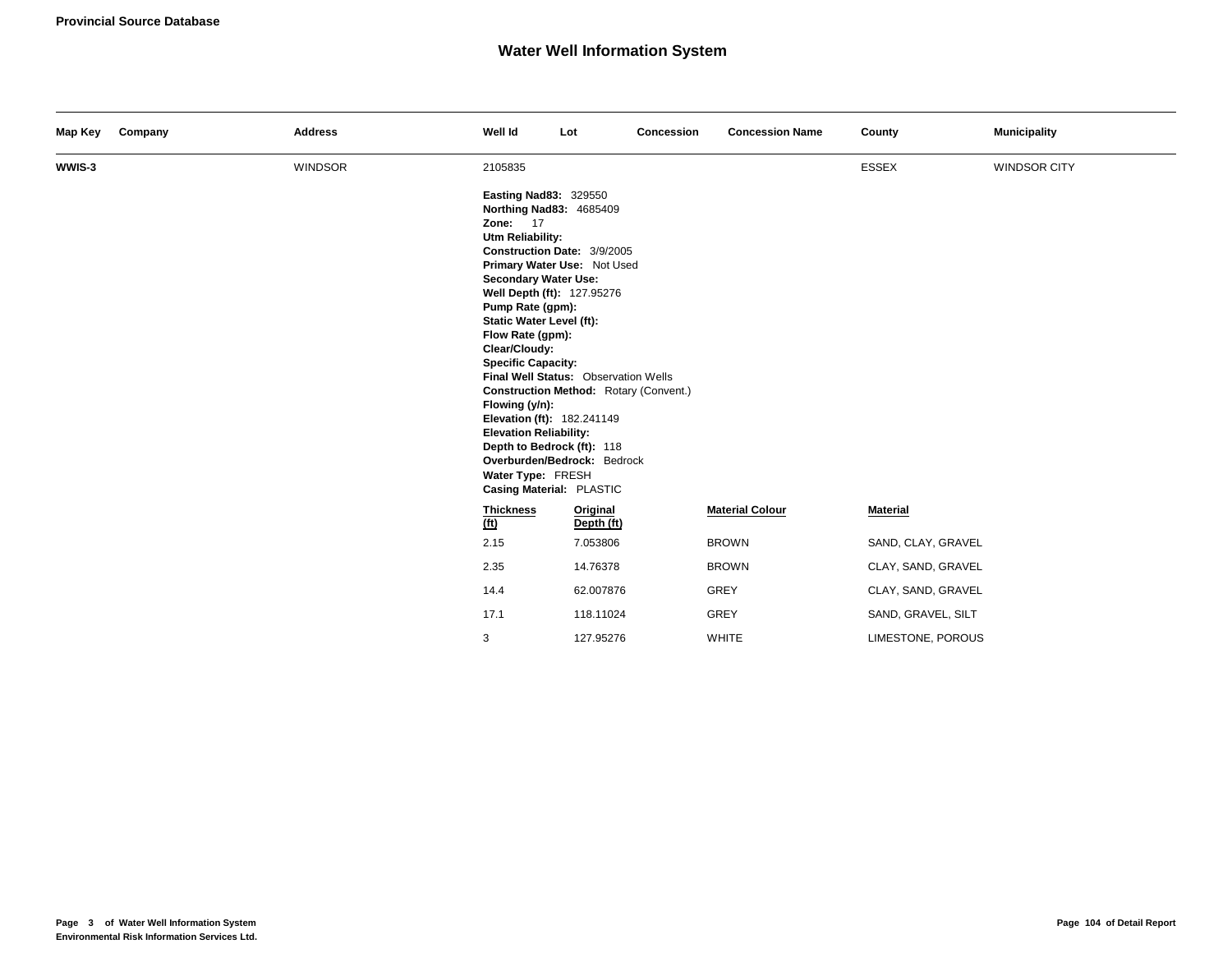| Map Key | Company | <b>Address</b> | Well Id                                                                                                                                                                                                                                                                                                                                                                                                                                                   | Lot                                                                                                                                                                                          | Concession | <b>Concession Name</b> | County          | <b>Municipality</b> |
|---------|---------|----------------|-----------------------------------------------------------------------------------------------------------------------------------------------------------------------------------------------------------------------------------------------------------------------------------------------------------------------------------------------------------------------------------------------------------------------------------------------------------|----------------------------------------------------------------------------------------------------------------------------------------------------------------------------------------------|------------|------------------------|-----------------|---------------------|
| WWIS-4  |         | <b>WINDSOR</b> | 2105807                                                                                                                                                                                                                                                                                                                                                                                                                                                   |                                                                                                                                                                                              |            |                        | <b>ESSEX</b>    | <b>WINDSOR CITY</b> |
|         |         |                | <b>Easting Nad83: 329770</b><br>Northing Nad83: 4685600<br><b>Zone: 17</b><br><b>Primary Water Use:</b><br><b>Secondary Water Use:</b><br>Well Depth (ft): 20.341208<br>Pump Rate (gpm):<br><b>Static Water Level (ft):</b><br>Flow Rate (gpm):<br>Clear/Cloudy:<br><b>Specific Capacity:</b><br>Flowing (y/n):<br>Elevation (ft): 180.718444<br><b>Elevation Reliability:</b><br>Depth to Bedrock (ft):<br>Water Type: FRESH<br>Casing Material: PLASTIC | Utm Reliability: margin of error : 10 - 30 m<br>Construction Date: 8/23/2004<br>Final Well Status: Observation Wells<br><b>Construction Method: Boring</b><br>Overburden/Bedrock: Overburden |            |                        |                 |                     |
|         |         |                | <b>Thickness</b><br>(f <sub>t</sub> )                                                                                                                                                                                                                                                                                                                                                                                                                     | Original<br>Depth (ft)                                                                                                                                                                       |            | <b>Material Colour</b> | <b>Material</b> |                     |
|         |         |                | 0.9                                                                                                                                                                                                                                                                                                                                                                                                                                                       | 2.952756                                                                                                                                                                                     |            |                        | SAND, GRAVEL    |                     |
|         |         |                | 0.6                                                                                                                                                                                                                                                                                                                                                                                                                                                       | 4.92126                                                                                                                                                                                      |            | <b>BROWN</b>           | CLAY, FILL      |                     |
|         |         |                | 1.9                                                                                                                                                                                                                                                                                                                                                                                                                                                       | 11.154856                                                                                                                                                                                    |            | <b>BROWN</b>           | CLAY, SAND      |                     |
|         |         |                | 2.8                                                                                                                                                                                                                                                                                                                                                                                                                                                       | 20.341208                                                                                                                                                                                    |            | <b>GREY</b>            | <b>CLAY</b>     |                     |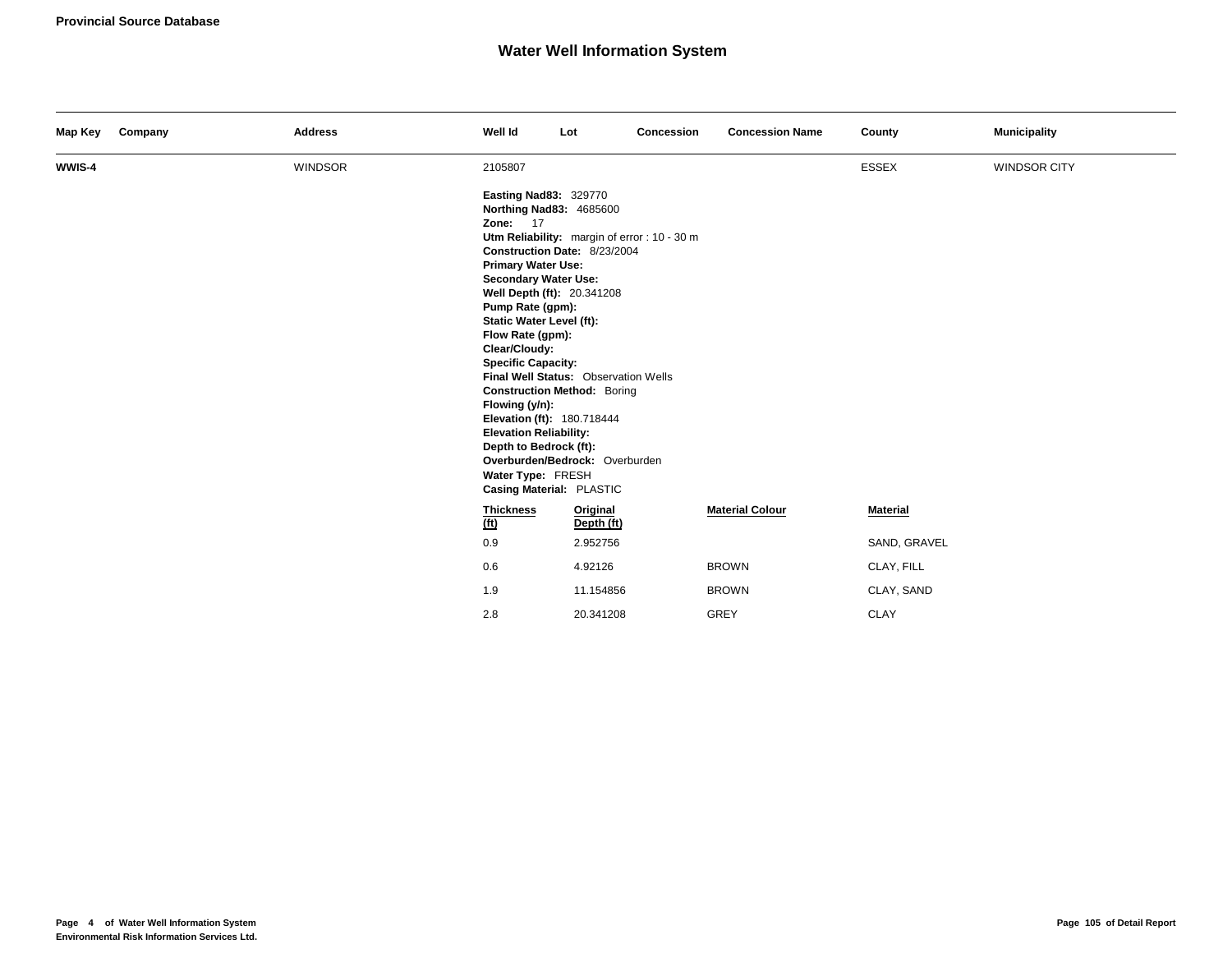# **Appendix: Ontario Database Descriptions**

EcoLog Environmental Risk Information Services Ltd can search the following databases. The extent of historical information varies with each database and current information is determined by what is publicly available to EcoLog ERIS at the time of update. **Note:** Databases denoted with "\*" indicates that the database will no longer be updated. See the individual database descriptions for more information.

### **Provincial Government Source Databases:**

### **Abandoned Aggregate Inventory Up to Sept 2002 AAGR**

The MAAP Program maintains a database of all abandoned pits and quarries. Please note that the database is only referenced by lot and concession and city/town location. The database provides information regarding the location, type, size, land use, status and general comments.

### **Aggregate Inventory Up to Jun 2010 AGR**

The Ontario Ministry of Natural Resources maintains a database of all active pits and quarries. Please note that the database is only referenced by lot\concession and city/town location. The database provides information regarding the registered owner/operator, location, status, licence type, and maximum tonnage.

### **Abandoned Mines Information System 1800-2005 AMIS**

The Abandoned Mines Information System contains data on known abandoned and inactive mines located on both Crown and privately held lands. The information was provided by the Ministry of Northern Development and Mines (MNDM), with the following disclaimer: "the database provided has been compiled from various sources, and the Ministry of Northern Development and Mines makes no representation and takes no responsibility that such information is accurate, current or complete". Reported information includes official mine name, status, background information, mine start/end date, primary commodity, mine features, hazards and remediation.

### **Borehole 1875-Sept 2010 BORE**

A borehole is the generalized term for any narrow shaft drilled in the ground, either vertically or horizontally. The information here includes geotechnical investigations or environmental site assessments, mineral exploration, or as a pilot hole for installing piers or underground utilities. Information is from many sources such as the Ministry of Transportation (MTO) boreholes from engineering reports and projects from the 1950 to 1990's in Southern Ontario. Boreholes from the Ontario Geological Survey (OGS) including The Urban Geology Analysis Information System (UGAIS) and the York Peel Durham Toronto (YPDT) database of the Conservation Authority Moraine Coalition. This database will include fields such as location, stratigraphy, depth, elevation, year drilled, etc.

For all water well data or oil and gas well data for Ontario please refer to WWIS and OOGW.

### **Certificates of Approval 1985-Sept 2002\* (for current CofA info please check the EBR Database) CA**

This database contains the following types of approvals: Certificates of Approval (Air) issued under Section 9 of the Ontario EPA; Certificates of Approval (Industrial Wastewater) issued under Section 53 of the Ontario Water Resources Act ("OWRA"); and Certificates of Approval (Municipal/Provincial Sewage and Waterworks) issued under Sections 52 and 53 of the OWRA. For more current Certificate of Approval information please see the EBR database, which will include information such as 'Approval for discharge into the natural environment other than water (i.e. Air) (EPA s.9)', and Approval for sewage works (OWRA s.53(1)).

### **TSSA Commercial Fuel Oil Tanks 1948-Aug 2010 CFOT**

Since May 2002, Ontario developed a new act where it became mandatory for fuel oil tanks to be registered with Technical Standards & Safety Authority (TSSA). This data would include all commercial underground fuel oil tanks in Ontario with fields such as location, registration number, tank material, age of tank and tank size.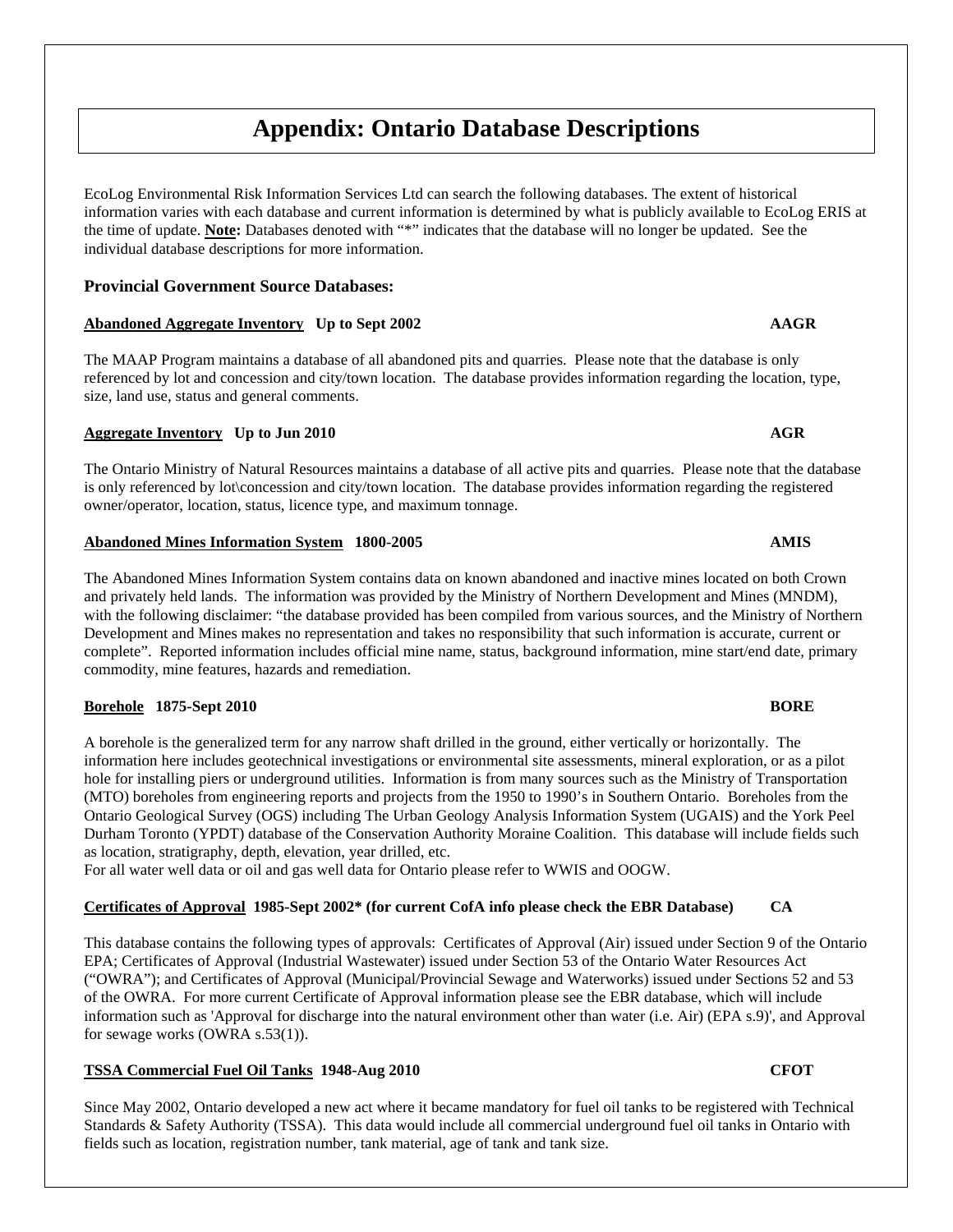#### 2

#### **Coal Gasification Plants 1987, 1988\* COAL**

This inventory of all known and historical coal gasification plants was collected by the Ministry of Environment. It identifies industrial sites that produced and continue to produce or use coal tar and other related tars. Detailed information is available and includes: facility type, size, landuse, soil condition, site operators/occupants, site description, and potential environmental impacts. This information is effective to 1988, but the program has since been discontinued.

#### **Compliance and Convictions 1989-Oct 2010 CONV**

This database summarizes the fines and convictions handed down by the Ontario courts beginning in 1989. Companies and individuals named here have been found guilty of environmental offenses in Ontario courts of law.

#### **Drill Holes 1886-2005 DRL**

The Ontario Drill Hole Database contains information on more than 113,000 percussion, overburden, sonic and diamond drill holes from assessment files on record with the department of Mines and Minerals. Please note that limited data is available for southern Ontario, as it was the last area to be completed. The database was created when surveys submitted to the Ministry were converted in the Assessment File Research Image Database (AFRI) project. However, the degree of accuracy (coordinates) as to the exact location of drill holes is dependent upon the source document submitted to the MNDM. Levels of accuracy used to locate holes are: centering on the mining claim; a sketch of the mining claim; a 1:50,000 map; a detailed company map; or from submitted a "Report of Work".

#### **Environmental Registry 1994-Oct 2010 EBR**

The Environmental Registry lists proposals, decisions and exceptions regarding policies, Acts, instruments, or regulations that could significantly affect the environment. Through the Registry, thirteen provincial ministries notify the public of upcoming proposals and invite their comments. For example, if a local business is requesting a permit, licence, or certificate of approval to release substances into the air or water; these are notified on the registry. Data includes things like; Approval for discharge into the natural environment other than water (i.e. Air), Permit to Take Water (PTTW), Certificate of Property Use (CPU), Approval for a waste disposal site, Order for preventative measures.(EPA s. 18), Order for conformity with Act for waste disposal sites.(EPA s. 44), Order for remedial work.(EPA s. 17) and many more.

#### **TSSA Fuel Storage Tanks Current to Jun 2010 FST**

The Technical Standards & Safety Authority (TSSA), under the *Technical Standards & Safety Act* of 2000 maintains a database of registered private and retail fuel storage tanks in Ontario with fields such as location, tank status, license date, tank type, tank capacity, fuel type, installation year and facility type.

### **Ontario Regulation 347 Waste Generators Summary 1986-Oct 2010 GEN**

Regulation 347 of the Ontario EPA defines a waste generation site as any site, equipment and/or operation involved in the production, collection, handling and/or storage of regulated wastes. A generator of regulated waste is required to register the waste generation site and each waste produced, collected, handled, or stored at the site. This database contains the registration number, company name and address of registered generators including the types of hazardous wastes generated. It includes data on waste generating facilities such as: drycleaners, waste treatment and disposal facilities, machine shops, electric power distribution etc. This information is a summary of all years from 1986 including the most currently available data. Some records may contain, within the company name, the phrase "See & Use…" followed by a series of letters and numbers. This occurs when one company is amalgamated with or taken over by another registered company. The number listed as "See & Use", refers to the new ownership and the other identification number refers to the original ownership. This phrase serves as a link between the 2 companies until operations have been fully transferred.

### **Mineral Occurrences 1846-Nov 2010 MNR MNR**

In the early 70's, the Ministry of Northern Development and Mines created an inventory of approximately 19,000 mineral occurrences in Ontario, in regard to metallic and industrial minerals, as well as some information on building stones and aggregate deposits. Please note that the "Horizontal Positional Accuracy" is approximately +/- 200 m. Many reference elements for each record were derived from field sketches using pace or chain/tape measurements against claim posts or topographic features in the area. The primary limiting factor for the level of positional accuracy is the scale of the source material. The testing of horizontal accuracy of the source materials was accomplished by comparing the planimetric (X and Y) coordinates of that point with the coordinates of the same point as defined from a source of higher accuracy.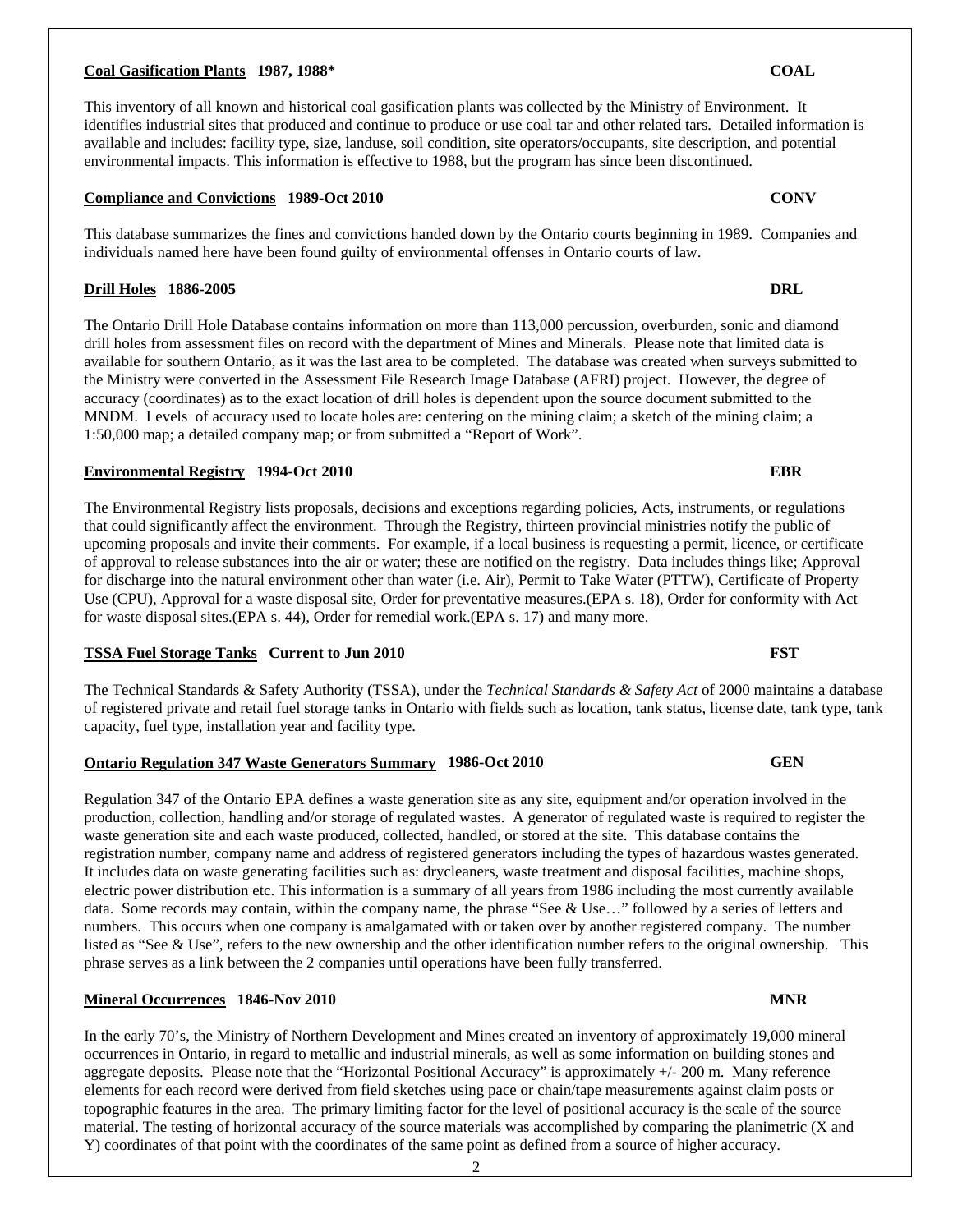### **Non-Compliance Reports 1992(water only), 1994-2008 NCPL**

The Ministry of the Environment provides information about non-compliant discharges of contaminants to air and water that exceed legal allowable limits, from regulated industrial and municipal facilities. A reported non-compliance failure may be in regard to a Control Order, Certificate of Approval, Sectoral Regulation or specific regulation/act.

#### **Ontario Oil and Gas Wells 1800-Nov 2010 OOGW**

In 1998, the MNR handed over to the Ontario Oil, Gas and Salt Resources Corporation, the responsibility of maintaining a database of oil and gas wells drilled in Ontario. The OGSR Library has over 20,000+ wells in their database. Information available for all wells in the ERIS database include well owner/operator, location, permit issue date, well cap date, licence no., status, depth and the primary target (rock unit) of the well being drilled. All geology/stratigraphy table information, plus all water table information is also provide for each well record.

#### **Ontario Inventory of PCB Storage Sites 1987-Oct 2004 OPCB**

The Ontario Ministry of Environment, Waste Management Branch, maintains an inventory of PCB storage sites within the province. Ontario Regulation 11/82 (Waste Management - PCB) and Regulation 347 (Generator Waste Management) under the Ontario EPA requires the registration of inactive PCB storage equipment and/or disposal sites of PCB waste with the Ontario Ministry of Environment. This database contains information on: 1) waste quantities; 2) major and minor sites storing liquid or solid waste; and 3) a waste storage inventory.

#### **Pesticide Register 1988-Jan 2010 PES**

The Ontario Ministry of Environment maintains a database of all manufacturers and vendors of registered pesticides.

### **Private and Retail Fuel Storage Tanks 1989-1996\* PRT**

The Fuels Safety Branch of the Ontario Ministry of Consumer and Commercial Relations maintained a database of all registered private fuel storage tanks and licensed retail fuel outlets. This database includes an inventory of locations that have gasoline, oil, waste oil, natural gas and/or propane storage tanks on their property. The MCCR no longer collects this information. This information is now collected by the Technical Standards and Safety Authority (TSSA).

### **Ontario Regulation 347 Waste Receivers Summary 1986-2008 REC**

Part V of the Ontario Environmental Protection Act ("EPA") regulates the disposal of regulated waste through an operating waste management system or a waste disposal site operated or used pursuant to the terms and conditions of a Certificate of Approval or a Provisional Certificate of Approval. Regulation 347 of the Ontario EPA defines a waste receiving site as any site or facility to which waste is transferred by a waste carrier. A receiver of regulated waste is required to register the waste receiving facility. This database represents registered receivers of regulated wastes, identified by registration number, company name and address, and includes receivers of waste such as: landfills, incinerators, transfer stations, PCB storage sites, sludge farms and water pollution control plants. This information is a summary of all years from 1986 including the most currently available data.

#### **Record of Site Condition 1997-Sept 2001, Oct 2004-Oct 2010 RSC**

The Record of Site Condition (RSC) is part of the Ministry of the Environment's Brownfields Environmental Site Registry. Protection from environmental cleanup orders for property owners is contingent upon documentation known as a record of site condition (RSC) being filed in the Environmental Site Registry. In order to file an RSC, the property must have been properly assessed and shown to meet the soil, sediment and groundwater standards appropriate for the use, such as residential, proposed to take place on the property. The Record of Site Condition Regulation (O. Reg. 153/04) details requirements related to site assessment and clean up. Information available includes Registration Number, Filing Owner, Property Address, Filing Date and Municipality.

#### 3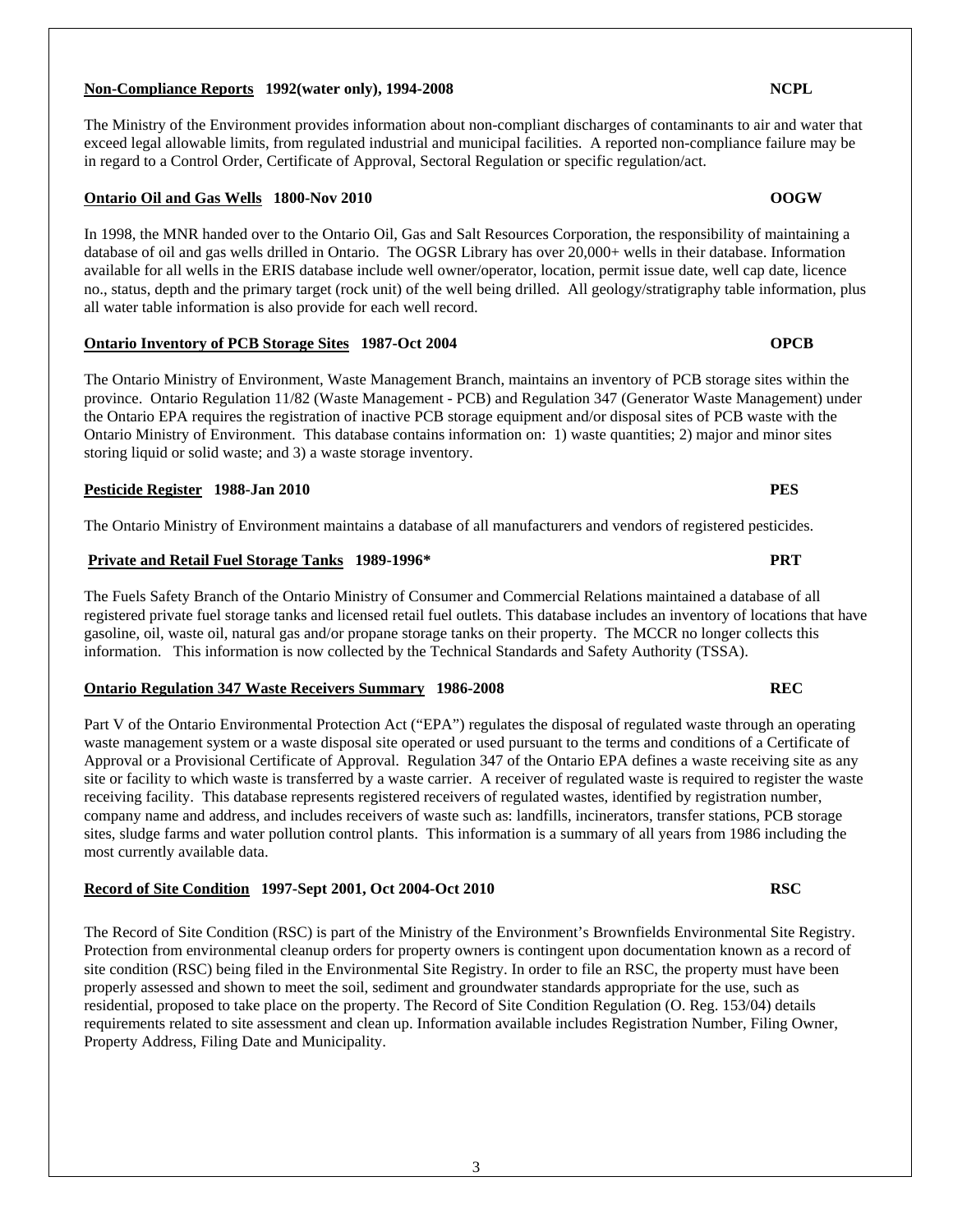#### **Ontario Spills 1988-Jun 2010 SPL**

This database identifies information such as location (approximate), type and quantity of contaminant, date of spill, environmental impact, cause, nature of impact, etc. Information from 1988-2002 was part of the ORIS (Occurrence Reporting Information System). The SAC (Spills Action Centre) handles all spills reported in Ontario. Regulations for spills in Ontario are part of the MOE's Environmental Protection Act, Part X.

### **Wastewater Discharger Registration Database 1990-2008 SRDS**

Information under this heading is combination of the following 2 programs. The Municipal/Industrial Strategy for Abatement (MISA) division of the Ontario Ministry of Environment maintained a database of all direct dischargers of toxic pollutants within nine sectors including: Electric Power Generation; Mining; Petroleum Refining; Organic Chemicals; Inorganic Chemicals; Pulp & Paper; Metal Casting; Iron & Steel; and Quarries. All sampling information is now collected and stored within the Sample Result Data Store (SRDS).

#### **Waste Disposal Sites - MOE CA Inventory 1970-Sept 2002 WDS**

The Ontario Ministry of Environment, Waste Management Branch, maintains an inventory of known open (active or inactive) and closed disposal sites in the Province of Ontario. Active sites maintain a Certificate of Approval, are approved to receive and are receiving waste. Inactive sites maintain Certificate(s) of Approval but are not receiving waste. Closed sites are not receiving waste. The data contained within this database was compiled from the MOE's Certificate of Approval database. Locations of these sites may be cross-referenced to the Anderson database described under ERIS's Private Source Database section, by the CA number. For more current information for Waste Disposal Sites please see the EBR database, which will include information such as 'Approval for a waste disposal site (EPA s.27)' and 'Approval for use of a former waste disposal site (EPA s.46)'.

#### **Waste Disposal Sites - MOE 1991 Historical Approval Inventory Up to Oct 1990\* WDSH**

In June 1991, the Ontario Ministry of Environment, Waste Management Branch, published the "June 1991 Waste Disposal Site Inventory", of all known active and closed waste disposal sites as of October 30st, 1990. For each "active" site as of October 31st 1990, information is provided on site location, site/CA number, waste type, site status and site classification. For each "closed" site as of October 31st 1990, information is provided on site location, site/CA number, closure date and site classification. Locations of these sites may be cross-referenced to the Anderson database described under ERIS's Private Source Database section, by the CA number.

#### **Water Well Information System 1955-Sept 2010 WWIS**

This database describes locations and characteristics of water wells found within Ontario in accordance with Regulation 903. It includes such information as coordinates, construction date, well depth, primary and secondary use, pump rate, static water level, well status, etc. Also included are detailed stratigraphy information, approximate depth to bedrock and the approximate depth to the water table.

### **Federal Government Source Databases: Diagram Identifier:**

### **Environmental Effects Monitoring 1992-2007\* EEM**

The Environmental Effects Monitoring program assesses the effects of effluent from industrial or other sources on fish, fish habitat and human usage of fisheries resources. Since 1992, pulp and paper mills have been required to conduct EEM studies under the Pulp and Paper Effluent Regulations. This database provides information on the mill name, geographical location and sub-lethal toxicity data.

### **Environmental Issues Inventory System 1992-2001\* EIIS**

The Environmental Issues Inventory System was developed through the implementation of the Environmental Issues and Remediation Plan. This plan was established to determine the location and severity of contaminated sites on inhabited First Nation reserves, and where necessary, to remediate those that posed a risk to health and safety; and to prevent future environmental problems. The EIIS provides information on the reserve under investigation, inventory number, name of site, environmental issue, site action (Remediation, Site Assessment), and date investigation completed.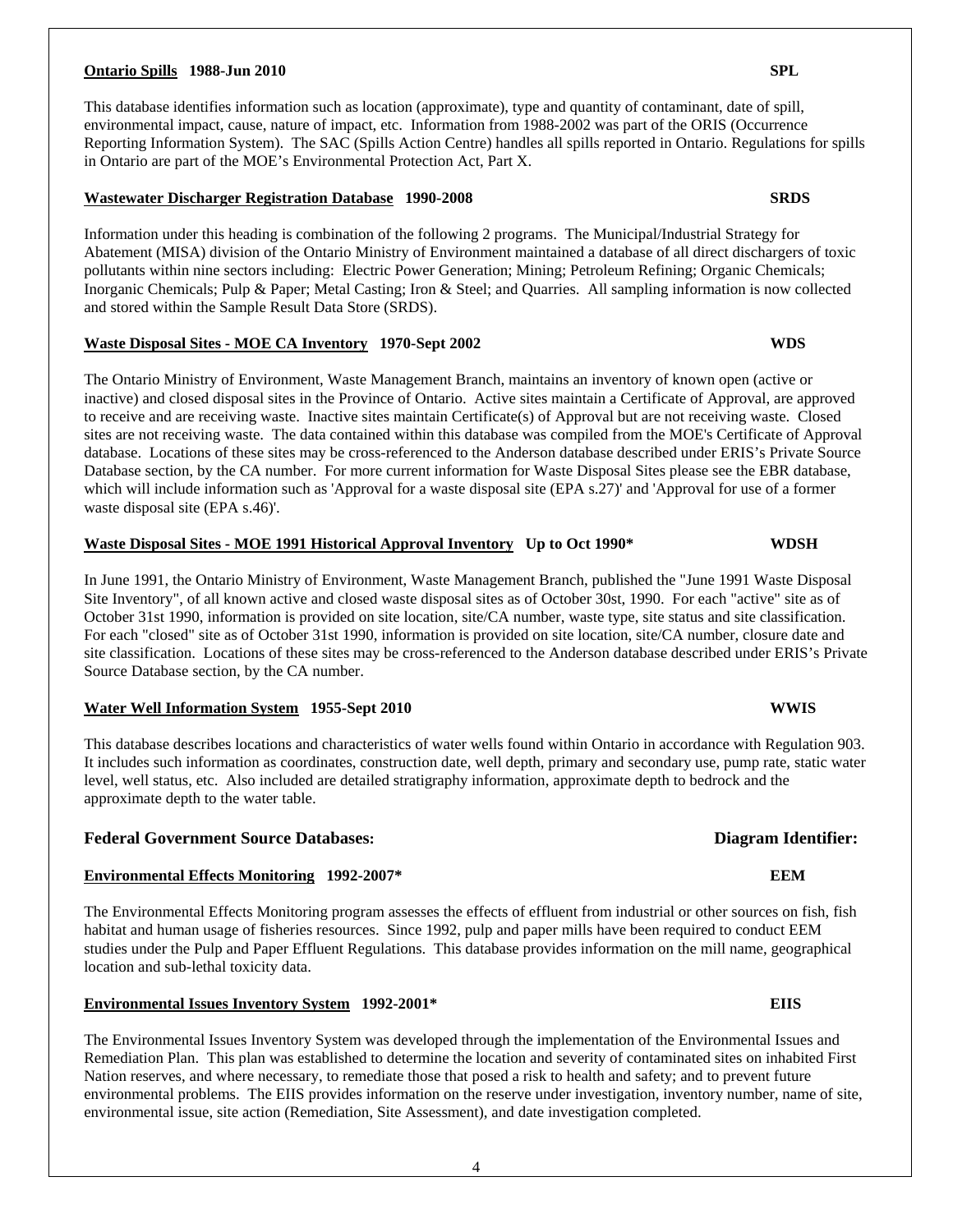### **Federal Convictions 1988-Jun 2007 FCON**

Environment Canada maintains a database referred to as the "Environmental Registry" that details prosecutions under the Canadian Environmental Protection Act (CEPA) and the Fisheries Act (FA). Information is provided on the company name, location, charge date, offence and penalty.

#### **Contaminated Sites on Federal Land June 2000-Oct 2010 FCS**

The Treasury Board of Canada Secretariat maintains an inventory of all known contaminated sites held by various Federal departments and agencies. This inventory does not include properties owned by Crown corporations, but does contain nonfederal sites for which the Government of Canada has accepted some or all financial responsibility. All sites have been classified through a system developed by the Canadian Council of Ministers of the Environment. The database provides information on company name, location, site ID #, property use, classification, current status, contaminant type and plan of action for site remediation.

### **Fisheries & Oceans Fuel Tanks 1964-Sept 2003 FOFT**

Fisheries & Oceans Canada maintains an inventory of all aboveground & underground fuel storage tanks located on Fisheries & Oceans property or controlled by DFO. Our inventory provides information on the site name, location, tank owner, tank operator, facility type, storage tank location, tank contents & capacity, and date of tank installation.

#### **Indian & Northern Affairs Fuel Tanks 1950-Aug 2003 IAFT**

The Department of Indian & Northern Affairs Canada (INAC) maintains an inventory of all aboveground & underground fuel storage tanks located on both federal and crown land. Our inventory provides information on the reserve name, location, facility type, site/facility name, tank type, material & ID number, tank contents & capacity, and date of tank installation.

### **National Analysis of Trends in Emergencies System (NATES) 1974-1994\* NATE**

In 1974 Environment Canada established the National Analysis of Trends in Emergencies System (NATES) database, for the voluntary reporting of significant spill incidents. The data was to be used to assist in directing the work of the emergencies program. NATES ran from 1974 to 1994. Extensive information is available within this database including company names, place where the spill occurred, date of spill, cause, reason and source of spill, damage incurred, and amount, concentration, and volume of materials released.

### **National Defence & Canadian Forces Fuel Tanks Up to May 2001\* NDFT**

The Department of National Defence and the Canadian Forces maintains an inventory of all aboveground & underground fuel storage tanks located on DND lands. Our inventory provides information on the base name, location, tank type & capacity, tank contents, tank class, date of tank installation, date tank last used, and status of tank as of May 2001. This database will no longer be updated due to the new National Security protocols which have prohibited any release of this database.

### **National Defence & Canadian Forces Spills Mar 1999-Aug 2010 1999-Aug 2010**

The Department of National Defence and the Canadian Forces maintains an inventory of spills to land and water. All spill sites have been classified under the "Transportation of Dangerous Goods Act - 1992". Our inventory provides information on the facility name, location, spill ID  $\#$ , spill date, type of spill, as well as the quantity of substance spilled  $\&$  recovered.

### **National Defence & Canadian Forces Waste Disposal Sites 2001-April 2007 NDWD**

The Department of National Defence and the Canadian Forces maintains an inventory of waste disposal sites located on DND lands. Where available, our inventory provides information on the base name, location, type of waste received, area of site, depth of site, year site opened/closed and status.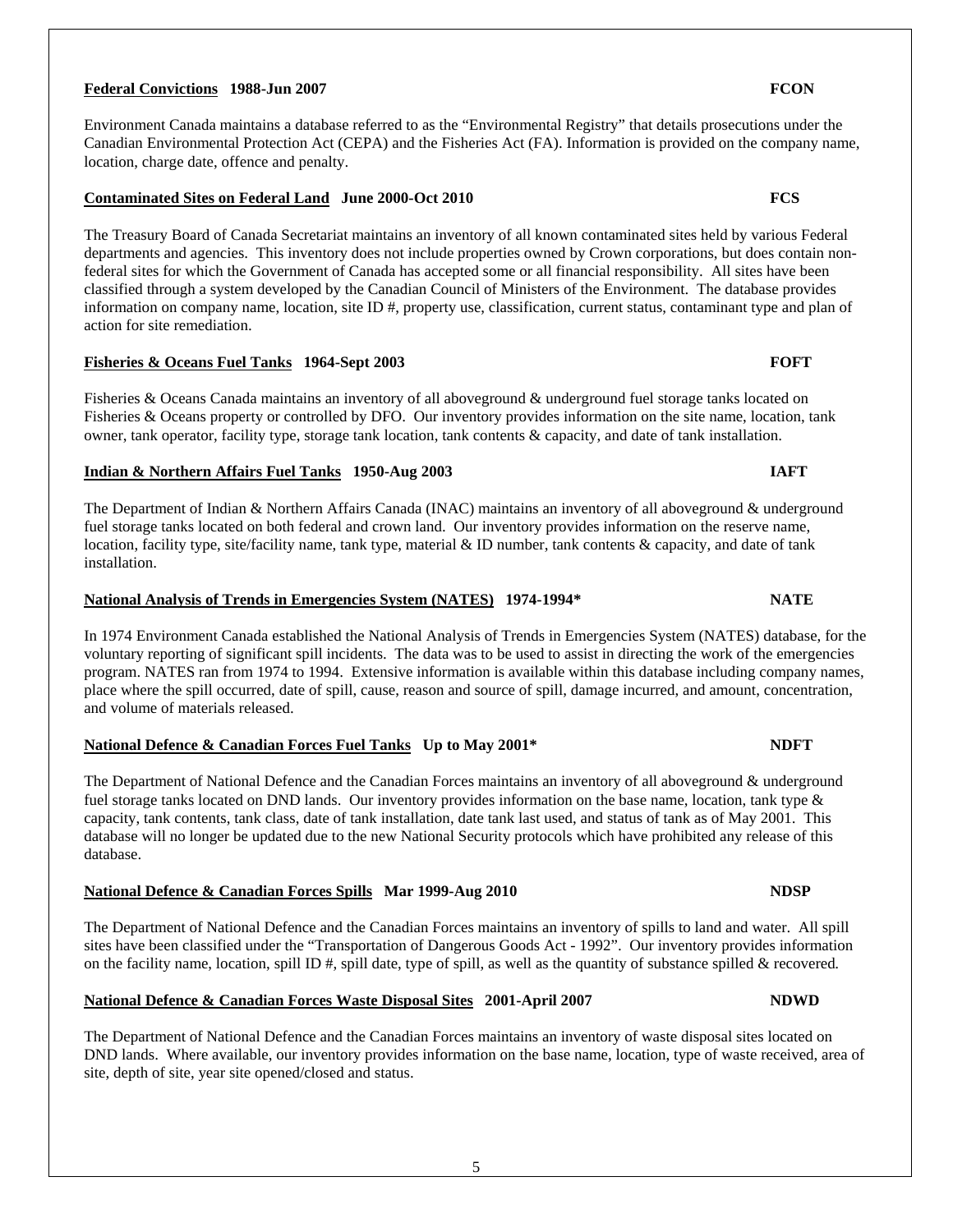### **National Environmental Emergencies System (NEES) 1974-2003 NEES**

In 2000, the Emergencies program implemented NEES, a reporting system for spills of hazardous substances. For the most part, this system only captured data from the Atlantic Provinces, some from Quebec and Ontario and a portion from British Columbia. Data for Alberta, Saskatchewan, Manitoba and the Territories was not captured. However, NEES is also a repository for all previous Environment Canada spill datasets. NEES is composed of the historic datasets – or Trends – which dates from approximately 1974 to present. **NEES Trends** is a compilation of historic databases, which were merged and includes data from NATES (National Analysis of Trends in Emergencies System), ARTS (Atlantic Regional Trends System), and NEES. In 2001, the Emergencies Program determined that variations in reporting regimes and requirements between federal and provincial agencies made national spill reporting and trend analysis difficult to achieve. As a consequence, the department has focused efforts on capturing data on spills of substances which fall under its legislative authority only (CEPA and FA). As such, the NEES database will be decommissioned in December 2004.

### **National PCB Inventory 1988-2008 NPCB**

Environment Canada's National PCB inventory includes information on in-use PCB containing equipment in Canada including federal, provincial and private facilities. All federal out-of-service PCB containing equipment and all PCB waste owned by the federal government or by federally regulated industries such as airlines, railway companies, broadcasting companies, telephone and telecommunications companies, pipeline companies, etc. are also listed. Although it is not Environment Canada's mandate to collect data on non-federal PCB waste, the National PCB inventory includes some information on provincial and private PCB waste and storage sites.

### **National Pollutant Release Inventory 1993-2008 NPRI**

Environment Canada has defined the National Pollutant Release Inventory ("NPRI") as a federal government initiative designed to collect comprehensive national data regarding releases to air, water, or land, and waste transfers for recycling for more than 300 listed substances.

### **Parks Canada Fuel Storage Tanks 1920-Jan 2005 PCFT**

Canadian Heritage maintains an inventory of all known fuel storage tanks operated by Parks Canada, in both National Parks and at National Historic Sites. The database details information on site name, location, tank install/removal date, capacity, fuel type, facility type, tank design and owner/operator.

### **Transport Canada Fuel Storage Tanks 1970-March 2007 TCFT**

With the provinces of BC, MB, NB, NF, ON, PE, and QC; Transport Canada currently owns and operates 90 fuel storage tanks. This inventory will also include The Pickering Lands, which refers to the 7,530 hectares (18,600 acres) of land in Pickering, Markham and Uxbridge - owned by the Government of Canada since 1972. Properties on this land has been leased by the government since 1975, falls under the Site Management Policy of Transport Canada, but administered by Public Works and Government Services Canada. Our inventory provides information on the site name, location, tank age, capacity and fuel type.

### **Private Source Databases:**

### **Anderson's Waste Disposal Sites 1860s-Present ANDR**

The information provided in this database was collected by examining various historical documents which aimed to characterize the likely position of former waste disposal sites from 1860 to present. The research initiative behind the creation of this database was to identify those sites that are missing from the *Ontario MOE Waste Disposal Site Inventory*, as well as to provide revisions and corrections to the positions and descriptions of sites currently listed in the MOE inventory. In addition to historic waste disposal facilities, the database also identifies certain auto wreckers and scrap yards that have been extrapolated from documentary sources. *Please note that the data is not warranted to be complete, exhaustive or authoritive. The information was collected for research purposes only.*